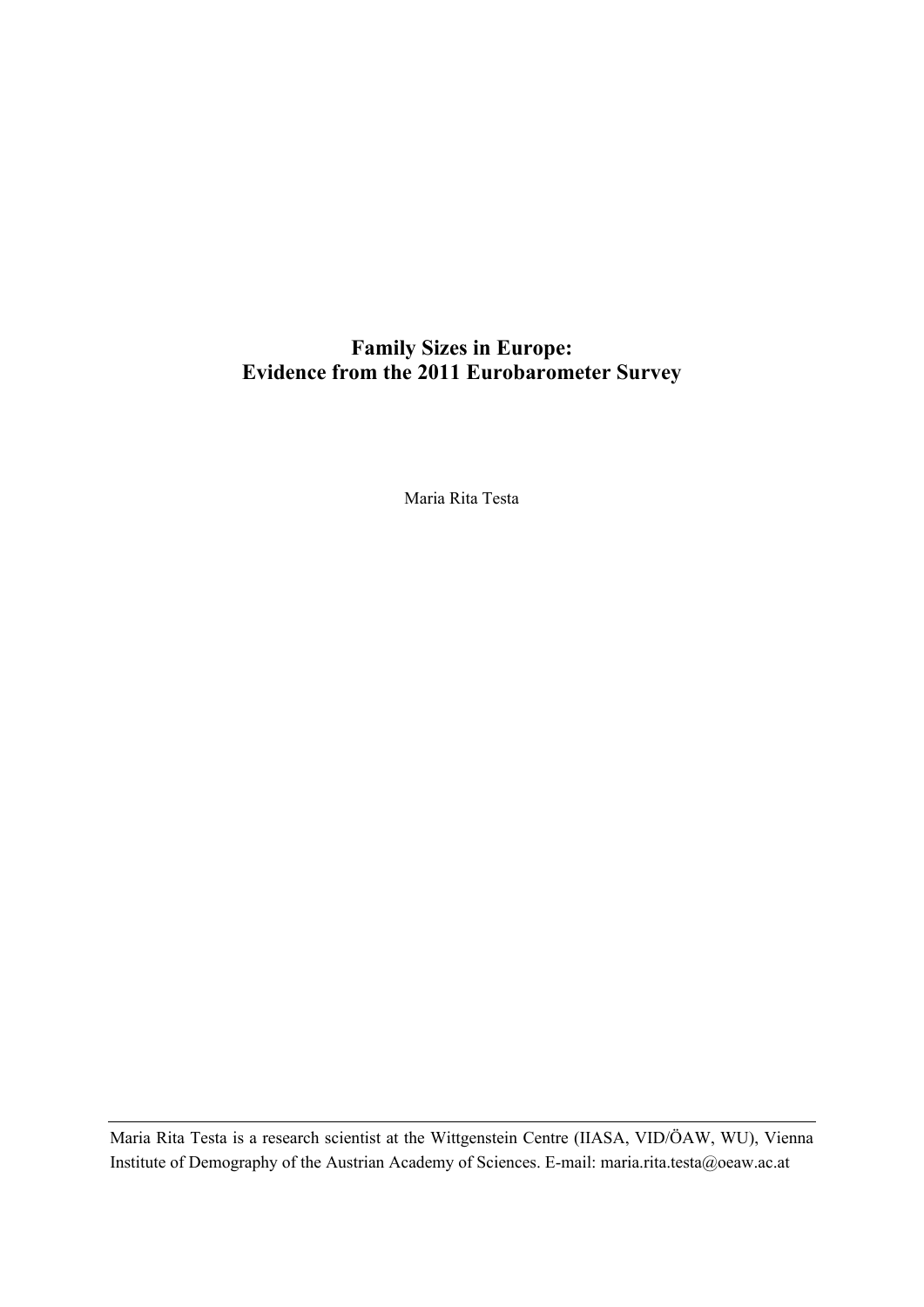# **Contents**

| 1.  |                                                                                              |     |
|-----|----------------------------------------------------------------------------------------------|-----|
| 2.  |                                                                                              |     |
| 3.  |                                                                                              |     |
| 4.  | Personal ideal, ultimately intended and actual family sizes: patterns by age and gender12    |     |
| 5.  |                                                                                              |     |
| 6.  |                                                                                              |     |
| 7.  |                                                                                              |     |
| 8.  |                                                                                              |     |
| 9.  | The contribution of childlessness to the (lack of) correspondence between ideal and actual   |     |
|     |                                                                                              | .20 |
| 10. |                                                                                              |     |
| 11. |                                                                                              |     |
| 12. |                                                                                              |     |
| 13. | Relationship between individuals' satisfaction with their own life and family sizes 25       |     |
| 14. | Relationship between individuals' perception of their country's socio-economic situation and |     |
|     |                                                                                              | .26 |
|     |                                                                                              | .28 |

# **Appendix 1**

Figure A.1.1: Mean family sizes by gender, age and country.

Figure A.1.2: Mean ideal family size obtained by summing up the mean actual number of children, the mean additionally intended number of children and the mean number of children needed to reach the personal ideals. Women and men aged 25-39 years.

Figure A.1.3: Mean ideal family size obtained by summing up the mean actual number of children and the mean additional number of children needed to reach the personal ideals. Women and men aged 40+.

Figure A.1.4: Distribution of women and men aged 25-39 by different combinations of ideal and actual family size.

Figure A.1.5: Distribution of women and men aged 40-54 by different combinations of ideal and actual family size.

Figure A.1.6: Gender differences in the correspondence between mean ideal and mean actual family size. Selected age groups.

Figure A.1.7: Mean personal ideal, ultimately intended and actual family size. EU-15 and 12-NMS. Several years.

Figure A.1.8: Distribution of people by personal ideal, ultimately intended and actual family size. EU-15 and 12-NMS. Several years.

Figure A.1.9: Mean personal ideal family size by gender, age, and country. Several years.

Figure A.1.10: Cross-country relationship between childlessness and the share of people with fewer children than those considered ideal.

Figure A.1.11: Share of people very satisfied with their own life by country.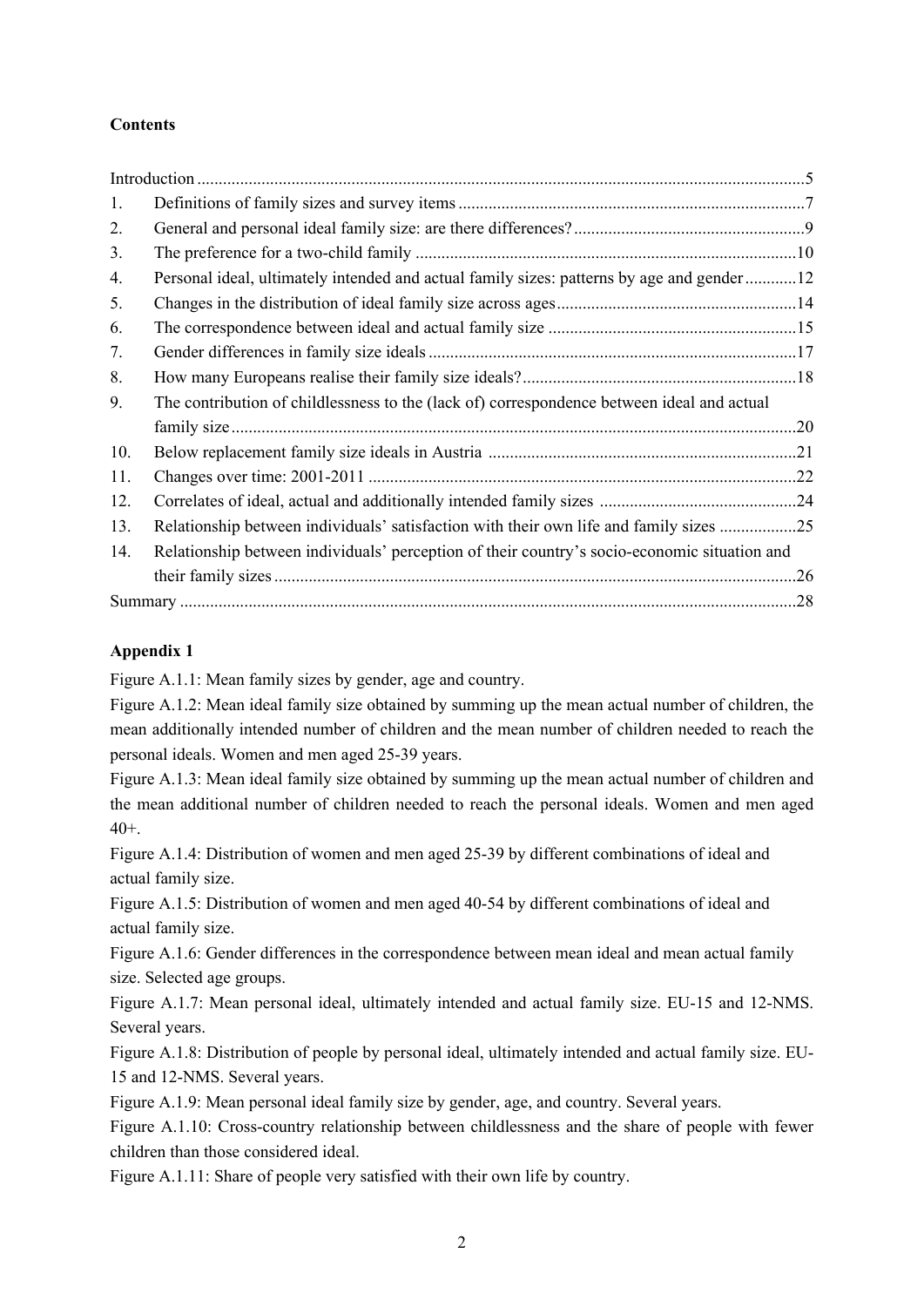Figure A.1.12: Social climate in Europe. A compiled scale of all 15 items.

Table A.1.1: Women and men with low and high personal ideal number of children by country and age.

Table A.1.2: Survey's items on social climate. Eurobarometer 2011.

Table A.1.3: Europeans' assessment of their job situation, their household's financial situation and their country's socio-economic situation at the time of the survey. EU-27. Figures in per cent.

Table A.1.4: Europeans' assessment of their job situation, their household's financial situation and their country's socio-economic situation for the next twelve months. EU-27. Figures in per cent.

Table A.1.5: Europeans' assessment of their job situation, their household's financial situation and their country's socio-economic situation over the past five years. EU-27. Figures in per cent.

Table A.1.6: Association of socio-demographic characteristics with people's assessment about 1) their own life, 2) their own job and their household's financial situation, 3) the employment and economic situation, 4) the provision of social benefits<sup>(1)</sup> and 5) the affordability of energy in the country they live in, as perceived at the time of the survey.

## **Appendix 2**

Table A.2.1 Mean general ideal number of children by gender, age and country

Table A.2.2 Mean personal ideal number of children by gender, age and country

Table A.2.3 Mean actual number of children by gender, age and country

Table A.2.4 Mean additionally intended number of children by gender, age and country

Table A.2.5 Distribution of women and men by general ideal number of children, age and country

Table A.2.6 Distribution of women and men by personal ideal number of children, age and country

Table A.2.7 Distribution of women and men by actual number of children, age and country

Table A.2.8 Distribution of women and men by additionally intended number of children, age and country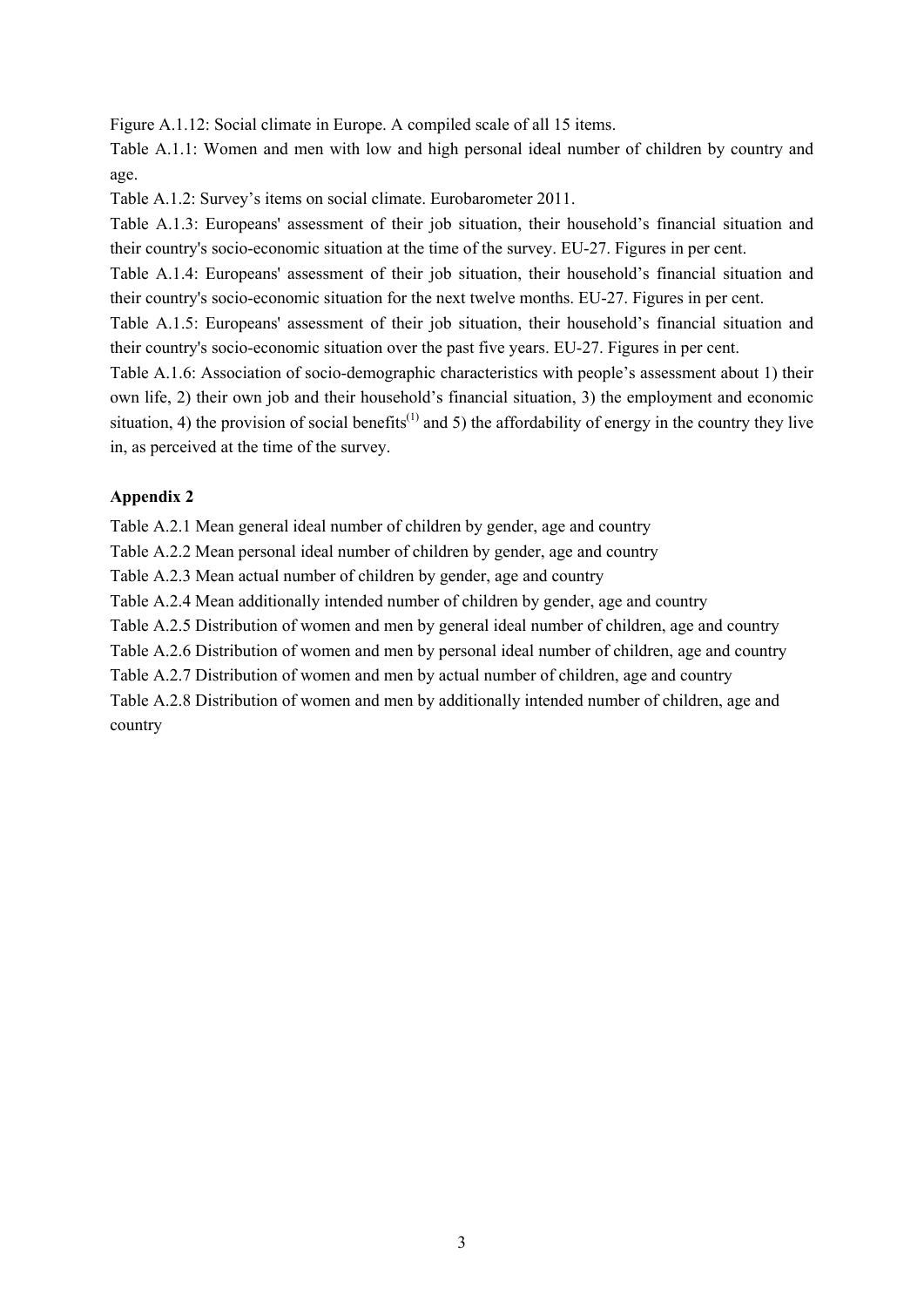### **Abstract**

A major concern among many European policy makers in recent years has been the perception that a sizeable proportion of couples in low-fertility countries fail to realise their desired fertility. In this study, based on data from the 2011 Eurobarometer on Fertility and Social Climate, I examine different family size preferences and their link with actual fertility with the aim to see whether there is a correspondence between the number of children Europeans would like to have and the number they are actually having. The data reveal that around 30% of women and men end their reproductive career with fewer children than they previously considered ideal and that the difference between their mean ideal and actual family size is around 0.3 children. This measure can be higher in some countries, like Italy, and in some social groups, like highly educated persons. The preference for a two-child family is still pervasive in Europe and it has even been growing in the EU-15 countries over the decade 2001- 2011. This result holds true for Greece and Portugal as well, the two countries which showed a clear decline in their mean family size ideals over the past 5-year period (2006-2011). Social climate is rather negative in Europe. The most optimistic people about both their own life and their country's socio-economic situation are, on the one hand, childless persons and, on the other, those who have or would like to have large families with three or more children. This result, which contains an intrinsic contradiction, needs to be studied more thoroughly in further research.

Editor: Maria Rita Testa

Head of the Research Group on Comparative European Demography: Dimiter Philipov

\*\*\*

This material may not be reproduced without the written permission of the author.

*European Demographic Research Papers* are working papers that deal with all-European issues or with issues that are important to a large number of countries. All contributions have received only limited review.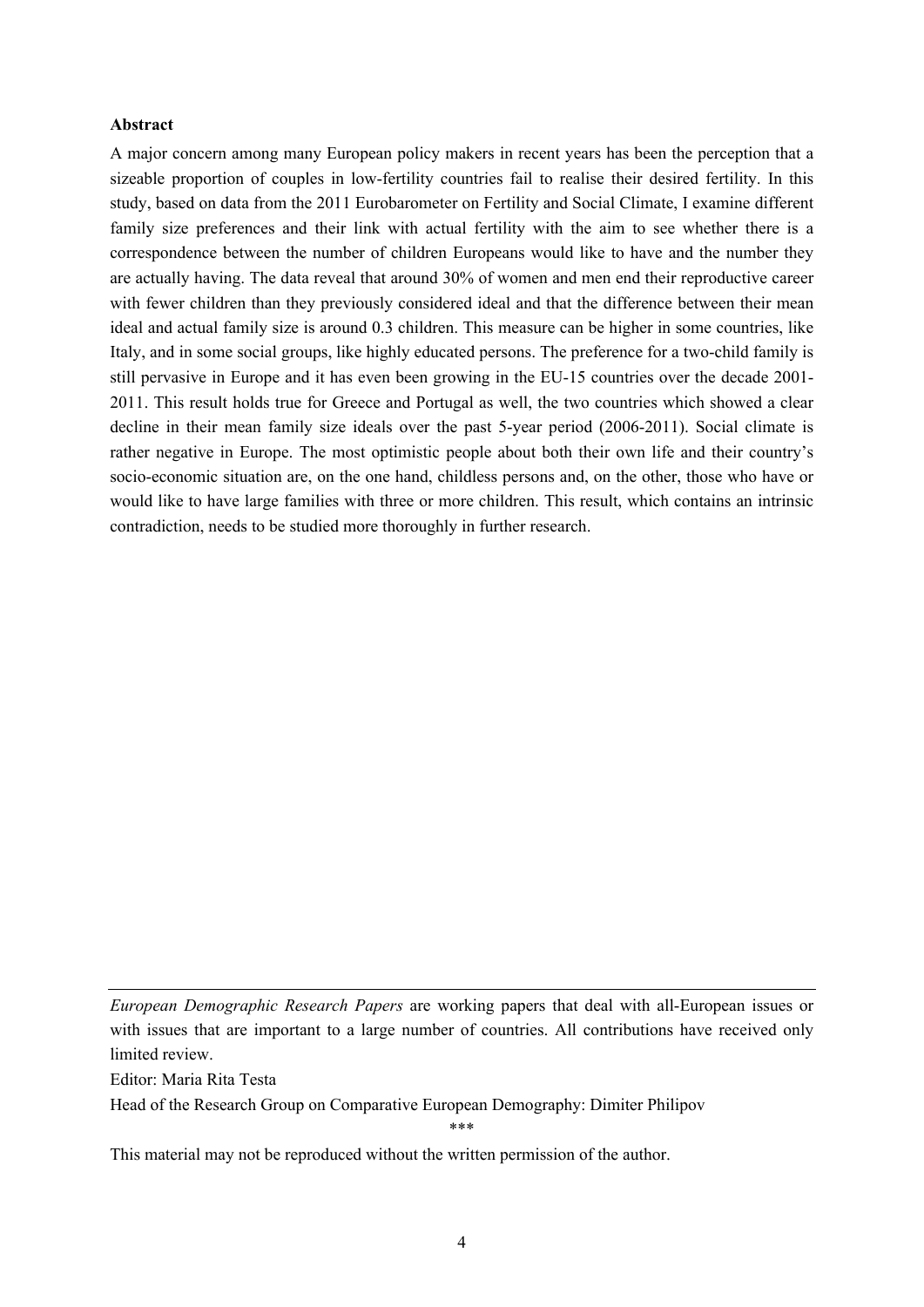#### **INTRODUCTION**

A major concern among many European policy makers in recent years has been the perception that a sizeable proportion of couples in lowfertility countries fail to realise their desired fertility. Indeed in low-fertility contexts modern contraception methods make it easy for people and couples not to have any children while people who do want to have children may face a series of constraints which impede them from reaching their goals. As a consequence, people usually end their reproductive career with fewer children than they would have liked to have had.

In this study, based on data from the 2011 Eurobarometer, different family sizes are examined with the aim to see whether there is a correspondence between the number of children Europeans would like to have and the number they are actually having. The analysis is carried out at the aggregate level, by looking at the EU-27 as a whole, as well as in a crosscountry perspective, by highlighting the differences across countries. While the main emphasis is on the most recent EB data (2011), the trend in the mean ideal family size over the past decade (2001-2011) is also examined. The aggregate analysis of the temporal changes is conducted separately for the first 15 European Member States and the 12 New Member States of the European Union because for the latter group data are available only for the period 2006-2011.

The Eurobarometer surveys are designed for comparative analysis among national populations. Stratified sampling assured nearly equal probability samples of about 1,000 respondents in each of the nations (with the exception of: Cyprus, Malta, Luxembourg and eastern Germany for which the sample size is 500). The national sample sizes are rather small but allow equally precise estimates for small and large countries, as well as some comparisons between sub-groups broken down by sex, age, and educational attainment. The surveys use a single uniform questionnaire design, with particular attention being paid to equivalent question wording across languages. Question wording is of great importance in measuring fertility intentions, as responses depend significantly on how the questions are phrased, with even small differences in wording leading to considerable differences in stated intentions. The comparability of the results across nations is also enhanced by the use of a single multilingual survey collection team. Moreover, the questions on ideal and actual family size asked in 2011 used exactly the same wording as the previous rounds (2001 and 2006) which allows for comparisons through time of each of the childbearing measures.

I focus on four broad age groups: 15- 24 years, which includes people born between 1987 and 1996, 25-39 years, which refers to the cohorts born between 1972 and 1986, 40- 54 years, which encompasses people born between 1957 and 1971, and 55 or above, which includes men and women born in 1956 or earlier. It is worth noting that the age differences may roughly approximate but do not correspond to those of the same individuals observed over different stages of life. While framing the results in a cross-sectional perspective, it should be kept in mind that reproductive ideals and intentions, as well as actual fertility, are developmental by nature and change over the individual's life course. As well known in the literature, the adjustments of the fertility goals over the life course tend to occur mainly downward in response to different factors and events, one of which is of particular importance, i.e., the transition to a first or a higher birth order child.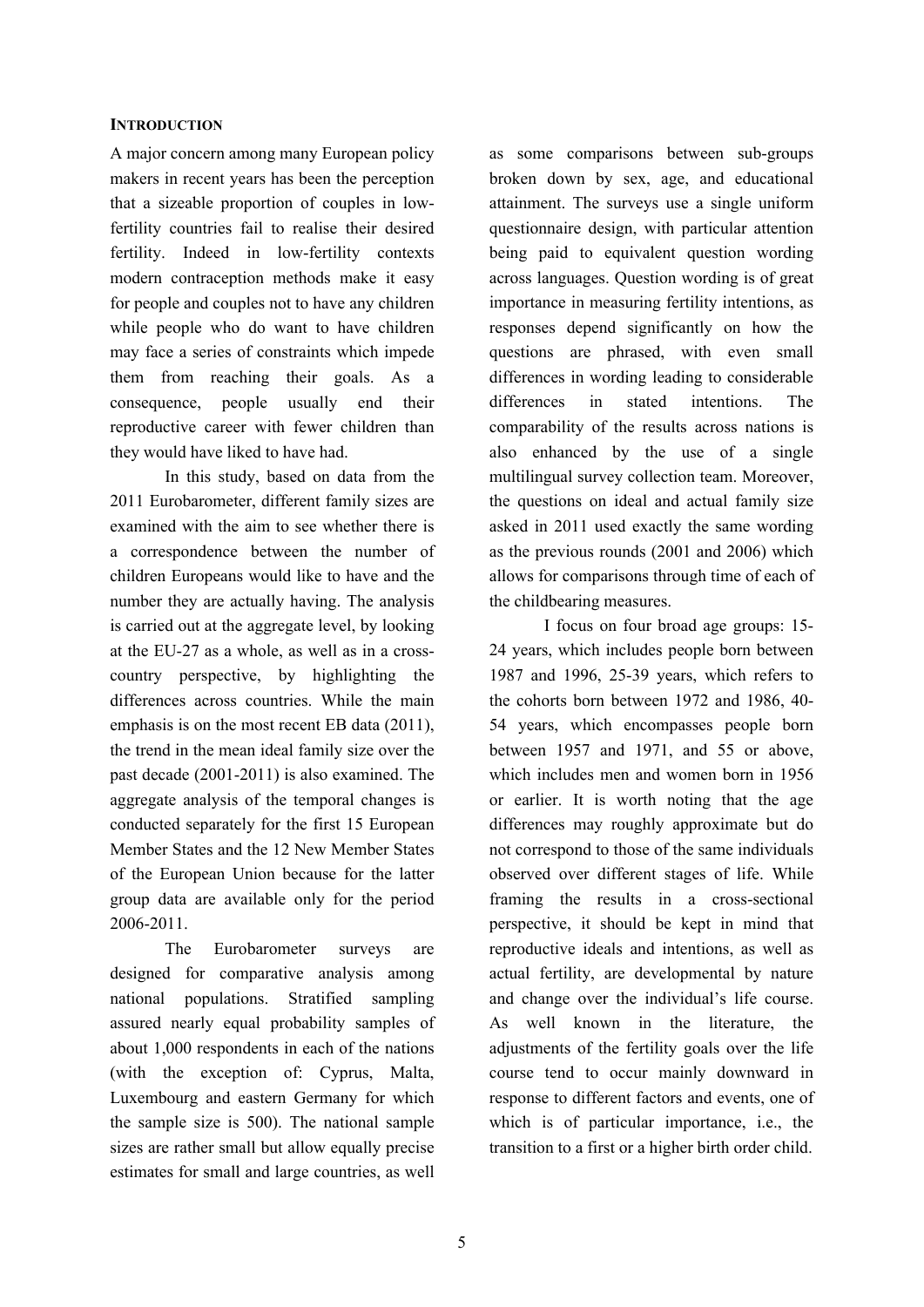The analysis is organised in short sections which are aimed at describing specific aspects related to the ideal, intended and actual family size, as well as to the level of correspondence between them. The last two sections are reserved for the study of social climate in Europe and its link to actual and ideal fertility. Individuals' satisfaction with their own life and individuals' evaluation of their country's socio-economic situation are also investigated in relation with both their ideal and their actual family size. Although the sections are connected to each other, each of them can be read and understood independently and contains ideas for further close examination.

The investigation presented in the main text is supplemented by material provided in two Appendixes. The first one contains several figures and tables that are commented on in the main text but could not be included without interrupting the reading flow. The second one includes several tables with the mean values and the full distribution of the ideal, intended and actual family size by gender, age and country. These tables should facilitate and deepen the understanding of the figures and tables reported in the main text.

This analysis of the 2011 EB findings on childbearing preferences and family size in Europe is by no means exhaustive but only aimed at outlining some of the main results and pointing out the most interesting areas for further in-depth research.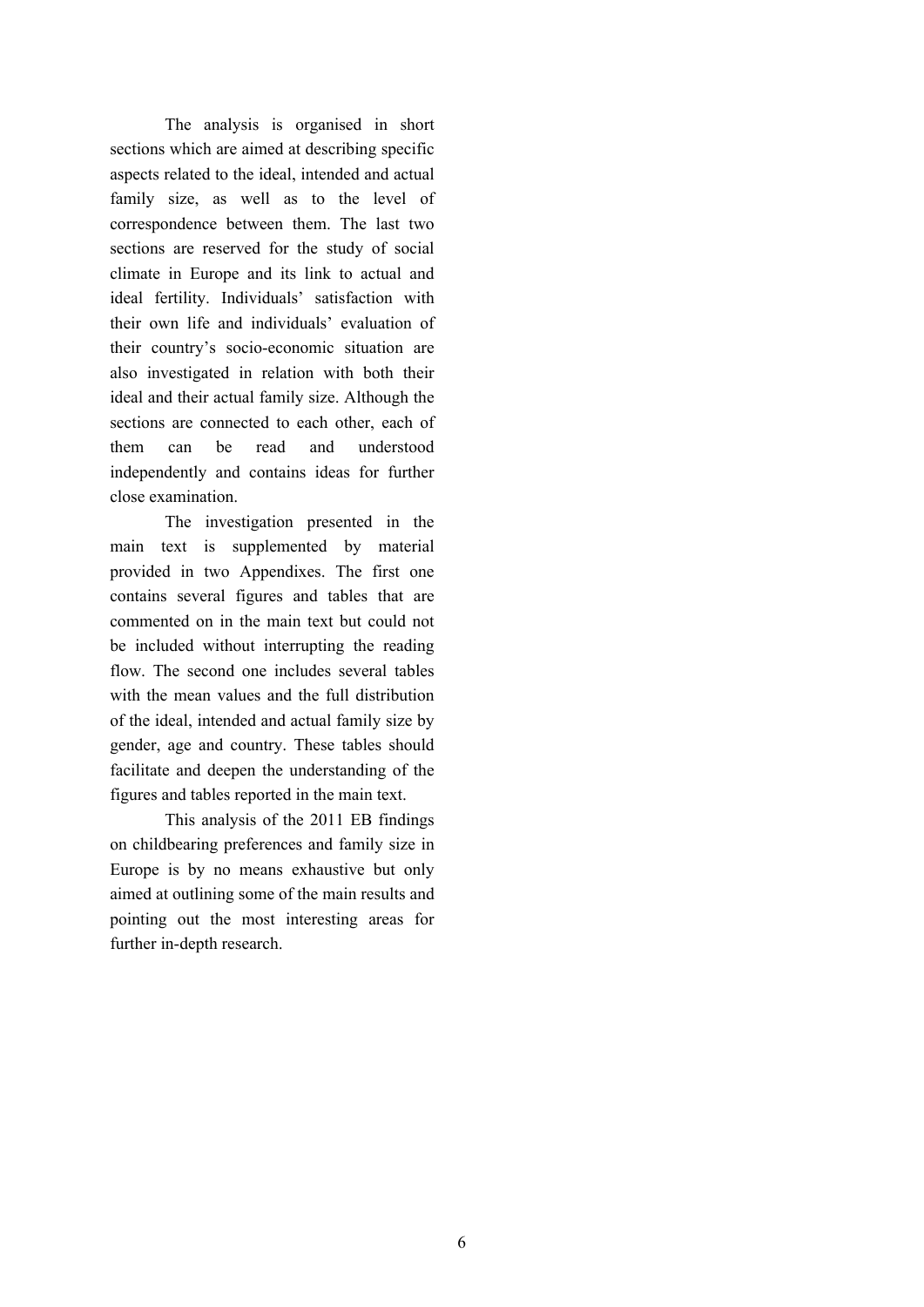#### **1. DEFINITIONS OF FAMILY SIZES AND SURVEY ITEMS**

The questions on childbearing included in the 2011 round of the Eurobarometer survey are reported in Table 1. Most of them are asked in exactly the same way during the previous two rounds (2001 and 2006), which allows for comparisons through time.

General ideal family size reflects childbearing preferences at the normative level, i.e., the societal ideal or norm. Personal ideal family size reflects childbearing preferences at the individual level but in absence of any possible obstacle, that is, under ideal conditions. The concept is close to that of desired family size which expresses wishes and emotional feelings without containing any commitment to act. These two concepts or measures supply complementary information about fertility decision-making: while a society's ideal refers to the society as a whole, a personal ideal is an expression of one person's fertility desires. The two survey items offer several numerical answers ranging from zero to more than six, and also explicitly consider the two options 'there is no number' and 'don't know' (Table 2). In this study more emphasis is given to the personal ideal family size, considered to be the most direct measure of the respondent's own attitudes (Goldstein et al. 2003).

Actual family size reflects the number of children already born. In the Eurobarometer survey the construct refers only to biological children and does not consider any adopted or step-children. The survey item offers a series of response options ranging from 'zero' to 'more than six' children and provides also the option 'don't know' (Table 2).

Additionally intended family size reflects the number of children individuals plan to have over the entire reproductive span (also known in the literature as lifetime fertility intentions). The survey item offers a series of numerical answers ranging from 'zero' to 'more than ten' children and provides also the option 'don't know' (Table 2). Unlike the ideals, which are linked to more enduring individual's characteristics and genetic endowments, this construct takes into account the various external and internal constraints (of different nature) that people may face when trying to achieve their fertility goals. In the demographic literature lifetime fertility intentions are considered as goal-related actions, the most proximate determinants of childbearing behaviour.

| <b>Order</b> | <b>Family sizes</b>   | Survey <i>items</i> :                                                                                                            |
|--------------|-----------------------|----------------------------------------------------------------------------------------------------------------------------------|
|              | General ideal         | Generally speaking, what do you think is the ideal number of<br>children for a family?                                           |
|              | Personal ideal        | And for you personally, what would be the ideal number of<br>children you would like to have or would have liked to have<br>had? |
|              | Actual                | How many children, if any, have you had?                                                                                         |
|              | Additionally intended | How many (more) children do you intend to have?                                                                                  |

**Table 1** Wording of the questions on family size. Eurobarometer survey 2011.

Note: With the exception of the intended family size measure, all the questions were worded in exactly the same way as in the previous EB rounds conducted in 2001 and 2006. The intention question was addressed in 2001 and 2006 as follows: "How many children do you (still) intend to have?" Unlike the 2001 and 2006 rounds, the 2011 EB survey did not contain a question on the fertility desires at the beginning of the reproductive career, which was placed in the previous rounds between the personal ideal family size item and the actual family size item, and the question on the age at the birth of the first child, which was placed between the items on actual family size and additionally intended family size.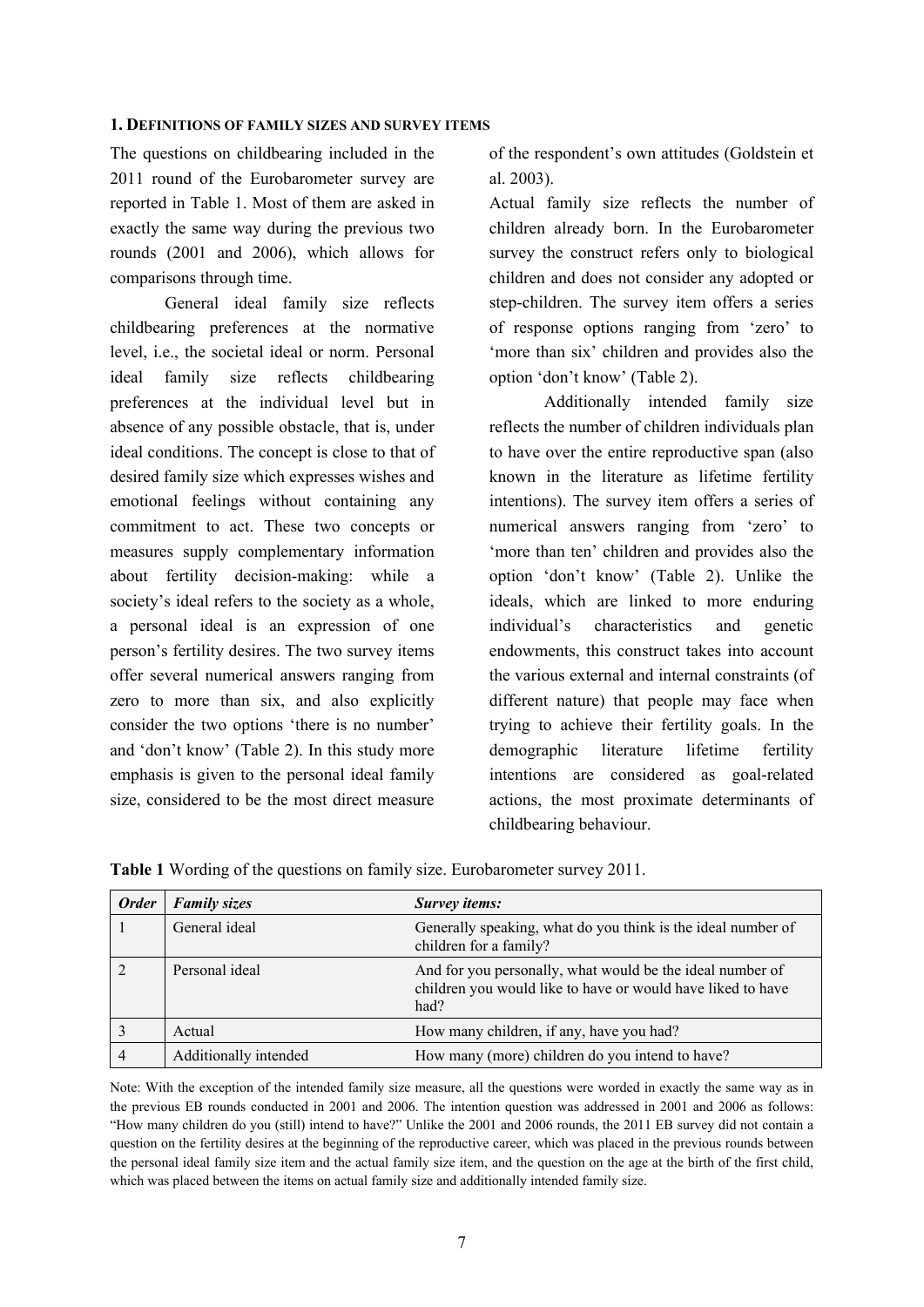|                         | <b>Family sizes</b> |          |          |  |
|-------------------------|---------------------|----------|----------|--|
| <b>Response Options</b> | Ideal               | Actual   | Intended |  |
| None                    | $\times$            | $\times$ | $\times$ |  |
| One                     | $\times$            | $\times$ | $\times$ |  |
| Two                     | $\times$            | $\times$ | $\times$ |  |
| Three                   | $\times$            | $\times$ | $\times$ |  |
| Four                    | $\times$            | $\times$ | $\times$ |  |
| Five                    | $\times$            | $\times$ | $\times$ |  |
| Six                     | $\times$            | $\times$ | $\times$ |  |
| Seven (or more)         | $\times$            | $\times$ | $\times$ |  |
| Eight                   |                     | $\times$ |          |  |
| Nine                    |                     | $\times$ |          |  |
| Ten or more             |                     | $\times$ |          |  |
| No ideal                | $\times$            |          |          |  |
| Don't know              | $\times$            | $\times$ | $\times$ |  |

**Table 2** Response options to the different family size items

Note: Ideal family size refers to both general and personal ideal. The option 'no ideal' provided in the items on general and personal ideal family size corresponds to the following answer "there is no number, it depends". This option was offered also in the 2006 EB round where it was phrased as follows: "There is no ideal number, it depends".

Ultimately intended family size is a construct computed by summing up the actual and the additionally intended number of children. Because of the developmental nature of both components, actual and additionally intended family size, the ultimately intended family size takes a different composition at different ages: at the beginning of the reproductive span it reflects mainly the intended family size; at the end of the reproductive span it reflects mainly the actual family size. One could expect to see a progressive narrowing of the difference between ultimately intended and actual family size until the end of the reproductive span not only because of people's transitions to higher parities but also because of people's (reiterated) adjustments of lifetime fertility intentions due to internal and external constraints and competing preferences. At the end of the reproductive span, given that no one can intend to have fewer children than they already have, ultimately intended family size completely overlaps actual family size. For the purpose of guiding public policy, this construct is most useful as an estimate of the final parity.

Family size ideals are relatively stable over the individuals' life, being influenced by enduring motivational traits and genetic factors. By contrast, actual family size increases and intended family size decreases over the childbearing ages as people progress to higher parities.

The difference between ideal and actual family size, termed ideal-actual gap, gives us an approximation of how much reproductive wishes have been realised. The difference between ideal and intended family size, so called ideal-intended gap, reflects the extent to which individuals have modified their family size intentions away from their desires as a result of constraints and competing activities. This kind of gap might indicate the problem areas at which social policy should be directed to help individuals realise the family size they intrinsically desire. The difference between ultimately intended and actual family size, intended-actual gap, is just the number of additional children individuals plan to have for the future. By definition, it tends to be null at (near) the end of the individuals' childbearing years.

In the reproductive ages, 15-24 and 25- 39, when people do not have yet a complete family size, the ideal-actual gap is examined by looking separately at its two components, namely the ideal-intended and the intendedactual gap. At ages 40 and above only the ideal-actual gap is relevant.

For a more detailed discussion of measurement and definition issues, see Morgan et al. 2011.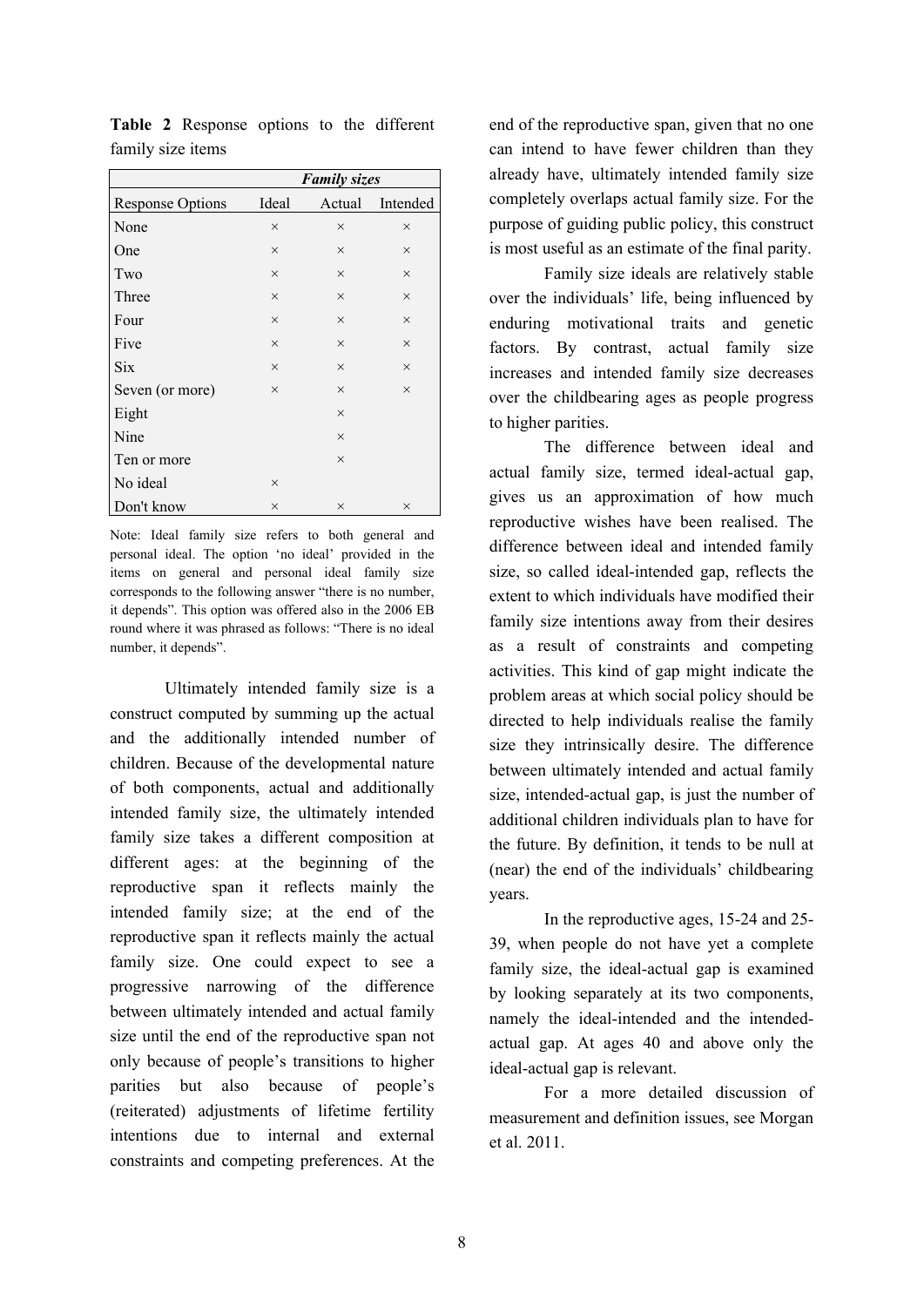#### **2. GENERAL AND PERSONAL IDEAL FAMILY SIZE: ARE THERE DIFFERENCES?**

In 2001 a distinction between general and ideal family size was introduced in the EB questionnaire. Respondents were asked to report not only their ideal number of children for a family in general, but also the ideal number of children that they themselves would like to have, or would have liked to have had. Note that the question on personal ideals, unlike the one on general ideals, contains two different expressions for those who are in the reproductive ages ('*would like to have'*) and those who are no longer in the reproductive ages or have stopped childbearing ('*would have liked to have had'*). The item takes a prospective or a retrospective connotation depending on whether individuals are still able (or plan) to have children or not. This circumstance might have pushed individuals to think about their personal ideals as being more closely related to their own reproduction than their general ideals. Figure 1 supports this interpretation in part, showing that the mean personal ideal family size is higher than the mean general ideal family size at parity three or above.

**Figure 1** Mean general and ideal family size by actual number of children. EU-27



Since the wording of the two questions is quite similar, the extent to which respondents might have understood the difference between general and personal ideal family size is unknown.

At the EU-27 level, the mean general and personal ideal family sizes are very close to each other, the absolute difference range from 0.02 to 0.14. Furthermore, there is a high cross-country correlation between them (0.9). Two out of three respondents report the same answer to the two items (on average 2.1 children) and the other one third is equally subdivided between those having personal ideals higher than general ideals and those for whom the opposite is true. If general and ideal family sizes are discrepant, personal ideals tend to be higher than general ideals among women and persons aged 40 or above, while for men and young people it is the other way around (Figure 2).

**Figure 2** Mean general and mean personal ideal family size among respondents reporting different answers to the two items. EU-27

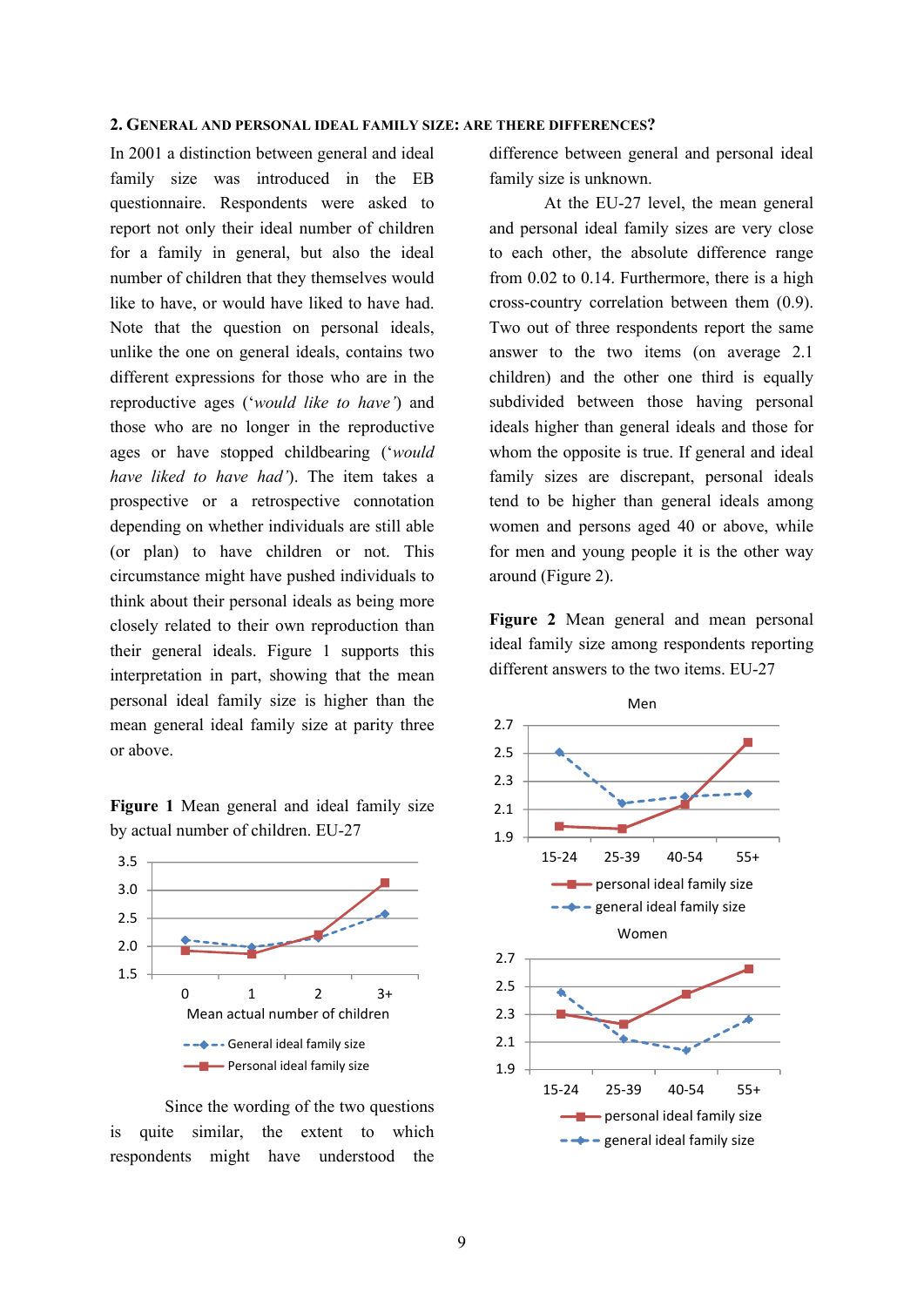#### **3. THE PREFERENCE FOR A TWO-CHILD FAMILY**

The preference for a two child-family is still pervasive in Europe (Figure 3). This is the most frequently reported answer not only for the general but also for the personal ideal family size, selected by more than 50% of the respondents. The second most frequent answer is 'three or more children' reported by 22% and 26% of interviewed people as a general or personal ideal, respectively. The third most frequent answer is 'one child': 7% and 9% of respondents choose this option for their general and personal ideal family size, respectively. Moreover, 10% of respondents say that there is no number for the general ideal and 5% declare that there is no number of the personal ideal.

The distribution of respondents by their own ultimately intended family size is less concentrated around the two-child option, with 41% of people indicating this as an answer. Moreover, a non-marginal proportion of women and men report 'no child' intended (9%) or is 'unsure' about the number of children intended (11%). The share of those reporting a no child preference or who are undecided are much lower in the items on general ideal family size, 2%, and personal ideal family size, 4%.

The distribution of interviewed people by actual number of children is different from those of ideal or ultimately intended family size. First, the same share of people report to have 'two children' and 'no child',  $32\%$ ; second, large families (three or more children) are as frequent as small families (only one child), 18% of the respondents. In this context one should note that the sample includes a relatively high proportion of young people who have not yet started a family.

The preference for a two-child family has been growing in the 15-EU countries over the last decade (Figure 4**)**.

**Figure 3** Distribution of Europeans by different family sizes. EU-27



General ideal Personal ideal Ultimately intended Actual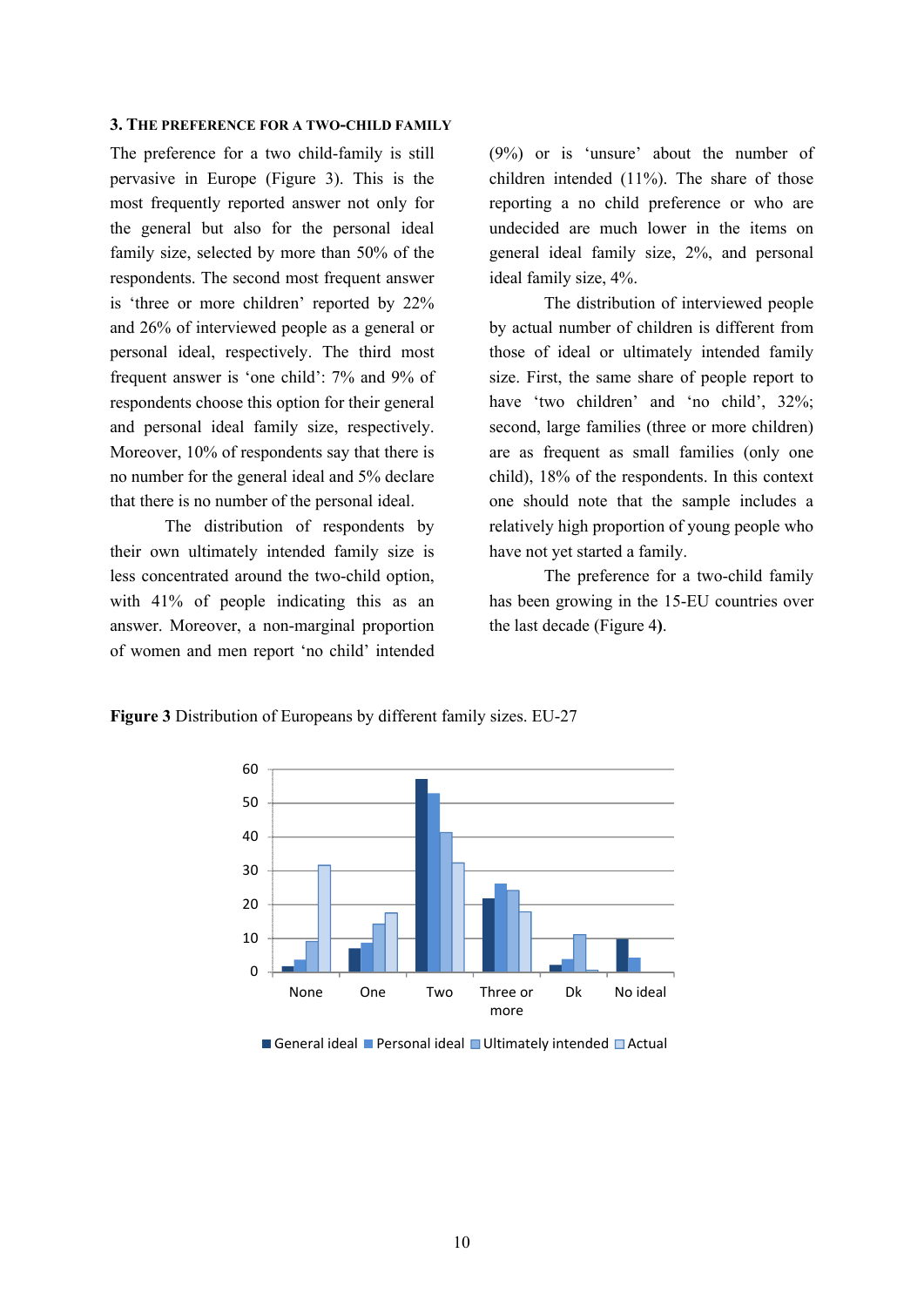One can observe a raise in the concentration of people reporting two children as their general or personal ideal family size over the decade 2001-2011: from 52% to 57% for the general ideal and from 49% to 52% for the personal ideal (Figure 4**,** first and second graph), a stability in the preference for small families (less than two children), and a decrease in the preference for large families (three or more children) from 26% to 22% for the general ideal and from 30% to 27% for the personal ideal.

The share of people reporting two children as their own actual family size also increases from 29% to 32% (Figure 4, third graph), while temporal changes in the

ultimately intended family size are characterised by a slight decline in the option for large families, from 27% in 2001 to 25% in 2011, and a boost of uncertainty about reproductive plans, from 7% in 2006 to 10% in 2011 (Figure 4, fourth graph).

In the 12-NMS the temporal changes over the five-year period 2006-2011 are characterised by a substantial stability in the two-child norm and a slight increase in the share of people who have a family with exactly two children at the time of the survey (Figure A.1.8). Uncertainty about fertility plans almost doubles from 6% to 10% in the 5-year period 2006-2011.



**Figure 4** Ideal, ultimately intended and actual family size over the period 2001-2011. EU-15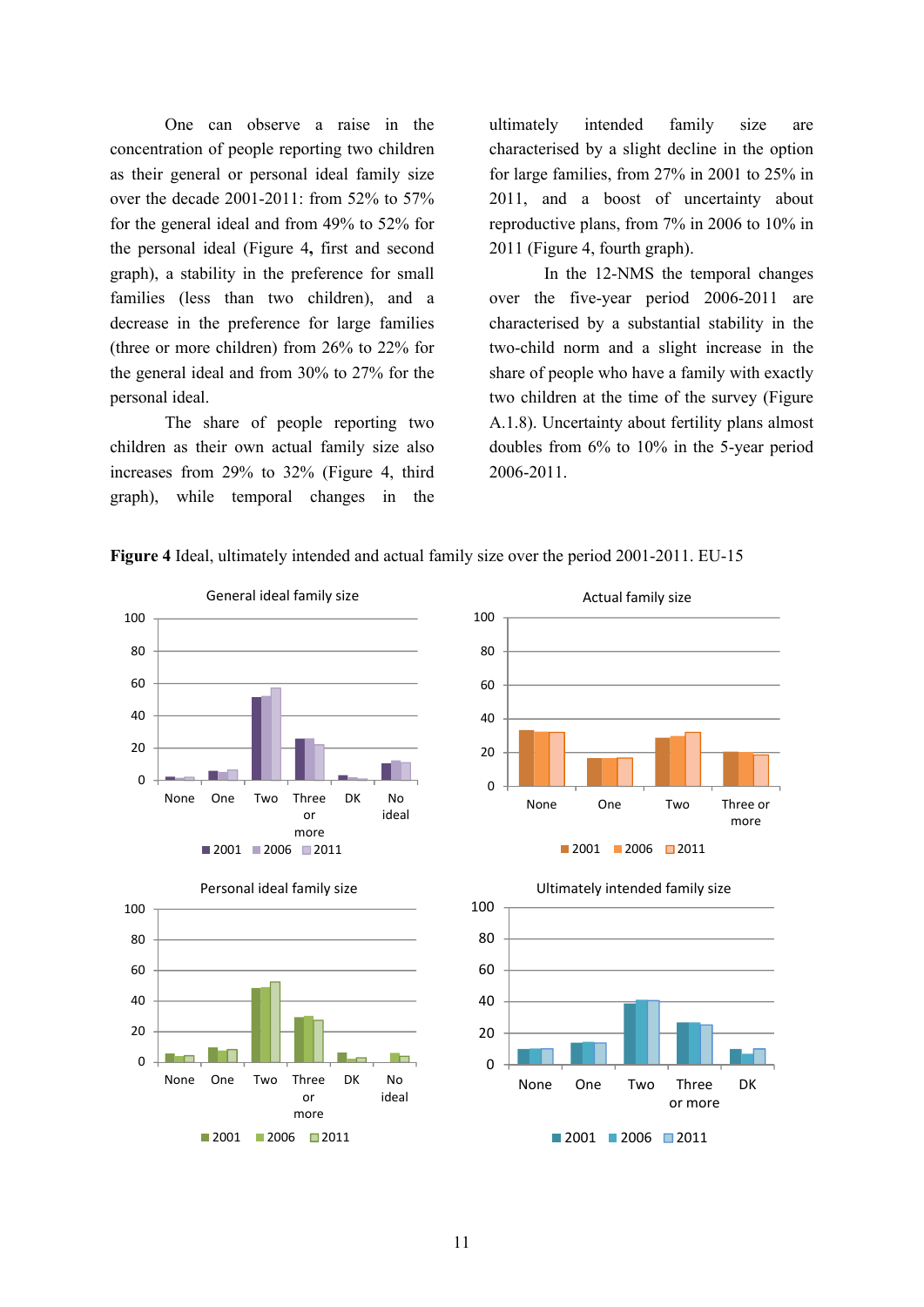# **4. PERSONAL IDEAL, ULTIMATELY INTENDED AND ACTUAL FAMILY SIZES: PATTERNS BY AGE AND GENDER**

The mean personal ideal family size increases with age in the EU-27 as a whole. Considering the changes from the youngest to the oldest ages, the mean values go from 2.1 to 2.4 children among women and from 2.0 to 2.3 children among men. Women's ideals are higher than men's ideals in each age group (Figure 5).

As expected, the mean actual number of children shows a rising path with age: values go from 0.2 to 2.2 children among women and from 0.1 to 2.2 children among men (Figure 5). Here, again, women's mean actual number of children is higher than men's one for each age group.

The mean ultimately intended number of children is above two children for women and at around two children for men in all but ages 40-54 (Figure 3). This measure is very close (only slightly lower than) to the mean ideal family size at ages 15-24 and tends to overlap the values of the mean actual family size at ages 40-54 among women but not among men who still intend to have children at these ages. At ages 55 or above, people have usually completed their family. Hence, their ultimately intended coincides with their actual family size.

At ages 15-24, the difference between the mean ideal and the mean actual family size takes its maximum value of about two children, while the difference between mean ideal and mean intended family size is only marginal. At age 55 or above, the ideal-actual gap corresponds to the ideal-intended gap which is equal to 0.3 and 0.2 children for women and men, respectively (Figure 5). This suggests that European women and men would have liked to have had, respectively, 0.3 and 0.2 children more than those they have actually had by the end of their reproductive career.

This measure might be, however, an underestimation of the children that Europeans have definitively given up, as will be explained in the next section.

**Figure 5** Mean family sizes by gender and age. EU-27

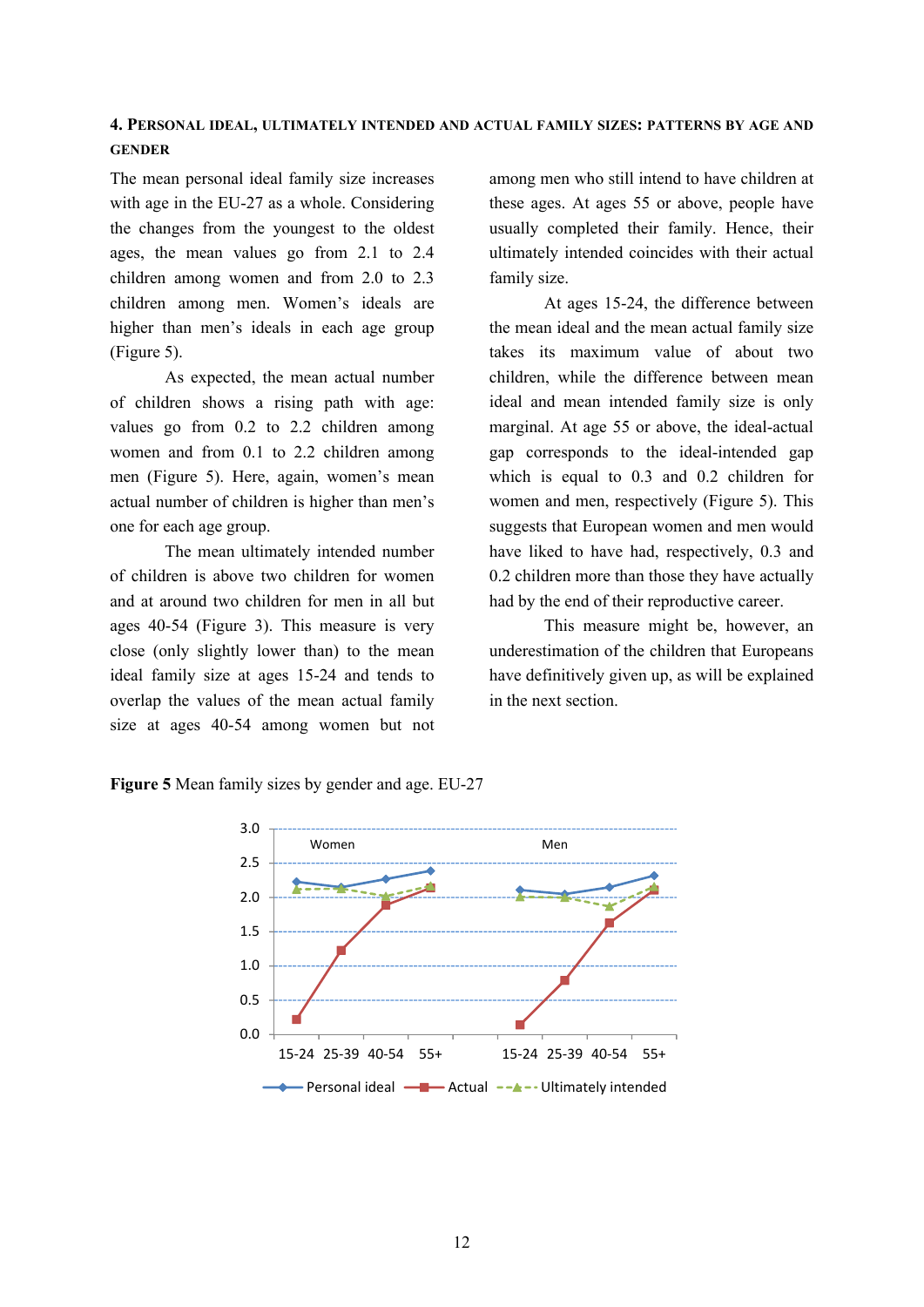Typically, the same age pattern observed at the EU-27 level is replicated in each of the 27-EU countries, for both women and men (Figure A.1.1). The mean ideal family size is at around or above two children in most of the countries. Exceptions are provided, on one hand, by Austria, which shows belowreplacement ideals in each age group up to the ages 40-54 and, on the other hand, by Ireland and Cyprus, where the rising path of ideal size with age is particularly steep and ends with values of three or more children at age 55 or above (Figure 6 and Figure A.1.1).

The mean actual family size goes from no child at ages 15-24 to 2 children or more at ages 55 or above. Values clearly above 2 are observed in Ireland (3.7 and 3.2 for women and men, respectively) and Cyprus (slightly less than 3 for both women and men). The mean actual family size tends to converge with the values of the mean ideal family size without completely overlapping them, even at the oldest ages, in most of the countries (see, for example, Estonia and Greece in Figure 6**)**.

The age pattern of the mean ultimately intended family size varies from country to country: it is quite stable in Bulgaria, Belgium (men) Czech Republic, Finland (men), France, Italy (men), Luxembourg (women), the United Kingdom and Romania (men); it takes a Ushape in Austria, Denmark, Germany (men), Greece (men), Italy (women), Portugal, Slovakia (women) and Spain; it decreases in Estonia, Latvia, Lithuania, the Netherlands (women) and Slovenia; it increases in Cyprus, Malta and Ireland. Generally, the mean ultimately intended family size is equal or slightly lower than the mean ideal family size at ages 15-24 and 25-39 and is very close to the mean actual family size at ages 40-54. In France and Hungary the mean ultimately intended family size is higher than the mean ideal family size at these ages (Figure A.1.1).

In three countries, the Czech Republic, Malta and the United Kingdom, the values of the mean ideal and mean ultimately intended family sizes overlap each other for both women and men in each age group (Figure A.1.1).

**Figure 6** Mean ideal, ultimately intended and actual family size. Several EU countries.

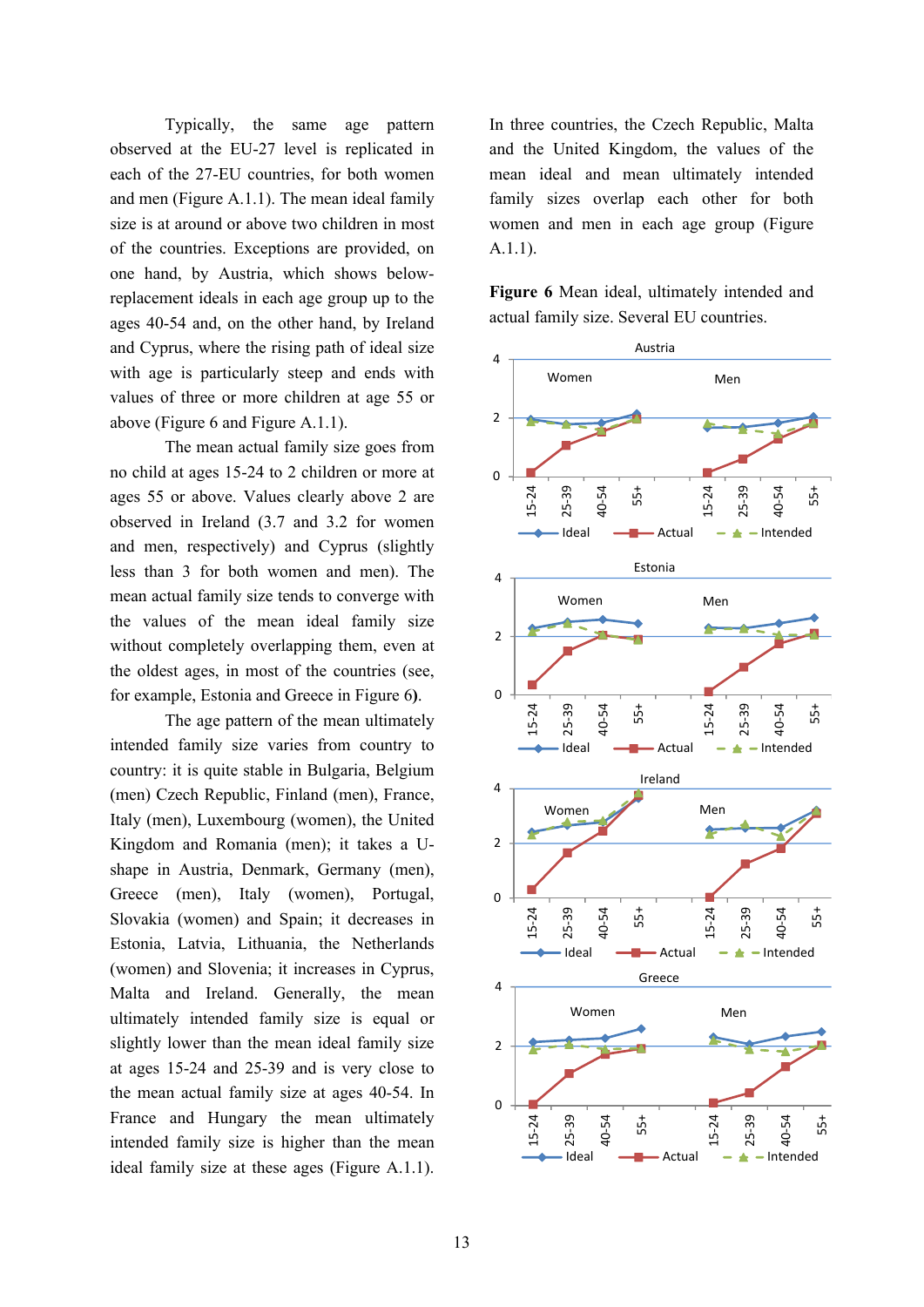#### **5. CHANGES IN THE DISTRIBUTION OF IDEAL FAMILY SIZE ACROSS AGES**

The difference between the mean ideal and mean actual family size observed at age 55 or above may not truly reflect the real number of children missed by Europeans because individuals might have adjusted their ideals in order to match them with their own actual family size.

One can get an idea of this readjustment process by comparing the distribution of childless people and parents by the ideal family size in different age groups (Figure 7). Little changes of ideal family size are observed across ages in the parents subsample. The preference for a two-child family is reported by almost 60% of parents at each age. Considering the changes between the youngest and the oldest people, the percentage of those preferring smaller families decreases from 14% to 8% and the share of those preferring larger families slightly increases from 32% to 34%. By contrast, the distribution of childless people by ideal family size clearly changes with age. The preference for small families (less than two children) doubles from 14% at ages 15-24 to 28% at ages 55+, and the

preference for large families (more than two children) is cut in half from 26% at ages 15-24 to 13% at ages 40-54. These different age patterns in each of the sub-samples might provide a sign for a downward adjustment of ideal to the actual fertility, although they do not prove that these people have revised their family size ideals through their lives. Importantly, an analogous change in the distribution of people by ideal family size across age is not observed if the whole sample is stratified between those who have large families (three or more children) and those who have up to two children. Almost 20% of people in this latter group and 80% of people with large families indicate three or more children as an ideal family size at each age (results are not shown but can be provided upon request).

This finding supports the evidence found in several longitudinal studies (Liefbroer 2009) that downward adjustments of childbearing ideals occur more frequently than upward adjustments.



**Figure 7** Distribution of Europeans by ideal family size in different age groups. EU-27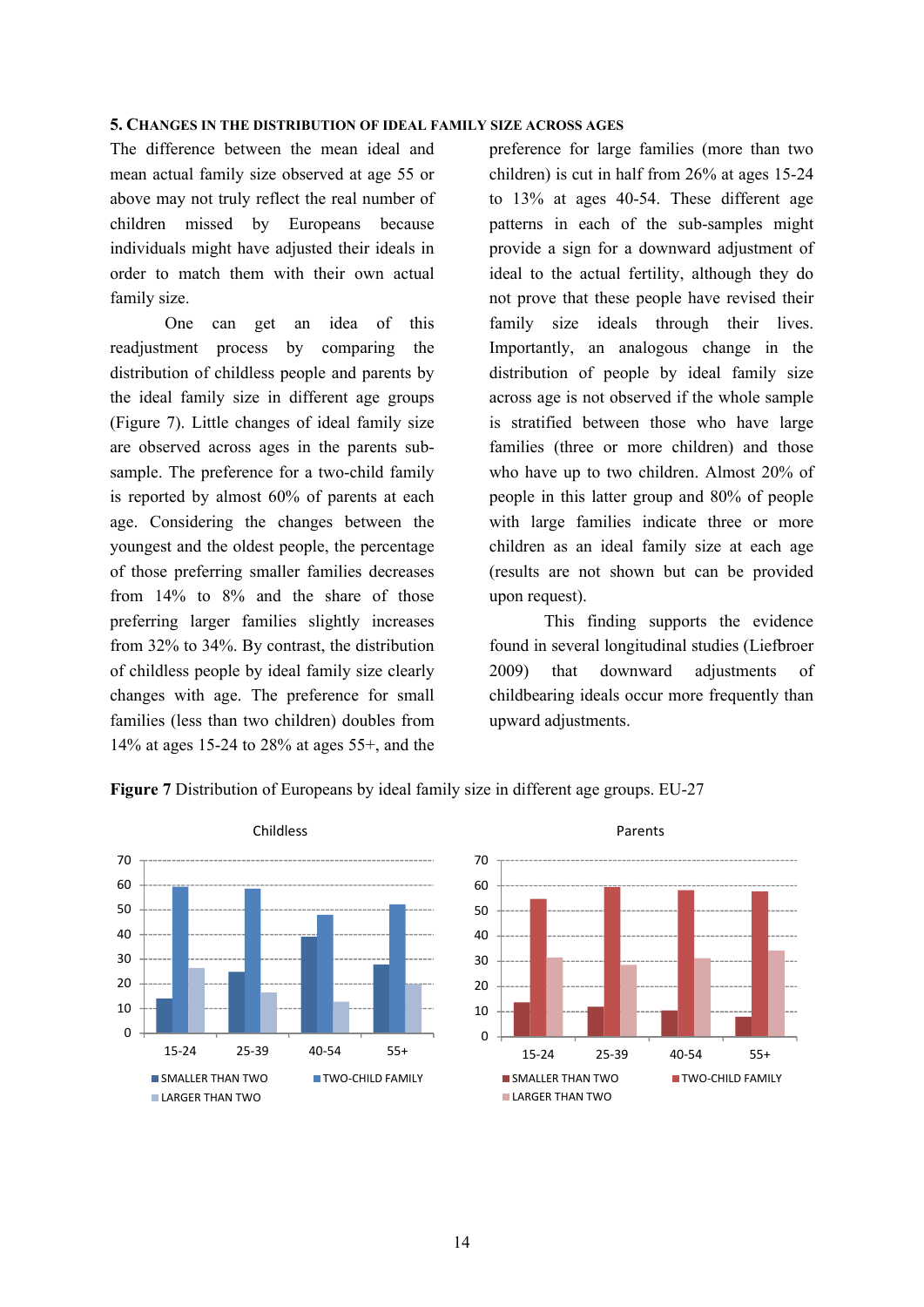#### **6. THE CORRESPONDENCE BETWEEN IDEAL AND ACTUAL FAMILY SIZE**

In Figure 8 the difference between the mean ideal and the mean actual family size is reported for different age groups in several years. As expected, the size of the ideal-actual gap decreases with age as people progress to higher parities. The difference goes from around two children at ages 15-24 to 0.25 children at ages 55+. In the prime reproductive ages the difference is slightly below (women) or above (men) 1 child. For younger people (age groups 15-24 and 25-39), the discrepancy between ideal and actual family size is particularly high because people still have to get (some or all of) the children they would like to have. At these ages only a measure of temporary discrepancy between actual and desired fertility can be computed. The size of this measure is strongly influenced by the timing of childbearing, and especially by the moment at which people start their family.

A slight increase of the difference between ideal and actual family size is registered over the period 2001-2011. The increase concerns women and men of all ages in the EU-15 and only women aged 40 or above and men aged 25-54 in the 12-NMS (Figure 8).

12-NMS



**Figure 8** Difference between the mean ideal and the mean actual family size by age and gender.

figures related to the number of children needed to reach the family size ideals beyond those additionally planned for the future are not shown.

15-24

25-39

40-54

55+

 $5+$ 

As we can see, in the EU-27 as a whole, women aged 25-39 have on average 1.2 children and plan to have, on average, 0.8 or more children. Hence, the completed family size estimated for these female cohorts born between 1972 and 1986 is exactly two children. If they would manage to have all the children they plan to have, which is an unrealistic assumption (Testa and Philipov 2011), about 0.1 children would still be needed

There is broad cross-country variation in the correspondence between the mean ideal and the mean actual family size. In Figure 9 the mean ideal family size of women aged 25- 39 by country is reported. The mean ideals are decomposed into the mean actual number of children, the mean additionally intended number of children, and the mean children of children needed to reach the family size that people ideally would like to have. Countries are ordered according to the final estimated parity, i.e., actual plus intended number of children. Labels are shown only for these two variables while, for the sake of simplicity, the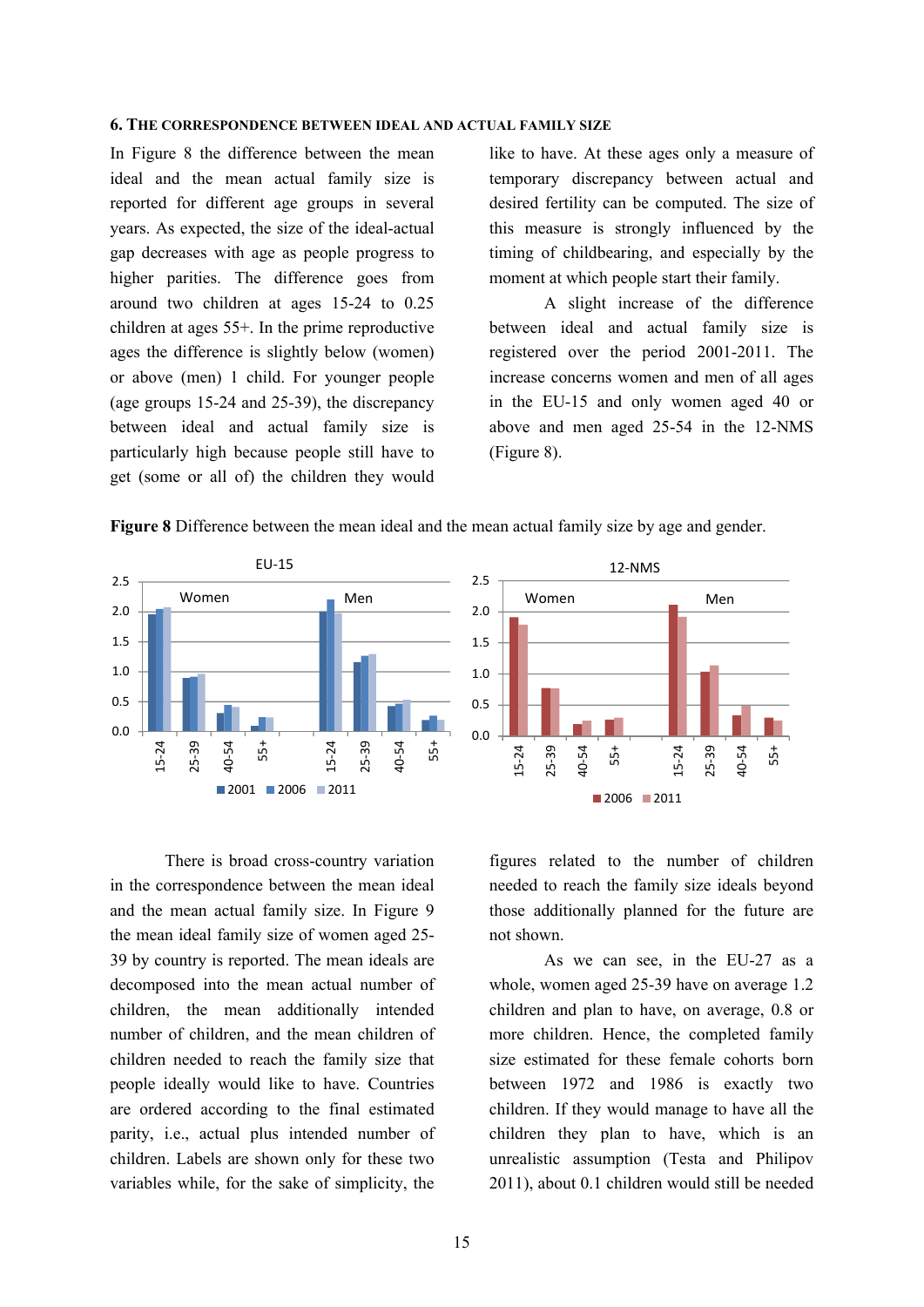to reach their ideal family size. These values range from 0 (the United Kingdom and the Czech Republic) to 0.5 children (Cyprus) across the EU-27 countries (Figure 9). In Hungary, France and Ireland the number of children needed to reach the family size ideals is negative: Hungary (-0.3), France (-0.1) and Ireland (-0.1). For the sake of simplicity, these negative values are not shown in Figure 9.

In the Appendix results for men aged 25-39 are also reported. (Figure A.1.2). The rank of the countries by the estimated completed family size is similar to that observed for the women: Austria and eastern Germany are at the bottom and France and Ireland at the top of it. For women aged 40-54, the size of the ideal-actual gap is 0.4 for the EU-27 as a whole and it ranges from 0.1 (Malta) to 0.6 (Denmark and Italy) and 0.8 (Sweden) across the EU countries (Figure 9). The values for men of the same age category are slightly higher: 0.5 for the EU-27 as a whole and the range across countries goes from 0.1 (eastern Germany) to 1 child (Greece) (Figure A.1.3)

**Figure 9** Mean ideal family size obtained by summing up different components of family sizes. EU-27



■ Actual number of children

- Additionally intended number of children
- Number of children needed to reach the ideals

■ actual number of children

**number of children needed to reach the ideals**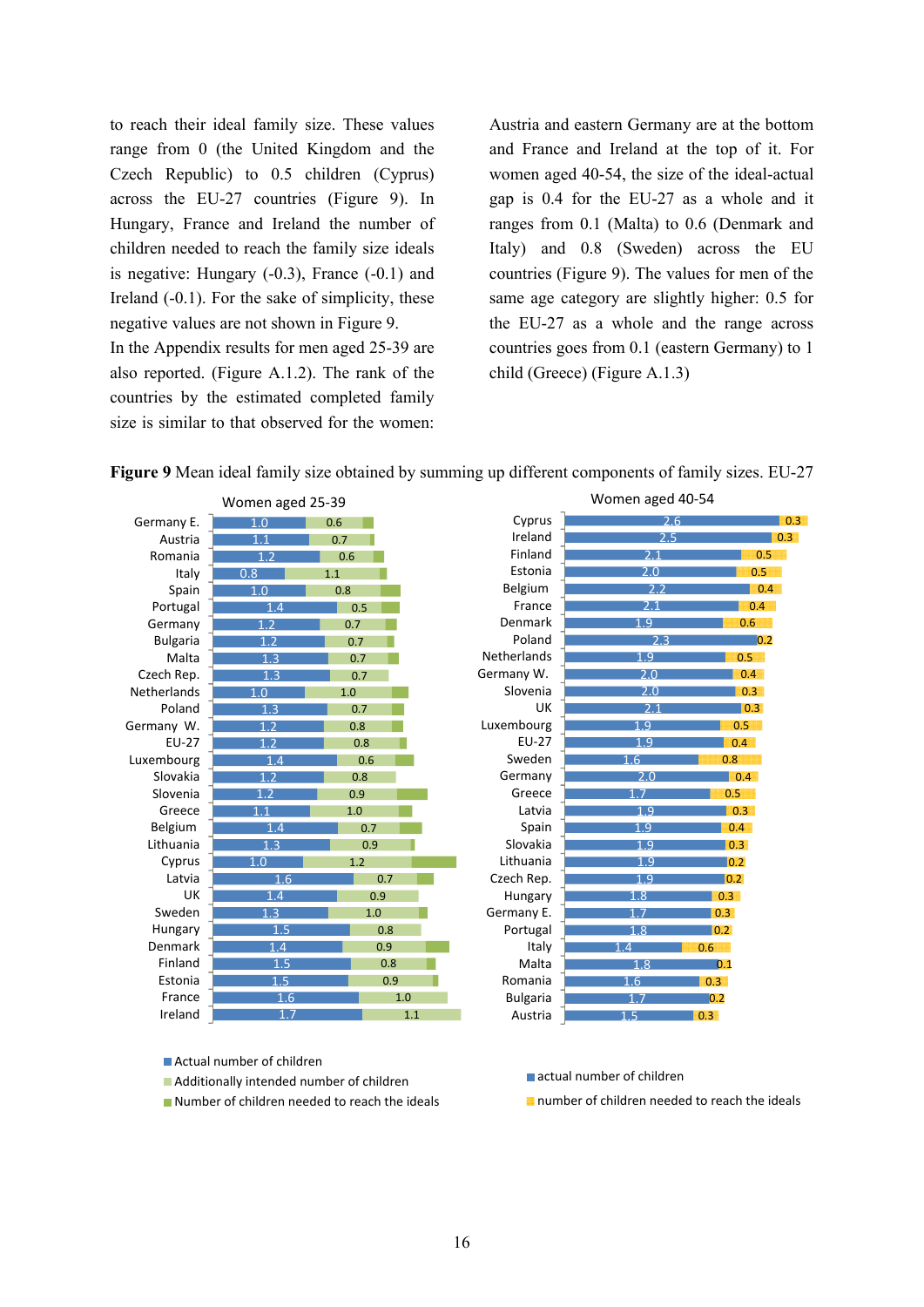#### **7. GENDER DIFFERENCES IN FAMILY SIZE IDEALS**

Women's mean personal ideal family size exceeds the ideals of men in most of the EU countries. If one considers all age groups, only seven out of 27 countries show men's mean ideal family sizes higher than women ones and the differences are rather small ranging from 0.1 (Romania) to 0.02 (Spain and Portugal). By contrast, the women's ideals are up to 0.4 children higher than those of the men (Figure 10).

Since men start a family later in life than women, women do also have larger actual family size than men at each age (Figure A.1.1). Hence, one could have expected to see the same degree of difference between ideal and actual family size among women and men.

**Figure 10** Mean personal ideal family size by gender. All ages



By contrast, the difference between ideal and actual family size is larger among men than among women (figure 11). Women differences are below 0.5 children, with the exception of Sweden, Finland and Denmark. Men's differences are at 0.5 or above with the exception of Bulgaria, the Czech Republic, Portugal, Germany Hungary, Slovakia, Belgium, Luxembourg, the Netherlands and the United Kingdom.

A reversal of these gender differences is observed at ages 40-54 for Finland, Sweden, Denmark, the Netherlands, Luxembourg, Hungary, the Czech Republic, and eastern Germany (Figure 11).

**Figure 11** Difference between mean ideal and mean actual family size by gender. Ages 40-54

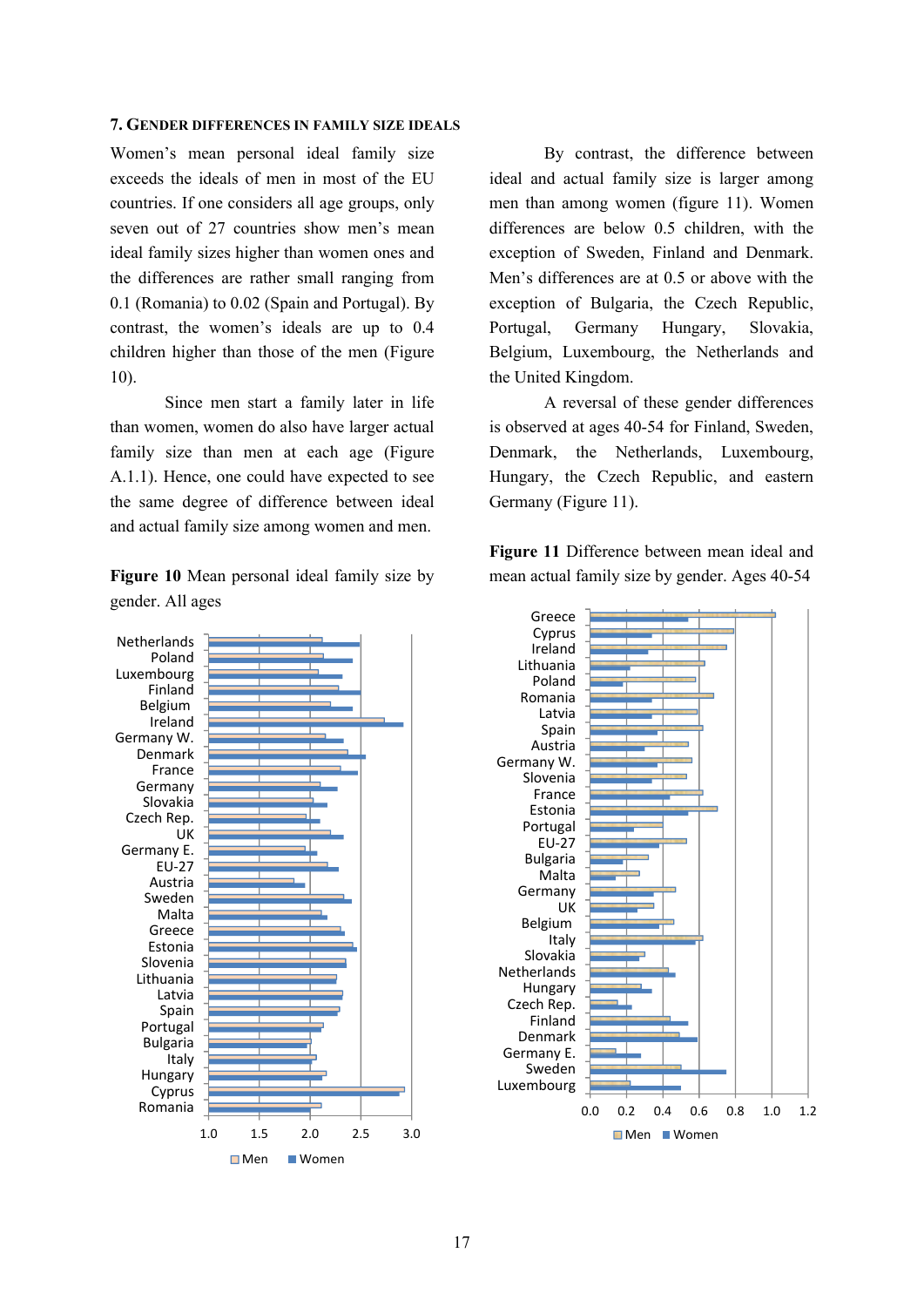#### **8. HOW MANY EUROPEANS REALISE THEIR FAMILY SIZE IDEALS?**

The correspondence between mean ideal and mean actual family size does not inform us about the share of people that has realised their reproductive wishes.

To know the prevalence of those who realise their reproductive wishes one can look at the distributions of women and men by different combinations of ideal and actual family size (Figure 12). The distributions are given for each age group as well as for the total. In each of these categories the sum of the proportion by different combinations of ideal and actual family size should sum up 100.

Overall, almost half of the Europeans declare to have an actual family size equal to the ideal one, 49% of women and 45% of men. A similar share of people, 44% of women and 49% of men, show an ideal family size greater than an actual family size and only a tiny

minority, 7% of women and 6% of men, have ideal family sizes smaller than actual family sizes (Figure 12).

This pattern changes across ages. At ages 15- 24 almost all the respondents have an ideal higher than an actual family size, about 90%; at ages 25-39, around two out of three respondents show the same gap; at ages 40-54, the share is around one out of three respondents and at age 55 or above it is one out of four, for both women and men. The share of women and men with their ideal equal to their actual family sizes increases from 10% at ages 15-24 to around 60% at ages 55 or above. The percentage of those who have an ideal smaller than their actual family size slightly goes up to 10% in the oldest ages (Figure 12).





 $\overline{0}$  $20$ 40 60 80 100 15-24 25-39 40-54 55+ Total Men I Ideal equal to actual family size I Ideal greater than actual family size Ideal smaller than actual family size

There is an increase over time (2001- 2011) in the share of people who harbour ideals greater than their actual family size in the EU-15 (Figure 13). Such a time trend is observed for men aged 25-39 and 40-54 and for all women irrespective of their age.

Similarly, in the 12 NMS the proportion of women and men with fewer children than those considered ideal increases in the central ages, 25-39 and 40-54, and decreases in the extreme ages 15-24 and 55+ between 2006 and 2011 (Figure 14).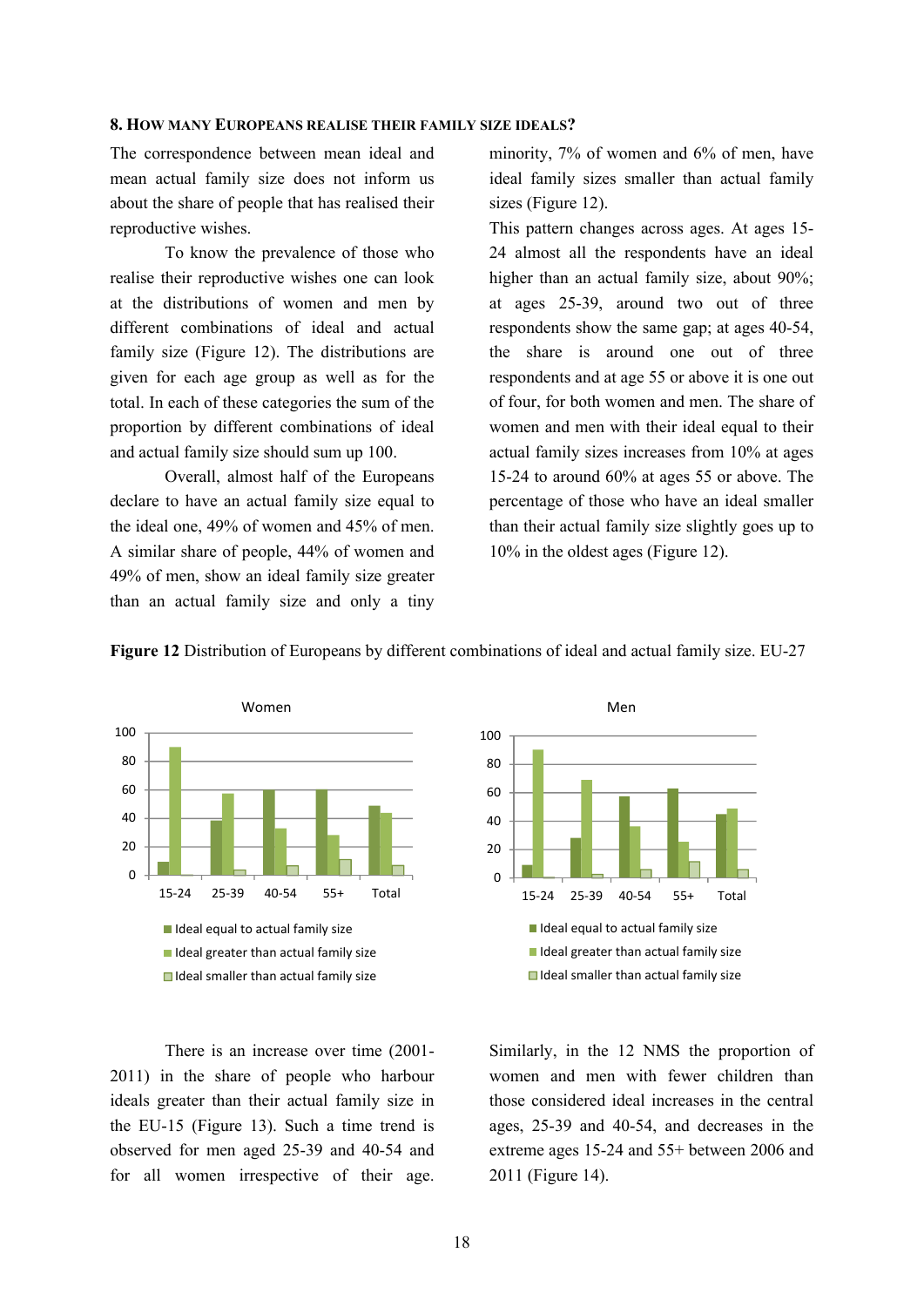**Figure 13** Proportion of women and men who have fewer children that those considered ideal by gender and age. EU-15



**Figure 14** Proportion of women and men who have fewer children than those considered ideal by gender and age. 12-NMS



As more and more women and men postpone childbearing to older ages in life, one could have expected a temporal increase in the share of women and men who have fewer children than those considered ideal in the prime reproductive ages, 25-39. An increase over time of those with fewer children than those considered ideal, however, is observed also among women and men aged 40-54 who have presumably completed their reproductive career. This suggests that the temporal trend described in Figures 13 and 14 is not only due to the increasing postponement of childbearing.

There is broad cross-country variation in the share of people who end their reproductive career with fewer children than those considered ideal. The percentages range from 20% (Malta and Czech Republic) to 61% (Greece) for men (Figure 15**)** and from 18% (Bulgaria) to 45% (Denmark) for women (Figure A.1.5).

**Figure 15** Distribution of men aged 40-54 by different combinations of ideal and actual family size



**II** Ideal greater than actual family size

I Ideal smaller than actual family size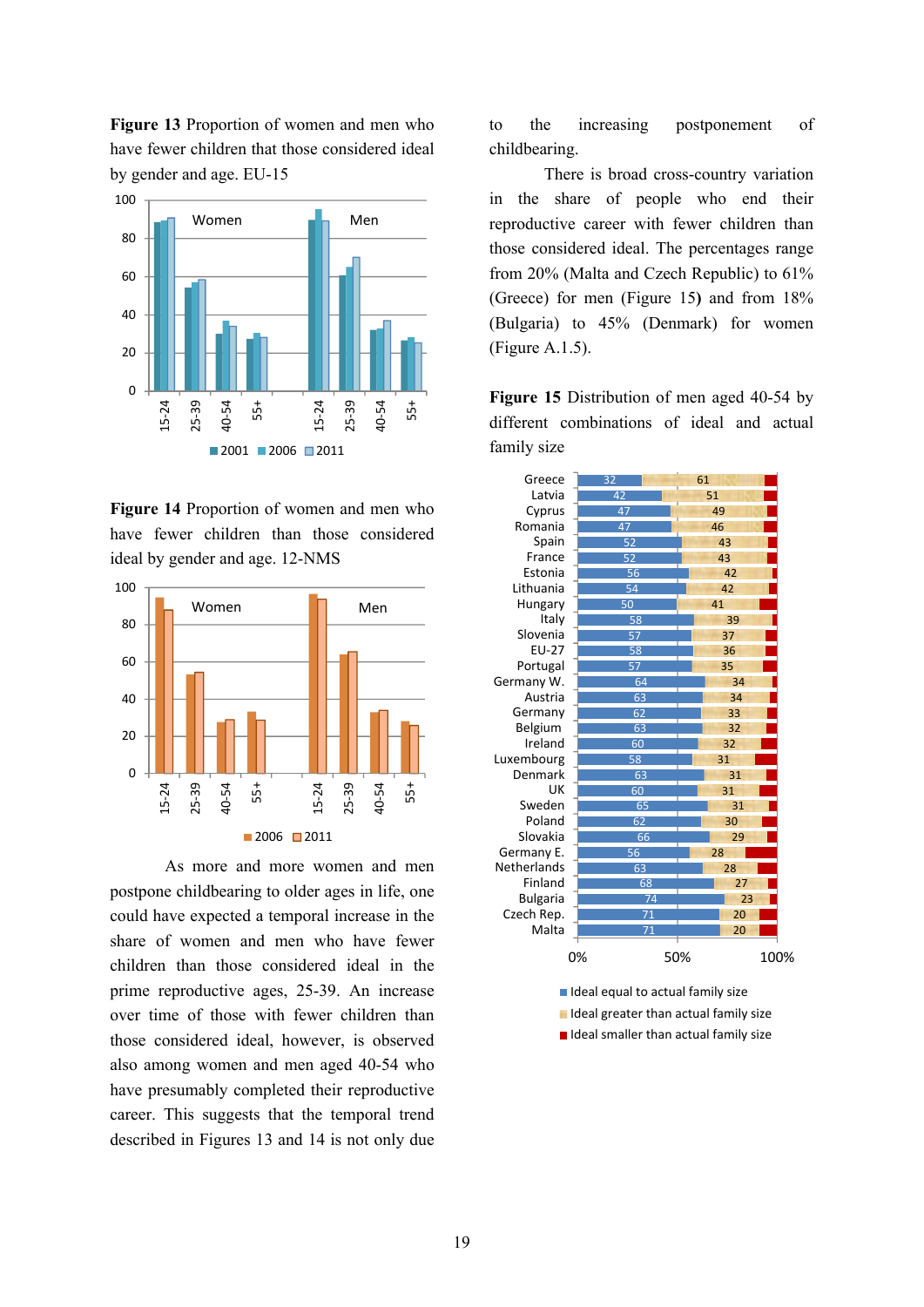# **9. THE CONTRIBUTION OF CHILDLESSNESS TO THE (LACK OF) CORRESPONDENCE BETWEEN IDEAL AND ACTUAL FAMILY SIZE**

Figure 16 looks at the size of the difference between the mean ideal and the mean actual family size by age among childless people and parents separately. The difference goes from 0.7 children at ages 15-24 to 0.2 at ages 40-54 and almost disappears at age 55 or above among parents. By contrast, it decreases only from 2.2 to 1.5 and 1.8 in the childless group. Given that in the two first age groups, 15-24 and 25-39, there is a high proportion of people who are childless, 89% and 46%, respectively, temporary childlessness makes a significant contribution to the ideal-actual gap in the reproductive ages. At ages 40-54 and 55 or above the share of childlessness is only 17% and 10%, respectively. Hence, definitely childlessness is not contributing much to the ultimate size of the gap. Importantly, the mean ideal family size is relatively high, 1.5 and 1.8 children, for childless people aged 40-54 and 55 or above, respectively, suggesting that a family with children is still considered an ideal by many of them.

**Figure 16** Difference between the mean ideal and the mean actual family size by age. EU-27



There is a high and statistically significant cross-country correlation (r=0.51) between the share of women and men with actual families smaller than the ideal ones and

the share of childless women and men at ages 25-39, signalling that temporary childlessness due to childbearing postponement might be an important contributing factor to the share of the ideal-actual gap at these ages. By contrast, at ages 40 and above the correlation decreases substantially  $(r=0.19)$ , suggesting that definitive childlessness is not the major explanation for the ultimate discrepancy between ideal and actual family size (Figure 17 and Figure A.1.10).

**Figure 17** Cross-country relationship between childlessness and the share of people with fewer children than those considered ideal



People with fewer children than those considered ideal (%)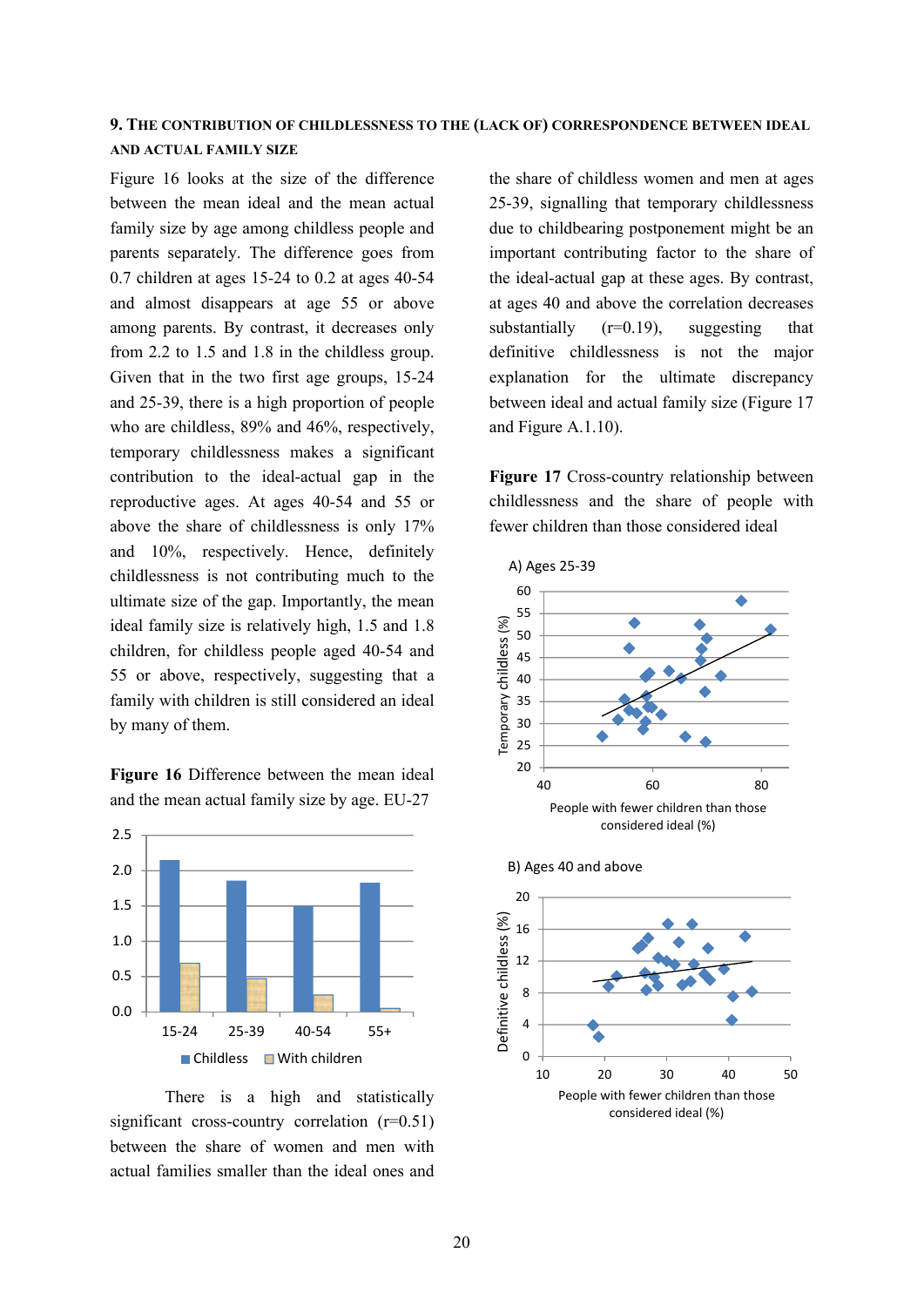#### **10. BELOW-REPLACEMENT FAMILY SIZE IDEALS IN AUSTRIA**

Below-replacement family size ideals were observed in Austria for the first time in 2001 (Goldstein et al. 2003). They have been stable over the period 2001-2011 (Figure 18), suggesting that small families with less than two children have become the norm in this country (Testa 2012). The 2011 EB data, however, reveal an increase in the mean values for women aged 15-24, 25-39 and 55+ and for men aged 25-39 and 55+.

**Figure 18** Mean personal ideal family size in Austria over the period 2001-2011.



This recent increase brings the ideals of the old generations back to replacement levels, but does not change the differences between young and old cohorts in the preference for small and large families, as observed in the previous EB round (Testa 2006). Comparing the oldest (55+) with the young generations (15-39), the share of the preference for no children doubles from 4% to 9%, while the share of the preference for large families is almost cut in half from 24% to 13% (Table A.1.1).

The very low Austrian family size ideals are due to the higher proportions of young women and men preferring smaller families and the lower proportions of those who prefer large families as compared to those of other EU countries (Table A.2.2). Around one in four women aged 25-39 years reports a family with less than two children as an ideal and only 13% prefer families with three or more children (Figure 19).

**Figure 19** Distribution of women aged 25-39 by ideal family size. 27-EU countries. EB 2011



More in-depth analysis is needed to reconcile these findings with those coming from a different Austrian data source (GGS 2008, see Buber and Neuwirth 2009) which shows values slightly above replacement level. None of these data sources, however, seem to suggest that people in Austria are having as many children as they would like to have (see section 6).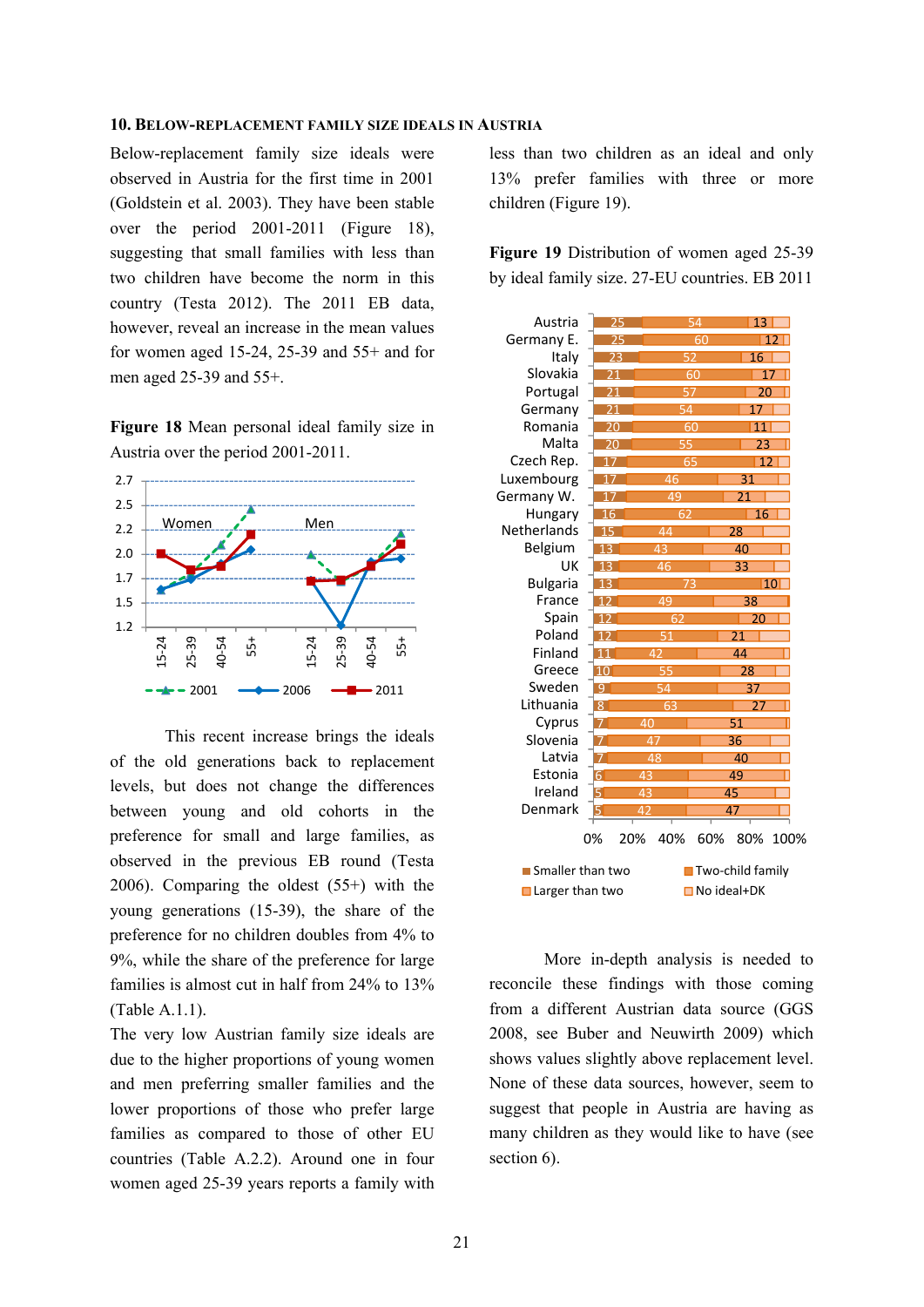#### **11. CHANGES OVER TIME: 2001-2011**

A substantial stability in the mean ideal, intended, and actual family size is observed in the EU-15 over the decade 2001-2011 (Figure 20).

In 2011 the mean ideal family sizes are slightly lower than in 2006 (men) or 2006 and 2001 (women and men).

A decrease of mean ultimately intended family size affects only women aged 55 or above and men aged 15-24. A slight decline of mean actual family size concerns only women aged 40 or above (Figure 20).

The temporal stability of the different family size indicators is confirmed also for the 12-NMS (Figure A.1.7) where a slight decline is registered in each of them, especially among men, between 2006 and 2011.

**Figure 20** Mean personal ideal, ultimately intended and actual family size. EU-15 and NMS-12.

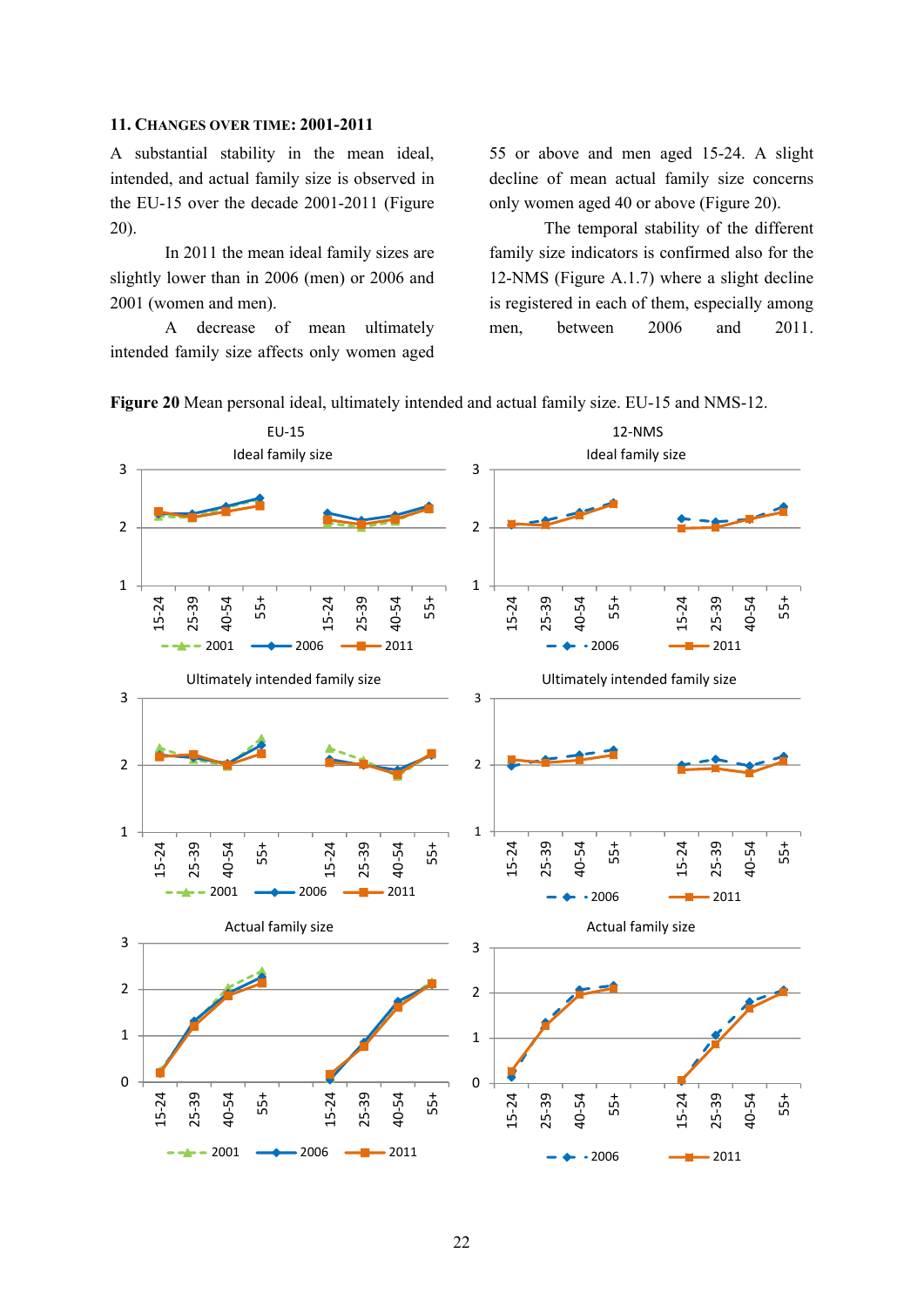Greece is the only country showing a clear decline of the mean ideal family size between the 2006 and the 2011 EB rounds: the values go down from 2.3 to 2.1 and from 2.9 to 2.6 for women aged 15 to 24 and 55 or above, respectively; and from 2.5 to 2.1 children and from 2.9 to 2.5 children among men aged 25 to 39 and 55 or above, respectively. In no other EU country there has been such a pervasive and sizeable decline. In Cyprus a decrease of a smaller size is recorded. In most of the other countries, if a decrease is observed, this involves either only women or men, or only people in specific age groups: Belgium (men), Finland, (women), France (men mainly), Malta (women and men in the central age groups), Poland (men) and Slovakia (mainly women), Sweden (women), Portugal (women above age 24 and men aged 40-54). (Figures 21 and Figure A.1.9). In Portugal a decline of the general ideal family size is observed which is indeed more pronounced than that concerning the personal ideal family size. Both Greece and Portugal do experience a decline in the mean ultimately intended family size over the period 2006-2011.

In some countries a temporal increase of the mean personal ideal family sizes is registered (see the previous section for the case of Austria). In Germany the personal ideals observed in 2011 and 2006 are considerable higher than those of the previous round conducted in 2001 (Figure 21). This result, which raises doubts on the reliability of the 2001 data, may be partly due to the different sample design adopted for this country in the 2001 and in the two successive rounds with the size of the eastern Germany sample being halved in the 2006 and 2011 rounds as compared to that of the 2001 (Testa 2006). The family size ideals of women and men aged 25- 39 observed in the 2011 EB round are still lower (around -0.2) than those found in a

comparable group, ages 25-37, in a recent German longitudinal study (pairfam 2008/09) (Buhr and Huinink 2010).

In Romania personal family size ideals are higher in 2011 than in 2006 but only for men while for women a slight increase is registered only in the age group 25-39 (Figure A.1.9).

**Figure 21** Mean personal ideal family size by gender and age. Several countries.

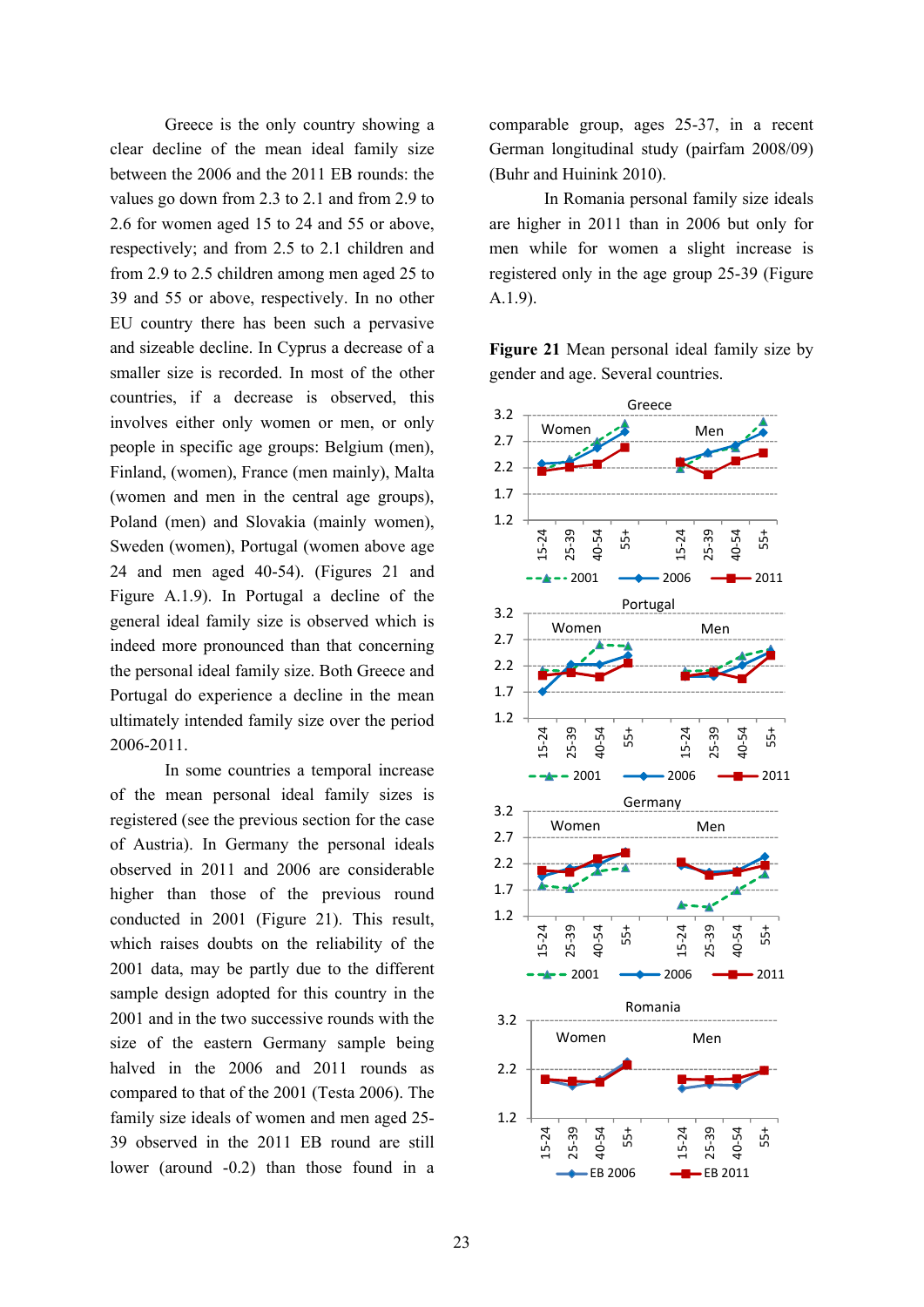In Table 3 the marginal effects of three different ordered logistic regression models are reported. The outcome variable, coded 0, 1, 2, 3 or more, is the ideal family size in the first model, the actual family size in the second model and the additionally intended family size in the third model.

**Table 3** Association of socio-demographic characteristics with ideal, actual and additionally intended number of children.

|                | <b>FAMILY SIZES</b> |        |        |          |        |         |
|----------------|---------------------|--------|--------|----------|--------|---------|
|                | Ideal               | Actual |        | Intended |        |         |
| Age(Ref.25-    |                     |        |        |          |        |         |
| 39)            |                     |        |        |          |        |         |
| $15 - 24$      | 0.5                 | ***    | $-1.6$ | ***      | 0.5    | $* * *$ |
| $40 - 54$      | $-0.4$              | ***    | 1.0    | ***      | $-2.6$ | $* * *$ |
| $55+$          | $-0.2$              | ***    | 1.1    | ***      | $-4.7$ | $***$   |
| Gender (Ref.   |                     |        |        |          |        |         |
| Woman)         |                     |        |        |          |        |         |
| Men            | $-0.1$              | $\ast$ | $-0.2$ | ***      | 0.3    | ***     |
| Partnership    |                     |        |        |          |        |         |
| (Ref. Married) |                     |        |        |          |        |         |
| Cohabiting     | 0.0                 |        | $-1.0$ | ***      | 0.3    | $* * *$ |
| Single         | $-0.1$              |        | $-2.8$ | ***      | 0.2    | $* *$   |
| Separated      | $-0.1$              |        | $-0.2$ | ***      | $-0.3$ | $* *$   |
| Education      |                     |        |        |          |        |         |
| (Ref. Low)     |                     |        |        |          |        |         |
| Medium         | 0.1                 | $\ast$ | $-0.2$ | ***      | 0.1    |         |
| High           | 0.5                 | ***    | $-0.6$ | ***      | 0.4    | ***     |
| Enrolled       | 0.7                 | ***    | $-2.9$ | ***      | $-0.5$ | ***     |
|                |                     |        |        |          |        |         |
| First cut      | $-3.7$              | ***    | $-1.9$ | ***      | 1.9    | ***     |
| Second cut     | $-2.3$              | ***    | $-0.4$ | ***      | 3.3    | ***     |
| Third cut      | 1.0                 | ***    | 2.13   | ***      | 6.2    | $***$   |
| N. cases       | 23002               |        | 23002  |          | 23002  |         |

Marginal effects of ordered logistic regression models. Models for ideal family size and additionally intended family size are controlled for actual family size. Models for actual family size are controlled for ideal family size. \* p<0.05; \*\* p<0.01; \*\*\* p<0.001.

As already seen, men have a lower ideal and actual family size than women. The sign of the coefficient reverses for the intended family size suggesting that men are only in a later reproduction phase than women but do not necessarily plan to have a smaller family than women.

Cohabiting, or being single or separated are negatively associated with actual family size. But only separation is negatively correlated also with additionally intended family size, suggesting that cohabitation does not have a depressing effect on completed family size.

Being highly educated is positively associated with both ideal and intended family size but negatively associated with the actual family size. This result suggests that people with a high level of education are presumably those with the biggest difference between ideal and actual fertility. The effect is also gendered: as compared to their less educated counterparts, highly educated women face more challenges in realising their reproductive ideals than men.

Figure 22 shows the predicted probabilities of different combinations of ideal and actual family size by level of education coming from multinomial regression models whose estimates are not shown in the paper but available upon request. The outcome variable has three categories: 'ideal equal to actual family size', 'ideal greater than actual family size' and 'ideal smaller than actual family size'.

**Figure 22** Predicted probabilities of different combinations of ideal and actual family size by level of education. Ages 25-39.

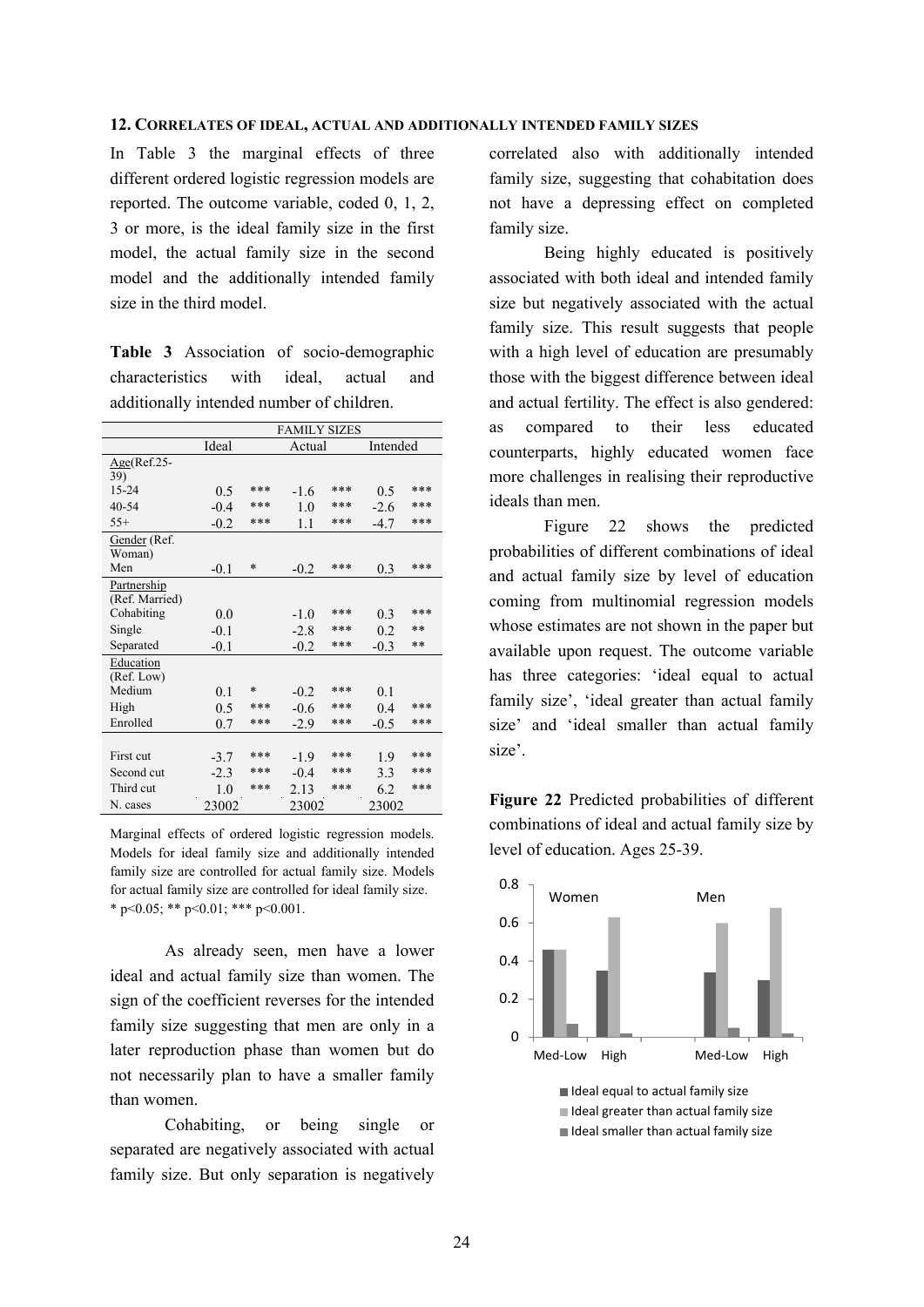# **13. RELATIONSHIP BETWEEN INDIVIDUALS' SATISFACTION WITH THEIR OWN LIFE AND FAMILY SIZES**

In the 2011 EB rounds respondents are asked to report the level of satisfaction about the life they lead ("*On the whole, are you very satisfied, fairly satisfied, not very satisfied or not at all satisfied with the life you lead?*"). Response options are: 'very satisfied', 'fairly satisfied', 'not very satisfied', and 'not at all satisfied'. A rank of the countries according to the proportion of people very satisfied with their own life is given in Figure A.1.11.

Figure 23 shows the cross-country relationship between women's mean ideal family size and the women's share of life satisfaction for the age group 25-39. As can be seen, there is a positive correlation between the two variables (r=0.45): countries with higher proportions of satisfied women are also those in which women prefer larger families. Here satisfied women are those who selected the answer 'very satisfied' in the related item.

A similar positive association is observed among women at older ages (40-54 and 55+). Interestingly, the cross-country relationship mentioned above appear weak and not statistically significant in the men subsample irrespective of the age group

**Figure 23** Cross-country relationship between the mean ideal family size and the share of women aged 25-39 satisfied with their own life.

considered (results are available upon request). This finding suggests that for women ideal family sizes and life satisfaction are more closely related each other than for men.

An analogous positive cross-country relationship between mean actual family size and life satisfaction could not be observed for women (or men) aged 25 to 39. This does not means that a relationship does not exist but only that it does not take a linear shape. Indeed, a positive and significant cross-country correlation is found between the share of women satisfied with their own life, on one hand, and both the share of childless women and that of women with three or more children, on the other hand.

If people aged 40-54 are selected, for whom family size is (almost) completed, a positive cross-country association is detected between the mean actual family size and people's life satisfaction. The relation is statistically significant for men (r=0.46) but not for women  $(r=0.19)$  (Figure 24). In the next section these different relationships are investigated in a multivariate setting.



**Figure 24** Cross-country relationship between the mean actual family size and the share of men aged 40-54 satisfied with their own life.

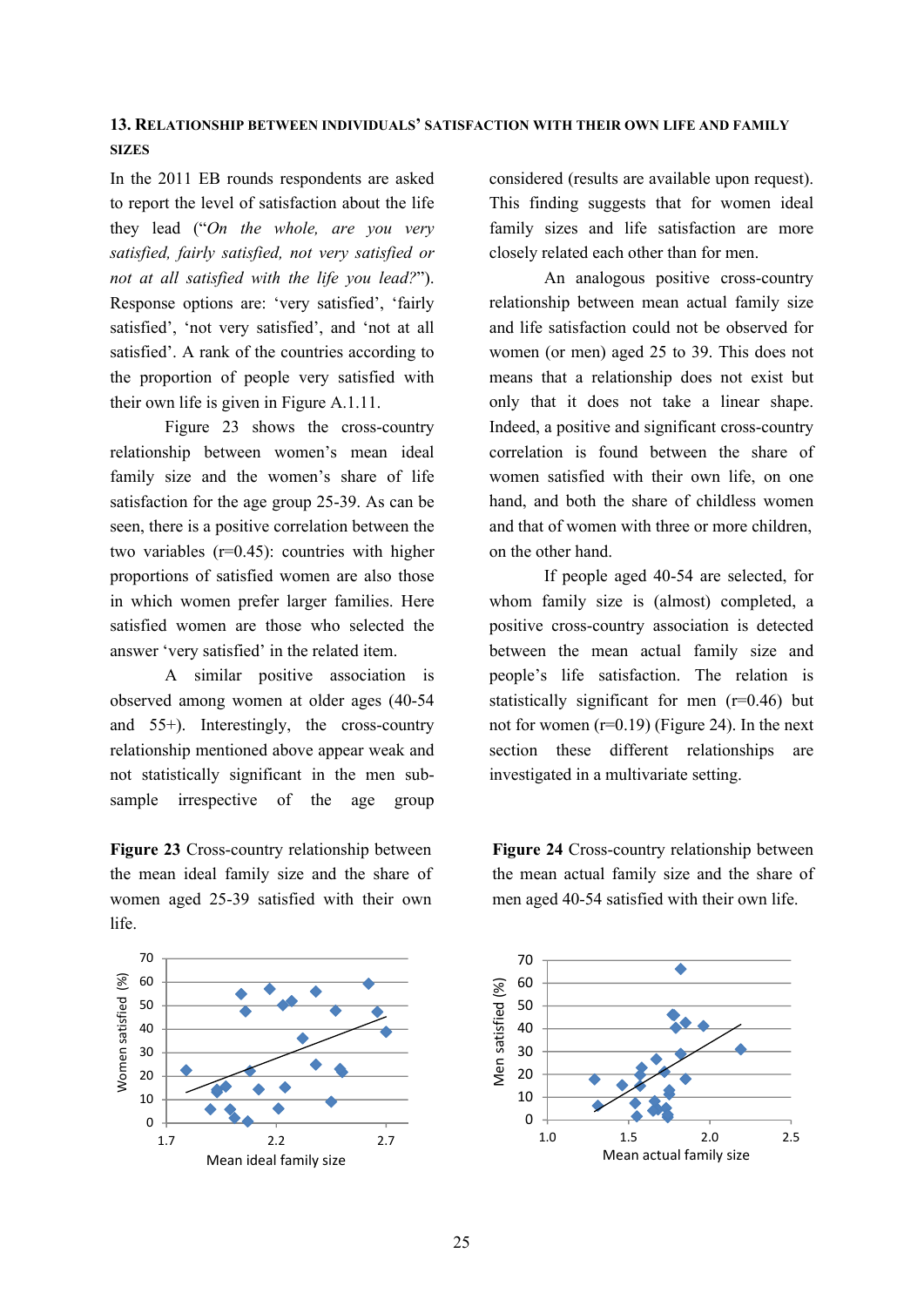# **14. RELATIONSHIP BETWEEN INDIVIDUALS' PERCEPTION OF THEIR COUNTRY'S SOCIO-ECONOMIC SITUATION AND THEIR FAMILY SIZES**

In the 2011 EB survey interviewed people were asked to report their assessment on several socio-economic aspects of the country they live in. 15 different items are included in the survey question (see the full list in Tables A.1.3, A.1.4 and A.1.5). These assessments are made with reference to the time of the survey, the next twelve months, and the past five years (see Table A.1.2 for question wording).

As shown in Table A.1.3, response options range from 'very good' to 'very bad'. Most of the interviewed people evaluate the current situation either 'rather good' or 'rather bad'. A very tiny minority give a 'very good' evaluation, below 10% for most of the items. 30% of the respondents selected this option when they assess the area they live in and 14% and 13% of the interviewed people chose it when they evaluate the health care provision and their own job situation, respectively. Almost one out of three respondents evaluate rather bad the cost of living and the employment situation (44%), the affordability of housing (43%) and energy (45%) and the way inequality and poverty are addressed in the country they live in (48%). There are only very few 'don't know' answers, the only exception being items related to the country's unemployment benefits (15%) and the individual's job situation (20%).

Most Europeans have an outlook that is neither optimistic nor pessimistic of the short-term future, i.e., they think that for most of the aspects the situation of their country will stay the same in the next twelve months (Table A.1.4). A future worsening is perceived especially in the cost of living (59%) and affordability of housing and energy (43% and 53%, respectively).

Most Europeans think that their country's socio-economic situation has been stable or worsening over the past five years. Their pessimism is particularly pronounced when it come to the provision of pensions (52%), cost of living (80%), affordability of energy and housing (70% and 65%, respectively) and the economy and employment situation (68% and 64%, respectively) (Table A.1.5).

In Table A.1.6 the marginal effects of several ordered regression models are reported in which the response is, alternatively, the individuals' satisfaction with their own life (Model 1), the individual's evaluation of: their job situation and their household's financial situation (Model 2); the economy and employment situation in their country (Model 3); the provision of pensions, unemployment benefits and heath care in their country (Model 4); and the affordability of energy in their country (Model 5). These items are selected out of the 15 included in the satisfaction question because they seemed more closely related to childbearing and family size issues in a preliminary exploratory analysis. While for Model 1 and Model 5 the item itself is the response, for models 2, 3 and 4, two or three different items are grouped together. The internal consistency of these different items is estimated with Cronbach's Alpha and relatively high values for the reliability coefficients (above 0.70) are obtained, which supports the choice to group them in one single variable. A rank of the countries according a compiled scale of all 15 items is given in Figure A.1.12.

As can be seen in Table A.1.6, older people, highly educated people and people enrolled in education have a more optimistic view of their own life, their household's financial situation, the country' economy and employment situation, the provision of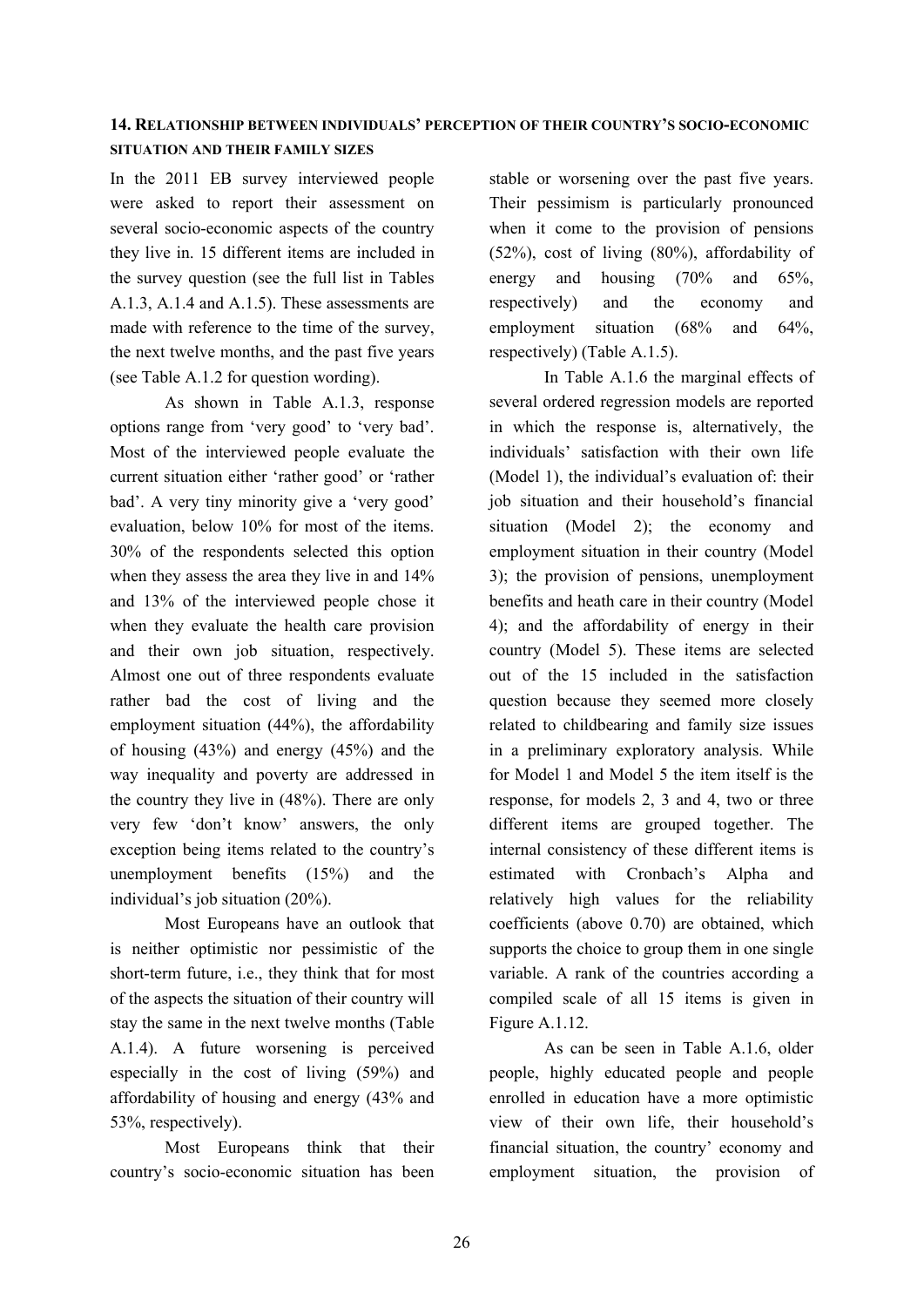pension, health and unemployment benefits and the affordability of energy in their country. With the exception of their own life, men evaluate the aspects mentioned above more positively than women. With the exception of their life and their job situation, cohabiting partners assess more positively the various aspects mentioned above than married couples (Table A.1.6).

People with higher ideals are more satisfied with their own life than those who have lower ideals (Figure 25). Moreover, those who prefer large families give a more positive evaluation of their own job and their household's financial situation, the country's economy and employment situation, and the country's health, pension and unemployment benefits (Table A.1.6). As suggested in the previous section, the positive relation between family size ideals and life satisfaction is gendered: men with large family size ideals are more satisfied with their life than those with lower ideals and to a lesser degree than their female counterparts (Table A.1.6).

People who have large families (three or more children) are more concerned about their own job situation and their household's financial situation and about affordability of energy in their country than those who are childless, or have two children or smaller families, respectively. By contrast, they are more satisfied with their own life and more optimistic about the provision of pension, health and unemployment benefits in their country than those with smaller families (Table A.1.6). The relationship between actual family size and satisfaction in life seems to be Ushaped with those childless and with three or more children being more likely to be very satisfied with the life they lead (Figures 25). The positive relation between being childless and being satisfied with their own life is gendered: childless men are more satisfied with their lives than those with children and to a lesser degree than their female counterparts (Table A.1.6).

**Figure 25** Individuals' predicted probabilities of being satisfied with their life by ideal or actual family size. Estimates from Model 1 shown in Table A.1.6.

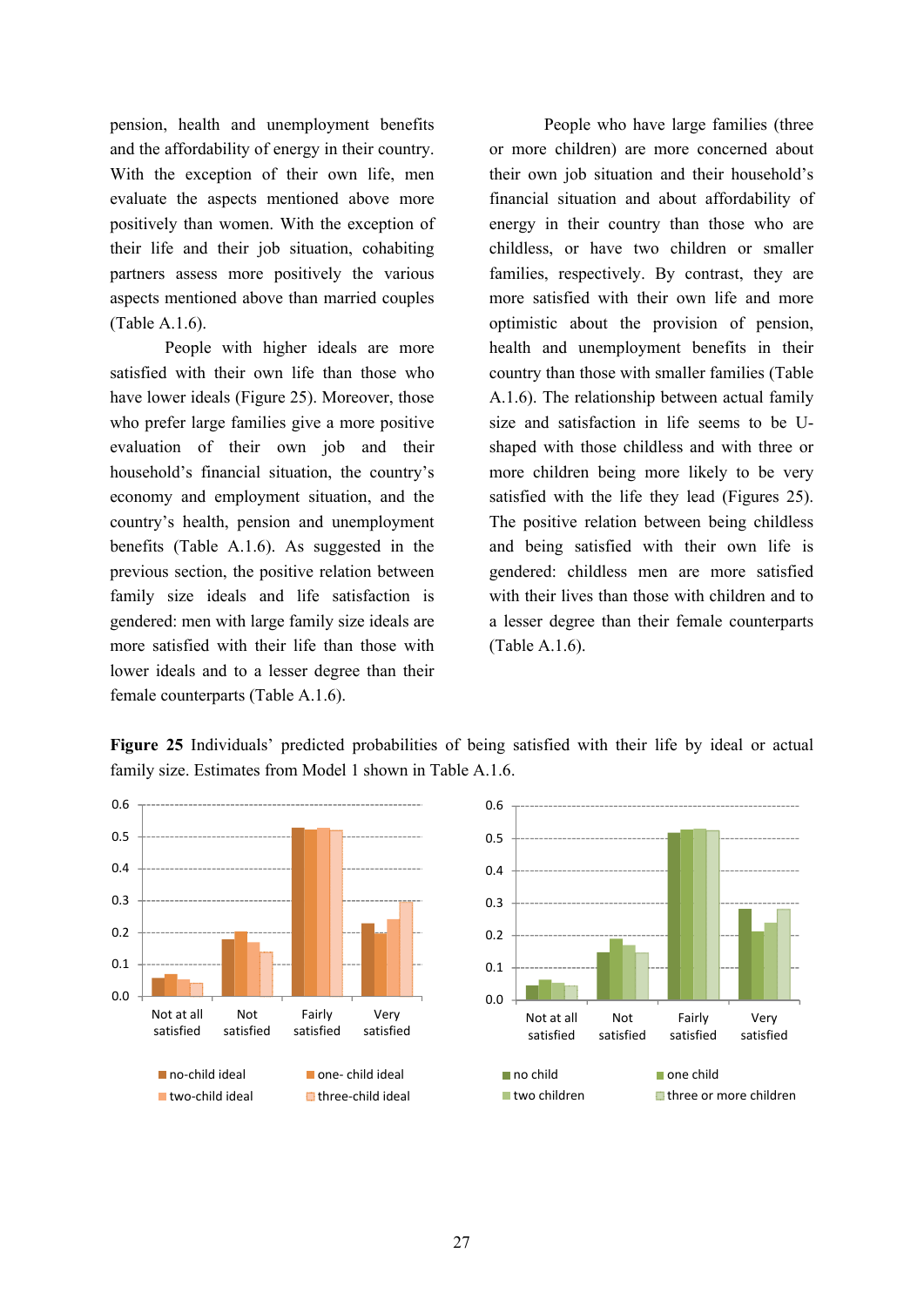#### **SUMMARY**

This paper uses the 2011 Eurobarometer survey on Fertility and Social Climate to examine the correspondence between personal family size ideal and actual family size. The issue is of highly relevant for social policy making since the persistence of high ideals in a context of declining actual fertility has been identified as a window of opportunity and a justification for the recent attempts to close the gap between fertility ideals and fertility behaviour in Europe.

The EB 2011 data highlighted the following results:

- In Europe, 58% and 69% of women and men, respectively, in their prime reproductive ages, 25-39, have a family smaller than that they *would like* to have. The difference between ideal and actual fertility is 0.9 children for women and 1.3 children for men. At older ages of 40 and above, when family size should be almost completed, around 30% of women and men have a smaller family size than the one they *would have liked to have had*, and their mean ideal-actual gap is at around 0.4 and 0.5 children, respectively.
- Men have lower ideals than women but the discrepancy between ideal and actual family size is greater for men than for women in most EU countries. This is in part due to the circumstance that men start building a family later in life than women and, consequently, they have smaller actual family sizes than women at comparable ages. Men's delay in family formation is more than compensated by their lower ideal family sizes in the following countries: Finland, Sweden, Denmark, the Netherlands, Luxembourg, eastern Germany, the Czech Republic and Hungary. As a result, in these countries the sign of the gender

differences in the ideal-actual gap reverses, with women showing a greater difference between ideal and actual fertility than men at ages 40-54. Interestingly, the Netherlands and the Scandinavian countries are also known for their high gender equality systems. Further research is needed to clarify the reasons for men's lower family size ideals in Europe which are confirmed also in the multivariate analysis.

- Education does matter. People with high level of education have fewer children than those with low or medium educational level, but they would like to have more children than their less educated counterparts. This result, which could be caused by the selection process reflecting the fact that early childbearing and large families prevent the achievement of high levels of education, should be further researched. It is worth emphasising that the highest level of discrepancy between ideal and actual family size is observed among the highly educated which makes them an important target group for family-friendly policy measures aiming at closing the idealactual gap.
- A substantial stability or a slight increase over time is observed in the share of people who report a two-child family as an ideal family size. An analogous trend is observed in the share of people who are satisfied with their two-child family size (i.e., those who report this number as their ideal and their actual family size). The reasons for the desirability of this size as well as the hypothesis of a possible future convergence around this two-child norm deserve to be further investigated.

Austria is the only EU country with below-replacement family size ideals. Other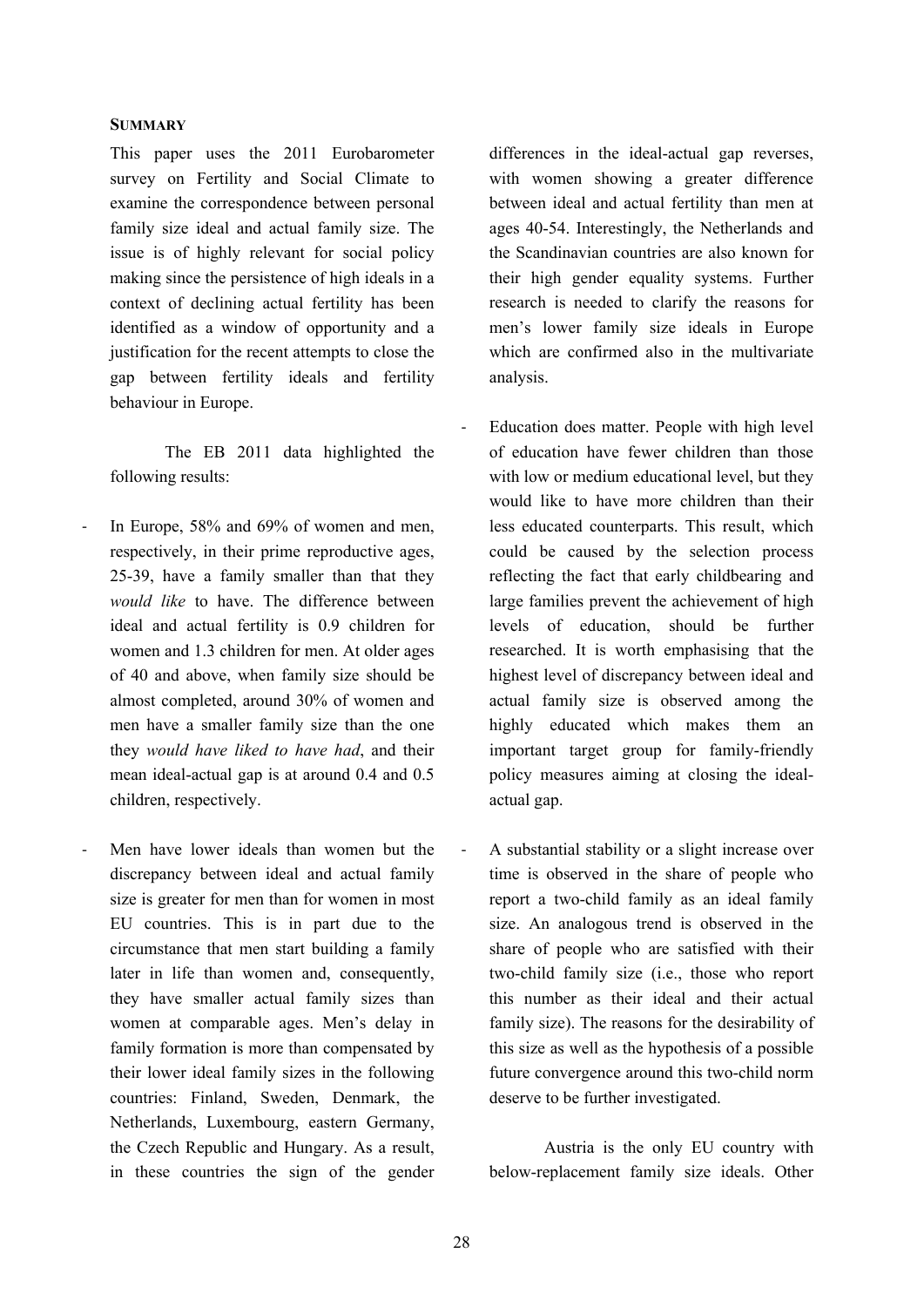countries, like Bulgaria, the Czech Republic and eastern Germany show below-replacement levels either only for women (Bulgaria), or only for men (the Czech Republic and eastern Germany), and in both cases only for specific age groups. The reasons for Austria's exceptionally low fertility ideals are due to a higher proportion of young people preferring families with less than two children than observed in the other EU countries, which suggests that the below-two-children norm is now most prevalent in Austria. The age differences in the preferences for small (none or one child) and large families (three or more children), which are bigger than those observed in the other EU countries, remained constant over the years 2006-2011. However, the temporal trend in the period 2006-2011, which was actually increasing for both the young and the old generations, might raise doubts on the interpretation of these age differences as a time trend of declining ideals by cohorts. Most importantly, the particularly low levels of ideal family size do not imply a correspondence between ideal and actual fertility in Austria. At age 40 or above the ideal-actual gap, 0.3 children, is only slightly lower than the one registered in the EU-27 as a whole, 0.4 children, but much lower than that computed on the Austrian GGS survey data, 0.7, for a comparable age group.

Greece is the only EU country experiencing a pervasive decline of family size ideals in the period 2006-2011. In the other EU countries, the decrease is either of a smaller magnitude, like in the United Kingdom and Cyprus, or involves either only women or men of specific age groups, like in Belgium, Finland, France, Portugal, Sweden and Malta. With the decline of the ideal family size the ideal-actual gap goes down from 2 to 1.6 children among men aged 25-39, and from 1 to 0.7, and 0.8 to 0.6

children, for men and women, respectively, aged 40 or above, in the same temporal framework (2006-2011).

Overall, the current social climate is negative in Europe. Many Europeans give a negative assessment of their country's socio-economic aspects considered in the surveys. The cost of living, the affordability of housing and the situation of economy are badly evaluated by most of the interviewed people. Particularly negative is the perception on how the socioeconomic situation has been developing over the past five years: between 64% and 80% of the people formulate a retrospective negative assessment of the cost of living, affordability of housing and energy, and employment and economic situation. Cost of living and affordability of energy are also seen as the most problematic areas for the next short-term future. Europeans tend to be more optimistic about their own life, their personal job situation and their household's financial situation than about their country's socioeconomic conditions. The most optimistic people are, on the one hand, the childless ones and, on the other, those who have or would like to have large families with three or more children. This result, which contains an intrinsic contradiction, needs to be studied in depth in further research.

To conclude, the 2011 EB data on Fertility and Social Climate suggest that there is still room for action by policy makers willing to reduce the gap between ideal and actual family size. When searching for the most effective policies one should take into account that:

1) The discrepancy between ideal and actual family size should be considered not only by comparing the mean ideal and the mean actual fertility but also by examining the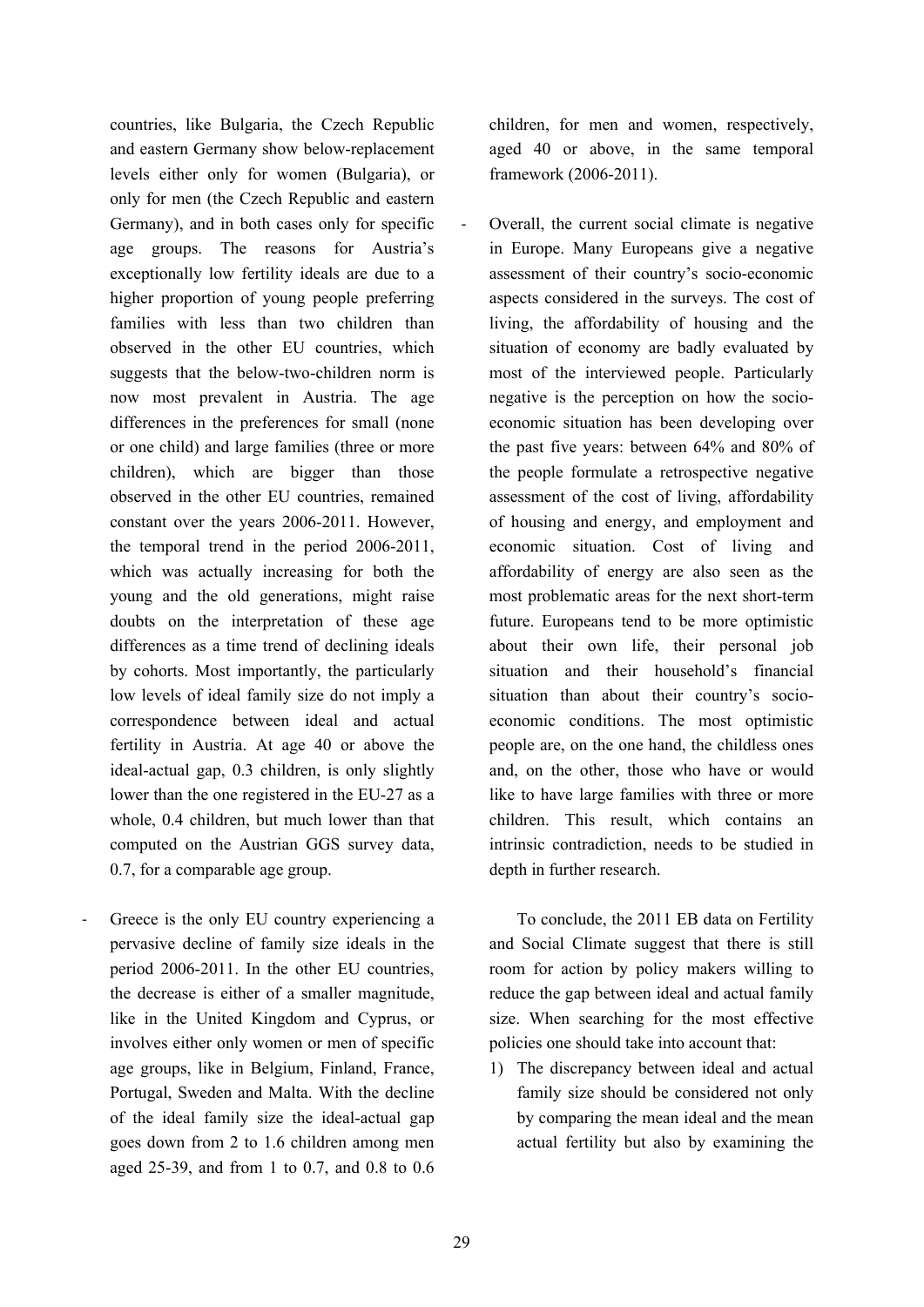share of people who actually realise their reproductive wishes;

- 2) Both the size and the prevalence of the ideal-actual gap vary not only across countries but also by gender, age and education as well as by partnership status and other socio-demographic characteristics. Hence, policy measures aimed at helping people to realise their reproductive wishes should not only take into account the level and the share of correspondence between ideal and actual family size in the country and the different institutional, social and demographic contexts in the various countries but, within each of them, they should target the specific sub-groups of people for whom the gap is found to be biggest;
- 3) In the prime reproductive ages the idealactual gap is driven by the proportion of people who have not yet started a family suggesting that all measures which facilitate the transition to adulthood (finishing education, leaving the parental home, entering the labour market, etc.) might also help to close the ideal-actual gap;
- 4) The cross-country similarities in the magnitude of the gap between ideal and actual family size may hide substantial differences in the level of each of its two components, suggesting that policy interventions aimed at filling the same amount of the ideal-actual gap might be preferably targeted towards childless couples or couples who already have children depending on the level of the ideal and actual fertility that have generated it;
- 5) A decline over time in the size of the discrepancy between ideal and actual family size may also be due to a substantial decrease of the ideals, like in Greece, and does not necessarily signal the

absence of a need to help couples in forming their family. By contrast, given the unfavourable situation that caused such abrupt changes, family-friendly policy measures could be particularly recommended in this context;

6) There are two sets of constraints that people face when forming their family: those that people might have already incorporated into their plans (which act through their attitudes, norms and perceived behaviour control, as suggested by the Theory of Planned Behaviour, TPB, proposed by Ajzen 1991; Fishbein and Ajzen 2010), which could be reflected in the ideal-intended gap; and constraints that are related to unexpected events and circumstances that impede people from realising their previously stated fertility plans (the so-called enablers and constraints, according to the TPB). Each of these two sets of factors may require a different kind of policy intervention.

One major shortcoming of this study is related to the small national sample sizes which allow only a breakdown of the national populations by broad age groups. The group of people aged 25-39 mixed up those who may be well into their childbearing years with those who have not yet found a partner and for whom family size ideals remain abstract. Hence, the discrepancy between ideal and actual family size at these ages is based on a family size measure which is incomplete and mixes up the timing with the quantum of fertility. Given that more and more women and men in Europe postpone childbearing, it may be likely that there is no ultimate difference between ideal and actual fertility but only a delay which induces individuals to realise their reproductive wishes later in life. The real correspondence between ideal and actual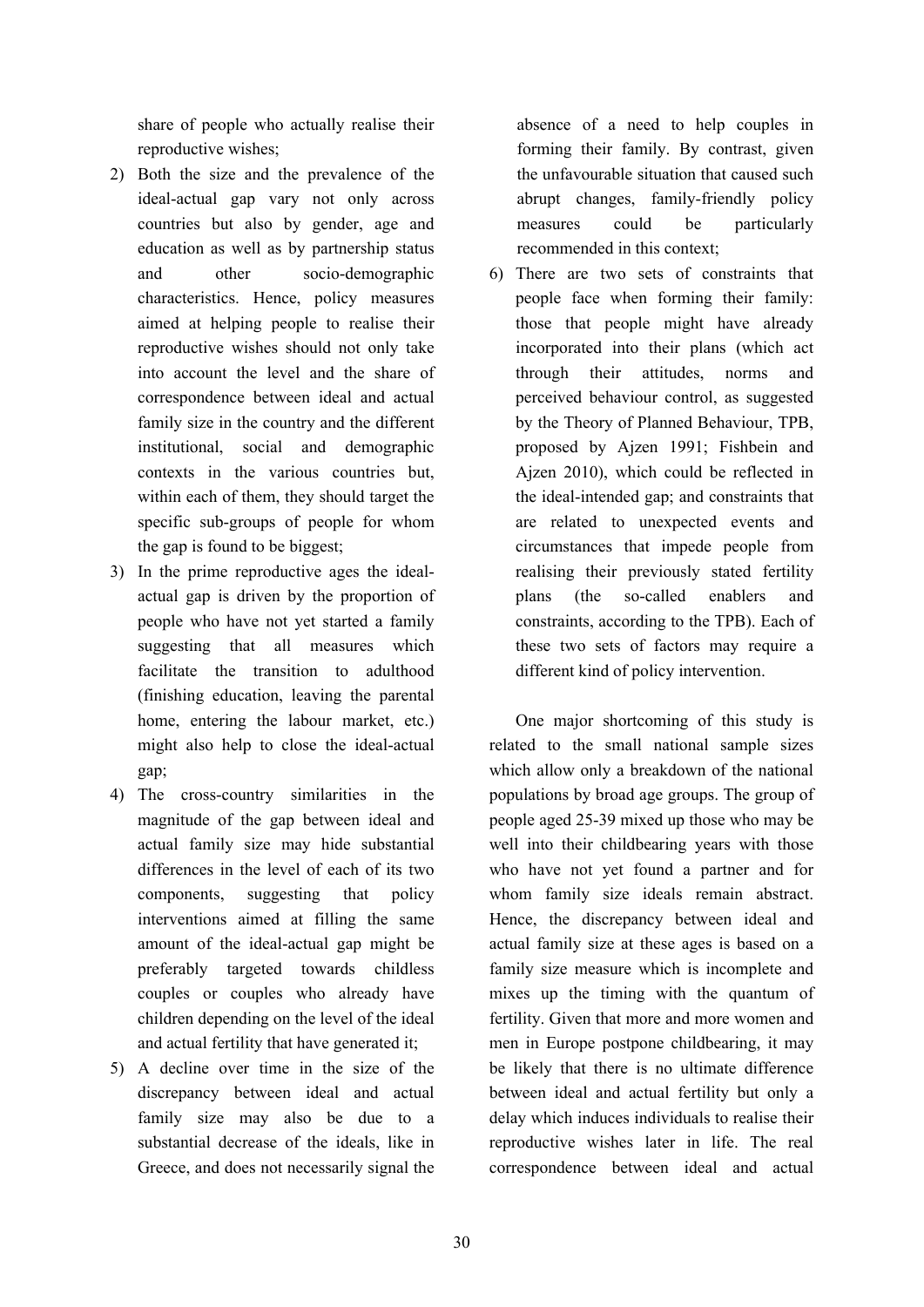family size can indeed only be investigated in a longitudinal setting in which individuals' birth outcomes may be linked to their earlier childbearing wishes. The span of this longitudinal study should be large enough to allow people to complete their family size. Unfortunately, there are no such international long-span longitudinal studies in Europe yet. The Eurobarometer data, which are crosssectional and cannot follow up individuals over time provide a valuable piece of evidence showing that the discrepancy between ideal and actual family size is not only temporary since it does not disappear among women and men at (or near) the end of their reproductive life. The results demonstrate that the observed delay in childbearing, rather than only biasing the measure of the correspondence between ideal and actual fertility, is one of the reasons for the gap between ideal and actual family size. This finding was also found in a recent qualitative study conducted in the US (Diamond-Smith and Astone 2012). The rise over time in the share of people who are uncertain about their childbearing plans, as revealed by the 2011 EB data, is in line with this interpretation as well since uncertainty might just be a reflection in people's minds that delayed childbearing could lead to childbearing forgone (Morgan 1982).

#### **Acknowledgments**

I am grateful to Richard Gisser, Wolfgang Lutz, Julius op de Beke, Dimiter Philipov and Tomáš Sobotka for their useful comments given on an earlier draft of the paper. A special thank goes to Ani Minassian and Lisa Janisch for their helpful suggestions and assistance with the layout and formatting of the document.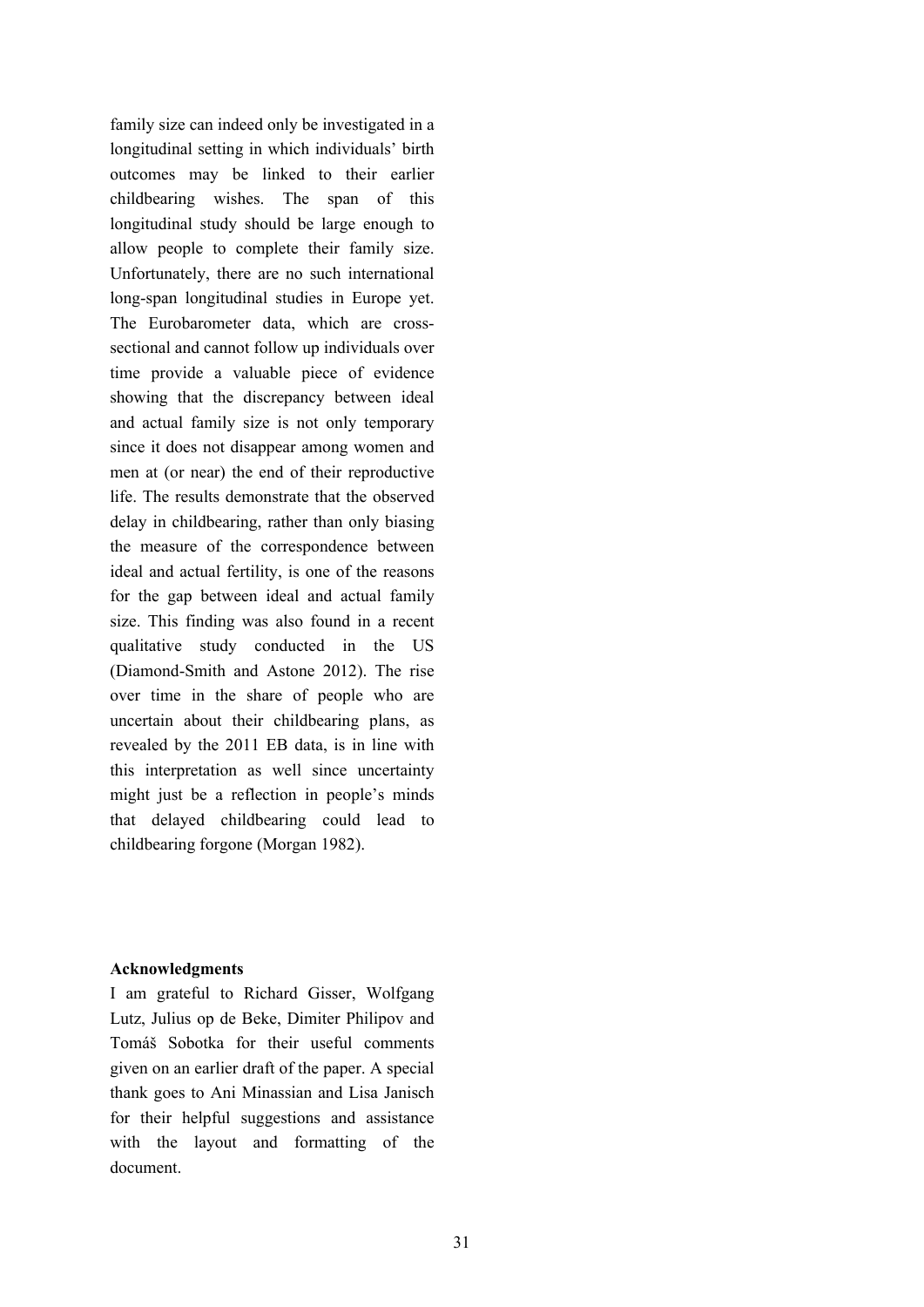#### **References**

Ajzen, I. 1991.

The theory of planned behavior. *Organizational Behavior and Human Decision Processes* 50: 179-211.

Buber I. and N. Neuwirth. 2009.

Familienentwicklung in Österreich. Erste Ergebnisse des "Generations and Gender Survey (GGS)" 2008/09.

Buhr P. and J. Huinink. 2010.

Kinderwünsche von Männern und Frauen. In: Goldstein et al. (eds.) Familie und Partnerschaft in Ost- und Westdeutschland. Max-Planck-Institut für Demografische Forschung.

Diamond-Smith, N. and N. Astone. 2012.

*Exploring the gap between achieved and desired fertility in the United States Paper presented* at the Annual Meeting of Population Association of America. San Francisco.

### Fishbein, M. and I. Ajzen. 2010.

*Predicting and changing behavior: the reasoned action approach*. New York: Psychology Press.

### Goldstein, J.R., Lutz W., and M.R. Testa. 2003.

The emergence of sub-replacement family size ideals in Europe. *Population Research and Policy Review*. 22(5-6): 479-496

Liefbroer, A.C. 2009.

Changes in family size intentions across young adulthood: a life-course perspective. *European Journal of Population / Revue européenne de Démographie* 25(4): 363-386.

### Morgan, S.P. 1982.

Parity-specific fertility intentions and uncertainty: The United States 1970 to 1976. Demography 19(3): 315-334.

Morgan, S.P., Sobotka T., and M. R. Testa (Eds.) 2011.

Reproductive decision-making. *Vienna Yearbook of Population Research Volume 9.* Vienna Institute of Demography, Austrian Academy of Sciences. http://www.oeaw.ac.at/vid/publications/VYPR2011/VYPR2011.shtml

### Testa, M.R. 2006.

Childbearing preferences and family issues in Europe. Special Eurobarometer 253/Wave65.1. http://www.oeaw.ac.at/vid/download/ReportESEMPLAgeingandFertility20061027.pdf

### Testa, M. R. 2012.

Couple disagreement about short-term fertility desires in Austria: Effects on intentions and contraceptive behaviour. *Demographic Research* 26(3): 63-98.

### Testa, M.R. and D. Philipov. 2011.

Few children in Europe: a deliberate choice or a compromise? Policy implications from Repro (Reproductive decision-making in a macro-micro perspective). *European Policy Brief*. http://www.oeaw.ac.at/vid/repro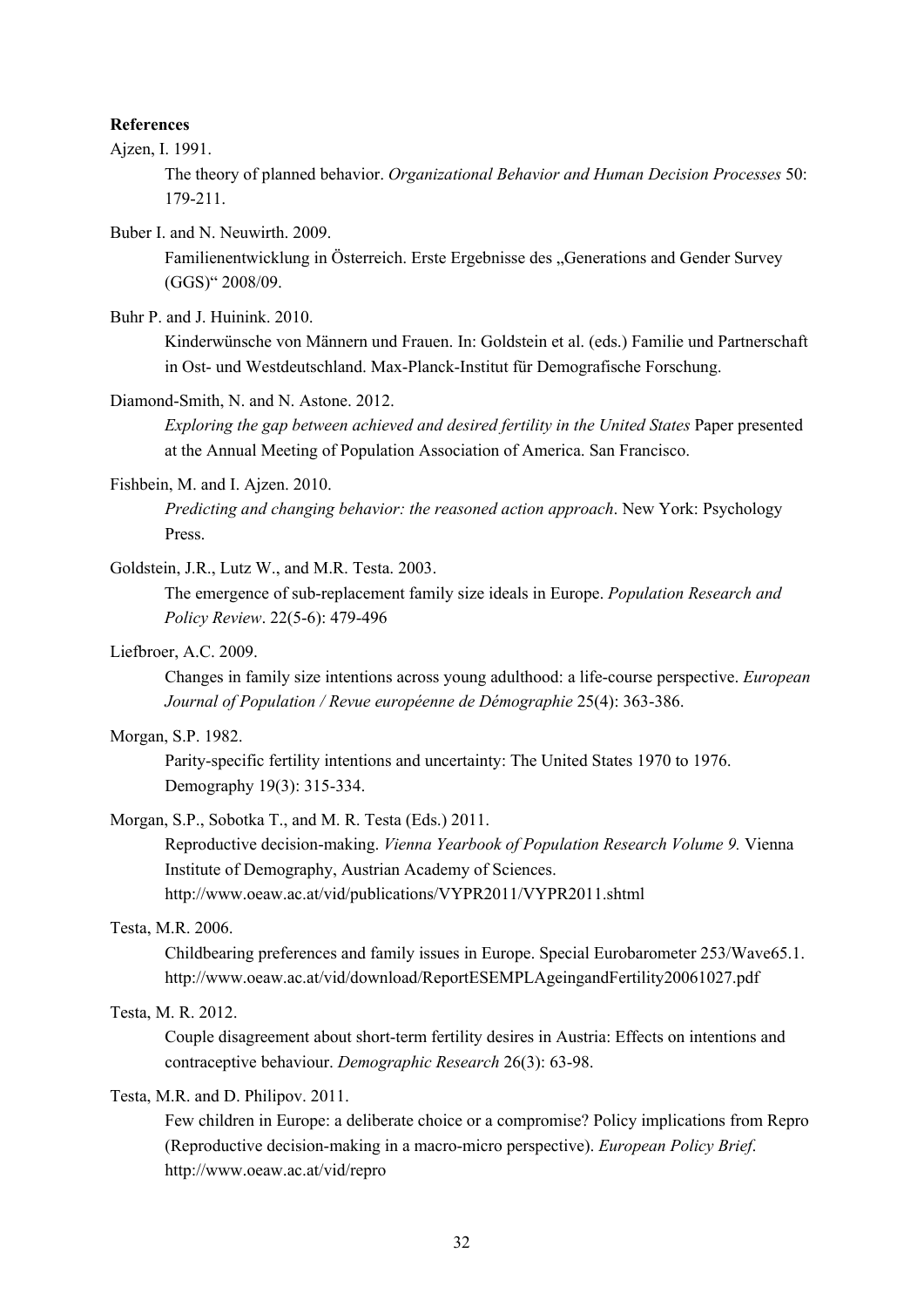# **APPENDIX 1**

Figure A.1.1 Mean family sizes by gender, age and country.

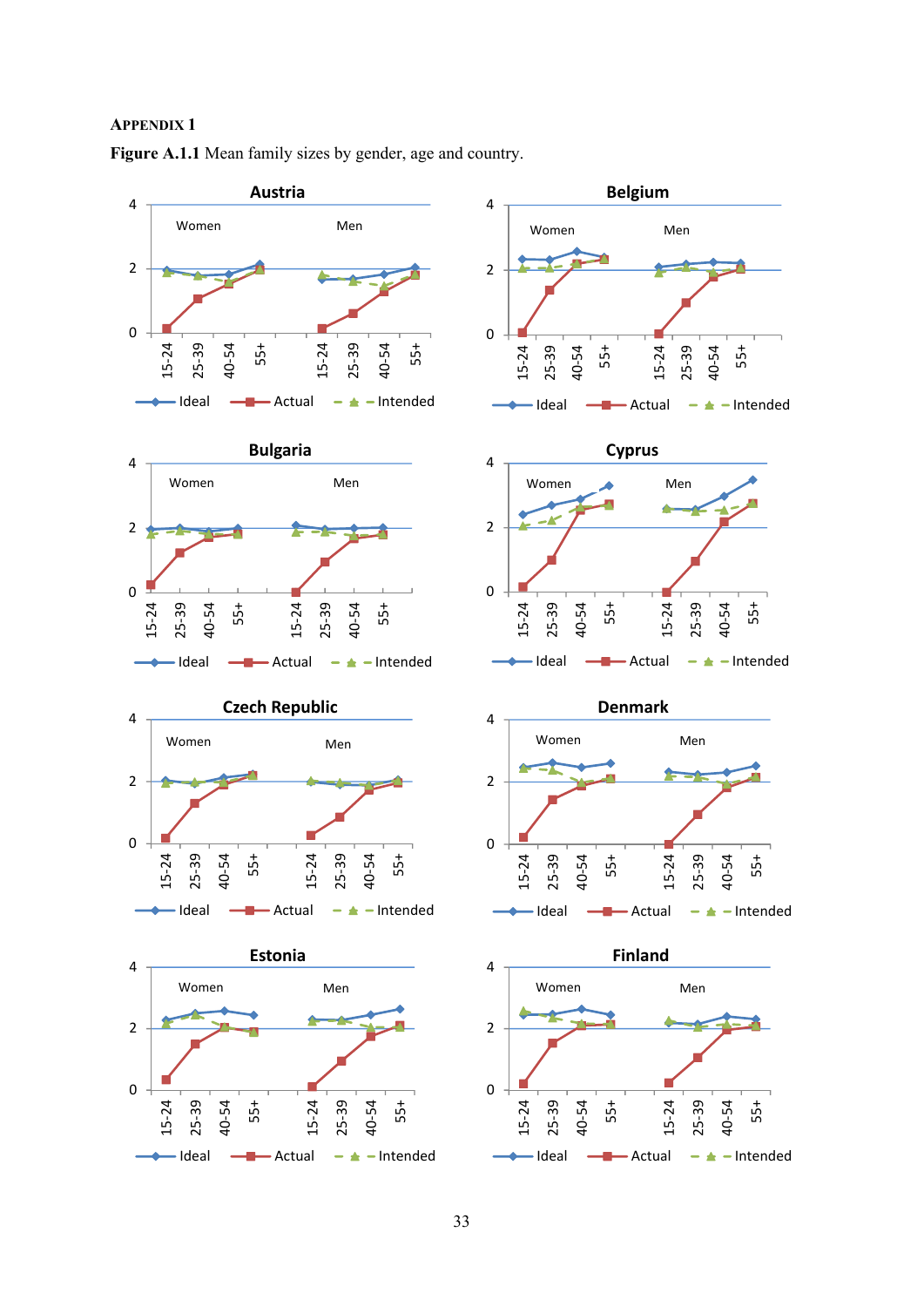













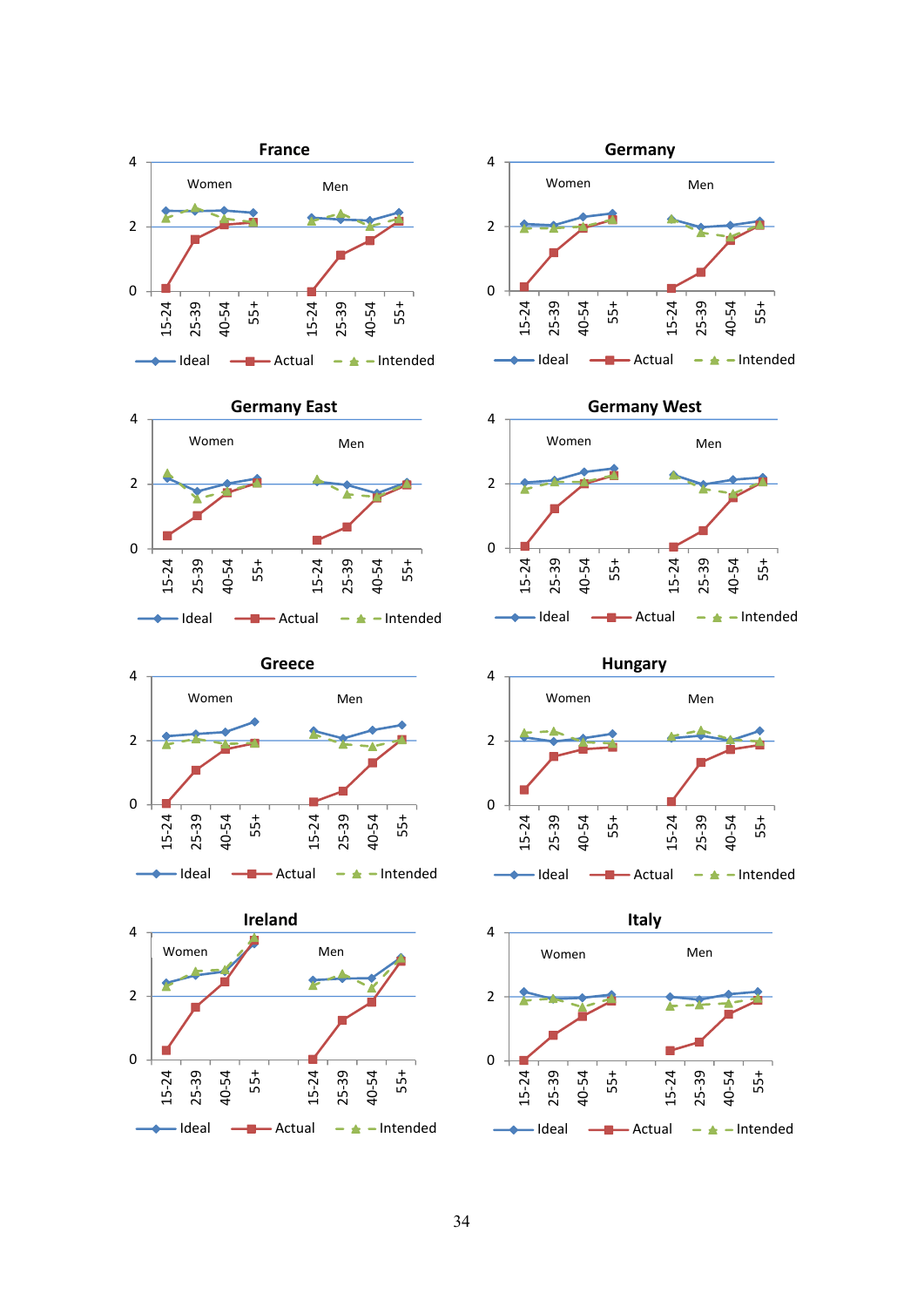













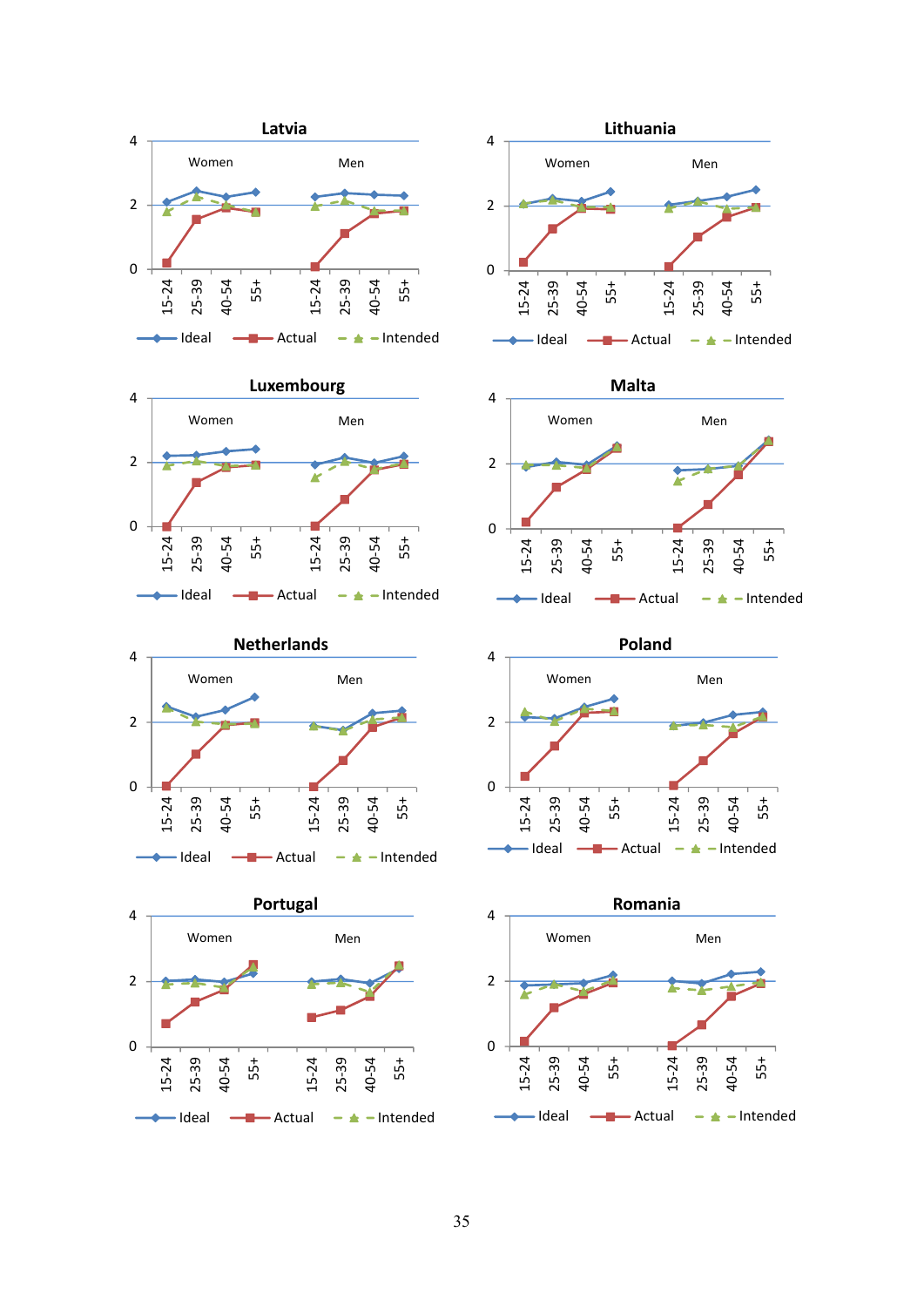







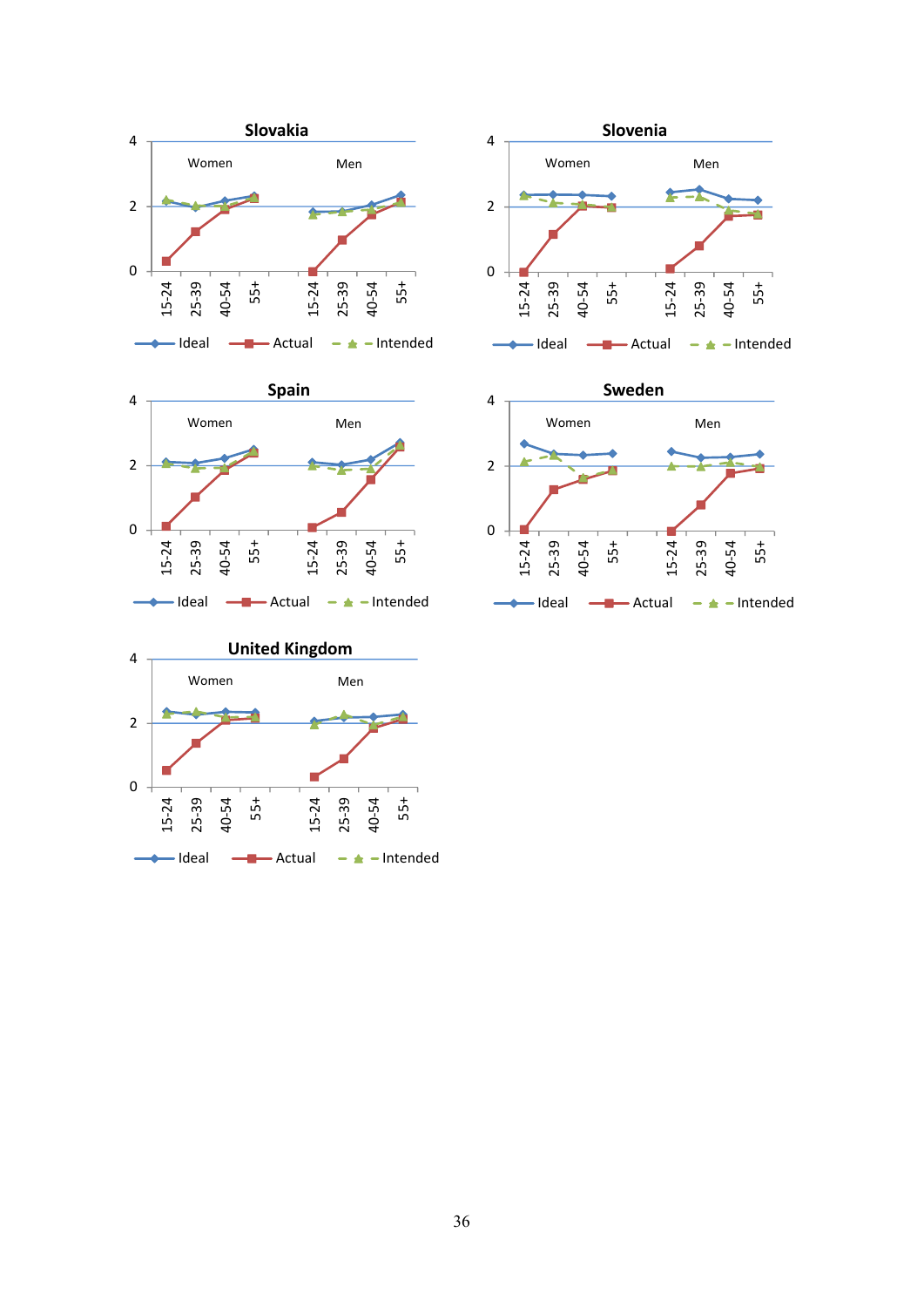**Figure A.1.2** Ideal family size obtained by summing up the actual number of children, the additionally intended number of children and the number of children needed to reach the personal ideals. Women and men aged 25-39 years.



#### **WOMEN**



■ Actual number of children

- Additionally intended number of children
- Number of children needed to reach the ideals

■ Actual number of children

Additionally intended number of children

Number of children needed to reach the ideals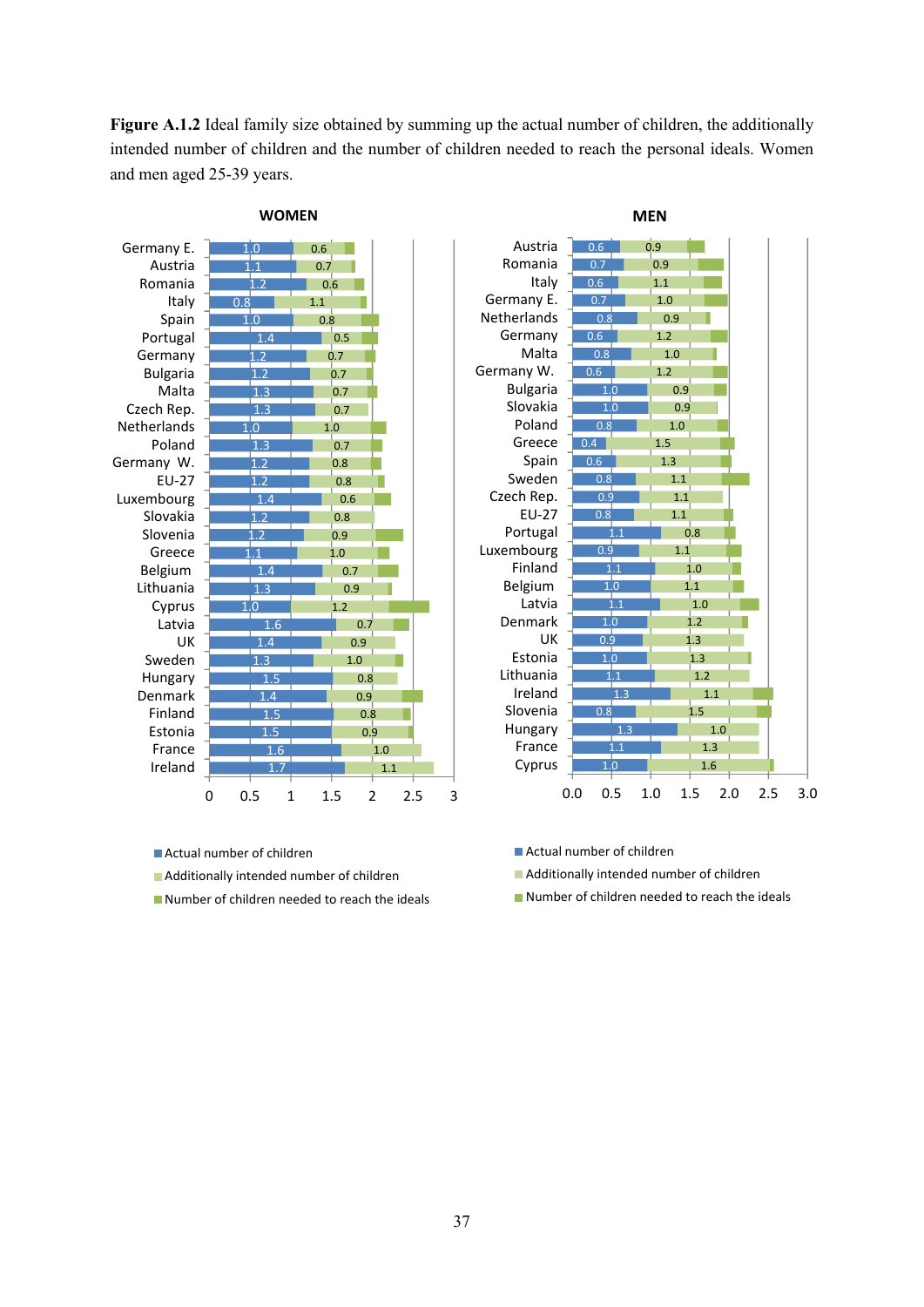

**Figure A.1.3** Ideal family size obtained by summing the actual number of children and the additional number of children needed to reach the personal ideals. Women and men aged 40+.

**number of children needed to reach the ideals** 

**number of children needed to reach the ideals**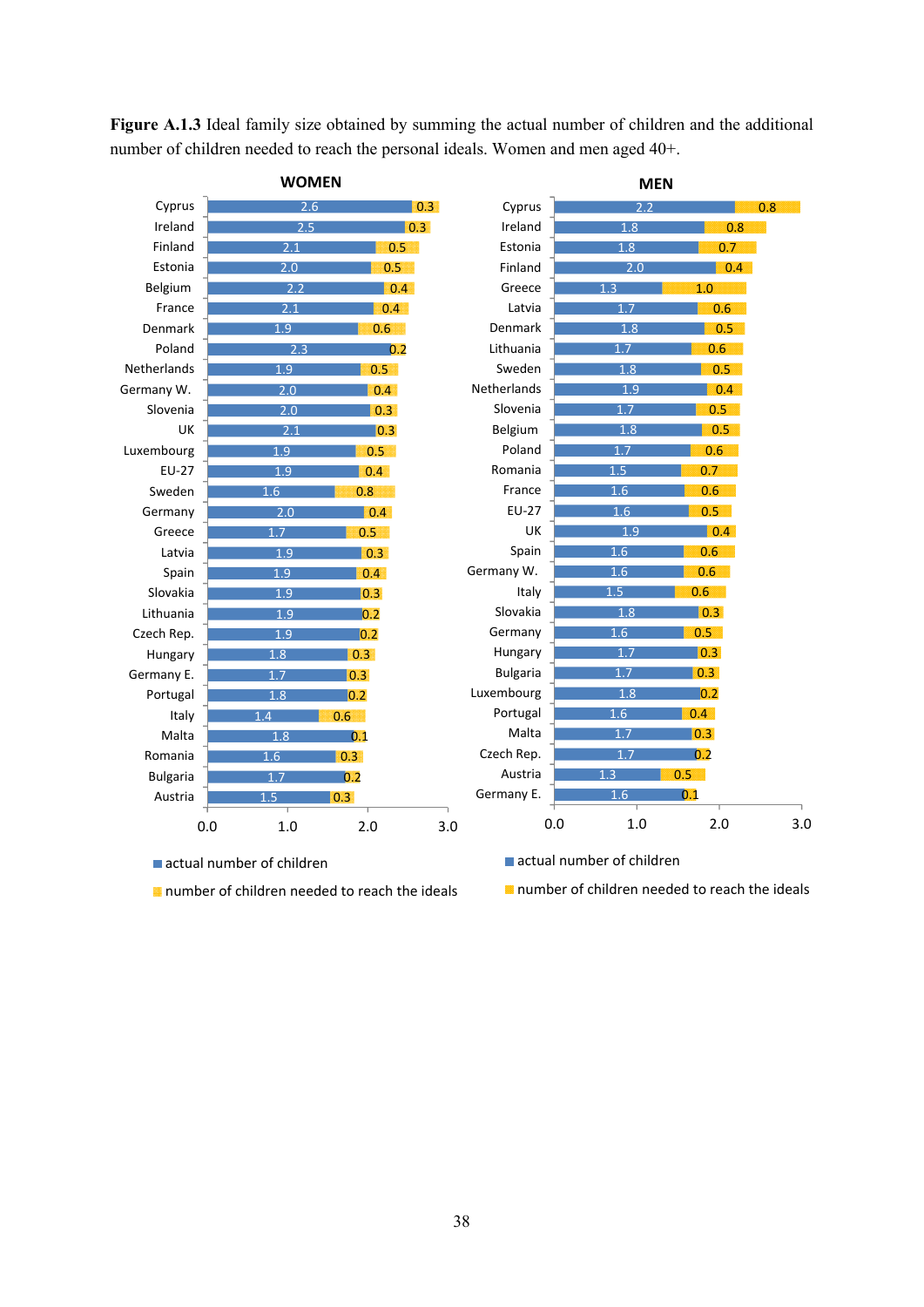**Figure A.1.4** Distribution of women and men aged 25-39 by different combinations of ideal and actual family size.



#### **WOMEN**

I Ideal equal to actual family size

□ Ideal greater than actual family size, plan more children

Ideal greater than actual family size, do not plan more children

I Ideal smaller than actual family size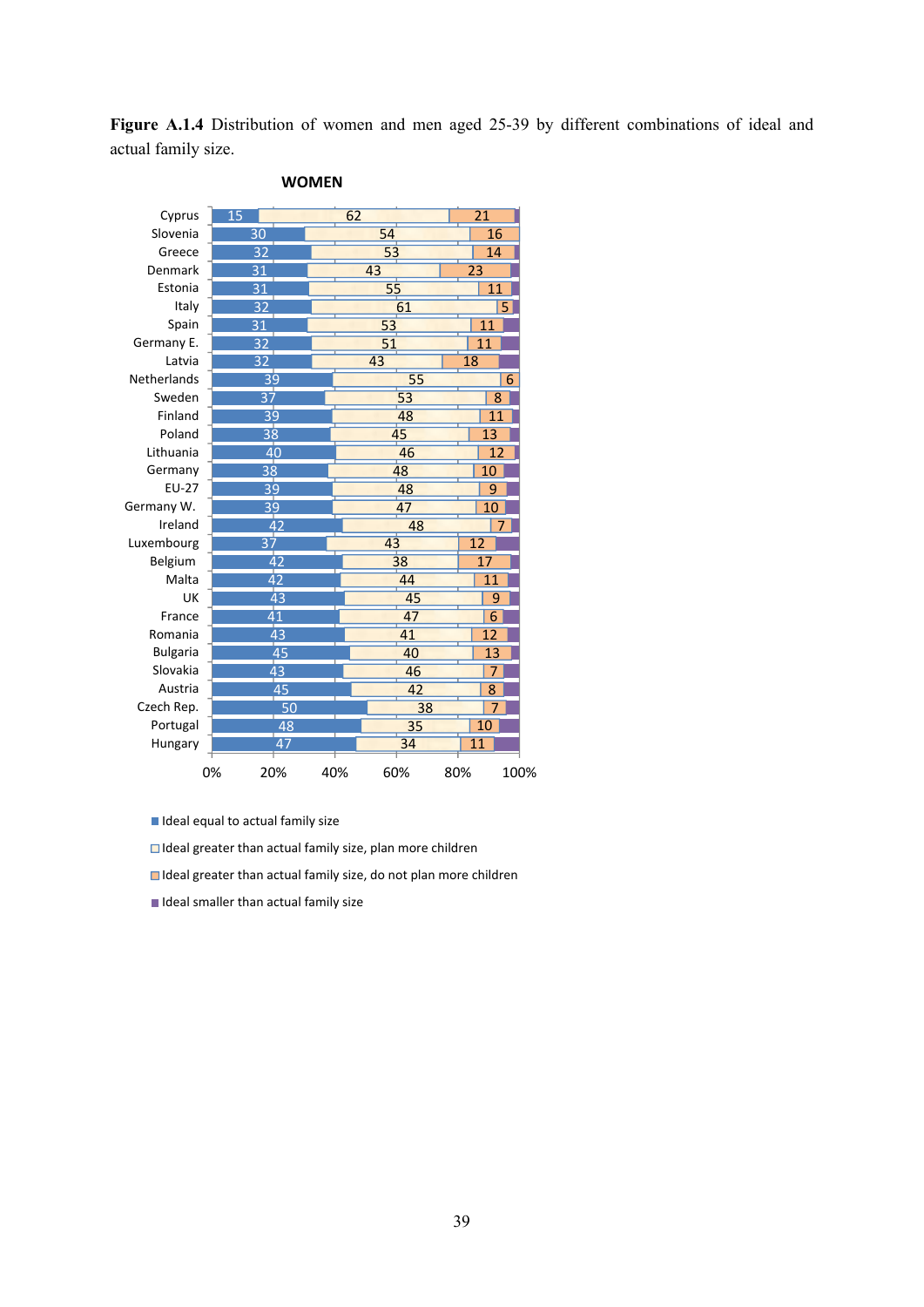**Figure A.1.4 (Continued)** Distribution of women and men aged 25-39 by different combinations of ideal and actual family size.



**MEN**

I Ideal equal to actual family size

□ Ideal greater than actual family size, plan more children

Ideal greater than actual family size, do not plan more children

I Ideal smaller than actual family size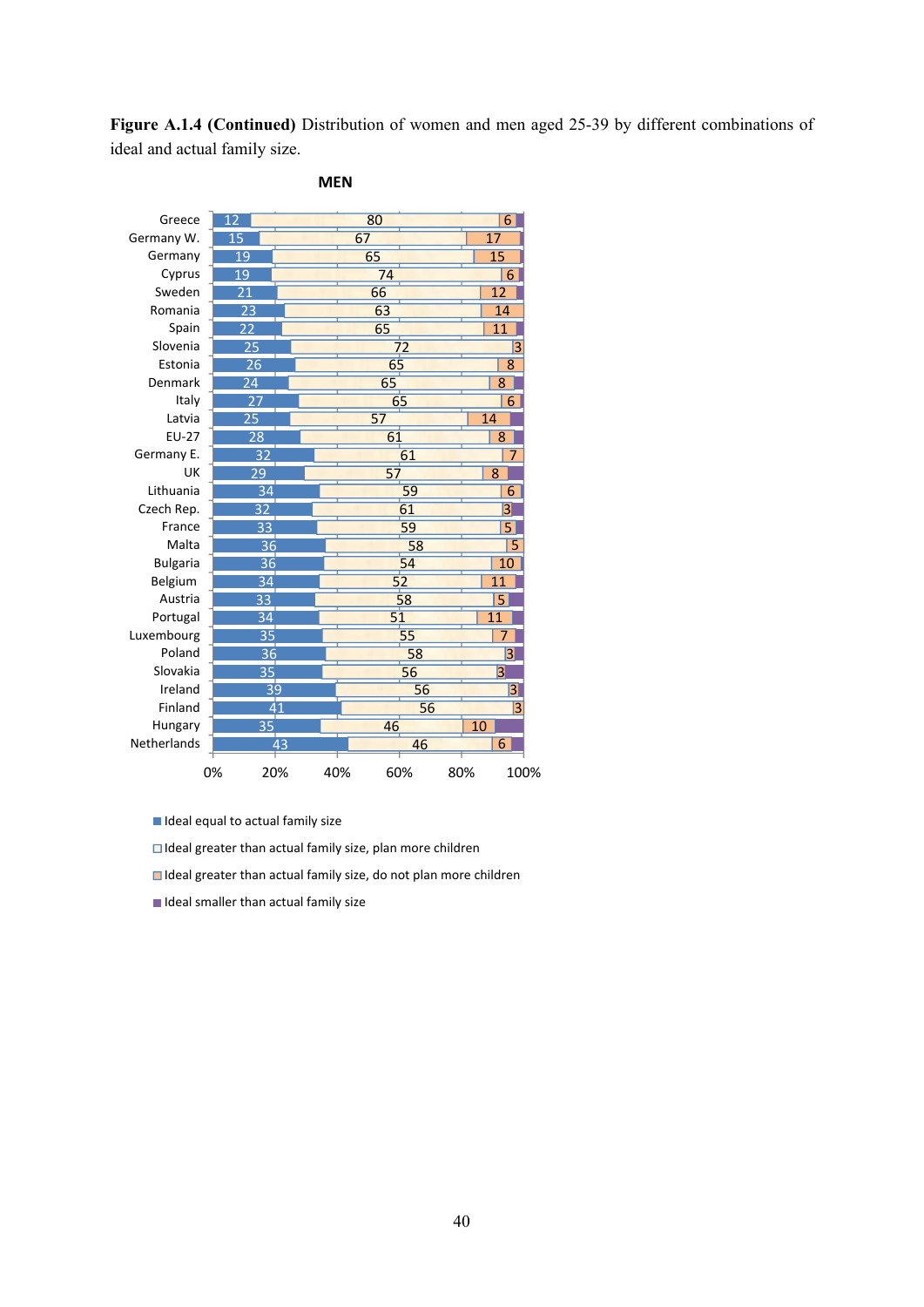

**Figure A.1.5** Distribution of women and men aged 40-54 by different combinations of ideal and actual family size.



 

**MEN**

 

**I**I Ideal greater than actual family size

I Ideal smaller than actual family size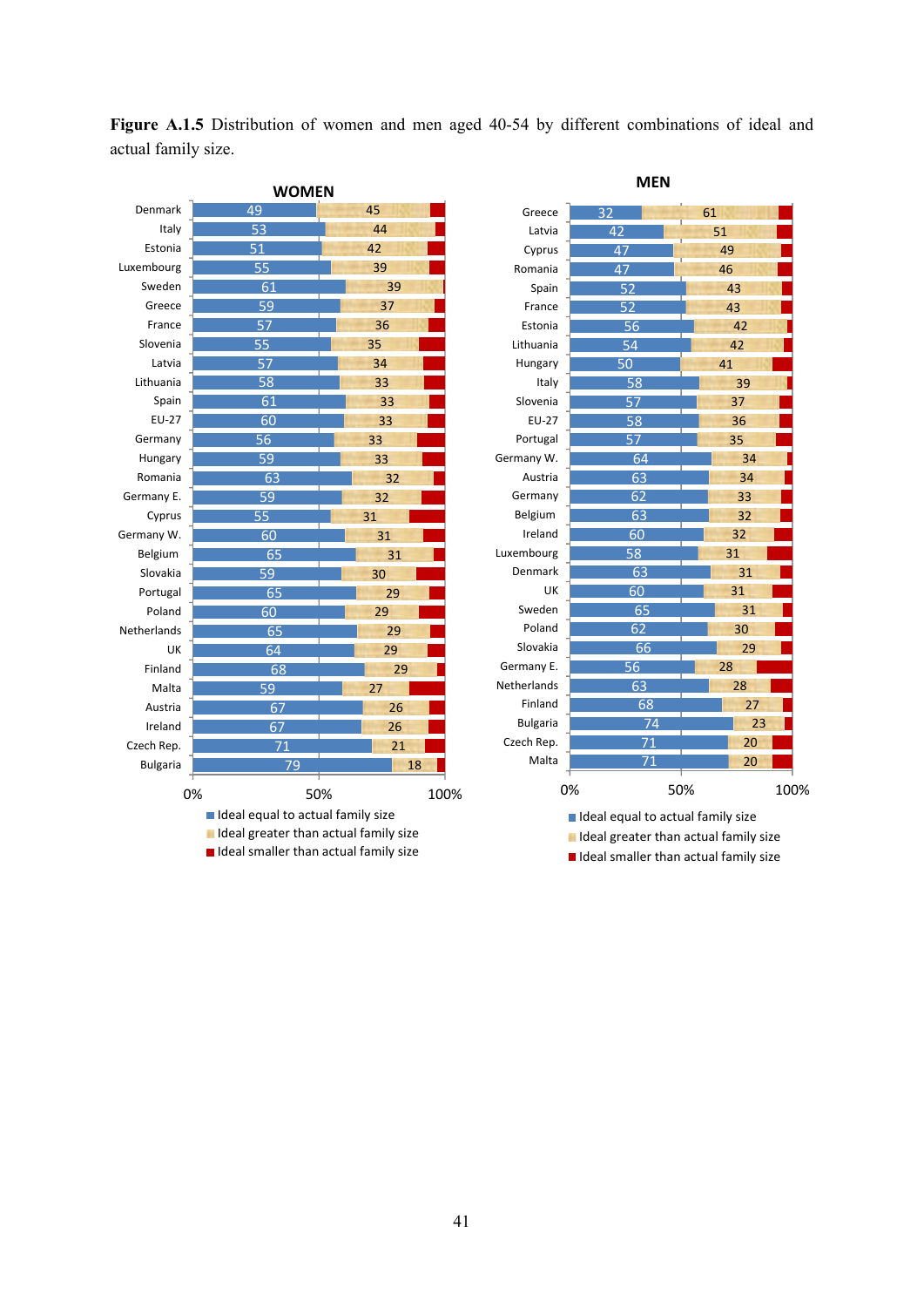**Figure A.1.6** Gender differences in the correspondence between mean ideal and mean actual family size. Selected age groups.



#### **Ages 25-39**

#### **Ages 40-54**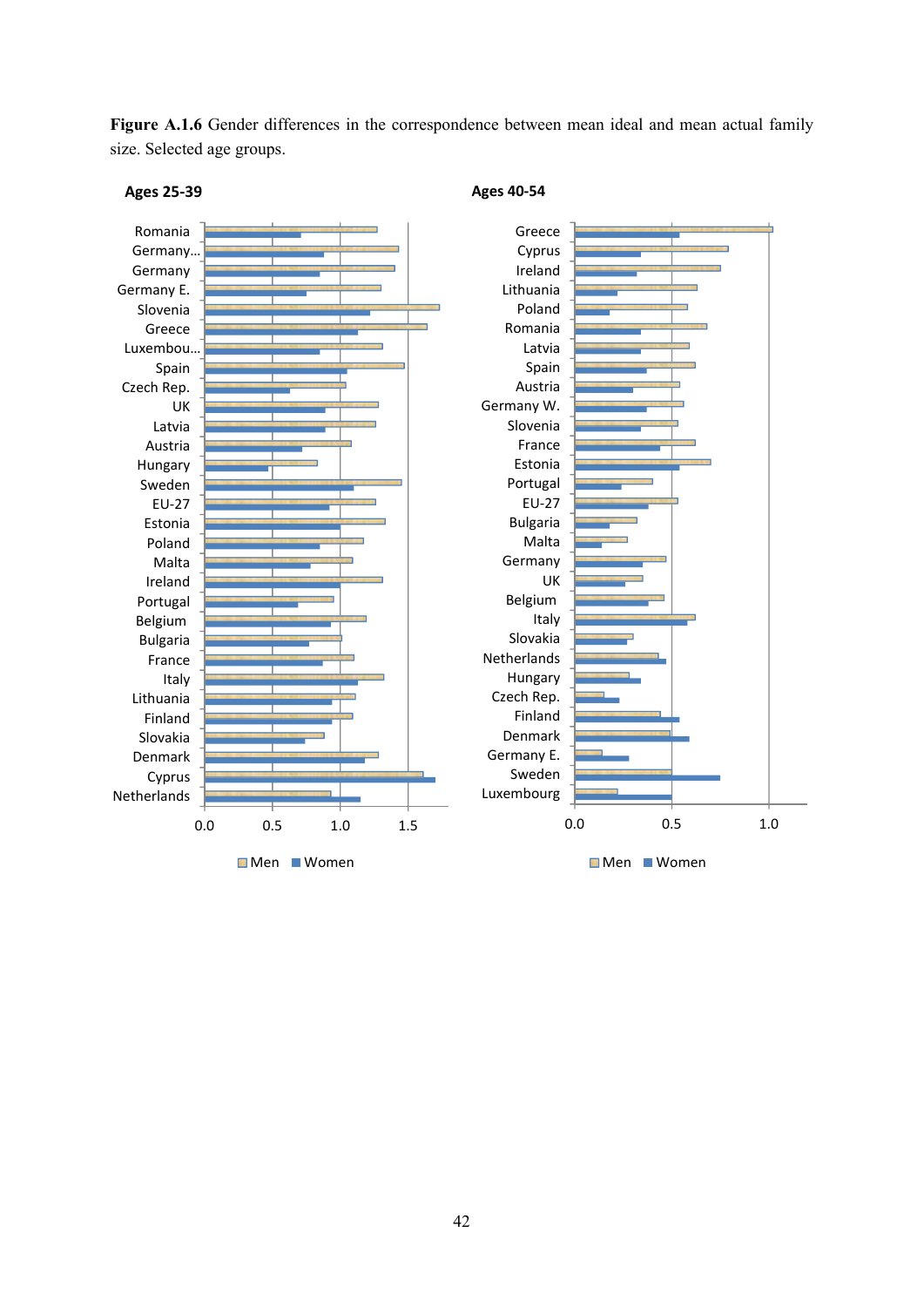

**Figure A.1.7** Mean personal ideal, ultimately intended and actual family size. EU-15 and 12-NMS. Several years.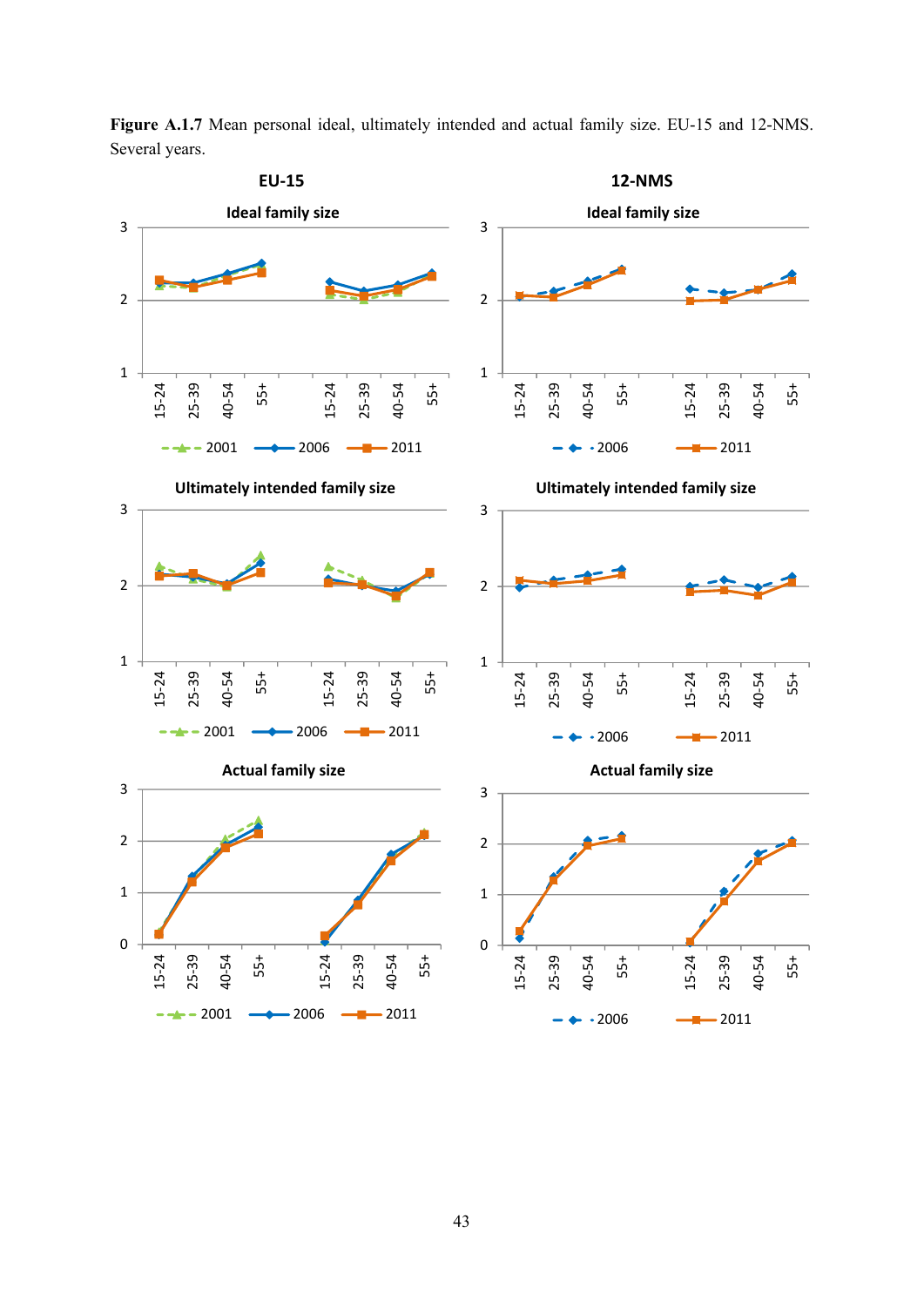

**Figure A.1.8** Distribution of people by personal ideal, ultimately intended and actual family size. EU-15 and 12-NMS. Several years.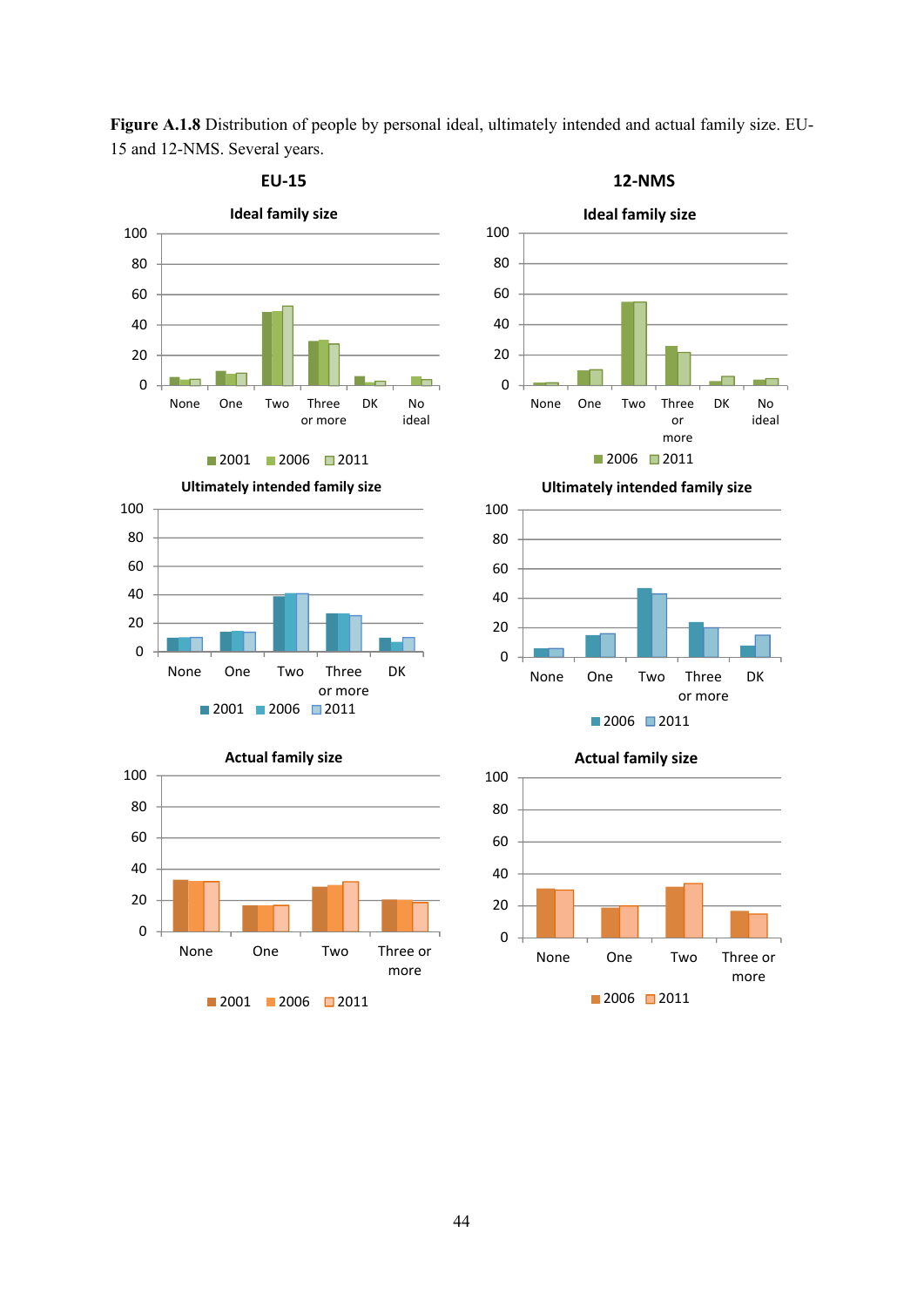

**Figure A.1.9** Mean personal ideal family size by gender, age, and country. Several years.



**Belgium**

Women Men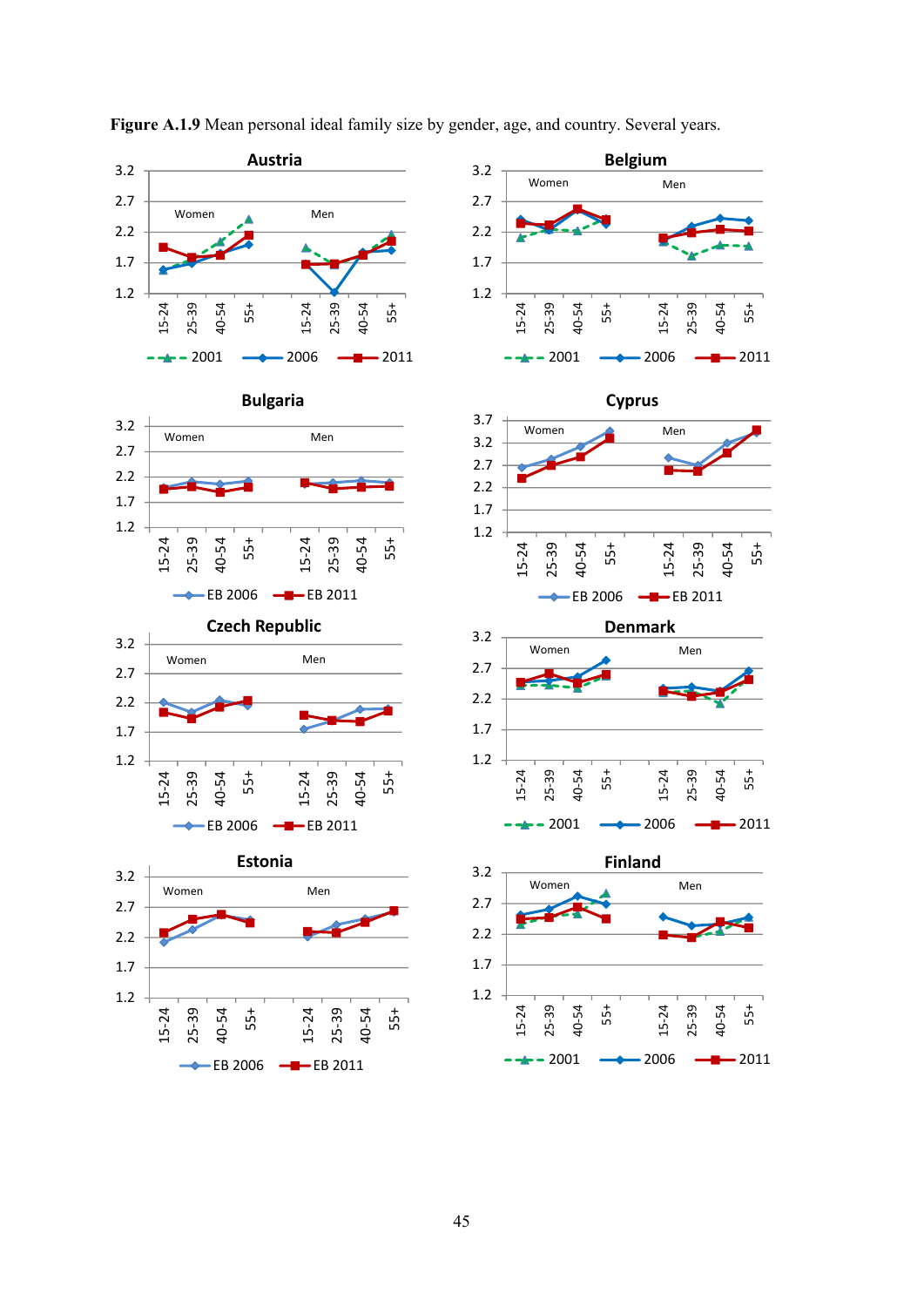

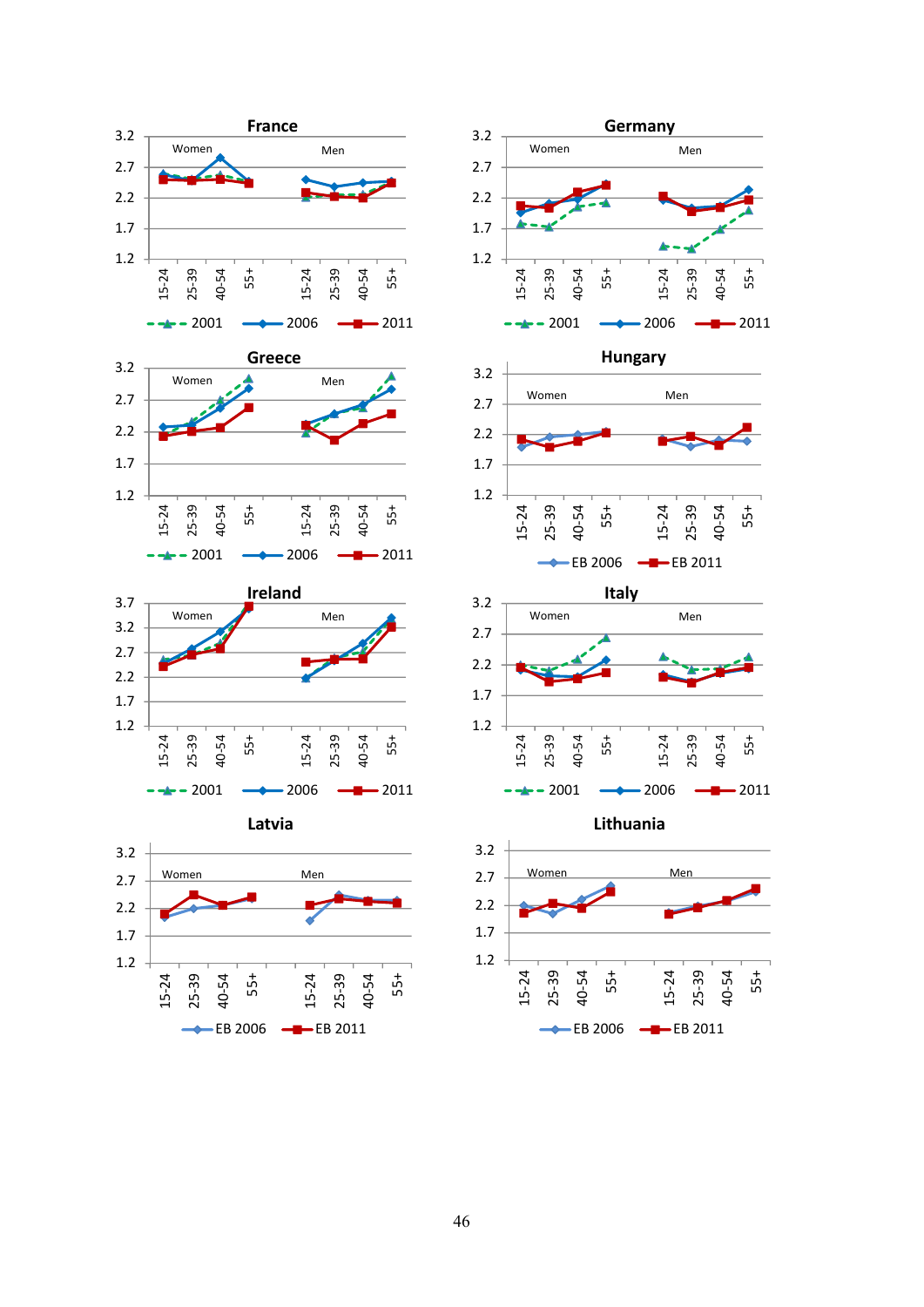









**Romania**







47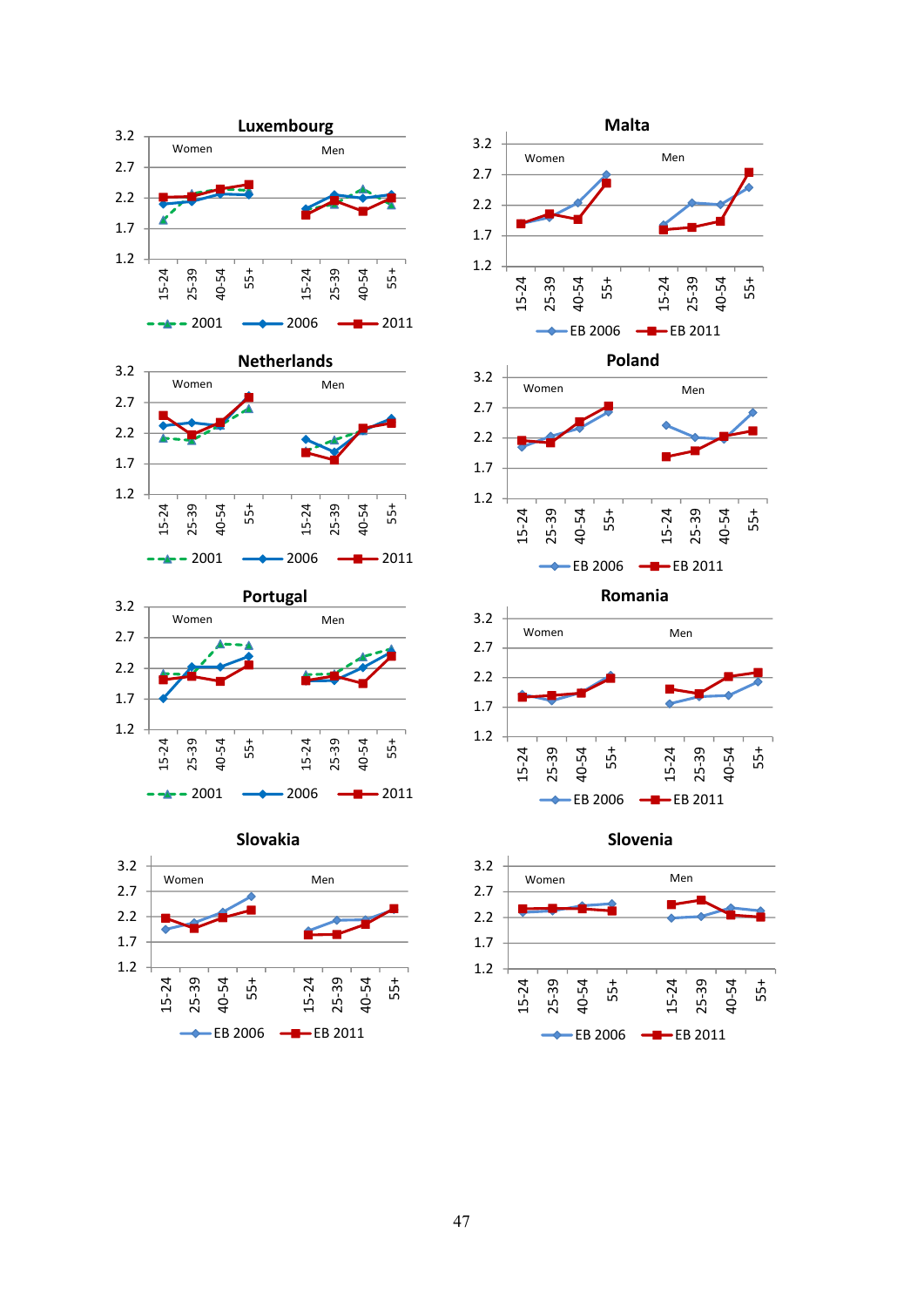



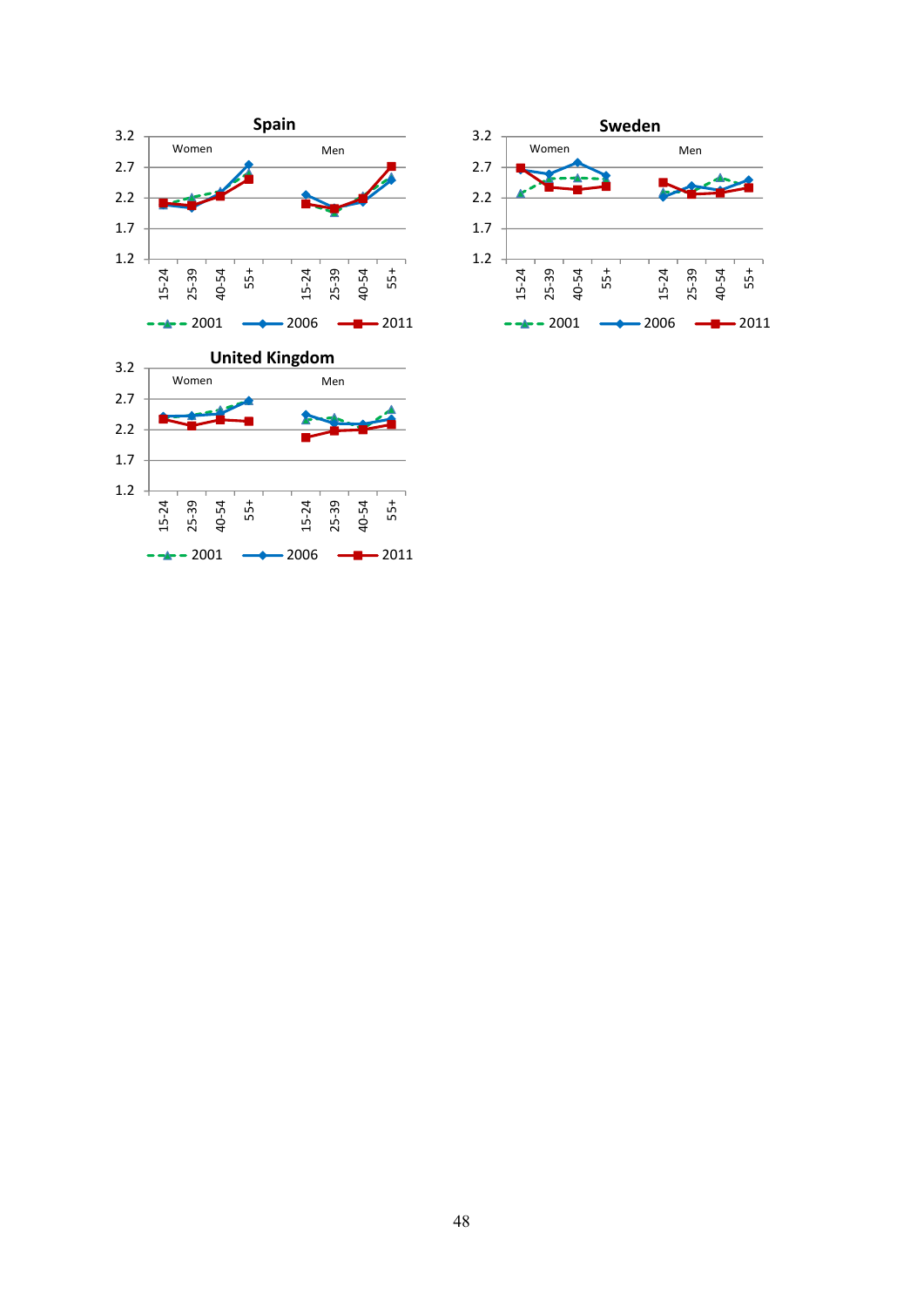



Note: Pearson's correlation coefficient is equal to 0.51. It goes up to 0.8 by excluding the four outlier countries, namely: Austria, Netherlands, Latvia and Estonia. For the sake of clarity, only some country labels are shown in the graph.



Note: Pearson's correlation coefficient is equal to 0.19.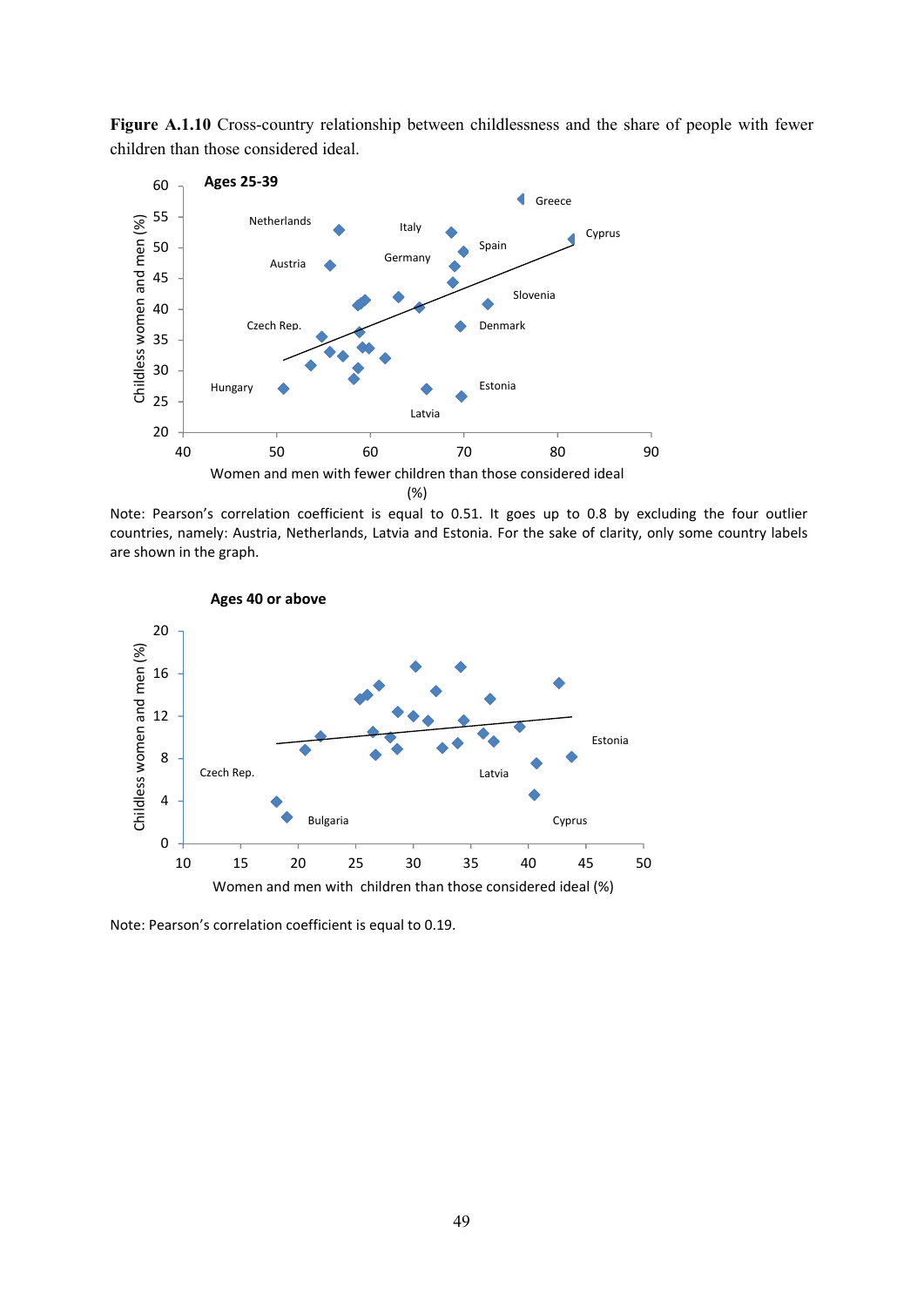

**Figure A.1.11** Share of people very satisfied with their own life by country.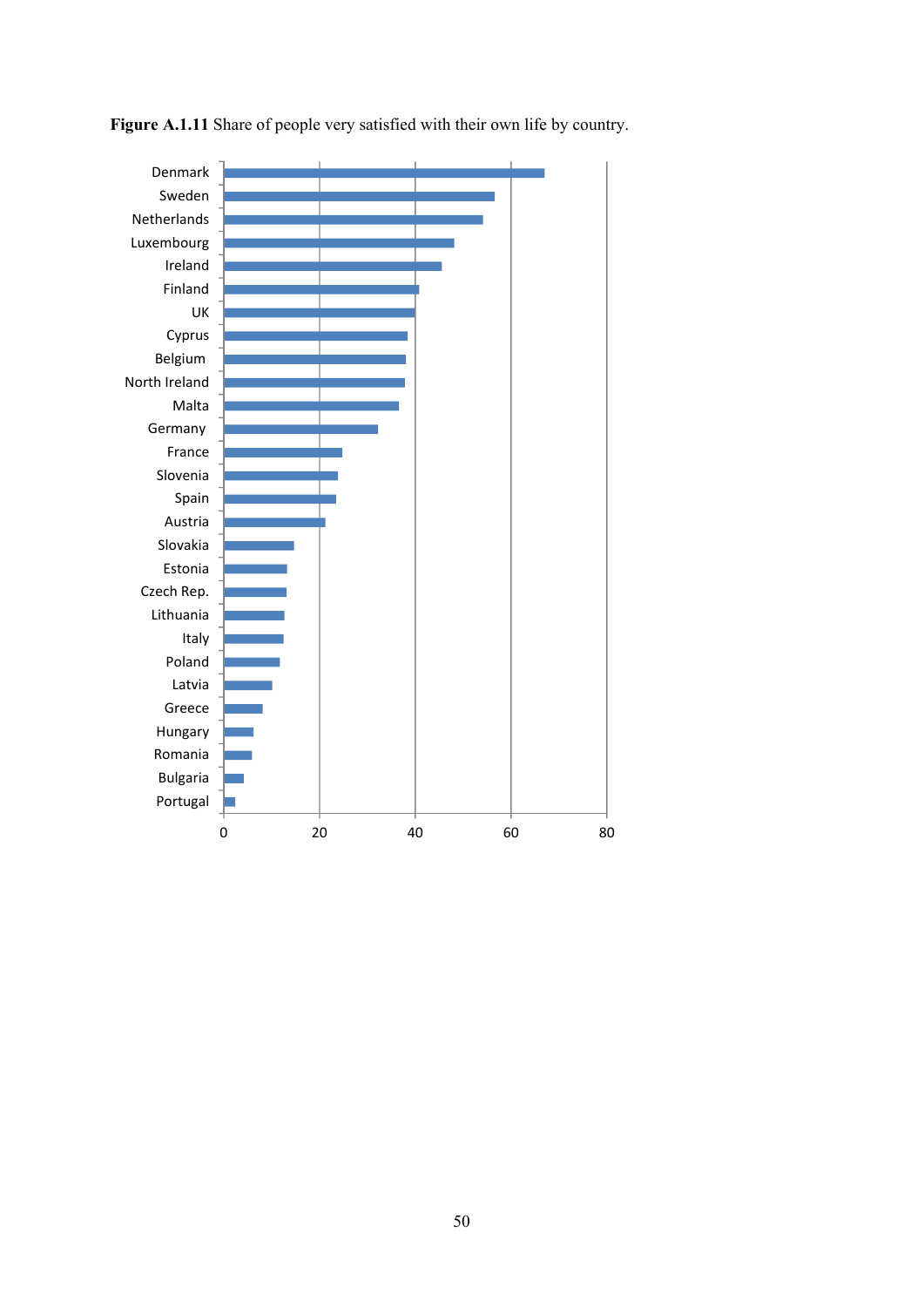Figure A.1.12 Social climate in Europe. A compiled scale of all 15 items.

a) At the time of the survey

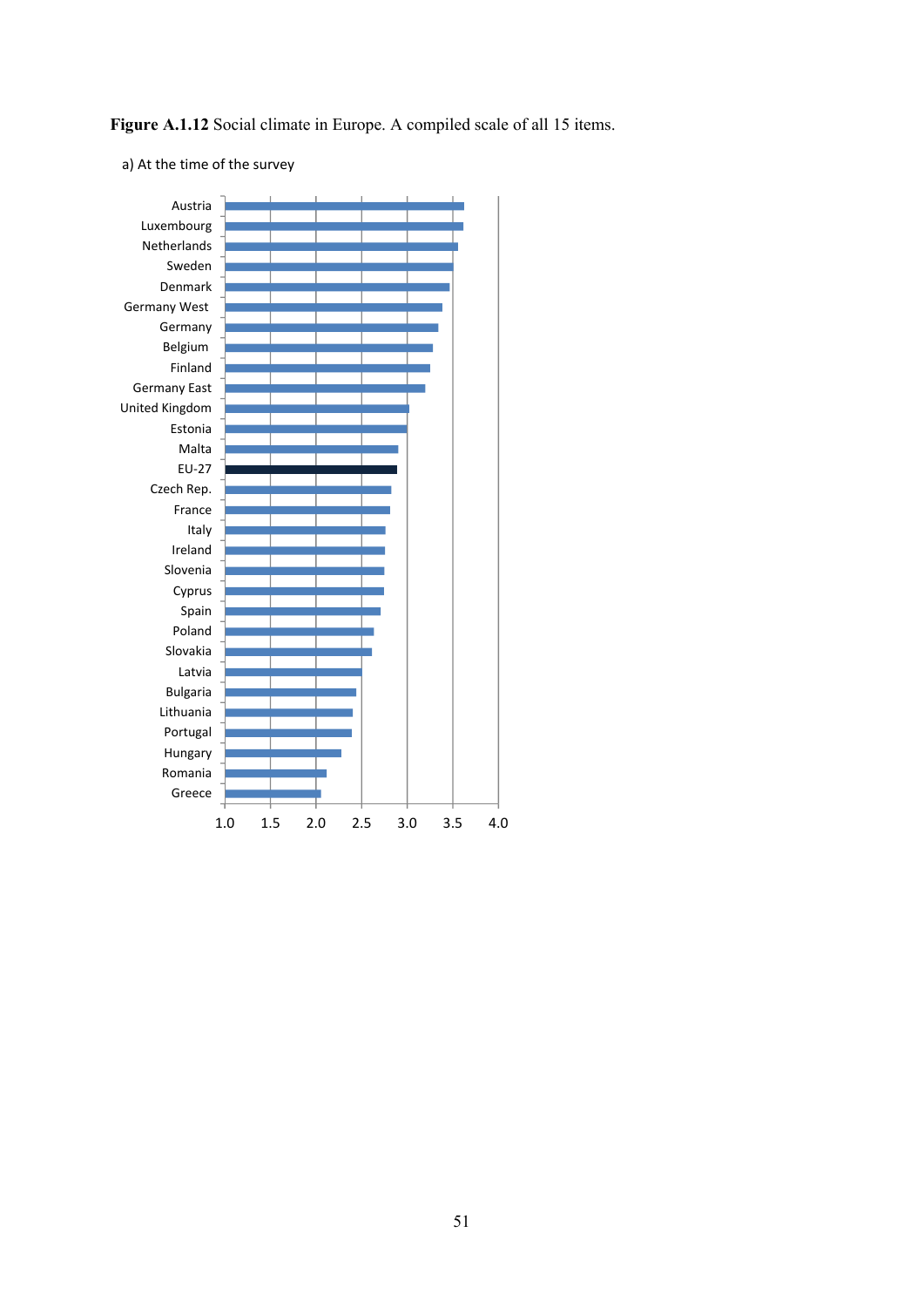

#### **Figure A.1.12 (Continued)** Social climate in Europe. A compiled scale of all 15 items.

52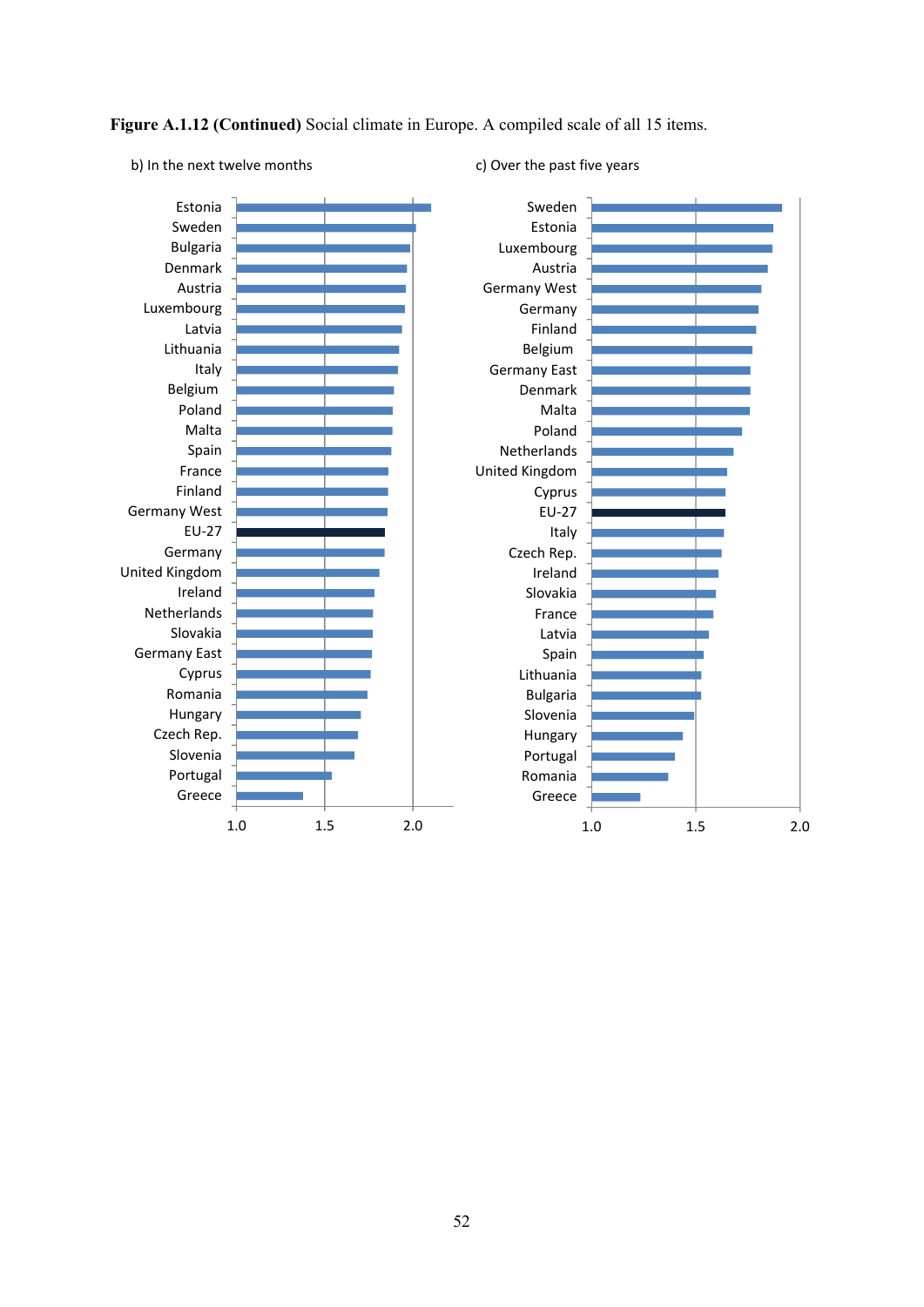| <b>COUNTRIES</b>      |                  |                |                |      | Personal ideal number of children |                  |                |      |
|-----------------------|------------------|----------------|----------------|------|-----------------------------------|------------------|----------------|------|
|                       | $\boldsymbol{0}$ | 1              | $\overline{2}$ | $3+$ | $\boldsymbol{0}$                  | 1                | $\overline{2}$ | $3+$ |
|                       |                  | Ages 15-39     |                |      |                                   | Ages 55+         |                |      |
| Austria               | 9                | 15             | 45             | 13   | $\overline{4}$                    | 13               | 43             | 24   |
| Belgium               | $\overline{4}$   | 11             | 49             | 32   | 6                                 | 11               | 44             | 34   |
| Bulgaria              | $\boldsymbol{0}$ | 11             | 70             | 10   | $\boldsymbol{0}$                  | 11               | 72             | 11   |
| Cyprus                | $\mathbf{1}$     | $\overline{3}$ | 48             | 44   | 1                                 | $\boldsymbol{0}$ | 15             | 83   |
| Czech Rep.            | $\overline{2}$   | 19             | 57             | 12   | $\overline{2}$                    | 7                | 64             | 22   |
| Denmark               | $\mathfrak{Z}$   | $\overline{3}$ | 52             | 38   | $\mathfrak{Z}$                    | $\overline{4}$   | 45             | 45   |
| East Germany          | 9                | 13             | 56             | 19   | $\overline{2}$                    | 9                | 66             | 21   |
| Estonia               | $\mathbf{1}$     | 6              | 52             | 35   | $\mathbf{1}$                      | 6                | 41             | 44   |
| Finland               | $\boldsymbol{7}$ | $8\,$          | 43             | 36   | 5                                 | 6                | 45             | 40   |
| France                | $\overline{2}$   | $\tau$         | 53             | 35   | $\overline{4}$                    | 6                | 47             | 39   |
| Germany               | 6                | 10             | 50             | 21   | $\overline{2}$                    | 6                | 60             | 27   |
| Greece                | $\overline{4}$   | $\tau$         | 57             | 25   | $\overline{2}$                    | 3                | 49             | 43   |
| Hungary               | $\overline{4}$   | 11             | 58             | 21   | $\overline{2}$                    | 10               | 52             | 32   |
| Ireland               | $\overline{2}$   | $\overline{4}$ | 39             | 38   | $\mathfrak{Z}$                    | $\overline{2}$   | 19             | 58   |
| Italy                 | $\overline{4}$   | 15             | 51             | 16   | $\mathfrak{Z}$                    | 11               | 56             | 21   |
| Latvia                | $\mathbf{1}$     | 9              | 52             | 34   | $\overline{2}$                    | 6                | 48             | 37   |
| Lithuania             | $\overline{2}$   | $\,$ 8 $\,$    | 64             | 20   | $\mathbf{1}$                      | 5                | 44             | 38   |
| Luxembourg            | 5                | 9              | 50             | 29   | $\mathfrak{Z}$                    | $\overline{7}$   | 52             | 31   |
| Malta                 | $\overline{4}$   | 20             | 54             | 14   | $\overline{2}$                    | 6                | 42             | 32   |
| Netherlands           | 11               | $\tau$         | 48             | 24   | 5                                 | 3                | 43             | 43   |
| Poland                | $\mathfrak{Z}$   | 11             | 51             | 17   | $\mathbf{1}$                      | 5                | 45             | 35   |
| Portugal              | $\overline{2}$   | 17             | 57             | 16   | $\overline{2}$                    | 9                | 52             | 30   |
| Romania               | $\overline{2}$   | 15             | 59             | 10   | $\overline{2}$                    | 7                | 59             | 21   |
| Slovakia              | $\overline{2}$   | 18             | 55             | 14   | $\mathfrak{Z}$                    | 5                | 54             | 32   |
| Slovenia              | $\overline{2}$   | $\overline{7}$ | 50             | 31   | $\overline{2}$                    | 5                | 55             | 27   |
| Spain                 | 5                | 9              | 59             | 20   | $\sqrt{2}$                        | $\mathfrak{Z}$   | 51             | 36   |
| Sweden                | $\overline{4}$   | 6              | 54             | 35   | 3                                 | 5                | 51             | 38   |
| <b>United Kingdom</b> | 6                | 9              | 50             | 26   | $\overline{4}$                    | $\overline{4}$   | 59             | 27   |
| West Germany          | $\sqrt{6}$       | 9              | 48             | 21   | $\overline{2}$                    | 6                | 58             | 29   |
| EU-27                 | $\overline{4}$   | $10\,$         | 58             | 22   | $\mathfrak{Z}$                    | 6                | 53             | 31   |

**Table A.1.1** Women and men with low and high personal ideal number of children by country and age.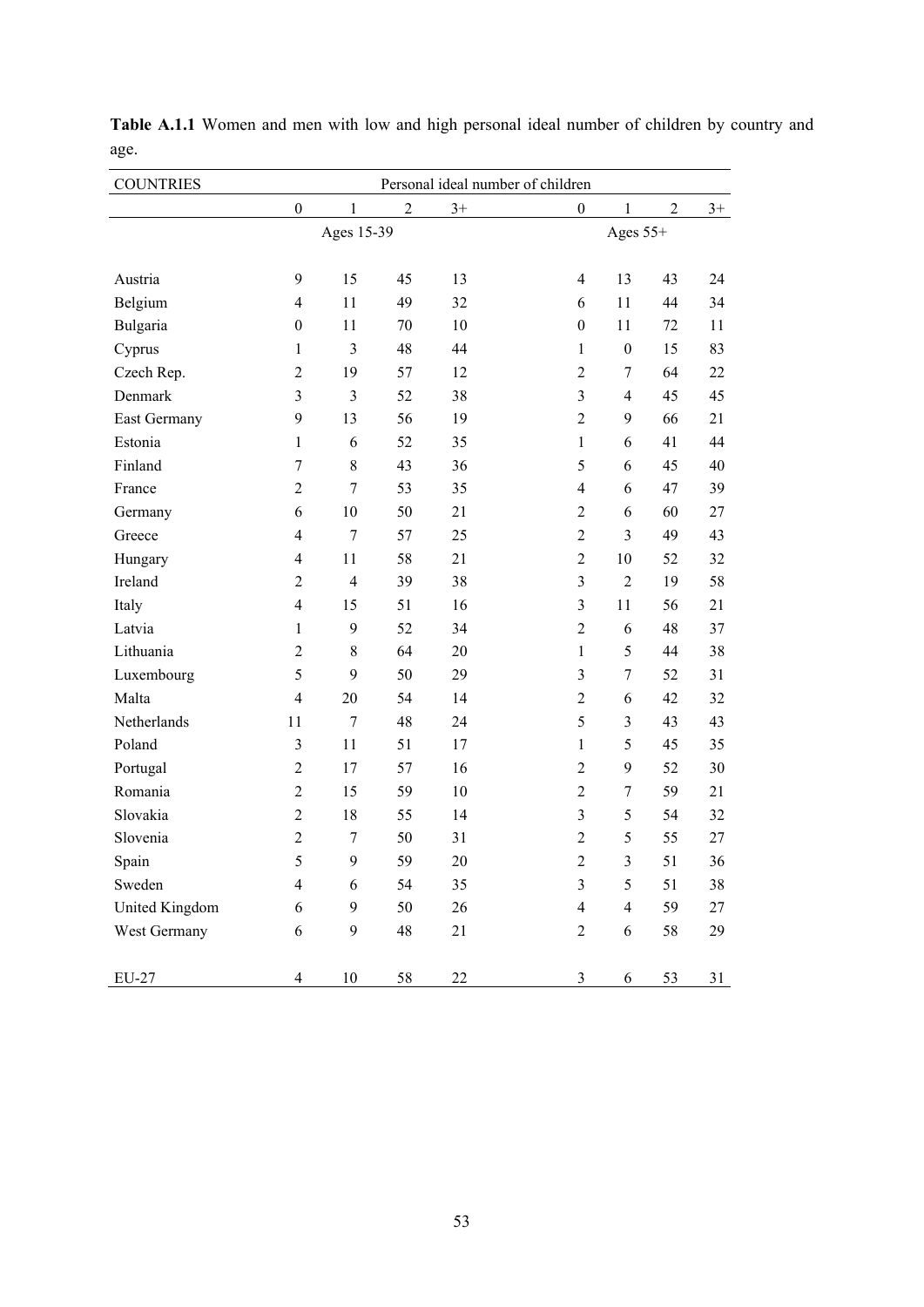| Social climate     | Survey's items                                                                        |
|--------------------|---------------------------------------------------------------------------------------|
| At the time of the | How would you judge the current situation in each of the following?                   |
| survey             |                                                                                       |
| Prospectively      | What are your expectations for the next twelve months: will the next twelve months be |
|                    | better, worse or the same, when it comes to ?                                         |
| Retrospectively    | Compared with five years ago, would you say things have improved, gotten worse or     |
|                    | stayed about the same when it comes to ?                                              |

**Table A.1.2** Survey's items on social climate. Eurobarometer 2011.

Note: Each of the three items contain a battery of 15 specific items which appear in Tables A.1.3, A.1.4 and A.1.5 in the same order as they appear in the 2011 EB survey questionnaire

**Table A.1.3** Europeans' assessment of their own life, their job situation, their household's financial situation and their country's socio-economic situation at the time of the survey. EU-27. Figures in per cent.

| Items                                                        | Very | Rather | Rather | Very | DK |
|--------------------------------------------------------------|------|--------|--------|------|----|
|                                                              | good | good   | bad    | bad  |    |
|                                                              |      |        |        |      |    |
| Your life in general*                                        | 25   | 56     | 14     | 4    |    |
| The area you live in                                         | 30   | 57     | 10     | 2    | 0  |
| Health care provision in your country                        | 14   | 48     | 27     | 10   |    |
| The provision of pensions in your country                    |      | 34     | 36     | 17   | 8  |
| Unemployment benefits in your country                        | 6    | 31     | 32     | 16   | 15 |
| The cost of living in your country                           | 2    | 24     | 44     | 29   |    |
| Relations between people from different religious background |      |        |        |      |    |
| in your country                                              | 5    | 47     | 33     | 8    |    |
| The way inequality and poverty are addressed in your country |      | 26     | 48     | 19   |    |
| How affordable energy is in your country                     |      | 27     | 45     | 22   |    |
| How affordable housing is in your country                    |      | 23     | 43     | 28   | 4  |
| The way public administration is run in your country         | 4    | 37     | 37     | 16   | 6  |
| The situation of the economy in your country                 |      | 26     | 38     | 28   |    |
| Your personal job situation                                  | 13   | 43     | 15     | 9    | 20 |
| The financial situation of your household                    | 9    | 59     | 23     | 6    | 3  |
| The employment situation in your country                     |      | 22     | 44     | 29   |    |

Note\*: This item was asked in a separate question preceding the question on the assessment of the current situation of the other different aspects.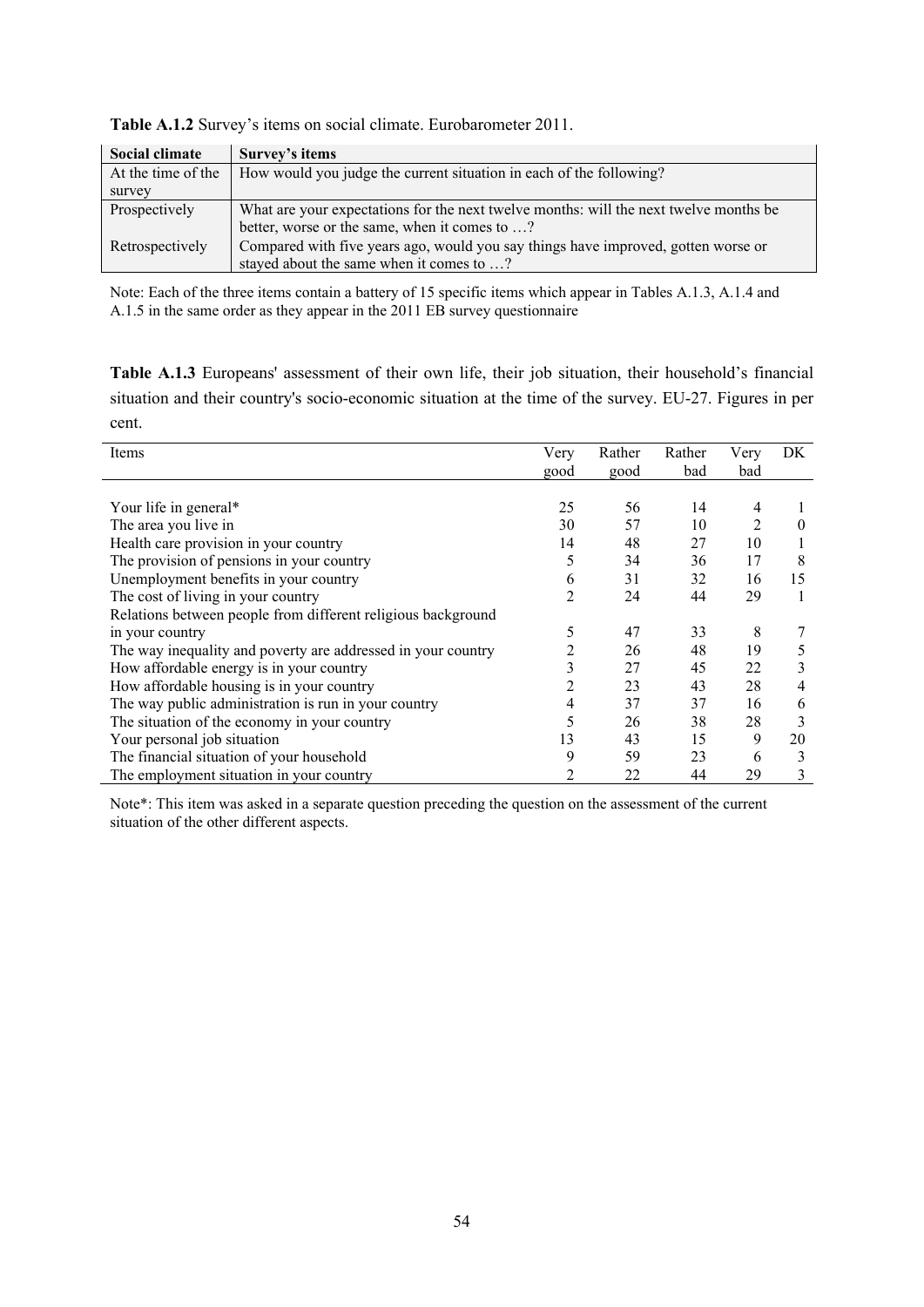**Table A.1.4** Europeans' assessment of their own life, their job situation, their household's financial situation and their country's socio-economic situation for the next twelve months. EU-27. Figures in per cent.

| Items                                                        | <b>Better</b> | Worse | Same | DK |
|--------------------------------------------------------------|---------------|-------|------|----|
|                                                              |               |       |      |    |
| Your life in general                                         | 26            | 14    | 57   |    |
| The area you live in                                         | 15            | 8     | 74   |    |
| Health care provision in your country                        | 12            | 30    | 55   |    |
| The provision of pensions in your country                    | 8             | 38    | 48   | 6  |
| Unemployment benefits in your country                        | 8             | 33    | 49   | 9  |
| The cost of living in your country                           | 9             | 59    | 30   | 2  |
| Relations between people from different religious background |               |       |      |    |
| in your country                                              | 13            | 24    | 58   |    |
| The way inequality and poverty are addressed in your country | 11            | 31    | 53   |    |
| How affordable energy is in your country                     | 9             | 53    | 34   |    |
| How affordable housing is in your country                    | 10            | 43    | 42   |    |
| The way public administration is run in your country         | 10            | 25    | 60   |    |
| The situation of the economy in your country                 | 20            | 36    | 40   |    |
| Your personal job situation                                  | 19            | 10    | 60   | 11 |
| The financial situation of your household                    | 19            | 18    | 60   |    |
| The employment situation in your country                     | 21            | 33    | 42   |    |

**Table A.1.5** Europeans' assessment of their own life, their job situation, their household's financial situation and their country's socio-economic situation over the past five years. EU-27. Figures in per cent.

| Items                                                |          |           | Stayed about |    |
|------------------------------------------------------|----------|-----------|--------------|----|
|                                                      |          |           |              |    |
|                                                      | Improved | Got worse | the same     | DK |
|                                                      |          |           |              |    |
| Your life in general                                 | 28       | 30        | 41           |    |
| The area you live in                                 | 20       | 18        | 60           |    |
| Health care provision in your country                | 11       | 44        | 42           |    |
| The provision of pensions in your country            | 5        | 52        | 35           | 8  |
| Unemployment benefits in your country                | 7        | 43        | 34           | 15 |
| The cost of living in your country                   |          | 80        | 15           | 2  |
| Relations between people from different religious    |          |           |              |    |
| background in your country                           | 12       | 35        | 47           | 6  |
| The way inequality and poverty are addressed in      |          |           |              |    |
| your country                                         | 8        | 44        | 42           | 6  |
| How affordable energy is in your country             |          | 70        | 22           |    |
| How affordable housing is in your country            |          | 65        | 25           |    |
| The way public administration is run in your country |          | 38        | 49           | 6  |
| The situation of the economy in your country         | 12       | 68        | 17           |    |
| Your personal job situation                          | 19       | 23        | 48           | 10 |
| The financial situation of your household            | 18       | 35        | 45           | 2  |
| The employment situation in your country             | 12       | 64        | 20           |    |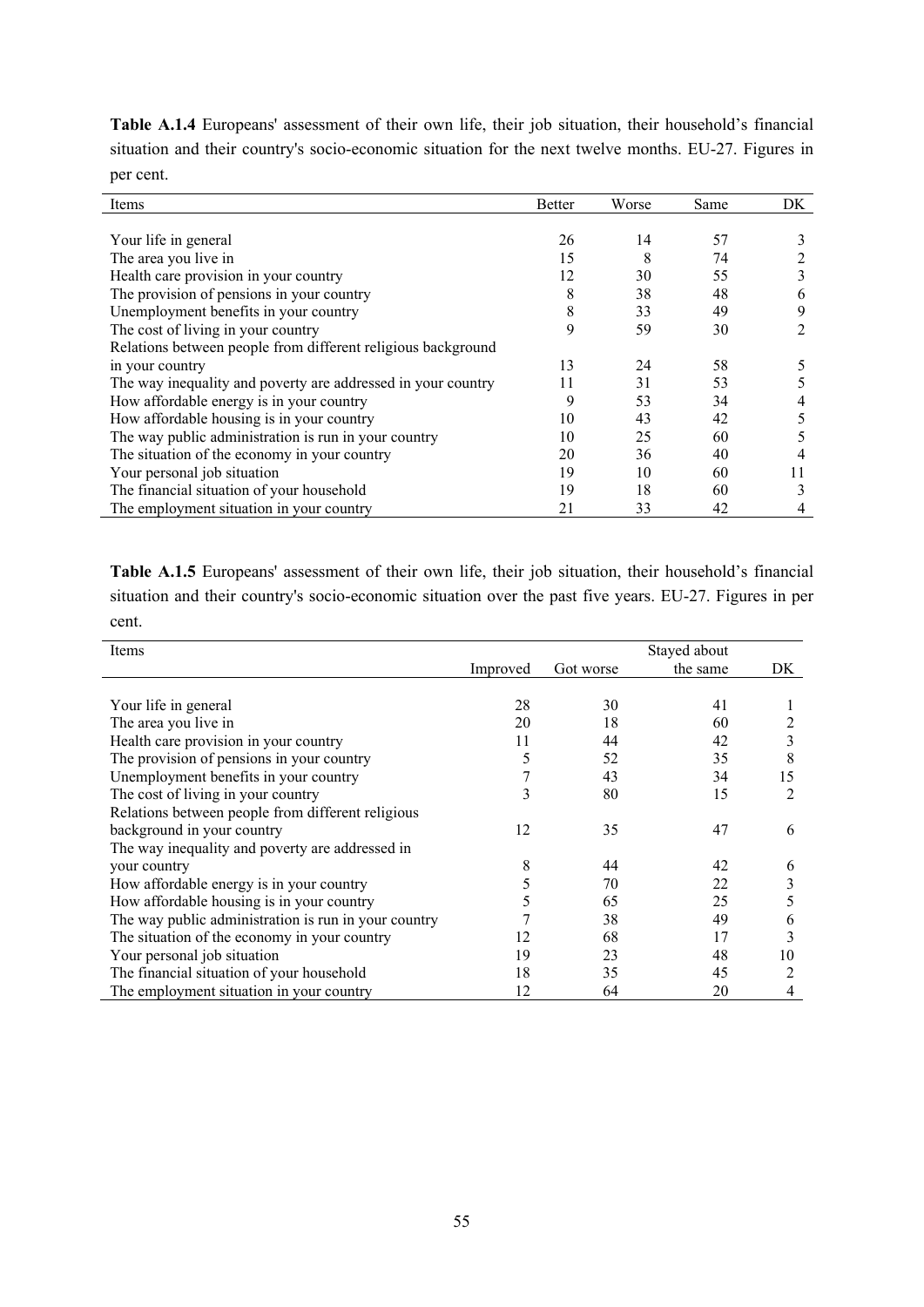**Table A.1.6** Association of socio-demographic characteristics with people's assessment about 1) their own life, 2) their own job and their household's financial situation, 3) the employment and economic situation, 4) the provision of social benefits(1) and 5) the affordability of energy in the country they live in, as perceived at the time of the survey.

|                                          | Own life        |        | Own Job and<br>household's |       | Country's<br>employment |        | Country's<br>provision of     |            | Affordability<br>of energy in |     |  |
|------------------------------------------|-----------------|--------|----------------------------|-------|-------------------------|--------|-------------------------------|------------|-------------------------------|-----|--|
|                                          |                 |        | financial                  |       | and economic            |        | health,                       |            | the country                   |     |  |
|                                          |                 |        | situation                  |       | situation               |        | pensions, and<br>unemployment |            |                               |     |  |
|                                          |                 |        |                            |       |                         |        | benefits                      |            |                               |     |  |
|                                          |                 |        |                            |       |                         |        |                               |            |                               |     |  |
| $Age (Ref. 25-39)$<br>$15-24$ years      | 0.11            |        | $-0.02$                    |       | 0.05                    |        | $-0.07$                       |            | 0.06                          |     |  |
| $40-54$ years                            | $-0.05$         |        | 0.12                       | ***   | 0.17                    | ***    | 0.14                          | ***        | $-0.04$                       |     |  |
| $55+$ years                              | 0.35            | ***    | 0.54                       | ***   | 0.48                    | ***    | 0.48                          | ***        | 0.12                          | **  |  |
|                                          |                 |        |                            |       |                         |        |                               |            |                               |     |  |
| Gender (Ref. Woman)                      |                 | $***$  |                            | ***   |                         |        |                               | ***        |                               | *** |  |
| Men                                      | 0.01            |        | 0.26                       |       | 0.18                    | $***$  | 0.23                          |            | 0.11                          |     |  |
| Education (Ref. Low)                     |                 |        |                            |       |                         |        |                               |            |                               |     |  |
| Medium                                   | 0.30            | ***    | 0.42                       | ***   | 0.26                    | ***    | 0.10                          | $***$      | 0.34                          | *** |  |
| High                                     | 1.02            | ***    | 0.29                       | ***   | 0.93                    | ***    | 0.65                          | ***        | 0.62                          | *** |  |
| Enrolled                                 | 1.38            | ***    | 0.90                       | ***   | 0.70                    | ***    | 0.65                          | ***        | 0.73                          | *** |  |
|                                          |                 |        |                            |       |                         |        |                               |            |                               |     |  |
| Partnership (Ref.                        |                 |        |                            |       |                         |        |                               |            |                               |     |  |
| Married)                                 |                 |        |                            |       |                         | ***    |                               | $\ast\ast$ |                               | **  |  |
| Cohabiting                               | 0.01<br>$-0.22$ | ***    | 0.02                       | ***   | 0.25                    | $\ast$ | 0.12                          | $***$      | 0.14                          |     |  |
| Single                                   | $-0.56$         | ***    | $-0.25$<br>$-0.33$         | ***   | 0.10<br>$-0.07$         | $\ast$ | 0.11<br>$-0.12$               | ***        | 0.06<br>$-0.01$               |     |  |
| Separated                                |                 |        |                            |       |                         |        |                               |            |                               |     |  |
| Actual family size (Ref.                 |                 |        |                            |       |                         |        |                               |            |                               |     |  |
| One child)                               |                 |        |                            |       |                         |        |                               |            |                               |     |  |
| No child                                 | 0.20            | ***    | 0.27                       | ***   | 0.07                    |        | 0.12                          | $\ast$     | $-0.01$                       |     |  |
| No child * Men                           | $-0.19$         | ***    | $-0.18$                    | $***$ | $-0.12$                 | $\ast$ | $-0.10$                       |            | 0.02                          |     |  |
| Two children                             | 0.01            | $\ast$ | 0.03                       |       | $-0.02$                 |        | 0.03                          |            | $-0.01$                       |     |  |
| Three or more children                   | 0.25            | ***    | 0.03                       |       | 0.05                    |        | 0.20                          | ***        | $-0.13$                       | **  |  |
|                                          |                 |        |                            |       |                         |        |                               |            |                               |     |  |
| Ideal family size (Ref.<br>Two children) |                 |        |                            |       |                         |        |                               |            |                               |     |  |
| No child                                 | $-0.04$         |        | 0.00                       |       | 0.32                    | ***    | 0.29                          | ***        | 0.00                          |     |  |
| One child                                | $-0.16$         | ***    | $-0.08$                    |       | 0.09                    | $\ast$ | $-0.02$                       |            | 0.00                          |     |  |
| Three or more children                   | 0.25            | ***    | 0.16                       | ***   | 0.11                    | ***    | 0.16                          | ***        | 0.01                          |     |  |
| Three children* Men                      | $-0.13$         | $\ast$ | $-0.15$                    | $***$ | $-0.10$                 |        | $-0.10$                       | $\ast$     | $-0.01$                       |     |  |
|                                          |                 |        |                            |       |                         |        |                               |            |                               |     |  |
| First cutpoint                           | $-2.31$         | ***    | $-0.51$                    | ***   | $-0.45$                 | ***    | $-0.10$                       | ∗          | $-0.72$                       | *** |  |
| Second cutpoint                          | $-0.66$         | ***    | 0.50                       | ***   | 1.39                    | ***    | 1.02                          | ***        | 1.12                          | *** |  |
| Third cutpoint                           | $-0.63$         | ***    | 2.70                       | ***   | 2.87                    | ***    | 2.90                          | ***        | 1.22                          | *** |  |
| Fourth cutpoint                          | 1.85            | ***    | $\overline{\phantom{0}}$   |       | $\overline{a}$          |        | $\overline{\phantom{0}}$      |            | 3.64                          | *** |  |

Marginal effects of ordered logistic regression models on a compiled scale of 15 different items

\* p<0.05; \*\* p<0.01; \*\*\* p<0.001. Social benefits include health, pension and unemployment benefits.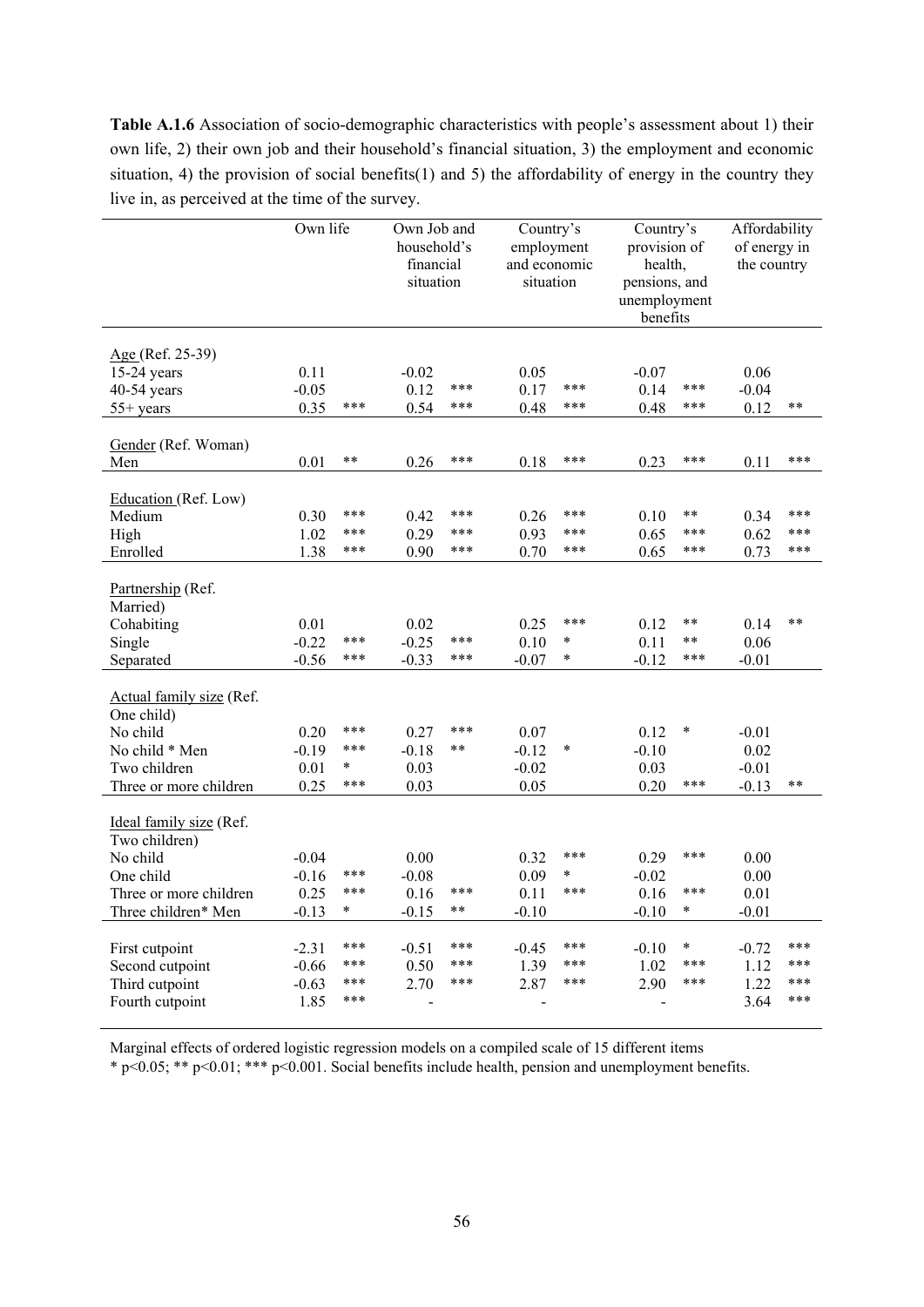#### **APPENDIX 2**

| <b>COUNTRIES</b> |       |       | Women |       |       |       |       | Men   |       |       |
|------------------|-------|-------|-------|-------|-------|-------|-------|-------|-------|-------|
|                  | 15-24 | 25-39 | 40-54 | $55+$ | Total | 15-24 | 25-39 | 40-54 | $55+$ | Total |
| Austria          | 2.07  | 1.94  | 1.96  | 1.97  | 1.97  | 1.87  | 1.73  | 2.01  | 2.06  | 1.93  |
| Belgium          | 2.31  | 2.13  | 2.20  | 2.19  | 2.20  | 2.22  | 2.17  | 2.19  | 2.13  | 2.17  |
| Bulgaria         | 1.97  | 2.11  | 2.00  | 2.15  | 2.08  | 2.14  | 2.04  | 2.01  | 2.12  | 2.07  |
| Cyprus           | 2.29  | 2.28  | 2.56  | 2.80  | 2.50  | 2.66  | 2.41  | 2.59  | 2.98  | 2.66  |
| Czech Rep.       | 2.02  | 1.89  | 1.98  | 2.07  | 1.99  | 1.86  | 1.87  | 1.87  | 2.01  | 1.91  |
| Denmark          | 2.53  | 2.48  | 2.43  | 2.49  | 2.48  | 2.38  | 2.33  | 2.35  | 2.46  | 2.39  |
| Estonia          | 2.32  | 2.58  | 2.67  | 2.68  | 2.59  | 2.46  | 2.54  | 2.63  | 2.74  | 2.59  |
| Finland          | 2.51  | 2.43  | 2.72  | 2.61  | 2.58  | 2.35  | 2.26  | 2.40  | 2.39  | 2.36  |
| France           | 2.34  | 2.33  | 2.28  | 2.34  | 2.33  | 2.50  | 2.25  | 2.22  | 2.35  | 2.32  |
| Germany          | 2.23  | 1.96  | 2.05  | 2.20  | 2.12  | 2.30  | 2.00  | 2.10  | 2.11  | 2.11  |
| Germany East     | 2.26  | 1.91  | 1.93  | 2.19  | 2.08  | 2.45  | 1.94  | 1.94  | 2.07  | 2.05  |
| Germany West     | 2.22  | 1.98  | 2.09  | 2.20  | 2.13  | 2.26  | 2.02  | 2.15  | 2.12  | 2.13  |
| Greece           | 2.23  | 2.28  | 2.27  | 2.44  | 2.33  | 2.23  | 2.13  | 2.39  | 2.44  | 2.30  |
| Hungary          | 2.19  | 1.99  | 2.12  | 2.19  | 2.12  | 2.20  | 2.15  | 2.08  | 2.28  | 2.18  |
| Ireland          | 2.81  | 2.65  | 2.62  | 2.91  | 2.74  | 2.67  | 2.53  | 2.52  | 2.87  | 2.63  |
| Italy            | 1.99  | 1.93  | 1.93  | 2.12  | 2.01  | 2.08  | 1.92  | 2.10  | 2.10  | 2.05  |
| Latvia           | 2.36  | 2.42  | 2.38  | 2.61  | 2.45  | 2.41  | 2.50  | 2.44  | 2.62  | 2.49  |
| Lithuania        | 2.21  | 2.24  | 2.15  | 2.47  | 2.29  | 2.28  | 2.26  | 2.38  | 2.48  | 2.35  |
| Luxembourg       | 2.51  | 2.24  | 2.11  | 2.25  | 2.25  | 2.11  | 2.13  | 2.07  | 2.13  | 2.11  |
| Malta            | 1.96  | 1.81  | 1.96  | 2.02  | 1.94  | 1.99  | 1.84  | 1.81  | 2.00  | 1.91  |
| Netherlands      | 2.41  | 2.22  | 2.28  | 2.41  | 2.33  | 2.17  | 2.17  | 2.28  | 2.31  | 2.25  |
| Poland           | 2.22  | 2.06  | 2.23  | 2.48  | 2.27  | 2.32  | 2.21  | 2.21  | 2.25  | 2.24  |
| Portugal         | 1.96  | 1.95  | 1.98  | 2.02  | 1.98  | 1.94  | 1.99  | 1.91  | 2.11  | 2.00  |
| Romania          | 2.00  | 1.96  | 1.94  | 2.29  | 2.07  | 2.00  | 1.99  | 2.01  | 2.18  | 2.05  |
| Slovakia         | 2.15  | 2.08  | 2.08  | 2.33  | 2.17  | 1.94  | 1.88  | 1.98  | 2.26  | 2.01  |
| Slovenia         | 2.38  | 2.38  | 2.31  | 2.42  | 2.38  | 2.43  | 2.52  | 2.32  | 2.38  | 2.41  |
| Spain            | 2.18  | 2.07  | 2.04  | 2.17  | 2.11  | 1.94  | 1.98  | 2.14  | 2.11  | 2.06  |
| Sweden           | 2.60  | 2.27  | 2.46  | 2.41  | 2.41  | 2.45  | 2.26  | 2.36  | 2.40  | 2.37  |
| United Kingdom   | 2.68  | 2.30  | 2.23  | 2.22  | 2.32  | 2.51  | 2.25  | 2.31  | 2.24  | 2.30  |
| EU-27            | 2.27  | 2.11  | 2.13  | 2.26  | 2.19  | 2.25  | 2.10  | 2.17  | 2.21  | 2.18  |

**Table A.2.1** Mean general ideal number of children by gender, age and country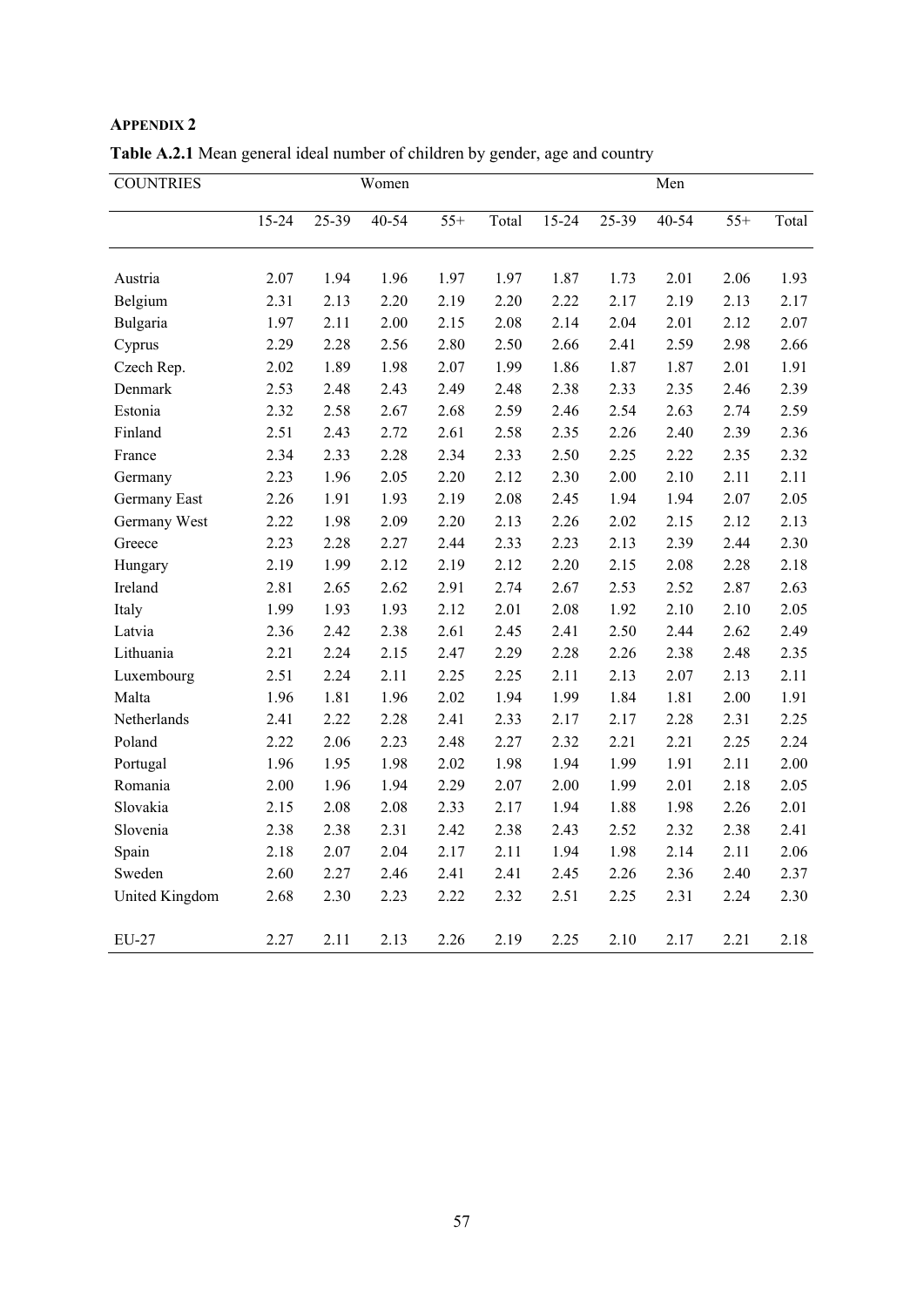| <b>COUNTRIES</b>      |       |           | Women |                 |       |           |       | Men       |       |       |
|-----------------------|-------|-----------|-------|-----------------|-------|-----------|-------|-----------|-------|-------|
|                       | 15-24 | $25 - 39$ | 40-54 | $\frac{1}{55+}$ | Total | $15 - 24$ | 25-39 | $40 - 54$ | $55+$ | Total |
| Austria               | 1.96  | 1.79      | 1.83  | 2.15            | 1.95  | 1.67      | 1.69  | 1.83      | 2.05  | 1.84  |
| Belgium               | 2.34  | 2.32      | 2.58  | 2.40            | 2.42  | 2.10      | 2.19  | 2.25      | 2.22  | 2.20  |
| Bulgaria              | 1.96  | 2.01      | 1.90  | 2.00            | 1.97  | 2.09      | 1.97  | 2.00      | 2.02  | 2.01  |
| Cyprus                | 2.41  | 2.70      | 2.89  | 3.31            | 2.88  | 2.59      | 2.57  | 2.98      | 3.49  | 2.93  |
| Czech Rep.            | 2.04  | 1.93      | 2.13  | 2.24            | 2.10  | 1.99      | 1.90  | 1.88      | 2.06  | 1.96  |
| Denmark               | 2.47  | 2.62      | 2.47  | 2.60            | 2.55  | 2.33      | 2.24  | 2.31      | 2.52  | 2.37  |
| Estonia               | 2.28  | 2.50      | 2.58  | 2.44            | 2.46  | 2.30      | 2.28  | 2.45      | 2.64  | 2.42  |
| Finland               | 2.45  | 2.47      | 2.64  | 2.45            | 2.50  | 2.19      | 2.15  | 2.40      | 2.31  | 2.28  |
| France                | 2.50  | 2.49      | 2.51  | 2.44            | 2.47  | 2.29      | 2.23  | 2.20      | 2.45  | 2.30  |
| Germany               | 2.08  | 2.04      | 2.30  | 2.41            | 2.27  | 2.23      | 1.98  | 2.04      | 2.17  | 2.10  |
| Germany East          | 2.19  | 1.78      | 2.02  | 2.18            | 2.07  | 2.08      | 1.98  | 1.72      | 2.06  | 1.95  |
| Germany West          | 2.04  | 2.11      | 2.37  | 2.48            | 2.33  | 2.28      | 1.98  | 2.13      | 2.20  | 2.15  |
| Greece                | 2.14  | 2.21      | 2.27  | 2.59            | 2.34  | 2.31      | 2.07  | 2.33      | 2.49  | 2.30  |
| Hungary               | 2.12  | 1.99      | 2.09  | 2.23            | 2.12  | 2.09      | 2.17  | 2.02      | 2.32  | 2.16  |
| Ireland               | 2.42  | 2.66      | 2.78  | 3.65            | 2.92  | 2.51      | 2.56  | 2.57      | 3.22  | 2.73  |
| Italy                 | 2.16  | 1.93      | 1.97  | 2.07            | 2.02  | 2.00      | 1.91  | 2.08      | 2.16  | 2.06  |
| Latvia                | 2.10  | 2.45      | 2.26  | 2.41            | 2.32  | 2.26      | 2.38  | 2.33      | 2.30  | 2.32  |
| Lithuania             | 2.06  | 2.24      | 2.15  | 2.45            | 2.26  | 2.04      | 2.16  | 2.29      | 2.51  | 2.26  |
| Luxembourg            | 2.21  | 2.23      | 2.35  | 2.42            | 2.32  | 1.93      | 2.16  | 1.99      | 2.20  | 2.08  |
| Malta                 | 1.90  | 2.06      | 1.97  | 2.56            | 2.17  | 1.80      | 1.84  | 1.94      | 2.74  | 2.11  |
| Netherlands           | 2.49  | 2.17      | 2.38  | 2.78            | 2.49  | 1.89      | 1.76  | 2.28      | 2.36  | 2.12  |
| Poland                | 2.16  | 2.12      | 2.47  | 2.73            | 2.42  | 1.89      | 1.99  | 2.23      | 2.32  | 2.13  |
| Portugal              | 2.02  | 2.07      | 1.99  | 2.25            | 2.11  | 2.00      | 2.08  | 1.95      | 2.40  | 2.13  |
| Romania               | 1.87  | 1.90      | 1.94  | 2.19            | 2.00  | 2.01      | 1.93  | 2.22      | 2.29  | 2.11  |
| Slovakia              | 2.17  | 1.97      | 2.18  | 2.33            | 2.17  | 1.84      | 1.85  | 2.05      | 2.36  | 2.03  |
| Slovenia              | 2.37  | 2.38      | 2.37  | 2.33            | 2.36  | 2.45      | 2.54  | 2.25      | 2.21  | 2.35  |
| Spain                 | 2.12  | 2.08      | 2.23  | 2.51            | 2.27  | 2.11      | 2.03  | 2.19      | 2.72  | 2.29  |
| Sweden                | 2.69  | 2.38      | 2.34  | 2.39            | 2.41  | 2.45      | 2.26  | 2.28      | 2.37  | 2.33  |
| <b>United Kingdom</b> | 2.37  | 2.27      | 2.36  | 2.34            | 2.33  | 2.07      | 2.18  | 2.20      | 2.28  | 2.20  |
| EU-27                 | 2.23  | 2.15      | 2.27  | 2.39            | 2.28  | 2.11      | 2.05  | 2.15      | 2.32  | 2.17  |

**Table A.2.2** Mean personal ideal number of children by gender, age and country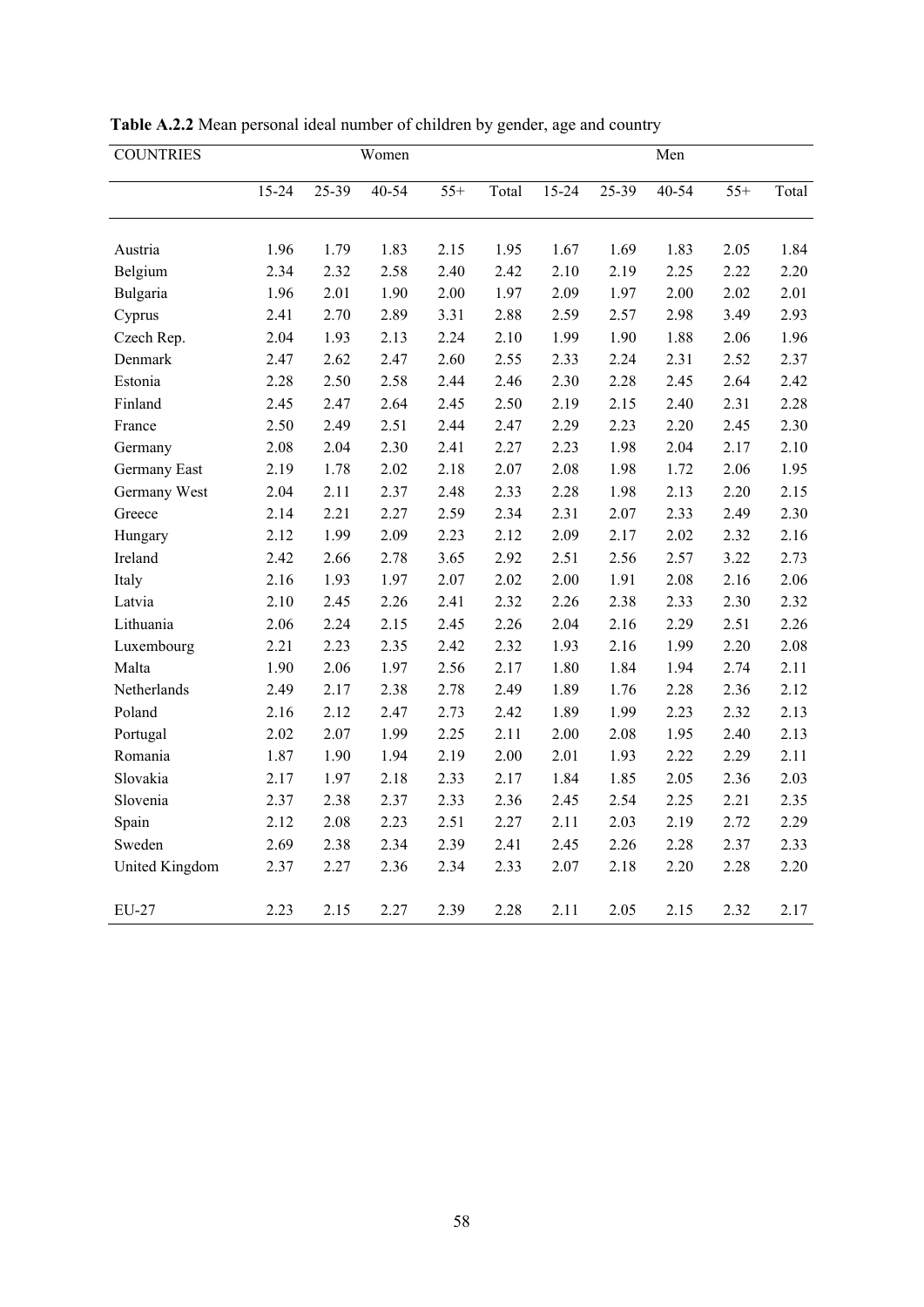| <b>COUNTRIES</b> |       |       | Women |       |       |          |       | Men   |       |       |
|------------------|-------|-------|-------|-------|-------|----------|-------|-------|-------|-------|
|                  | 15-24 | 25-39 | 40-54 | $55+$ | Total | 15-24    | 25-39 | 40-54 | $55+$ | Total |
| Austria          | 0.14  | 1.07  | 1.53  | 1.97  | 1.38  | 0.14     | 0.61  | 1.29  | 1.81  | 1.11  |
| Belgium          | 0.08  | 1.39  | 2.20  | 2.33  | 1.76  | 0.04     | 1.00  | 1.79  | 2.03  | 1.41  |
| Bulgaria         | 0.25  | 1.24  | 1.72  | 1.82  | 1.45  | 0.02     | 0.96  | 1.68  | 1.80  | 1.27  |
| Cyprus           | 0.17  | 1.00  | 2.55  | 2.74  | 1.75  | 0.00     | 0.96  | 2.19  | 2.76  | 1.59  |
| Czech Rep.       | 0.18  | 1.30  | 1.90  | 2.20  | 1.61  | 0.27     | 0.86  | 1.73  | 1.96  | 1.32  |
| Denmark          | 0.23  | 1.44  | 1.88  | 2.11  | 1.62  | 0.00     | 0.96  | 1.82  | 2.15  | 1.45  |
| Estonia          | 0.34  | 1.50  | 2.04  | 1.90  | 1.58  | 0.11     | 0.95  | 1.75  | 2.11  | 1.27  |
| Finland          | 0.21  | 1.53  | 2.10  | 2.14  | 1.73  | 0.24     | 1.06  | 1.96  | 2.07  | 1.53  |
| France           | 0.10  | 1.62  | 2.07  | 2.14  | 1.72  | $0.00\,$ | 1.13  | 1.58  | 2.18  | 1.42  |
| Germany          | 0.13  | 1.19  | 1.95  | 2.21  | 1.69  | 0.08     | 0.58  | 1.57  | 2.04  | 1.34  |
| Germany East     | 0.41  | 1.03  | 1.74  | 2.04  | 1.60  | 0.27     | 0.68  | 1.58  | 1.98  | 1.38  |
| Germany West     | 0.06  | 1.23  | 2.00  | 2.26  | 1.72  | 0.04     | 0.55  | 1.57  | 2.06  | 1.33  |
| Greece           | 0.04  | 1.08  | 1.73  | 1.92  | 1.36  | 0.09     | 0.43  | 1.31  | 2.04  | 1.07  |
| Hungary          | 0.49  | 1.52  | 1.75  | 1.81  | 1.55  | 0.12     | 1.34  | 1.74  | 1.88  | 1.40  |
| Ireland          | 0.31  | 1.66  | 2.46  | 3.76  | 2.23  | 0.03     | 1.25  | 1.82  | 3.10  | 1.68  |
| Italy            | 0.02  | 0.80  | 1.39  | 1.87  | 1.30  | 0.32     | 0.59  | 1.46  | 1.89  | 1.25  |
| Latvia           | 0.20  | 1.56  | 1.92  | 1.79  | 1.45  | 0.08     | 1.12  | 1.74  | 1.83  | 1.19  |
| Lithuania        | 0.27  | 1.30  | 1.93  | 1.90  | 1.51  | 0.13     | 1.05  | 1.66  | 1.96  | 1.27  |
| Luxembourg       | 0.00  | 1.38  | 1.85  | 1.92  | 1.49  | 0.02     | 0.85  | 1.77  | 1.95  | 1.30  |
| Malta            | 0.21  | 1.28  | 1.83  | 2.48  | 1.66  | 0.03     | 0.75  | 1.67  | 2.69  | 1.45  |
| Netherlands      | 0.04  | 1.02  | 1.91  | 1.99  | 1.46  | 0.02     | 0.83  | 1.85  | 2.15  | 1.41  |
| Poland           | 0.34  | 1.27  | 2.29  | 2.33  | 1.73  | 0.06     | 0.82  | 1.65  | 2.17  | 1.27  |
| Portugal         | 0.72  | 1.38  | 1.75  | 2.52  | 1.76  | 0.91     | 1.13  | 1.55  | 2.48  | 1.59  |
| Romania          | 0.16  | 1.19  | 1.60  | 1.95  | 1.36  | 0.02     | 0.66  | 1.54  | 1.93  | 1.09  |
| Slovakia         | 0.32  | 1.23  | 1.91  | 2.25  | 1.56  | 0.00     | 0.97  | 1.75  | 2.14  | 1.27  |
| Slovenia         | 0.00  | 1.16  | 2.03  | 1.98  | 1.54  | 0.11     | 0.81  | 1.72  | 1.76  | 1.25  |
| Spain            | 0.13  | 1.03  | 1.86  | 2.39  | 1.62  | 0.09     | 0.56  | 1.57  | 2.58  | 1.39  |
| Sweden           | 0.05  | 1.28  | 1.59  | 1.86  | 1.43  | $0.00\,$ | 0.81  | 1.78  | 1.93  | 1.35  |
| United Kingdom   | 0.53  | 1.38  | 2.10  | 2.16  | 1.71  | 0.33     | 0.90  | 1.85  | 2.13  | 1.44  |
| EU-27            | 0.22  | 1.23  | 1.89  | 2.14  | 1.6   | 0.14     | 0.79  | 1.63  | 2.11  | 1.34  |

**Table A.2.3** Mean actual number of children by gender, age and country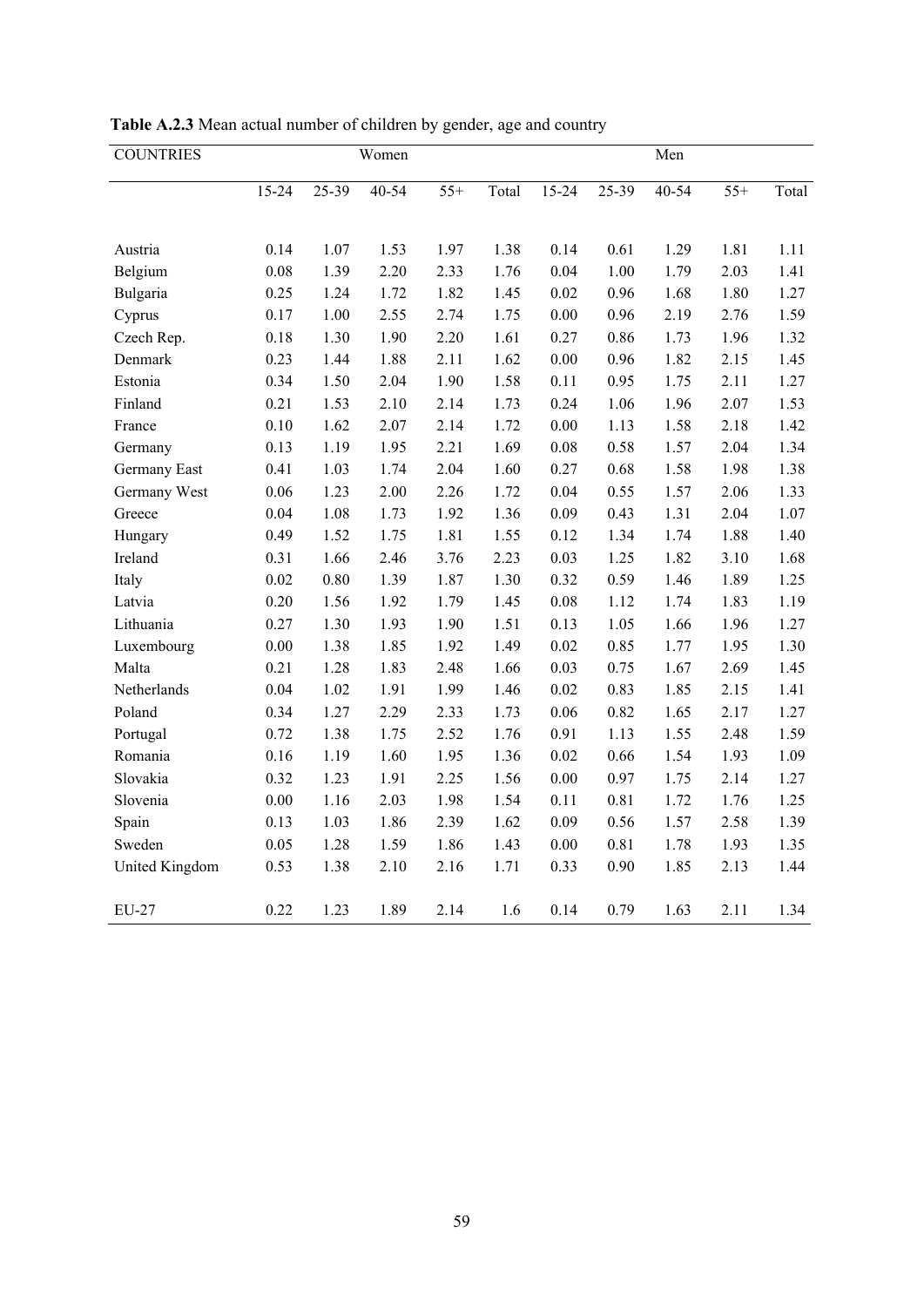| <b>COUNTRIES</b> |       |           | Women     |       |       |       |                       | Men       |       |         |
|------------------|-------|-----------|-----------|-------|-------|-------|-----------------------|-----------|-------|---------|
|                  | 15-24 | $25 - 39$ | $40 - 54$ | $55+$ | Total | 15-24 | $\frac{25-39}{25-39}$ | $40 - 54$ | $55+$ | Total   |
| Austria          | 1.73  | 0.67      | 0.06      | 0.01  | 0.35  | 1.69  | 0.85                  | 0.11      | 0.00  | 0.41    |
| Belgium          | 1.98  | 0.68      | 0.01      | 0.03  | 0.45  | 1.89  | 1.05                  | 0.15      | 0.03  | 0.58    |
| Bulgaria         | 1.60  | 0.69      | 0.10      | 0.00  | 0.38  | 1.86  | 0.85                  | 0.05      | 0.01  | 0.48    |
| Cyprus           | 1.88  | 1.20      | 0.03      | 0.00  | 0.66  | 2.60  | 1.56                  | 0.18      | 0.00  | 0.90    |
| Czech Rep.       | 1.76  | 0.65      | 0.09      | 0.01  | 0.42  | 1.83  | 1.06                  | 0.12      | 0.07  | 0.60    |
| Denmark          | 2.20  | 0.92      | 0.11      | 0.02  | 0.55  | 2.19  | 1.20                  | 0.12      | 0.03  | 0.65    |
| Estonia          | 1.83  | 0.94      | 0.04      | 0.02  | 0.57  | 2.15  | 1.29                  | 0.22      | 0.06  | 0.87    |
| Finland          | 2.38  | 0.84      | 0.07      | 0.01  | 0.46  | 1.95  | 0.98                  | 0.15      | 0.04  | 0.51    |
| France           | 2.15  | 0.98      | 0.20      | 0.00  | 0.54  | 2.18  | 1.25                  | 0.40      | 0.10  | 0.77    |
| Germany          | 1.83  | 0.72      | 0.06      | 0.02  | 0.33  | 2.18  | 1.18                  | 0.08      | 0.03  | 0.48    |
| Germany East     | 2.03  | 0.63      | 0.02      | 0.02  | 0.32  | 2.09  | 1.00                  | 0.01      | 0.04  | 0.47    |
| Germany West     | 1.77  | 0.75      | 0.07      | 0.02  | 0.34  | 2.21  | 1.24                  | 0.10      | 0.02  | 0.49    |
| Greece           | 1.83  | 0.98      | 0.09      | 0.01  | 0.53  | 2.08  | 1.45                  | 0.37      | 0.00  | 0.79    |
| Hungary          | 1.74  | 0.79      | 0.20      | 0.13  | 0.52  | 2.01  | 1.04                  | 0.35      | 0.11  | 0.73    |
| Ireland          | 1.88  | 1.09      | 0.14      | 0.09  | 0.62  | 2.27  | 1.05                  | 0.29      | 0.07  | 0.63    |
| Italy            | 1.85  | 1.05      | 0.16      | 0.06  | 0.42  | 1.21  | 1.08                  | 0.23      | 0.06  | 0.44    |
| Latvia           | 1.58  | 0.70      | 0.08      | 0.02  | 0.52  | 1.90  | 1.02                  | 0.07      | 0.00  | 0.73    |
| Lithuania        | 1.92  | 0.89      | 0.00      | 0.00  | 0.48  | 1.85  | 1.21                  | 0.15      | 0.00  | 0.68    |
| Luxembourg       | 1.90  | 0.64      | 0.04      | 0.00  | 0.42  | 1.50  | 1.11                  | 0.06      | 0.04  | 0.52    |
| Malta            | 1.66  | 0.66      | 0.02      | 0.05  | 0.39  | 1.41  | 1.04                  | 0.29      | 0.06  | 0.51    |
| Netherlands      | 2.39  | 0.96      | 0.04      | 0.01  | 0.55  | 1.86  | 0.87                  | 0.18      | 0.00  | 0.48    |
| Poland           | 1.93  | 0.71      | 0.04      | 0.00  | 0.43  | 1.81  | 1.03                  | 0.11      | 0.02  | 0.57    |
| Portugal         | 1.16  | 0.49      | 0.07      | 0.01  | 0.31  | 0.96  | 0.81                  | 0.08      | 0.05  | 0.42    |
| Romania          | 1.37  | 0.59      | 0.03      | 0.04  | 0.33  | 1.75  | 0.94                  | 0.25      | 0.04  | 0.59    |
| Slovakia         | 1.82  | 0.80      | 0.08      | 0.01  | 0.50  | 1.75  | 0.87                  | 0.09      | 0.00  | 0.51    |
| Slovenia         | 2.35  | 0.88      | 0.03      | 0.02  | 0.48  | 2.29  | 1.54                  | 0.09      | 0.00  | 0.69    |
| Spain            | 1.92  | 0.83      | 0.05      | 0.13  | 0.46  | 1.89  | 1.33                  | 0.26      | 0.05  | 0.67    |
| Sweden           | 2.08  | $1.00\,$  | $0.00\,$  | 0.01  | 0.46  | 2.00  | 1.09                  | 0.20      | 0.03  | 0.56    |
| United Kingdom   | 1.75  | 0.90      | 0.12      | 0.09  | 0.51  | 1.60  | 1.29                  | 0.16      | 0.07  | $0.6\,$ |
|                  |       |           |           |       |       |       |                       |           |       |         |
| EU-27            | 1.88  | 0.84      | 0.09      | 0.04  | 0.45  | 1.85  | 1.14                  | 0.19      | 0.05  | 0.58    |

**Table A.2.4** Mean additionally intended number of children by gender, age and country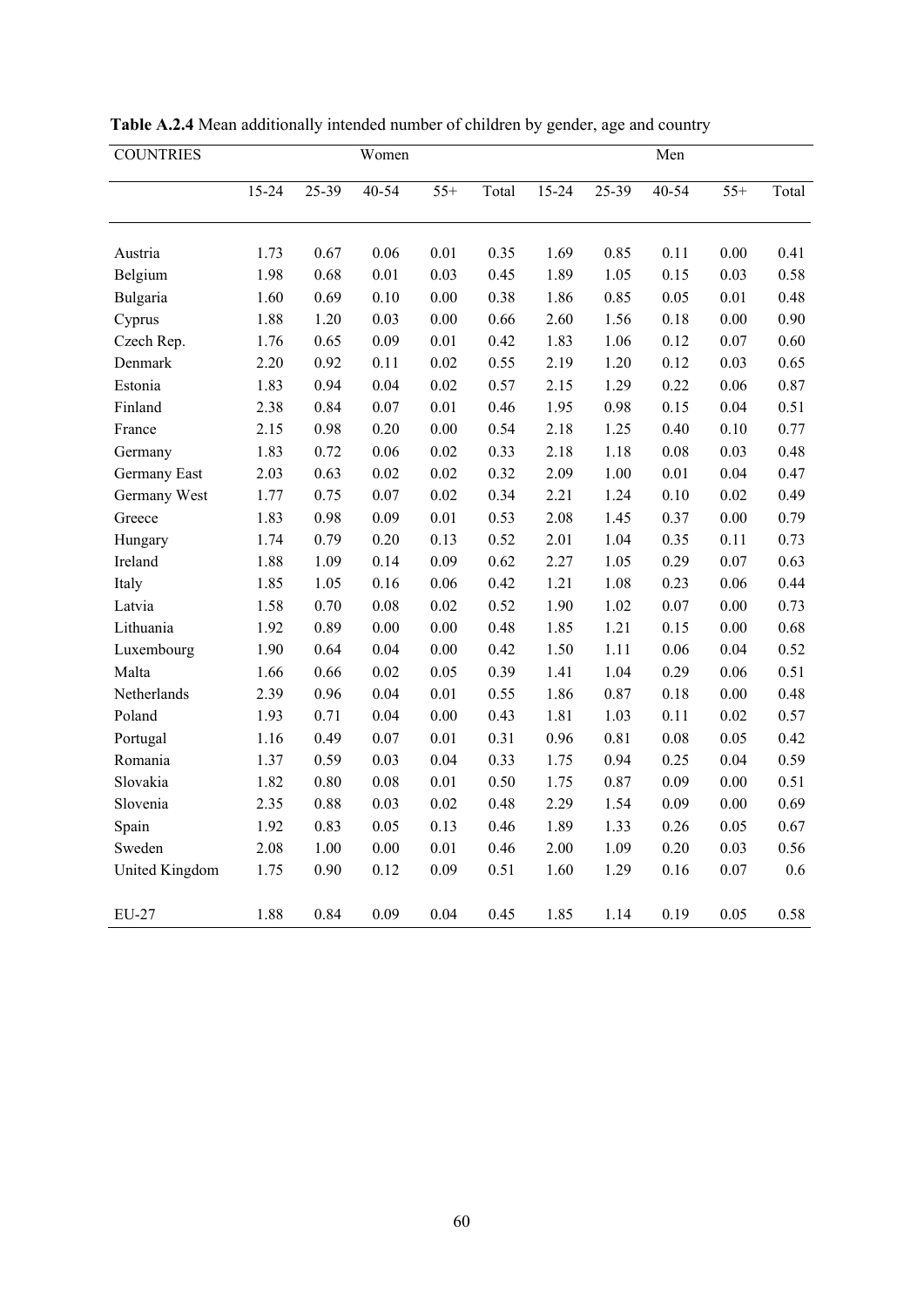| General ideal number of children (%) |                  |                         |     |               |                  |                  |         |  |  |  |
|--------------------------------------|------------------|-------------------------|-----|---------------|------------------|------------------|---------|--|--|--|
|                                      |                  |                         |     | Three         | No               |                  |         |  |  |  |
| <b>COUNTRIES</b>                     | None             | One                     | Two | or more       | ideal            | DK               | N.cases |  |  |  |
| Women                                |                  |                         |     |               |                  |                  |         |  |  |  |
|                                      |                  |                         |     | $15-24$ years |                  |                  |         |  |  |  |
| Austria                              | 5                | 9                       | 46  | 24            | 13               | $\overline{4}$   | 54      |  |  |  |
| Belgium                              | $\mathbf{1}$     | $\overline{2}$          | 68  | 23            | 5                | $\boldsymbol{0}$ | 58      |  |  |  |
| Bulgaria                             | $\boldsymbol{0}$ | 11                      | 76  | 8             | 5                | $\boldsymbol{0}$ | 54      |  |  |  |
| Cyprus                               | $\boldsymbol{0}$ | $\overline{4}$          | 63  | 29            | $\overline{2}$   | $\overline{2}$   | 51      |  |  |  |
| Czech Rep.                           | $\overline{4}$   | 14                      | 56  | 18            | $\overline{4}$   | $\overline{4}$   | 81      |  |  |  |
| Denmark                              | $\boldsymbol{0}$ | 5                       | 36  | 51            | 9                | $\boldsymbol{0}$ | 44      |  |  |  |
| Estonia                              | $\boldsymbol{0}$ | 5                       | 58  | 31            | 5                | $\overline{2}$   | 66      |  |  |  |
| Finland                              | 6                | 10                      | 37  | 42            | 5                | $\boldsymbol{0}$ | 57      |  |  |  |
| France                               | $\boldsymbol{0}$ | $\boldsymbol{0}$        | 58  | 26            | 13               | 3                | 43      |  |  |  |
| Germany                              | 6                | $\overline{4}$          | 52  | 29            | 10               | $\boldsymbol{0}$ | 97      |  |  |  |
| Germany East                         | $\overline{4}$   | 7                       | 47  | 25            | 17               | $\boldsymbol{0}$ | 40      |  |  |  |
| Germany West                         | 6                | $\overline{\mathbf{3}}$ | 53  | 30            | $8\,$            | $\boldsymbol{0}$ | 57      |  |  |  |
| Greece                               | 6                | $\overline{4}$          | 61  | 27            | $\overline{2}$   | $\boldsymbol{0}$ | 51      |  |  |  |
| Hungary                              | 8                | $\boldsymbol{0}$        | 63  | 27            | $\overline{2}$   | $\boldsymbol{0}$ | 49      |  |  |  |
| Ireland                              | $\boldsymbol{0}$ | 5                       | 28  | 47            | 14               | 6                | 64      |  |  |  |
| Italy                                | $\overline{2}$   | 10                      | 53  | 13            | 21               | $\overline{2}$   | 53      |  |  |  |
| Latvia                               | $\boldsymbol{0}$ | 8                       | 50  | 40            | $\overline{2}$   | $\boldsymbol{0}$ | 102     |  |  |  |
| Lithuania                            | $\mathbf{1}$     | 9                       | 55  | 29            | $\overline{4}$   | $\mathbf{1}$     | 76      |  |  |  |
| Luxembourg                           | $\boldsymbol{0}$ | 5                       | 46  | 45            | $\overline{4}$   | $\boldsymbol{0}$ | 22      |  |  |  |
| Malta                                | $\boldsymbol{0}$ | 18                      | 61  | 14            | 7                | $\boldsymbol{0}$ | 28      |  |  |  |
| Netherlands                          | $\mathbf{1}$     | $\mathfrak{Z}$          | 53  | 32            | 11               | $\boldsymbol{0}$ | 69      |  |  |  |
| Poland                               | $\overline{2}$   | 10                      | 49  | 26            | 8                | 6                | 71      |  |  |  |
| Portugal                             | $\boldsymbol{0}$ | 18                      | 71  | $\tau$        | 4                | $\boldsymbol{0}$ | 71      |  |  |  |
| Romania                              | $\boldsymbol{0}$ | 10                      | 70  | 9             | 7                | 5                | 79      |  |  |  |
| Slovakia                             | $\boldsymbol{0}$ | 15                      | 54  | 23            | 1                | $\overline{7}$   | 68      |  |  |  |
| Slovenia                             | $\boldsymbol{0}$ | $\mathbf{1}$            | 65  | 31            | $\overline{c}$   | 1                | 65      |  |  |  |
| Spain                                | $\overline{2}$   | $\mathfrak{Z}$          | 69  | 22            | $\overline{2}$   | $\mathfrak{Z}$   | 62      |  |  |  |
| Sweden                               | 5                | 5                       | 45  | 41            | $\boldsymbol{0}$ | 5                | 22      |  |  |  |
| United Kingdom                       | $\boldsymbol{0}$ | $\sqrt{2}$              | 40  | 48            | 10               | $\boldsymbol{0}$ | 83      |  |  |  |
| EU-27                                | $\overline{c}$   | 5                       | 54  | 27            | 9                | $\mathbf{2}$     | 1640    |  |  |  |

### **Table A.2.5** Distribution of women and men by general ideal number of children, age and country

61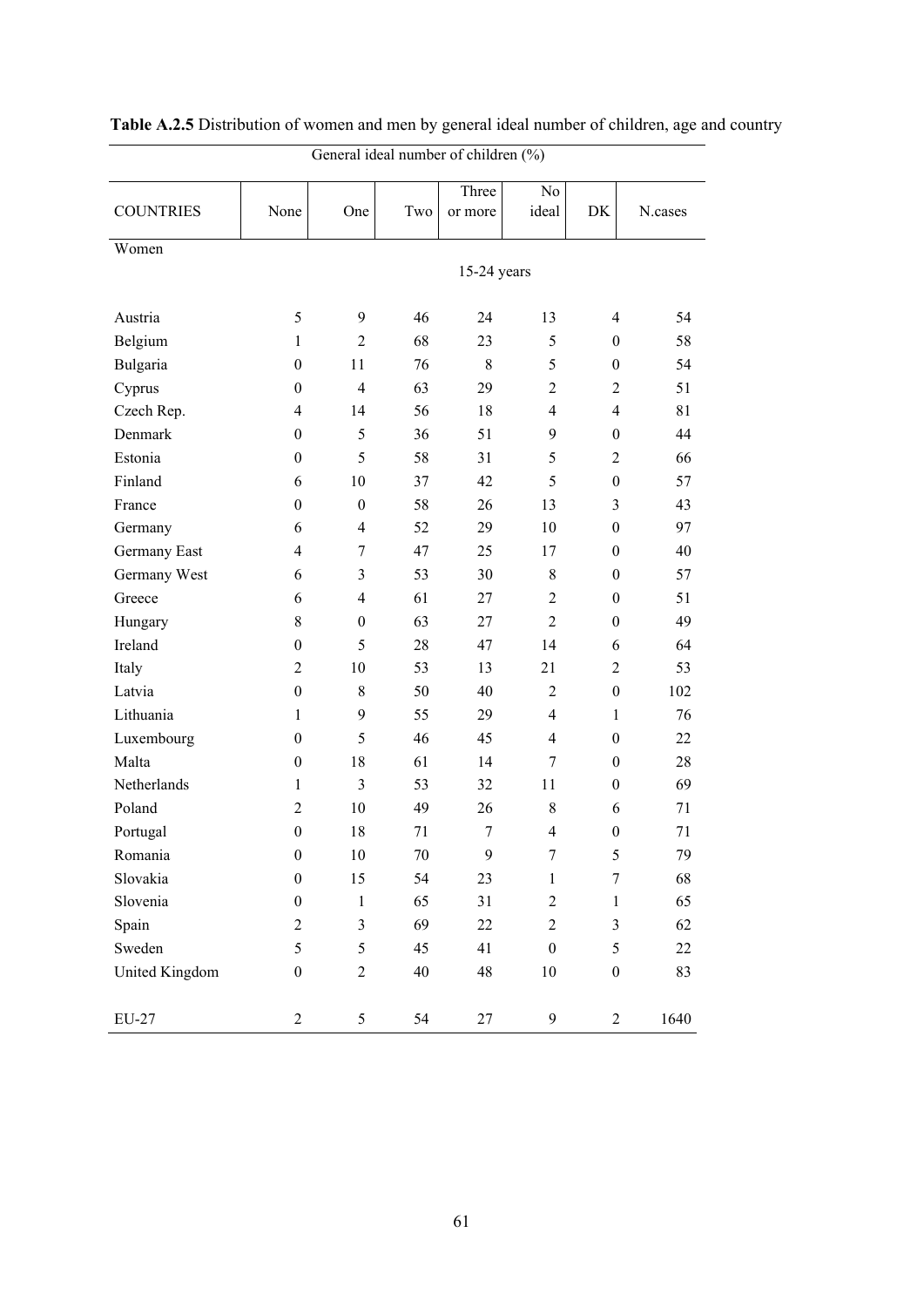|                  |                         |                         |     | Three         | No               |                         |         |
|------------------|-------------------------|-------------------------|-----|---------------|------------------|-------------------------|---------|
| <b>COUNTRIES</b> | None                    | One                     | Two | or more       | ideal            | DK                      | N.cases |
| Women            |                         |                         |     |               |                  |                         |         |
|                  |                         |                         |     | $25-39$ years |                  |                         |         |
|                  |                         |                         |     |               |                  |                         |         |
| Austria          | $\overline{4}$          | 16                      | 51  | 17            | 11               | $\mathbf{1}$            | 152     |
| Belgium          | 3                       | 10                      | 57  | 23            | 6                | $\boldsymbol{0}$        | 120     |
| Bulgaria         | $\boldsymbol{0}$        | 6                       | 73  | 13            | 6                | $\overline{2}$          | 125     |
| Cyprus           | $\boldsymbol{0}$        | 12                      | 55  | 30            | 3                | $\boldsymbol{0}$        | 67      |
| Czech Rep.       | $\overline{2}$          | 16                      | 64  | 10            | 9                | $\boldsymbol{0}$        | 174     |
| Denmark          | $\boldsymbol{0}$        | $\boldsymbol{0}$        | 48  | 40            | 11               | $\mathbf{1}$            | 78      |
| Estonia          | $\boldsymbol{0}$        | $\overline{c}$          | 42  | 53            | 3                | $\boldsymbol{0}$        | 124     |
| Finland          | $\boldsymbol{0}$        | 3                       | 52  | 37            | 5                | 3                       | 106     |
| France           | $\boldsymbol{0}$        | $\overline{4}$          | 64  | 28            | 3                | $\boldsymbol{0}$        | 137     |
| Germany          | $\overline{4}$          | 10                      | 59  | 11            | 14               | $\overline{2}$          | 156     |
| Germany East     | 5                       | 12                      | 58  | 12            | 14               | $\boldsymbol{0}$        | 67      |
| Germany West     | $\overline{4}$          | 10                      | 59  | 11            | 14               | 3                       | 89      |
| Greece           | $\boldsymbol{0}$        | $\,8\,$                 | 54  | 29            | 9                | $\boldsymbol{0}$        | 141     |
| Hungary          | $\overline{2}$          | 15                      | 65  | 15            | $\mathbf{1}$     | $\overline{2}$          | 132     |
| Ireland          | $\mathbf{1}$            | 3                       | 32  | 43            | 20               | $\overline{2}$          | 168     |
| Italy            | $\overline{2}$          | 17                      | 53  | 14            | 12               | $\overline{2}$          | 171     |
| Latvia           | $\boldsymbol{0}$        | 6                       | 52  | 39            | $\overline{2}$   | $\mathbf{1}$            | 153     |
| Lithuania        | $\boldsymbol{0}$        | 6                       | 65  | 25            | 5                | $\boldsymbol{0}$        | 139     |
| Luxembourg       | $\boldsymbol{0}$        | 9                       | 53  | 28            | 10               | $\boldsymbol{0}$        | 71      |
| Malta            | $\overline{7}$          | 20                      | 57  | 14            | $\overline{2}$   | $\boldsymbol{0}$        | 56      |
| Netherlands      | $\mathbf{1}$            | $\overline{3}$          | 60  | 18            | 16               | $\mathbf{1}$            | 127     |
| Poland           | $\overline{2}$          | 10                      | 52  | 18            | 10               | $\,$ 8 $\,$             | 150     |
| Portugal         | $\overline{\mathbf{4}}$ | 20                      | 56  | 17            | $\overline{2}$   | $\boldsymbol{0}$        | 125     |
| Romania          | $\mathbf{1}$            | 17                      | 59  | 13            | 5                | 5                       | 149     |
| Slovakia         | $\mathbf{1}$            | 12                      | 61  | 19            | $\boldsymbol{7}$ | $\overline{c}$          | 152     |
| Slovenia         | $\boldsymbol{0}$        | $\overline{\mathbf{3}}$ | 54  | 28            | 11               | $\overline{\mathbf{3}}$ | 123     |
| Spain            | $\mathbf{1}$            | 13                      | 59  | $20\,$        | 6                | $\overline{c}$          | 147     |
| Sweden           | $\boldsymbol{0}$        | 6                       | 58  | 27            | 9                | $\boldsymbol{0}$        | 68      |
| United Kingdom   | $\mathbf{1}$            | 5                       | 46  | 25            | 21               | $\boldsymbol{2}$        | 167     |
| EU-27            | $\overline{2}$          | $10\,$                  | 56  | $20\,$        | $10\,$           | $\overline{c}$          | 3478    |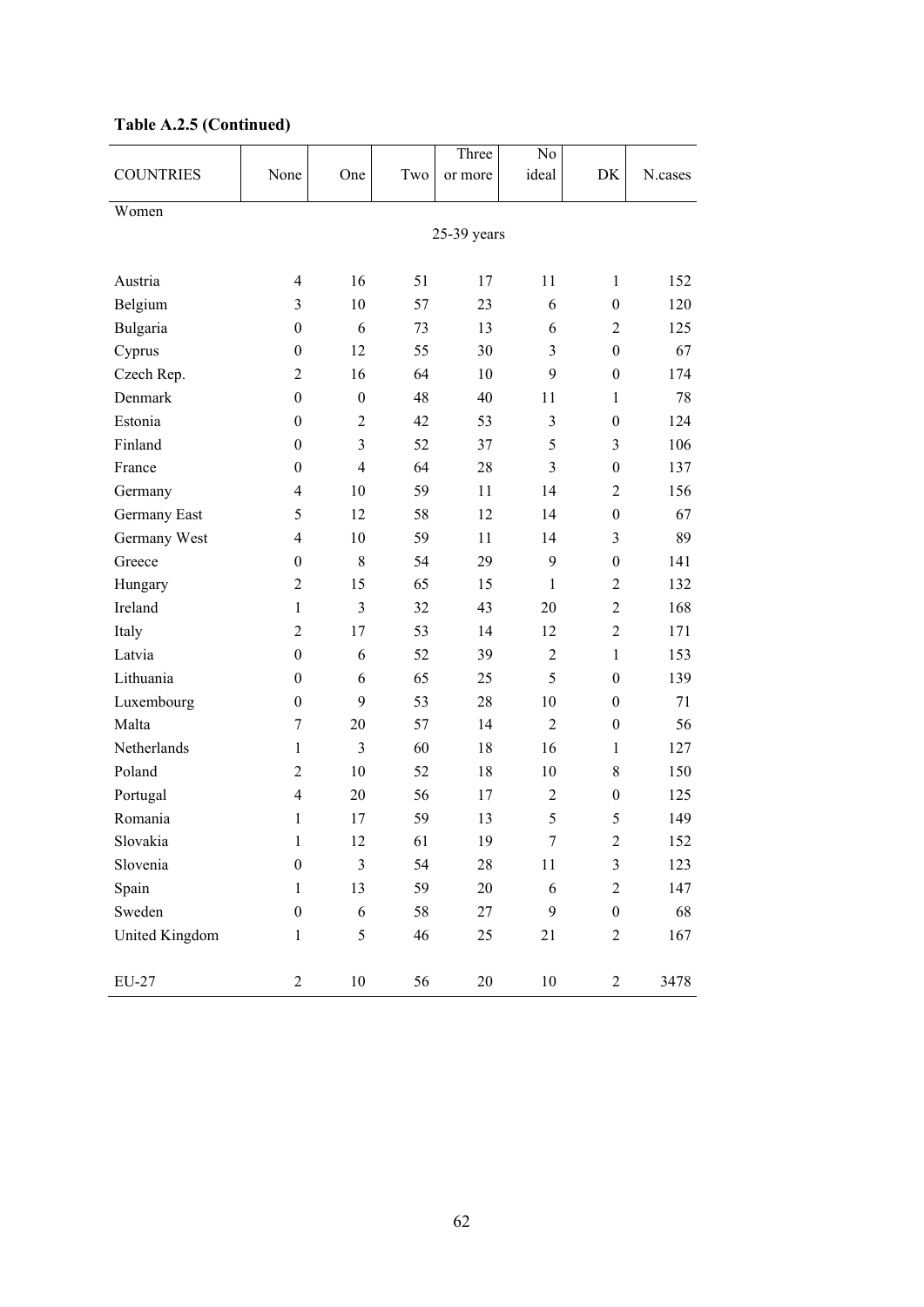|                  |                          |                          |     | Three   | No                      |                  |         |  |  |  |
|------------------|--------------------------|--------------------------|-----|---------|-------------------------|------------------|---------|--|--|--|
| <b>COUNTRIES</b> | None                     | One                      | Two | or more | ideal                   | DK               | N.cases |  |  |  |
| Women            |                          |                          |     |         |                         |                  |         |  |  |  |
|                  | 40-54 years              |                          |     |         |                         |                  |         |  |  |  |
|                  |                          |                          |     |         |                         |                  |         |  |  |  |
| Austria          | $\overline{2}$           | 14                       | 51  | 15      | 16                      | $\overline{2}$   | 166     |  |  |  |
| Belgium          | $\overline{2}$           | 10                       | 53  | 28      | 6                       | $\boldsymbol{0}$ | 146     |  |  |  |
| Bulgaria         | $\boldsymbol{0}$         | 9                        | 72  | 9       | $\tau$                  | $\overline{2}$   | 145     |  |  |  |
| Cyprus           | $\overline{2}$           | 3                        | 48  | 48      | $\mathbf{0}$            | $\boldsymbol{0}$ | 65      |  |  |  |
| Czech Rep.       | $\mathbf{1}$             | 12                       | 65  | 11      | 10                      | $\mathbf{1}$     | 153     |  |  |  |
| Denmark          | $\mathbf{1}$             | $\overline{2}$           | 51  | 33      | 13                      | $\mathbf{1}$     | 117     |  |  |  |
| Estonia          | $\boldsymbol{0}$         | 3                        | 36  | 56      | $\overline{4}$          | $\mathbf{1}$     | 121     |  |  |  |
| Finland          | $\boldsymbol{0}$         | $\overline{\mathcal{A}}$ | 38  | 50      | 5                       | 3                | 126     |  |  |  |
| France           | $\boldsymbol{0}$         | 7                        | 65  | 24      | 5                       | $\boldsymbol{0}$ | 147     |  |  |  |
| Germany          | $\overline{4}$           | $\overline{7}$           | 60  | 14      | 14                      | $\mathbf{1}$     | 247     |  |  |  |
| Germany East     | $\overline{\mathcal{A}}$ | 12                       | 63  | 11      | 10                      | $\boldsymbol{0}$ | 87      |  |  |  |
| Germany West     | 4                        | 6                        | 60  | 15      | 15                      | $\mathbf{1}$     | 160     |  |  |  |
| Greece           | 3                        | 14                       | 47  | 32      | 5                       | $\boldsymbol{0}$ | 139     |  |  |  |
| Hungary          | $\mathbf{1}$             | 14                       | 57  | 24      | $\mathbf{1}$            | $\overline{2}$   | 135     |  |  |  |
| Ireland          | $\mathbf{1}$             | $\overline{2}$           | 35  | 34      | 24                      | 5                | 151     |  |  |  |
| Italy            | $\overline{4}$           | 17                       | 52  | 17      | 10                      | $\boldsymbol{0}$ | 170     |  |  |  |
| Latvia           | $\mathbf{1}$             | 7                        | 49  | 41      | $\overline{2}$          | $\boldsymbol{0}$ | 141     |  |  |  |
| Lithuania        | 3                        | 8                        | 54  | 27      | 5                       | $\overline{2}$   | 153     |  |  |  |
| Luxembourg       | $\mathbf{1}$             | 5                        | 70  | 16      | 6                       | $\mathbf{1}$     | 95      |  |  |  |
| Malta            | $\mathbf{1}$             | 19                       | 57  | 16      | 6                       | $\mathbf{1}$     | 83      |  |  |  |
| Netherlands      | $\overline{2}$           | $\overline{4}$           | 55  | 19      | 18                      | $\mathbf{1}$     | 125     |  |  |  |
| Poland           | $\mathbf{1}$             | 10                       | 51  | 25      | 6                       | 7                | 141     |  |  |  |
| Portugal         | 3                        | 19                       | 58  | 16      | $\overline{4}$          | $\boldsymbol{0}$ | 132     |  |  |  |
| Romania          | $\mathbf{1}$             | 11                       | 67  | 8       | 10                      | 3                | 146     |  |  |  |
| Slovakia         | $\boldsymbol{0}$         | 15                       | 55  | 19      | 10                      | $\,1$            | 158     |  |  |  |
| Slovenia         | $\mathfrak{Z}$           | $\mathfrak{Z}$           | 54  | 27      | 11                      | $\,1$            | 124     |  |  |  |
| Spain            | $\overline{\mathbf{3}}$  | 9                        | 68  | 14      | $\overline{\mathbf{4}}$ | $\mathfrak{Z}$   | 131     |  |  |  |
| Sweden           | $\boldsymbol{0}$         | $\overline{c}$           | 47  | 37      | 12                      | $\overline{c}$   | 121     |  |  |  |
| United Kingdom   | $\mathbf{1}$             | $\boldsymbol{7}$         | 49  | 16      | 25                      | $\overline{c}$   | 176     |  |  |  |
| EU-27            | $\boldsymbol{2}$         | 9                        | 57  | 19      | 11                      | $\overline{c}$   | 3754    |  |  |  |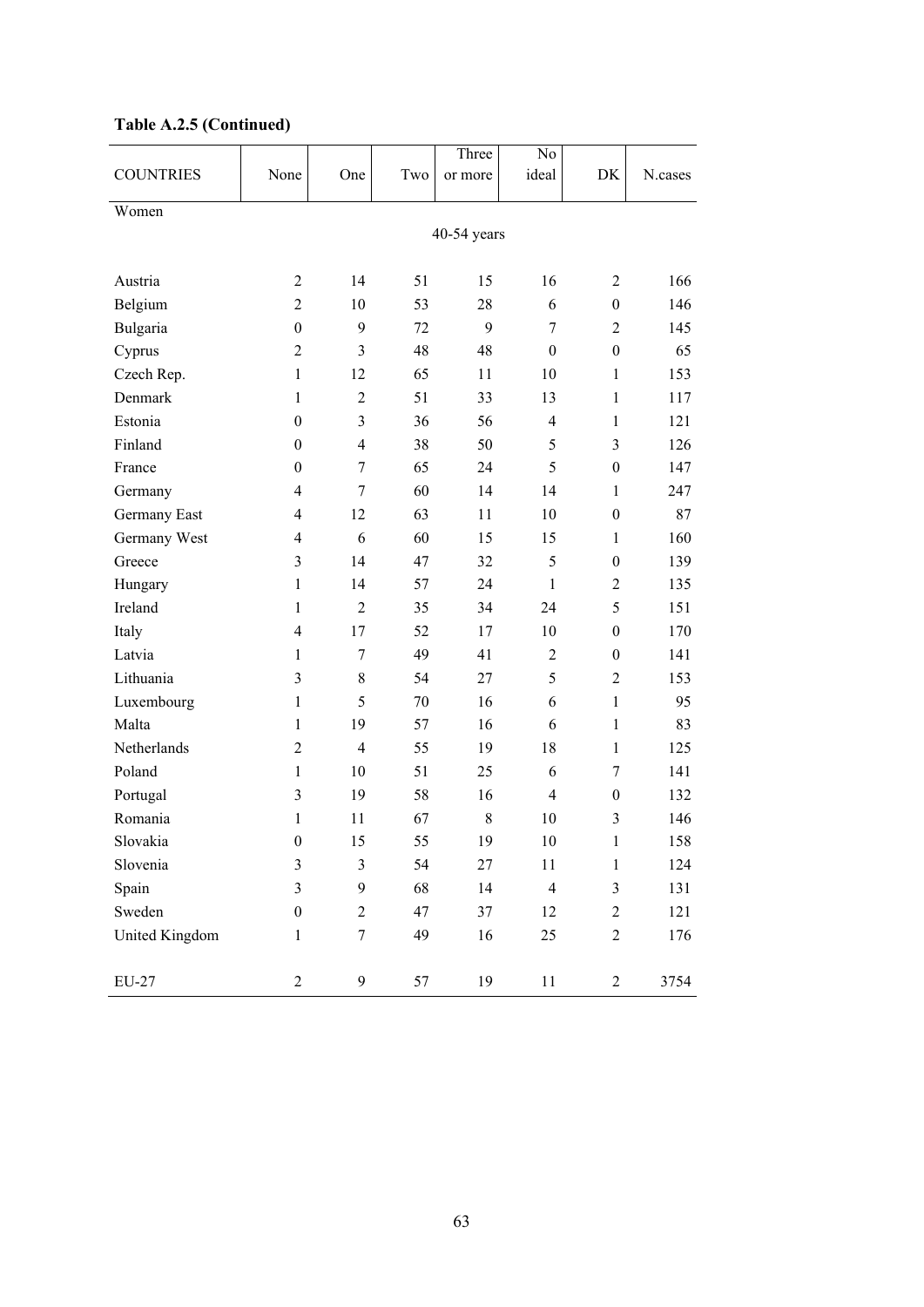|                       |                         |                         |     | Three     | No               |                  |         |
|-----------------------|-------------------------|-------------------------|-----|-----------|------------------|------------------|---------|
| <b>COUNTRIES</b>      | None                    | One                     | Two | or more   | ideal            | DK               | N.cases |
| Women                 |                         |                         |     |           |                  |                  |         |
|                       |                         |                         |     | 55+ years |                  |                  |         |
|                       |                         |                         |     |           |                  |                  |         |
| Austria               | $\overline{2}$          | 13                      | 48  | 14        | 22               | $\overline{2}$   | 159     |
| Belgium               | $\overline{2}$          | 5                       | 67  | 21        | 5                | $\boldsymbol{0}$ | 197     |
| Bulgaria              | $\mathbf{1}$            | $\overline{4}$          | 71  | 18        | 5                | $\mathbf{1}$     | 206     |
| Cyprus                | $\boldsymbol{0}$        | $\mathbf{1}$            | 36  | 57        | $\overline{4}$   | $\mathbf{1}$     | 75      |
| Czech Rep.            | $\boldsymbol{0}$        | 11                      | 62  | 16        | 10               | $\mathbf{1}$     | 195     |
| Denmark               | $\mathbf{1}$            | $\boldsymbol{0}$        | 48  | 41        | 9                | $\mathbf{1}$     | 261     |
| Estonia               | $\boldsymbol{0}$        | $\overline{\mathbf{3}}$ | 30  | 60        | 6                | $\mathbf{1}$     | 290     |
| Finland               | $\overline{c}$          | $\sqrt{2}$              | 38  | 53        | 4                | $\mathbf{1}$     | 274     |
| France                | $\overline{c}$          | $\overline{\mathbf{3}}$ | 56  | 35        | $\overline{3}$   | $\mathbf{1}$     | 281     |
| Germany               | $\overline{c}$          | $\overline{4}$          | 58  | 22        | 14               | $\boldsymbol{0}$ | 321     |
| Germany East          | $\mathbf{1}$            | 6                       | 60  | 22        | 10               | $\mathbf{1}$     | 125     |
| Germany West          | $\overline{c}$          | $\overline{4}$          | 58  | 21        | 15               | $\boldsymbol{0}$ | 196     |
| Greece                | $\overline{\mathbf{3}}$ | 6                       | 45  | 42        | $\overline{4}$   | $\boldsymbol{0}$ | 199     |
| Hungary               | $\boldsymbol{0}$        | 10                      | 62  | 26        | $\boldsymbol{0}$ | 3                | 240     |
| Ireland               | $\mathbf{1}$            | $\boldsymbol{0}$        | 30  | 45        | 20               | 5                | 153     |
| Italy                 | 3                       | 10                      | 55  | 21        | 12               | $\boldsymbol{0}$ | 193     |
| Latvia                | $\overline{\mathbf{3}}$ | $\overline{4}$          | 36  | 55        | 3                | $\boldsymbol{0}$ | 156     |
| Lithuania             | $\mathbf{1}$            | $\overline{4}$          | 43  | 42        | 9                | $\mathbf{1}$     | 189     |
| Luxembourg            | $\boldsymbol{0}$        | $\mathfrak{Z}$          | 61  | 20        | 16               | $\mathbf{1}$     | 86      |
| Malta                 | $\mathbf{1}$            | 13                      | 58  | 14        | 13               | $\overline{c}$   | 143     |
| Netherlands           | $\overline{2}$          | $\mathbf{1}$            | 45  | 29        | 19               | 5                | 171     |
| Poland                | $\mathbf{1}$            | $\overline{4}$          | 45  | 37        | 6                | 6                | 263     |
| Portugal              | 3                       | 11                      | 56  | 17        | 11               | $\overline{c}$   | 218     |
| Romania               | $\overline{2}$          | 5                       | 61  | 20        | 8                | $\overline{4}$   | 169     |
| Slovakia              | $\,1$                   | $\overline{\mathbf{4}}$ | 59  | $28\,$    | $\sqrt{6}$       | $\mathfrak{Z}$   | 188     |
| Slovenia              | $\boldsymbol{0}$        | 5                       | 49  | 32        | 12               | $\overline{c}$   | 262     |
| Spain                 | $\overline{c}$          | 6                       | 64  | 22        | 5                | $\overline{c}$   | 182     |
| Sweden                | $\boldsymbol{0}$        | $\boldsymbol{0}$        | 57  | 36        | 6                | $\,1$            | 290     |
| <b>United Kingdom</b> | $\,1$                   | $\boldsymbol{0}$        | 64  | 15        | $20\,$           | $\boldsymbol{0}$ | 321     |
| EU-27                 | $\overline{c}$          | 5                       | 57  | 25        | $10\,$           | $\mathbf{1}$     | 5682    |
|                       |                         |                         |     |           |                  |                  |         |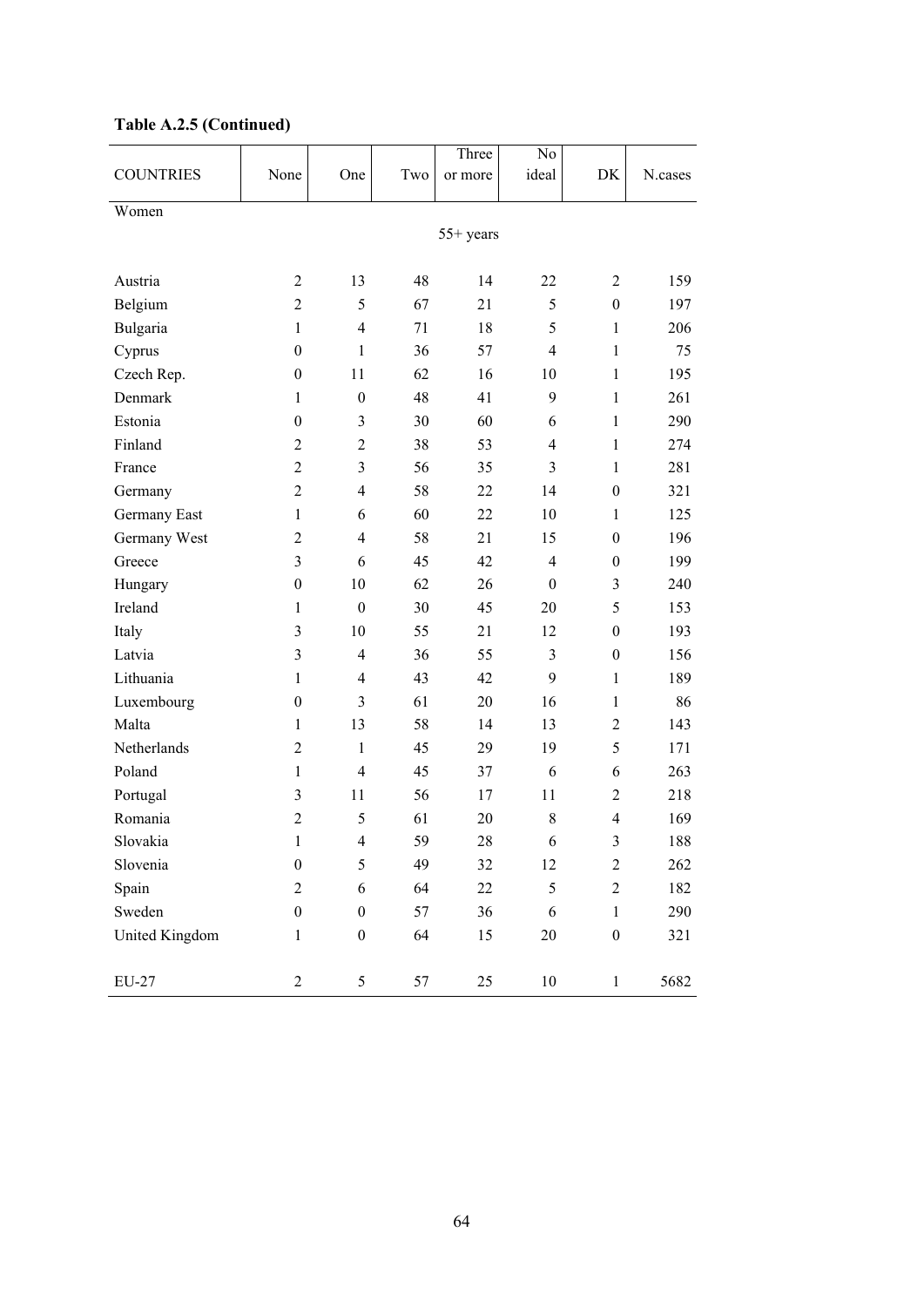|                       |                  |                |     | Three   | No               |                  |         |  |
|-----------------------|------------------|----------------|-----|---------|------------------|------------------|---------|--|
| <b>COUNTRIES</b>      | None             | One            | Two | or more | ideal            | DK               | N.cases |  |
| Women                 |                  |                |     |         |                  |                  |         |  |
|                       | Total            |                |     |         |                  |                  |         |  |
|                       |                  |                |     |         |                  |                  |         |  |
| Austria               | $\overline{2}$   | 7              | 61  | 24      | 5                | $\boldsymbol{0}$ | 531     |  |
| Belgium               | $\mathbf{1}$     | $\mathbf{1}$   | 47  | 40      | 10               | $\mathbf{1}$     | 521     |  |
| Bulgaria              | 3                | 8              | 50  | 34      | 5                | $\boldsymbol{0}$ | 530     |  |
| Cyprus                | $\overline{2}$   | 8              | 64  | 19      | 5                | $\overline{2}$   | 258     |  |
| Czech Rep.            | $\mathbf{1}$     | $\overline{4}$ | 41  | 48      | 5                | $\overline{2}$   | 603     |  |
| Denmark               | $\mathbf{1}$     | $\overline{4}$ | 60  | 29      | 5                | $\mathbf{1}$     | 500     |  |
| Estonia               | $\mathbf{1}$     | $\overline{2}$ | 32  | 42      | 20               | $\overline{4}$   | 601     |  |
| Finland               | 3                | 13             | 54  | 17      | 12               | $\mathbf{1}$     | 563     |  |
| France                | $\boldsymbol{0}$ | 5              | 59  | 24      | 10               | $\mathbf{1}$     | 608     |  |
| Germany               | $\mathbf{1}$     | $\overline{2}$ | 52  | 24      | 17               | $\overline{2}$   | 821     |  |
| Germany East          | 3                | 13             | 49  | 16      | 16               | $\overline{2}$   | 319     |  |
| Germany West          | 3                | 16             | 59  | 15      | 6                | $\mathbf{1}$     | 502     |  |
| Greece                | $\mathbf{1}$     | $\overline{2}$ | 53  | 35      | 7                | $\mathbf{1}$     | 530     |  |
| Hungary               | 3                | 5              | 58  | 19      | 14               | $\mathbf{1}$     | 556     |  |
| Ireland               | 3                | 9              | 59  | 18      | 11               | $\boldsymbol{0}$ | 536     |  |
| Italy                 | $\mathbf{1}$     | 3              | 53  | 22      | 20               | $\mathbf{1}$     | 587     |  |
| Latvia                | $\boldsymbol{0}$ | $\mathbf{1}$   | 38  | 32      | 28               | $\boldsymbol{0}$ | 552     |  |
| Lithuania             | $\boldsymbol{0}$ | 7              | 72  | 14      | 6                | 1                | 557     |  |
| Luxembourg            | $\boldsymbol{0}$ | 5              | 49  | 42      | $\overline{2}$   | $\mathbf{1}$     | 274     |  |
| Malta                 | $\mathbf{1}$     | 13             | 62  | 13      | 9                | $\mathbf{1}$     | 310     |  |
| Netherlands           | $\boldsymbol{0}$ | 3              | 39  | 53      | $\overline{4}$   | $\mathbf{1}$     | 492     |  |
| Poland                | $\overline{2}$   | 11             | 62  | 23      | $\mathbf{1}$     | $\overline{2}$   | 625     |  |
| Portugal              | $\mathbf{1}$     | 6              | 46  | 44      | $\overline{2}$   | $\boldsymbol{0}$ | 546     |  |
| Romania               | 1                | 6              | 53  | 32      | 6                | 1                | 543     |  |
| Slovakia              | $\overline{c}$   | 17             | 58  | 14      | $\boldsymbol{7}$ | $\mathbf{1}$     | 566     |  |
| Slovenia              | $\mathbf{1}$     | 8              | 49  | 28      | $\tau$           | $\overline{7}$   | 574     |  |
| Spain                 | $\mathbf{1}$     | 11             | 63  | 13      | 7                | $\overline{4}$   | 522     |  |
| Sweden                | $\boldsymbol{0}$ | 11             | 58  | 22      | 6                | 3                | 501     |  |
| <b>United Kingdom</b> | $\mathbf{1}$     | $\overline{4}$ | 53  | 30      | $10\,$           | $\overline{c}$   | 747     |  |
|                       |                  |                |     |         |                  |                  |         |  |
| EU-27                 | $\overline{2}$   | $\tau$         | 56  | 23      | $10\,$           | $\overline{2}$   | 14554   |  |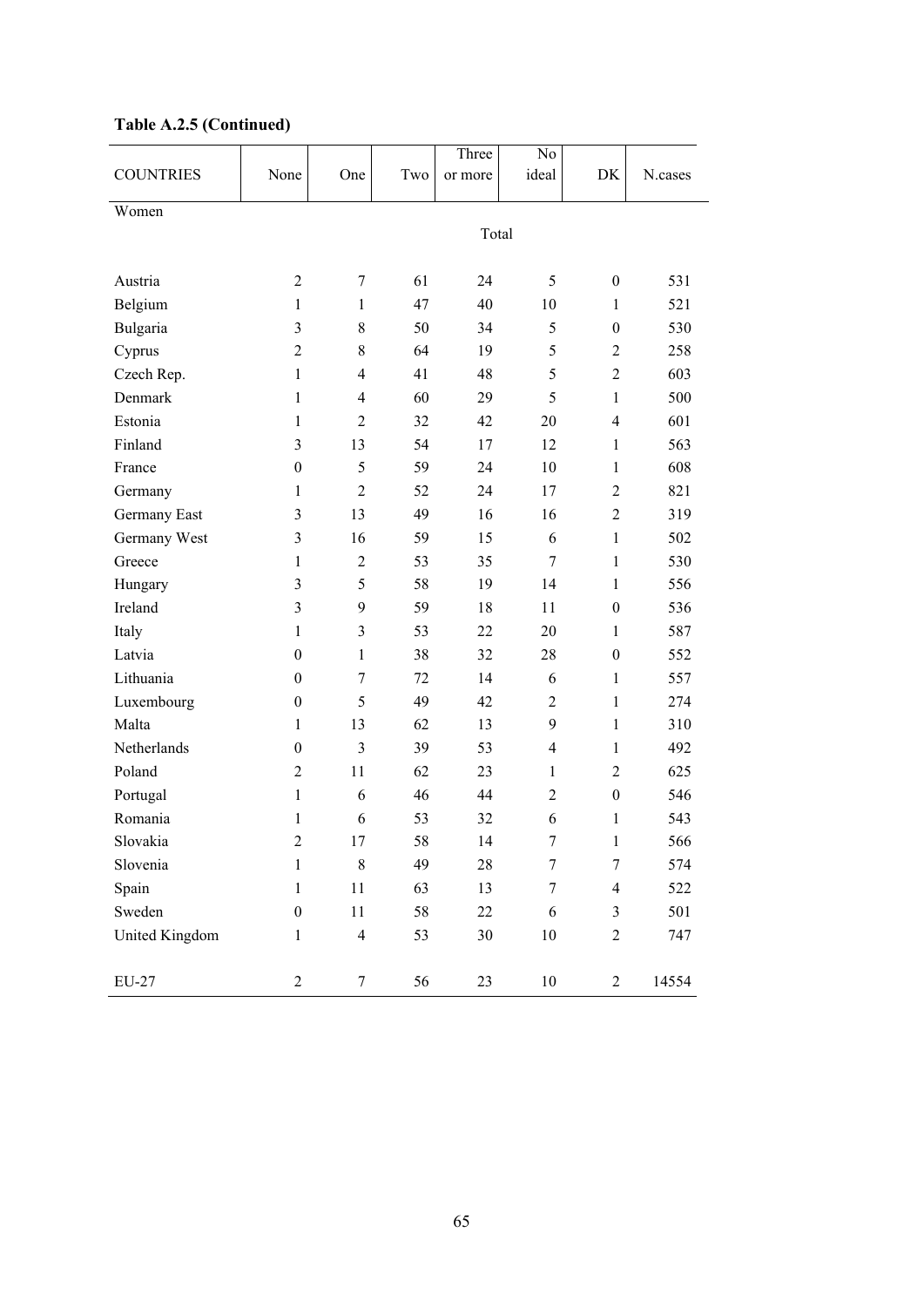|                  |                  |                  |     | Three or    |                |                  |                          |         |
|------------------|------------------|------------------|-----|-------------|----------------|------------------|--------------------------|---------|
| <b>COUNTRIES</b> | None             | One              | Two | more        |                | No ideal         | DK                       | N.cases |
| Men              |                  |                  |     |             |                |                  |                          |         |
|                  |                  |                  |     | 15-24 years |                |                  |                          |         |
|                  |                  |                  |     |             |                |                  |                          |         |
| Austria          | 3                | 15               |     | 36          | 10             | 19               | 17                       | 46      |
| Belgium          | $\boldsymbol{0}$ | 5                |     | 69          | 19             | 6                | $\overline{2}$           | 67      |
| Bulgaria         | $\boldsymbol{0}$ | 5                |     | 67          | 13             | 5                | 10                       | 61      |
| Cyprus           | $\boldsymbol{0}$ | $\overline{2}$   |     | 46          | 52             | $\boldsymbol{0}$ | $\boldsymbol{0}$         | 48      |
| Czech Rep.       | 5                | 13               |     | 59          | $\,8\,$        | 15               | $\boldsymbol{0}$         | 55      |
| Denmark          | $\boldsymbol{0}$ | $\boldsymbol{0}$ |     | 60          | 26             | 12               | $\overline{2}$           | 47      |
| Estonia          | $\mathbf{0}$     | 3                |     | 53          | 39             | $\overline{4}$   | $\mathbf{1}$             | 79      |
| Finland          | 10               | $\boldsymbol{0}$ |     | 49          | 38             | $\boldsymbol{0}$ | 3                        | 33      |
| France           | $\boldsymbol{0}$ | $\boldsymbol{0}$ |     | 56          | 38             | 6                | $\boldsymbol{0}$         | 58      |
| Germany          | $\boldsymbol{0}$ | 7                |     | 45          | 28             | 16               | $\overline{\mathcal{A}}$ | 100     |
| Germany East     | $\overline{2}$   | $\overline{4}$   |     | 54          | 33             | 5                | $\mathbf{1}$             | 40      |
| Germany West     | $\boldsymbol{0}$ | $8\,$            |     | 43          | 27             | 18               | 5                        | 60      |
| Greece           | $\mathbf{1}$     | $\,8\,$          |     | 55          | 21             | 15               | $\boldsymbol{0}$         | 75      |
| Hungary          | $\mathbf{1}$     | 9                |     | 54          | 23             | 6                | 6                        | 81      |
| Ireland          | $\boldsymbol{0}$ | $\mathbf{1}$     |     | 33          | 31             | 21               | 13                       | 62      |
| Italy            | 6                | $\tau$           |     | 47          | 21             | 9                | 10                       | 48      |
| Latvia           | $\mathbf{0}$     | $8\,$            |     | 49          | 40             | $\overline{2}$   | $\mathbf{1}$             | 104     |
| Lithuania        | $\boldsymbol{0}$ | 3                |     | 63          | 26             | 6                | $\overline{2}$           | 92      |
| Luxembourg       | $\overline{3}$   | 5                |     | 68          | 20             | $\boldsymbol{0}$ | 5                        | 42      |
| Malta            | $\boldsymbol{0}$ | $\,8\,$          |     | 74          | $\overline{7}$ | 5                | 6                        | 37      |
| Netherlands      | $\mathbf{1}$     | $8\,$            |     | 68          | 20             | $\overline{3}$   | $\boldsymbol{0}$         | 41      |
| Poland           | $\boldsymbol{0}$ | 8                |     | 51          | 22             | $\overline{4}$   | 16                       | 51      |
| Portugal         | $\overline{4}$   | 18               |     | 57          | 12             | 5                | $\overline{4}$           | 76      |
| Romania          | $\mathbf{1}$     | 12               |     | 58          | 13             | 5                | 11                       | 83      |
| Slovakia         | $\boldsymbol{0}$ | 20               |     | 56          | $12\,$         | $\,$ $\,$        | 5                        | 48      |
| Slovenia         | $\mathbf{1}$     | $\,1\,$          |     | 56          | 28             | $10\,$           | 5                        | 84      |
| Spain            | $\overline{4}$   | 13               |     | 56          | 14             | 6                | 7                        | 70      |
| Sweden           | $\boldsymbol{0}$ | $\overline{4}$   |     | 52          | 39             | $\overline{4}$   | $\boldsymbol{0}$         | 23      |
| United Kingdom   | $\boldsymbol{0}$ | $\boldsymbol{0}$ |     | 51          | 25             | 19               | $\overline{\mathbf{4}}$  | 64      |
| EU-27            | $\sqrt{2}$       |                  |     | 53          | 24             | $10\,$           | 6                        | 1675    |
|                  |                  | 6                |     |             |                |                  |                          |         |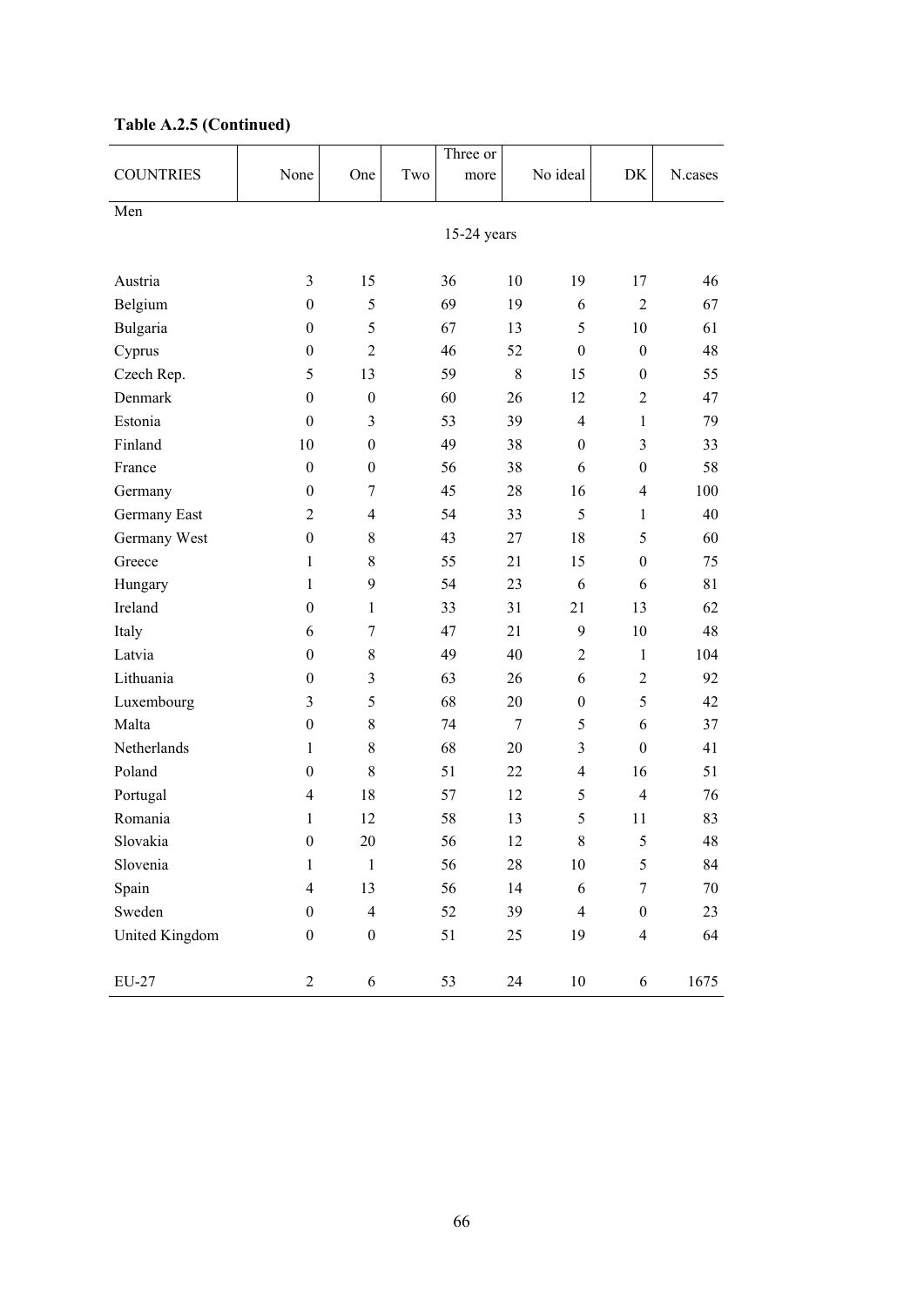|                  |                  |                |     | Three or    | No                      |                  |         |  |  |
|------------------|------------------|----------------|-----|-------------|-------------------------|------------------|---------|--|--|
| <b>COUNTRIES</b> | None             | One            | Two | more        | ideal                   | DK               | N.cases |  |  |
| Men              |                  |                |     |             |                         |                  |         |  |  |
|                  |                  |                |     | 25-39 years |                         |                  |         |  |  |
|                  |                  |                |     |             |                         |                  |         |  |  |
| Austria          | 10               | 10             | 49  | 8           | 22                      | $\mathbf{1}$     | 122     |  |  |
| Belgium          | 5                | 9              | 56  | 26          | $\overline{4}$          | $\boldsymbol{0}$ | 107     |  |  |
| Bulgaria         | $\boldsymbol{0}$ | 11             | 66  | 13          | 7                       | 3                | 120     |  |  |
| Cyprus           | $\boldsymbol{0}$ | $\tau$         | 54  | 35          | 3                       | $\mathbf{1}$     | 71      |  |  |
| Czech Rep.       | 3                | 18             | 55  | 10          | 14                      | $\boldsymbol{0}$ | 119     |  |  |
| Denmark          | $\boldsymbol{0}$ | $\mathbf{1}$   | 63  | 30          | 6                       | $\boldsymbol{0}$ | 101     |  |  |
| Estonia          | $\boldsymbol{0}$ | $\overline{4}$ | 41  | 48          | 5                       | $\overline{2}$   | 106     |  |  |
| Finland          | 6                | 5              | 53  | 31          | $\overline{3}$          | $\overline{c}$   | 70      |  |  |
| France           | $\boldsymbol{0}$ | $\overline{4}$ | 69  | 21          | 6                       | $\mathbf{1}$     | 84      |  |  |
| Germany          | $\mathfrak{Z}$   | 14             | 56  | 15          | 11                      | $\overline{2}$   | 134     |  |  |
| Germany East     | $\sqrt{2}$       | 18             | 58  | 14          | $\overline{7}$          | $\boldsymbol{0}$ | 58      |  |  |
| Germany West     | $\mathfrak{Z}$   | 13             | 55  | 15          | 12                      | $\sqrt{2}$       | 76      |  |  |
| Greece           | $\overline{3}$   | $\tau$         | 62  | 23          | 5                       | $\boldsymbol{0}$ | 132     |  |  |
| Hungary          | $\overline{3}$   | 11             | 59  | 24          | $\mathbf{1}$            | $\overline{2}$   | 142     |  |  |
| Ireland          | $\mathbf{1}$     | $\mathbf{1}$   | 45  | 35          | 15                      | $\overline{4}$   | 137     |  |  |
| Italy            | $\overline{2}$   | 15             | 57  | 11          | 13                      | $\overline{2}$   | 126     |  |  |
| Latvia           | $\overline{2}$   | $\overline{3}$ | 44  | 49          | $\overline{2}$          | $\boldsymbol{0}$ | 142     |  |  |
| Lithuania        | $\boldsymbol{0}$ | 3              | 67  | 22          | 8                       | $\mathbf{1}$     | 130     |  |  |
| Luxembourg       | 5                | $\overline{2}$ | 65  | 24          | 5                       | $\boldsymbol{0}$ | 44      |  |  |
| Malta            | $\mathfrak{Z}$   | 24             | 56  | 12          | 5                       | $\boldsymbol{0}$ | 37      |  |  |
| Netherlands      | $\overline{3}$   | $\overline{3}$ | 63  | 17          | 12                      | $\overline{2}$   | 104     |  |  |
| Poland           | $\mathbf{1}$     | $\tau$         | 60  | 20          | 6                       | 5                | 80      |  |  |
| Portugal         | $\overline{2}$   | 20             | 59  | 14          | $\overline{\mathbf{3}}$ | $\overline{c}$   | 121     |  |  |
| Romania          | $\mathbf{1}$     | 12             | 60  | 12          | 9                       | 6                | 138     |  |  |
| Slovakia         | $\overline{4}$   | 16             | 55  | 13          | $10\,$                  | $\overline{c}$   | 124     |  |  |
| Slovenia         | $\boldsymbol{0}$ | 5              | 47  | 33          | 13                      | $\sqrt{2}$       | 105     |  |  |
| Spain            | $\overline{4}$   | 11             | 68  | 13          | $\overline{\mathbf{4}}$ | $\mathbf{1}$     | 141     |  |  |
| Sweden           | $\boldsymbol{0}$ | $\mathbf{2}$   | 68  | 22          | $\overline{4}$          | 3                | 95      |  |  |
| United Kingdom   | $\sqrt{2}$       | 5              | 55  | 23          | 10                      | 5                | 111     |  |  |
| $\text{EU-}27$   | $\overline{c}$   | $10\,$         | 60  | 18          | $8\,$                   | $\overline{c}$   | 2943    |  |  |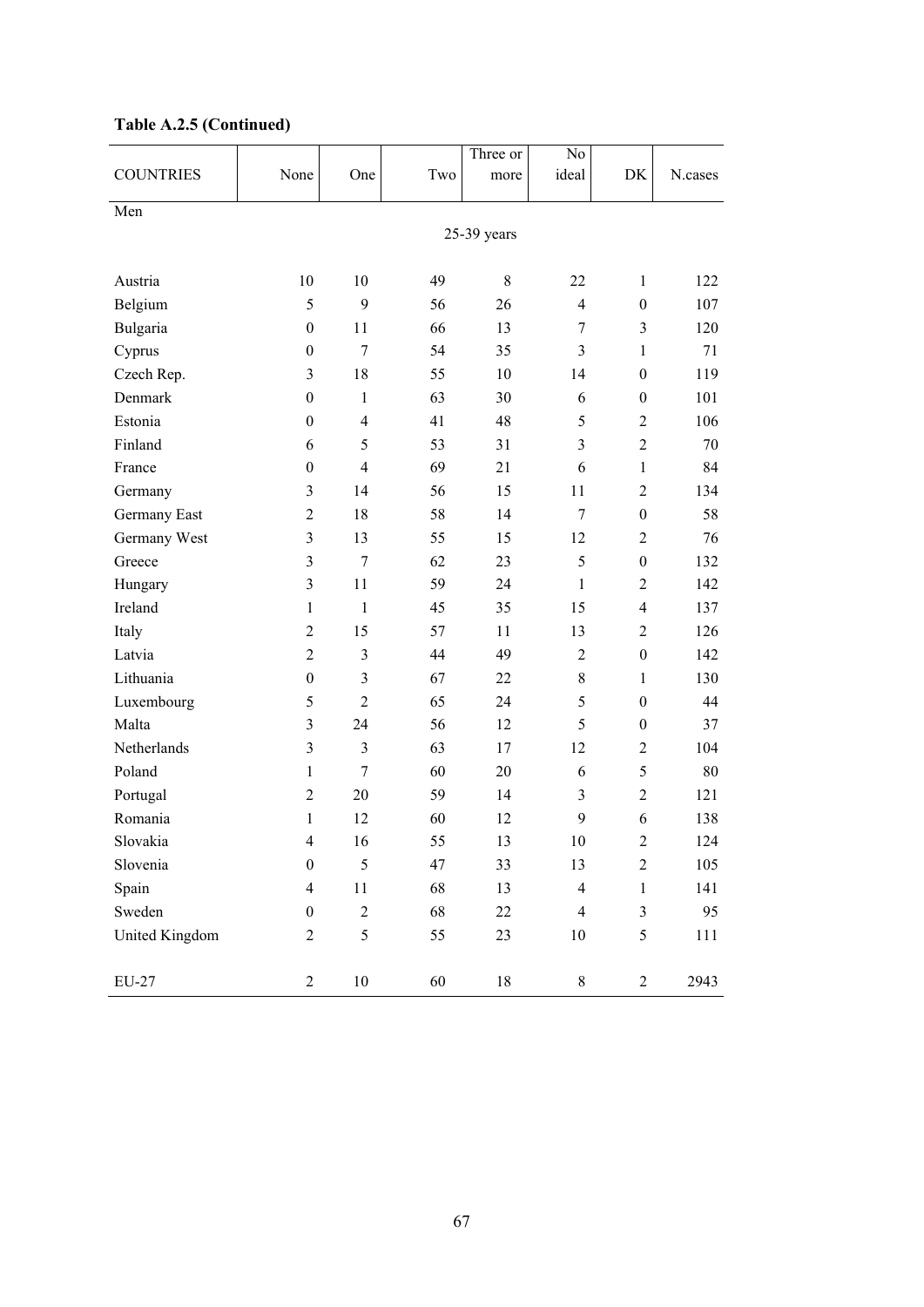|                  |                  |                  |     | Three or       |                         |                         |         |  |  |  |
|------------------|------------------|------------------|-----|----------------|-------------------------|-------------------------|---------|--|--|--|
| <b>COUNTRIES</b> | None             | One              | Two | more           | No ideal                | DK                      | N.cases |  |  |  |
| Men              |                  |                  |     |                |                         |                         |         |  |  |  |
|                  |                  |                  |     | 40-54 years    |                         |                         |         |  |  |  |
|                  |                  |                  |     |                |                         |                         |         |  |  |  |
| Austria          | $\overline{3}$   | 13               | 49  | 15             | 17                      | 3                       | 175     |  |  |  |
| Belgium          | $\overline{3}$   | 10               | 60  | 24             | $\overline{\mathbf{3}}$ | $\boldsymbol{0}$        | 143     |  |  |  |
| Bulgaria         | $\mathbf{1}$     | $\,8\,$          | 75  | $\overline{7}$ | 6                       | 3                       | 124     |  |  |  |
| Cyprus           | $\overline{2}$   | $\overline{3}$   | 41  | 46             | $\,$ 8 $\,$             | $\boldsymbol{0}$        | 61      |  |  |  |
| Czech Rep.       | $\overline{2}$   | 17               | 55  | 11             | 14                      | $\mathbf{1}$            | 116     |  |  |  |
| Denmark          | $\boldsymbol{0}$ | $\overline{2}$   | 58  | 31             | 9                       | $\boldsymbol{0}$        | 132     |  |  |  |
| Estonia          | $\boldsymbol{0}$ | $\mathbf{1}$     | 41  | 46             | 9                       | $\overline{2}$          | 95      |  |  |  |
| Finland          | 5                | 3                | 50  | 38             | 5                       | $\boldsymbol{0}$        | 107     |  |  |  |
| France           | $\overline{2}$   | $\overline{4}$   | 61  | 27             | 6                       | $\boldsymbol{0}$        | 121     |  |  |  |
| Germany          | $\overline{4}$   | $\overline{4}$   | 59  | 18             | 14                      | $\boldsymbol{0}$        | 164     |  |  |  |
| Germany East     | 4                | 10               | 67  | 13             | 5                       | $\boldsymbol{0}$        | 52      |  |  |  |
| Germany West     | $\overline{4}$   | 3                | 57  | 19             | 17                      | $\boldsymbol{0}$        | 112     |  |  |  |
| Greece           | $\mathbf{1}$     | $\tau$           | 56  | 33             | 3                       | $\mathbf{1}$            | 112     |  |  |  |
| Hungary          | $\mathbf{1}$     | 13               | 56  | 22             | 6                       | $\overline{2}$          | 91      |  |  |  |
| Ireland          | $\,1\,$          | $\overline{2}$   | 44  | 32             | 15                      | $\overline{7}$          | 119     |  |  |  |
| Italy            | $\mathbf{1}$     | 10               | 61  | 16             | 11                      | $\mathbf{1}$            | 143     |  |  |  |
| Latvia           | $\overline{2}$   | 7                | 38  | 47             | 6                       | $\mathbf{1}$            | 128     |  |  |  |
| Lithuania        | $\mathbf{1}$     | $\overline{4}$   | 52  | 35             | 7                       | $\mathbf{1}$            | 131     |  |  |  |
| Luxembourg       | $\mathfrak{Z}$   | 3                | 76  | 10             | 9                       | $\boldsymbol{0}$        | 69      |  |  |  |
| Malta            | $\overline{3}$   | 17               | 57  | $\overline{7}$ | 11                      | 5                       | 42      |  |  |  |
| Netherlands      | $\overline{3}$   | $\overline{2}$   | 60  | 27             | $\overline{7}$          | $\mathbf{1}$            | 125     |  |  |  |
| Poland           | $\mathbf{1}$     | 11               | 42  | 25             | 10                      | 10                      | 90      |  |  |  |
| Portugal         | $\mathfrak{Z}$   | 15               | 65  | 11             | 5                       | $\boldsymbol{0}$        | 125     |  |  |  |
| Romania          | $\overline{c}$   | 13               | 61  | 13             | 5                       | 6                       | 134     |  |  |  |
| Slovakia         | $\overline{c}$   | 16               | 58  | 18             | 5                       | $\overline{c}$          | 131     |  |  |  |
| Slovenia         | $\boldsymbol{0}$ | $\boldsymbol{0}$ | 57  | 23             | 16                      | $\overline{\mathbf{3}}$ | 94      |  |  |  |
| Spain            | $\overline{4}$   | $\,8\,$          | 59  | 23             | 5                       | $\mathbf{1}$            | 133     |  |  |  |
| Sweden           | $\boldsymbol{0}$ | $\sqrt{2}$       | 60  | 28             | 11                      | $\boldsymbol{0}$        | 104     |  |  |  |
| United Kingdom   | $\,1\,$          | $\,1$            | 58  | 19             | 18                      | 3                       | 130     |  |  |  |
|                  |                  |                  |     |                |                         |                         |         |  |  |  |
| EU-27            | $\sqrt{2}$       | $\tau$           | 58  | 21             | $10\,$                  | $\overline{c}$          | 3139    |  |  |  |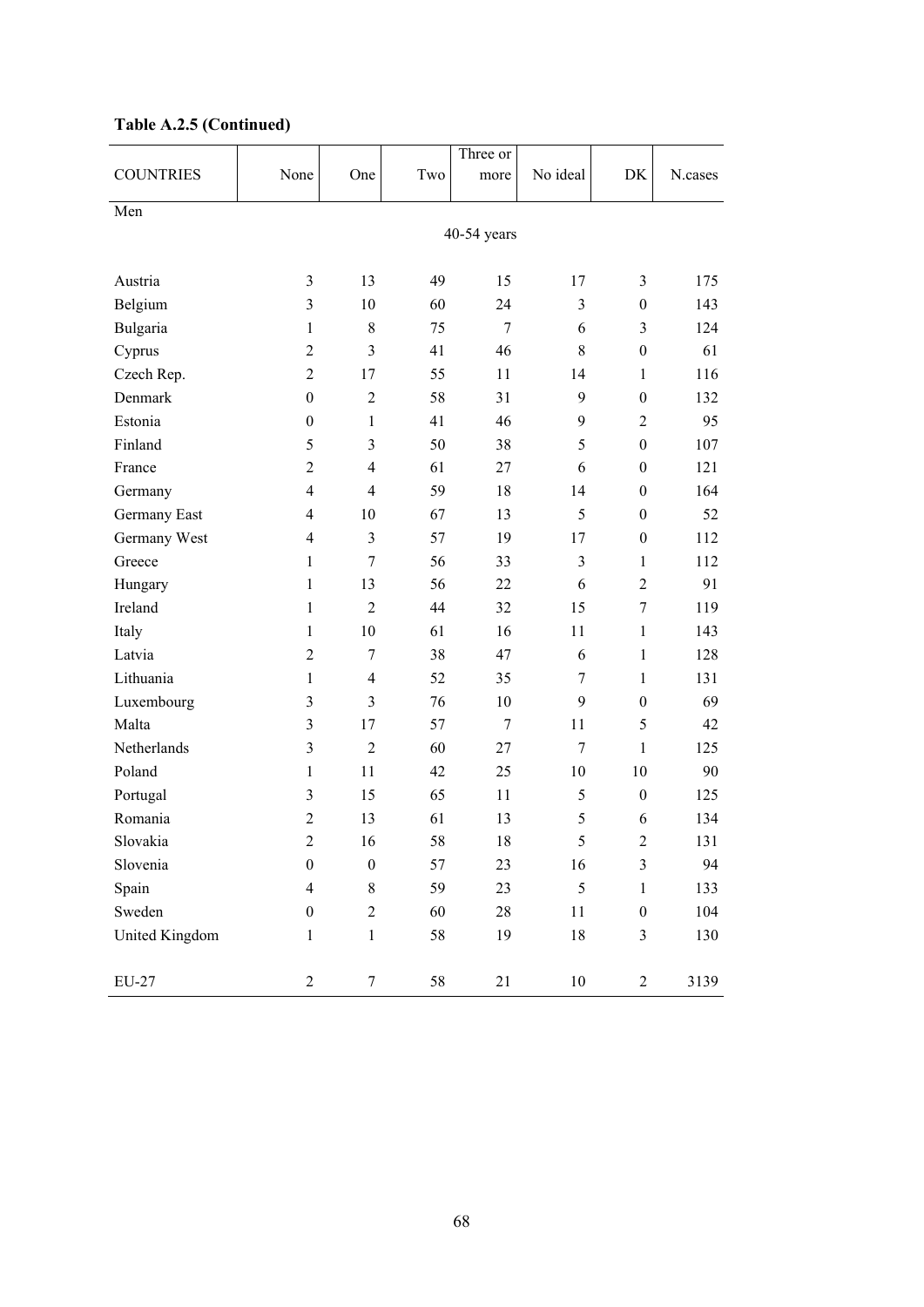|                  |                  |                  |     | Three or    |                         |                  |         |  |  |  |
|------------------|------------------|------------------|-----|-------------|-------------------------|------------------|---------|--|--|--|
| <b>COUNTRIES</b> | None             | One              | Two | more        | No ideal                | DK               | N.cases |  |  |  |
| Men              |                  |                  |     |             |                         |                  |         |  |  |  |
|                  |                  |                  |     | $55+$ years |                         |                  |         |  |  |  |
|                  |                  |                  |     |             |                         |                  |         |  |  |  |
| Austria          | $\mathfrak{Z}$   | 10               | 41  | 17          | 27                      | $\mathbf{1}$     | 131     |  |  |  |
| Belgium          | $\overline{2}$   | $\overline{4}$   | 69  | 18          | 7                       | $\boldsymbol{0}$ | 187     |  |  |  |
| Bulgaria         | $\boldsymbol{0}$ | $\overline{4}$   | 76  | 11          | $\,$ 8 $\,$             | $\overline{2}$   | 167     |  |  |  |
| Cyprus           | $\boldsymbol{0}$ | $\boldsymbol{0}$ | 19  | 77          | 3                       | $\boldsymbol{0}$ | 66      |  |  |  |
| Czech Rep.       | $\overline{2}$   | $\,8\,$          | 71  | 11          | 6                       | $\overline{2}$   | 126     |  |  |  |
| Denmark          | $\boldsymbol{0}$ | $\mathbf{1}$     | 52  | 37          | 9                       | $\mathbf{1}$     | 232     |  |  |  |
| Estonia          | $\boldsymbol{0}$ | $\mathbf{1}$     | 28  | 58          | 10                      | $\overline{3}$   | 120     |  |  |  |
| Finland          | $\overline{2}$   | 3                | 51  | 39          | $\overline{4}$          | $\mathbf{1}$     | 235     |  |  |  |
| France           | $\mathbf{1}$     | $\overline{2}$   | 57  | 35          | $\overline{4}$          | $\mathbf{1}$     | 197     |  |  |  |
| Germany          | $\mathbf{1}$     | 6                | 65  | 17          | 10                      | $\mathbf{1}$     | 353     |  |  |  |
| Germany East     | $\mathbf{1}$     | $\,$ $\,$        | 69  | 15          | 6                       | $\overline{2}$   | 101     |  |  |  |
| Germany West     | $\overline{2}$   | 5                | 64  | 17          | 11                      | $\mathbf{1}$     | 252     |  |  |  |
| Greece           | $\overline{4}$   | 5                | 46  | 40          | 5                       | $\boldsymbol{0}$ | 151     |  |  |  |
| Hungary          | $\boldsymbol{0}$ | 9                | 54  | 34          | $\mathbf{1}$            | $\overline{2}$   | 134     |  |  |  |
| Ireland          | $\mathbf{1}$     | $\overline{2}$   | 30  | 38          | 23                      | 5                | 162     |  |  |  |
| Italy            | $\overline{2}$   | 11               | 53  | 20          | 14                      | $\mathbf{1}$     | 140     |  |  |  |
| Latvia           | $\mathbf{1}$     | $\overline{2}$   | 38  | 55          | $\overline{2}$          | $\mathbf{1}$     | 93      |  |  |  |
| Lithuania        | $\overline{2}$   | $\overline{4}$   | 40  | 37          | 17                      | $\mathbf{1}$     | 116     |  |  |  |
| Luxembourg       | $\overline{2}$   | $\overline{4}$   | 69  | 19          | 5                       | $\mathbf{1}$     | 78      |  |  |  |
| Malta            | $\mathbf{1}$     | 12               | 59  | 13          | 12                      | $\mathfrak{Z}$   | 74      |  |  |  |
| Netherlands      | $\sqrt{2}$       | $\sqrt{2}$       | 60  | 28          | $\boldsymbol{7}$        | $\mathfrak{2}$   | 239     |  |  |  |
| Poland           | $\mathbf{1}$     | $\overline{4}$   | 58  | 23          | 6                       | 9                | 154     |  |  |  |
| Portugal         | $\mathbf{1}$     | 9                | 66  | 17          | $\overline{\mathbf{3}}$ | $\mathfrak{Z}$   | 180     |  |  |  |
| Romania          | $\overline{c}$   | 6                | 60  | 20          | 9                       | $\overline{c}$   | 177     |  |  |  |
| Slovakia         | $\overline{c}$   | 9                | 48  | 32          | $\,8$                   | $\overline{c}$   | 131     |  |  |  |
| Slovenia         | $\mathbf{1}$     | $\sqrt{2}$       | 51  | 29          | 16                      | $\mathbf{1}$     | 162     |  |  |  |
| Spain            | $\overline{4}$   | $\boldsymbol{7}$ | 57  | 20          | 10                      | $\sqrt{2}$       | 138     |  |  |  |
| Sweden           | $\boldsymbol{0}$ | $\sqrt{2}$       | 53  | 36          | $8\,$                   | $\mathbf{1}$     | 296     |  |  |  |
| United Kingdom   | $\,1\,$          | $\,1\,$          | 65  | 17          | 14                      | $\mathfrak{Z}$   | 290     |  |  |  |
| EU-27            | $\sqrt{2}$       | 5                | 59  | 23          | 9                       | $\mathfrak{2}$   | 4529    |  |  |  |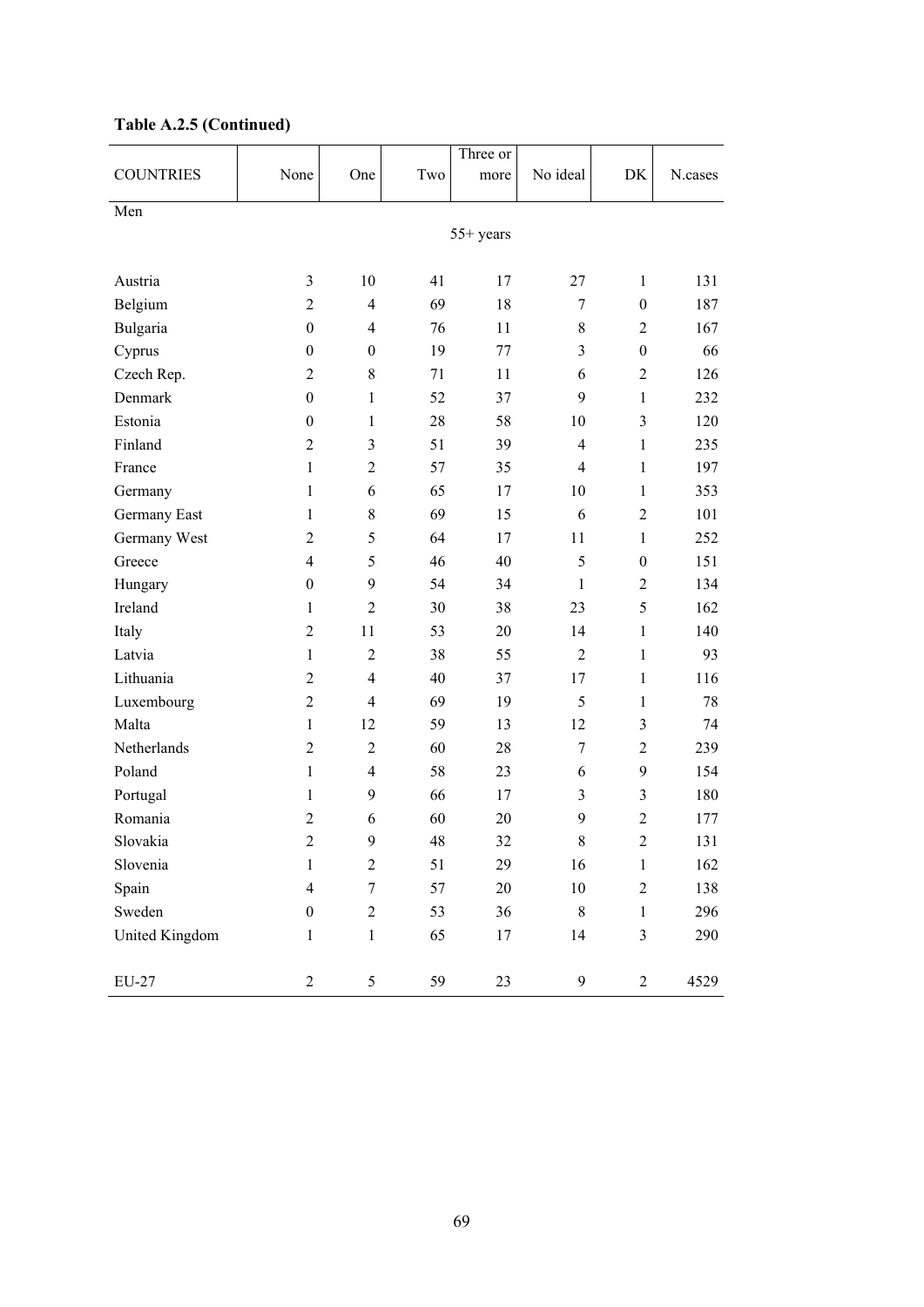|                  |                         |                         |     | Three or |                  |                          |         |
|------------------|-------------------------|-------------------------|-----|----------|------------------|--------------------------|---------|
| <b>COUNTRIES</b> | None                    | One                     | Two | more     | No ideal         | DK                       | N.cases |
| Men              |                         |                         |     |          |                  |                          |         |
|                  |                         |                         |     | Total    |                  |                          |         |
|                  |                         |                         |     |          |                  |                          |         |
| Austria          | 3                       | 7                       | 63  | 22       | 5                | $\boldsymbol{0}$         | 474     |
| Belgium          | $\boldsymbol{0}$        | $\mathbf{1}$            | 58  | 32       | 9                | $\mathbf{1}$             | 504     |
| Bulgaria         | $\mathfrak{Z}$          | 6                       | 54  | 30       | 6                | $\boldsymbol{0}$         | 472     |
| Cyprus           | $\overline{\mathbf{4}}$ | 9                       | 60  | 18       | 6                | $\overline{2}$           | 246     |
| Czech Rep.       | 5                       | 3                       | 51  | 37       | 3                | $\mathbf{1}$             | 416     |
| Denmark          | 1                       | $\overline{3}$          | 61  | 30       | 5                | $\boldsymbol{0}$         | 512     |
| Estonia          | $\mathbf{1}$            | $\mathbf{1}$            | 39  | 35       | 18               | 7                        | 400     |
| Finland          | $\overline{2}$          | 11                      | 56  | 17       | 12               | $\overline{2}$           | 445     |
| France           | $\overline{\mathbf{3}}$ | $\overline{3}$          | 70  | 18       | 5                | $\mathbf{1}$             | 460     |
| Germany          | $\overline{2}$          | $\overline{3}$          | 62  | 24       | 8                | $\mathbf{1}$             | 751     |
| Germany East     | 5                       | 12                      | 45  | 13       | 22               | $\overline{\mathcal{A}}$ | 251     |
| Germany West     | $\overline{2}$          | 15                      | 62  | 14       | $\overline{4}$   | $\overline{2}$           | 500     |
| Greece           | $\boldsymbol{0}$        | $\overline{2}$          | 58  | 31       | $\overline{7}$   | $\mathbf{1}$             | 470     |
| Hungary          | $\overline{\mathbf{3}}$ | 6                       | 57  | 19       | 14               | $\overline{2}$           | 448     |
| Ireland          | $\overline{2}$          | 10                      | 64  | 17       | 6                | $\mathbf{1}$             | 480     |
| Italy            | $\mathbf{1}$            | $\overline{c}$          | 59  | 20       | 15               | $\overline{4}$           | 457     |
| Latvia           | $\boldsymbol{0}$        | $\overline{\mathbf{3}}$ | 39  | 39       | 17               | $\mathbf{1}$             | 467     |
| Lithuania        | $\boldsymbol{0}$        | $\tau$                  | 72  | 11       | 7                | $\overline{4}$           | 469     |
| Luxembourg       | $\boldsymbol{0}$        | $\overline{3}$          | 40  | 53       | $\overline{4}$   | $\boldsymbol{0}$         | 233     |
| Malta            | 3                       | 14                      | 60  | 10       | 12               | $\mathbf{1}$             | 190     |
| Netherlands      | $\boldsymbol{0}$        | $\overline{2}$          | 40  | 48       | $\tau$           | $\overline{2}$           | 509     |
| Poland           | $\mathbf{1}$            | 11                      | 56  | 26       | 3                | 3                        | 375     |
| Portugal         | $\mathbf{1}$            | 5                       | 43  | 48       | 3                | $\mathbf{1}$             | 502     |
| Romania          | $\mathbf{1}$            | $\overline{4}$          | 55  | 30       | 10               | 1                        | 532     |
| Slovakia         | $\overline{c}$          | 16                      | 60  | 10       | $\boldsymbol{9}$ | 3                        | 434     |
| Slovenia         | 1                       | $\,$ 8 $\,$             | 53  | 22       | 7                | 9                        | 445     |
| Spain            | $\mathbf{1}$            | 11                      | 60  | 15       | 7                | 6                        | 482     |
| Sweden           | $\mathfrak{2}$          | 15                      | 54  | 19       | $8\,$            | $\overline{c}$           | 518     |
| United Kingdom   | $\boldsymbol{0}$        | $\overline{2}$          | 52  | 28       | 14               | $\overline{2}$           | 595     |
| EU-27            | $\overline{c}$          | 7                       | 58  | 21       | 9                | 3                        | 12286   |
|                  |                         |                         |     |          |                  |                          |         |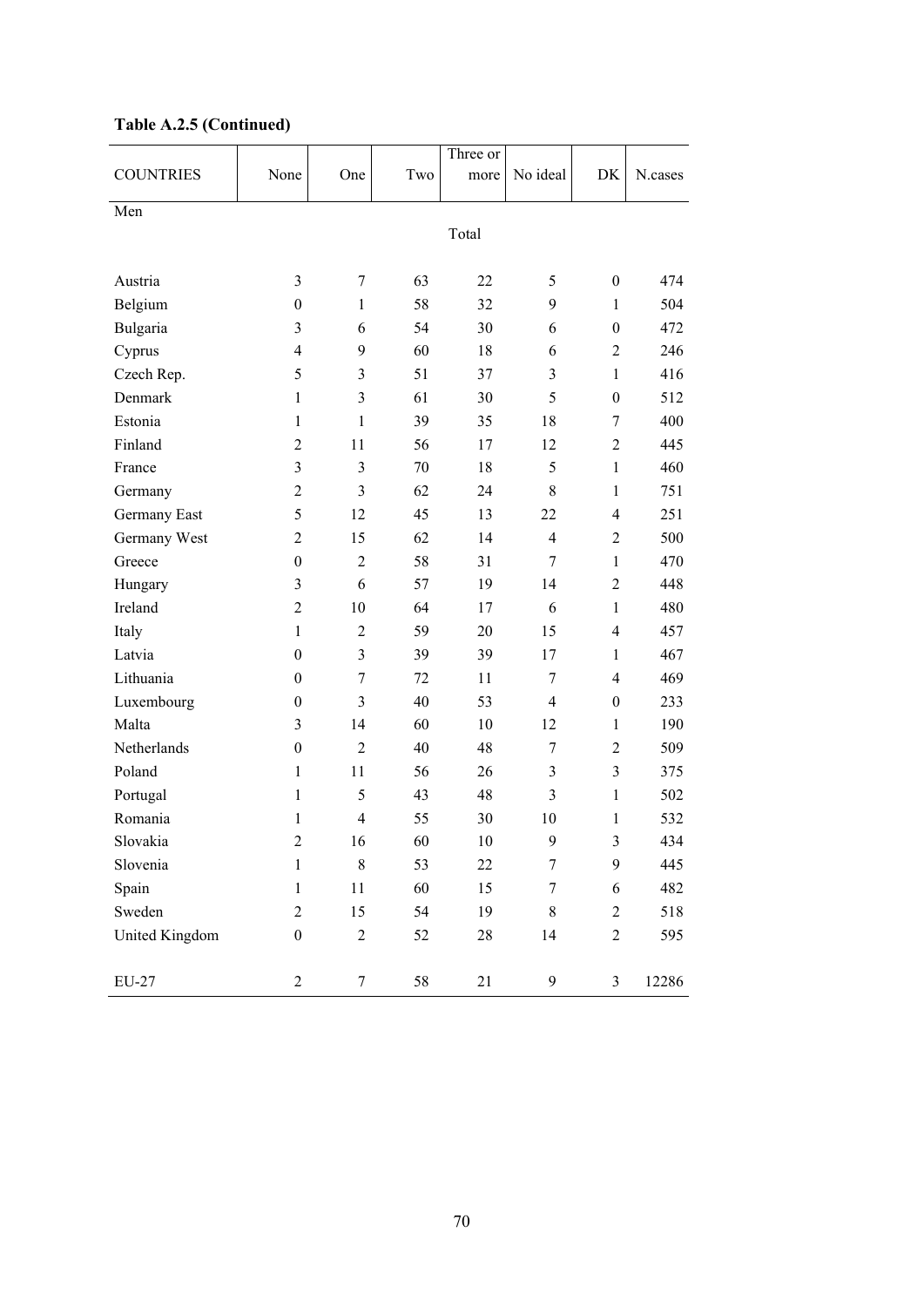| Personal ideal number of children (%) |                  |                  |     |          |                         |                  |         |  |  |
|---------------------------------------|------------------|------------------|-----|----------|-------------------------|------------------|---------|--|--|
|                                       |                  |                  |     | Three or | No                      |                  |         |  |  |
| <b>COUNTRIES</b>                      | None             | One              | Two | more     | ideal                   | DK               | N.cases |  |  |
| Women                                 |                  |                  |     |          |                         |                  |         |  |  |
|                                       | 15-24 years      |                  |     |          |                         |                  |         |  |  |
| Austria                               | 6                | 12               | 39  | 22       | 12                      | 8                | 54      |  |  |
| Belgium                               | 5                | $\overline{4}$   | 54  | 35       | $\mathbf{1}$            | $\mathbf{1}$     | 58      |  |  |
| Bulgaria                              | $\boldsymbol{0}$ | 9                | 76  | 6        | $\boldsymbol{0}$        | 9                | 54      |  |  |
| Cyprus                                | $\boldsymbol{0}$ | $\overline{2}$   | 63  | 31       | $\overline{2}$          | $\overline{c}$   | 51      |  |  |
| Czech Rep.                            | $\mathfrak{Z}$   | 15               | 55  | 16       | 5                       | $\overline{7}$   | 81      |  |  |
| Denmark                               | $\overline{2}$   | 5                | 45  | 46       | $\mathbf 2$             | $\boldsymbol{0}$ | 44      |  |  |
| Estonia                               | $\boldsymbol{0}$ | 8                | 60  | 26       | $\overline{\mathbf{3}}$ | 3                | 66      |  |  |
| Finland                               | $\,$ 8 $\,$      | 11               | 35  | 39       | 5                       | $\overline{2}$   | 57      |  |  |
| France                                | $\boldsymbol{0}$ | $\overline{4}$   | 44  | 47       | $\boldsymbol{0}$        | $\overline{4}$   | 43      |  |  |
| Germany                               | 6                | 11               | 48  | 22       | $\overline{4}$          | 9                | 97      |  |  |
| Germany East                          | $\overline{2}$   | 16               | 56  | 24       | $\overline{2}$          | $\boldsymbol{0}$ | 40      |  |  |
| Germany West                          | $\boldsymbol{7}$ | 10               | 46  | 21       | 5                       | 12               | 57      |  |  |
| Greece                                | 10               | $\overline{2}$   | 63  | 25       | $\boldsymbol{0}$        | $\boldsymbol{0}$ | 51      |  |  |
| Hungary                               | 6                | 8                | 59  | 23       | $\boldsymbol{0}$        | $\overline{4}$   | 49      |  |  |
| Ireland                               | $\overline{2}$   | 14               | 29  | 35       | 5                       | 16               | 64      |  |  |
| Italy                                 | $\overline{2}$   | 10               | 49  | 19       | 10                      | 11               | 53      |  |  |
| Latvia                                | $\mathbf{1}$     | 14               | 60  | 23       | $\mathbf{1}$            | $\mathbf{1}$     | 102     |  |  |
| Lithuania                             | $\mathfrak{Z}$   | 6                | 64  | 17       | 7                       | $\overline{4}$   | 76      |  |  |
| Luxembourg                            | 5                | $\boldsymbol{0}$ | 64  | 26       | $\overline{4}$          | $\boldsymbol{0}$ | 22      |  |  |
| Malta                                 | $\overline{4}$   | 26               | 38  | 21       | 7                       | 3                | 28      |  |  |
| Netherlands                           | 6                | $\overline{4}$   | 44  | 37       | 8                       | $\overline{2}$   | 69      |  |  |
| Poland                                | $\overline{3}$   | 9                | 48  | 20       | $\overline{7}$          | 15               | 71      |  |  |
| Portugal                              | $\boldsymbol{0}$ | 17               | 60  | 12       | 6                       | 5                | 71      |  |  |
| Romania                               | 1                | 13               | 61  | 5        | 6                       | 14               | 79      |  |  |
| Slovakia                              | $\boldsymbol{0}$ | 15               | 57  | 16       | $\overline{c}$          | 10               | 68      |  |  |
| Slovenia                              | $\mathfrak{Z}$   | 6                | 52  | 34       | $\sqrt{2}$              | $\mathfrak{Z}$   | 65      |  |  |
| Spain                                 | 6                | $\tau$           | 58  | 26       | $\boldsymbol{0}$        | $\mathfrak{Z}$   | 62      |  |  |
| Sweden                                | 5                | $\boldsymbol{0}$ | 55  | 36       | 5                       | $\boldsymbol{0}$ | 22      |  |  |
| United                                | $\mathfrak{Z}$   | 6                | 51  | $28\,$   | 9                       | $\mathfrak{Z}$   | 83      |  |  |
| EU-27                                 | $\mathfrak{Z}$   | $8\,$            | 51  | 26       | $\mathfrak s$           | 7                | 1640    |  |  |

### **Table A.2.6** Distribution of women and men by personal ideal number of children, age and country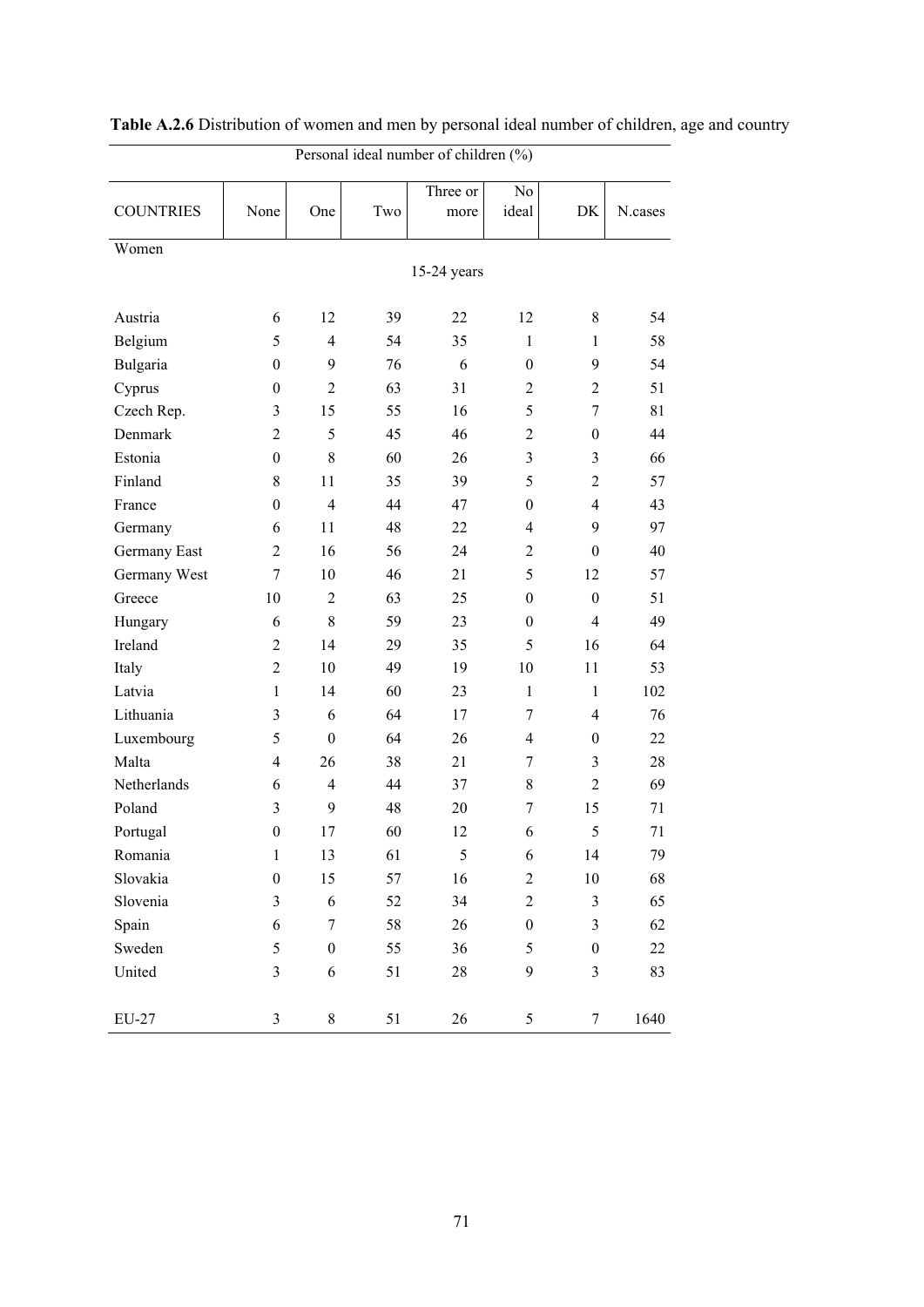|                  |                  |     |                      | Three or    | No               |                         |         |
|------------------|------------------|-----|----------------------|-------------|------------------|-------------------------|---------|
| <b>COUNTRIES</b> | None             | One | Two                  | more        | ideal            | DK                      | N.cases |
| Women            |                  |     |                      |             |                  |                         |         |
|                  |                  |     |                      | 25-39 years |                  |                         |         |
|                  |                  |     |                      |             |                  |                         |         |
| Austria          | 7                | 19  | 55                   | 11          | 5                | $\overline{2}$          | 152     |
| Belgium          | 3                | 10  | 43                   | 39          | $\overline{4}$   | $\boldsymbol{0}$        | 120     |
| Bulgaria         | $\boldsymbol{0}$ | 13  | 72                   | 10          | $\overline{2}$   | 3                       | 125     |
| Cyprus           | $\mathbf{1}$     |     | 6<br>40              | 51          | $\overline{2}$   | $\boldsymbol{0}$        | 67      |
| Czech Rep.       | $\mathbf{1}$     | 17  | 65                   | 12          | $\overline{4}$   | $\overline{2}$          | 174     |
| Denmark          | $\overline{4}$   |     | 42<br>$\mathbf{1}$   | 48          | 5                | $\boldsymbol{0}$        | 78      |
| Estonia          | $\mathbf{1}$     |     | 5<br>42              | 50          | $\overline{2}$   | $\mathbf{1}$            | 124     |
| Finland          | $\overline{4}$   |     | $\overline{7}$<br>41 | 46          | $\overline{2}$   | $\mathbf{1}$            | 106     |
| France           | $\mathbf{1}$     | 12  | 49                   | 38          | $\boldsymbol{0}$ | $\mathbf{1}$            | 137     |
| Germany          | 8                |     | 9<br>53              | 19          | 6                | 5                       | 156     |
| Germany East     | 12               | 12  | 60                   | 12          | $\overline{2}$   | $\overline{2}$          | 67      |
| Germany West     | $\overline{7}$   |     | $8\,$<br>52          | 20          | $\,$ 8 $\,$      | 5                       | 89      |
| Greece           | 3                |     | 6<br>54              | 28          | 5                | $\overline{2}$          | 141     |
| Hungary          | $\overline{4}$   | 12  | 62                   | 17          | $\boldsymbol{0}$ | 6                       | 132     |
| Ireland          | 3                |     | 3<br>43              | 44          | $\overline{4}$   | 3                       | 168     |
| Italy            | $\overline{2}$   | 21  | 52                   | 16          | $\overline{4}$   | 5                       | 171     |
| Latvia           | $\overline{2}$   |     | 5<br>48              | 40          | $\overline{2}$   | $\overline{3}$          | 153     |
| Lithuania        | $\overline{2}$   |     | 63<br>6              | 27          | $\overline{2}$   | $\boldsymbol{0}$        | 139     |
| Luxembourg       | $\mathbf{1}$     | 16  | 46                   | 31          | $\overline{4}$   | $\mathbf{1}$            | 71      |
| Malta            | 5                | 14  | 56                   | 23          | $\overline{2}$   | $\boldsymbol{0}$        | 56      |
| Netherlands      | $\overline{7}$   |     | $\,$ 8 $\,$<br>44    | 27          | 9                | 5                       | 127     |
| Poland           | $\mathbf{1}$     | 12  | 51                   | 21          | $\,$ 8 $\,$      | $\overline{7}$          | 150     |
| Portugal         | 1                | 20  | 57                   | 20          | $\boldsymbol{0}$ | $\mathfrak{Z}$          | 125     |
| Romania          | $\overline{2}$   | 18  | 60                   | 11          | 6                | $\overline{\mathbf{3}}$ | 149     |
| Slovakia         | $\,1$            | 18  | 61                   | 17          | $\mathbf{1}$     | $\,1$                   | 152     |
| Slovenia         | $\overline{2}$   |     | 6<br>48              | 35          | $\boldsymbol{7}$ | $\mathfrak{Z}$          | 123     |
| Spain            | $\overline{4}$   |     | 9<br>62              | $20\,$      | $\mathfrak{Z}$   | $\overline{3}$          | 147     |
| Sweden           | $\boldsymbol{0}$ |     | 9<br>55              | 36          | $\boldsymbol{0}$ | $\boldsymbol{0}$        | 68      |
| United Kingdom   | 5                | 10  | 50                   | 29          | 5                | $\mathbf{2}$            | 167     |
| EU-27            | $\mathfrak{Z}$   | 12  | 53                   | 24          | $\overline{4}$   | 3                       | 3478    |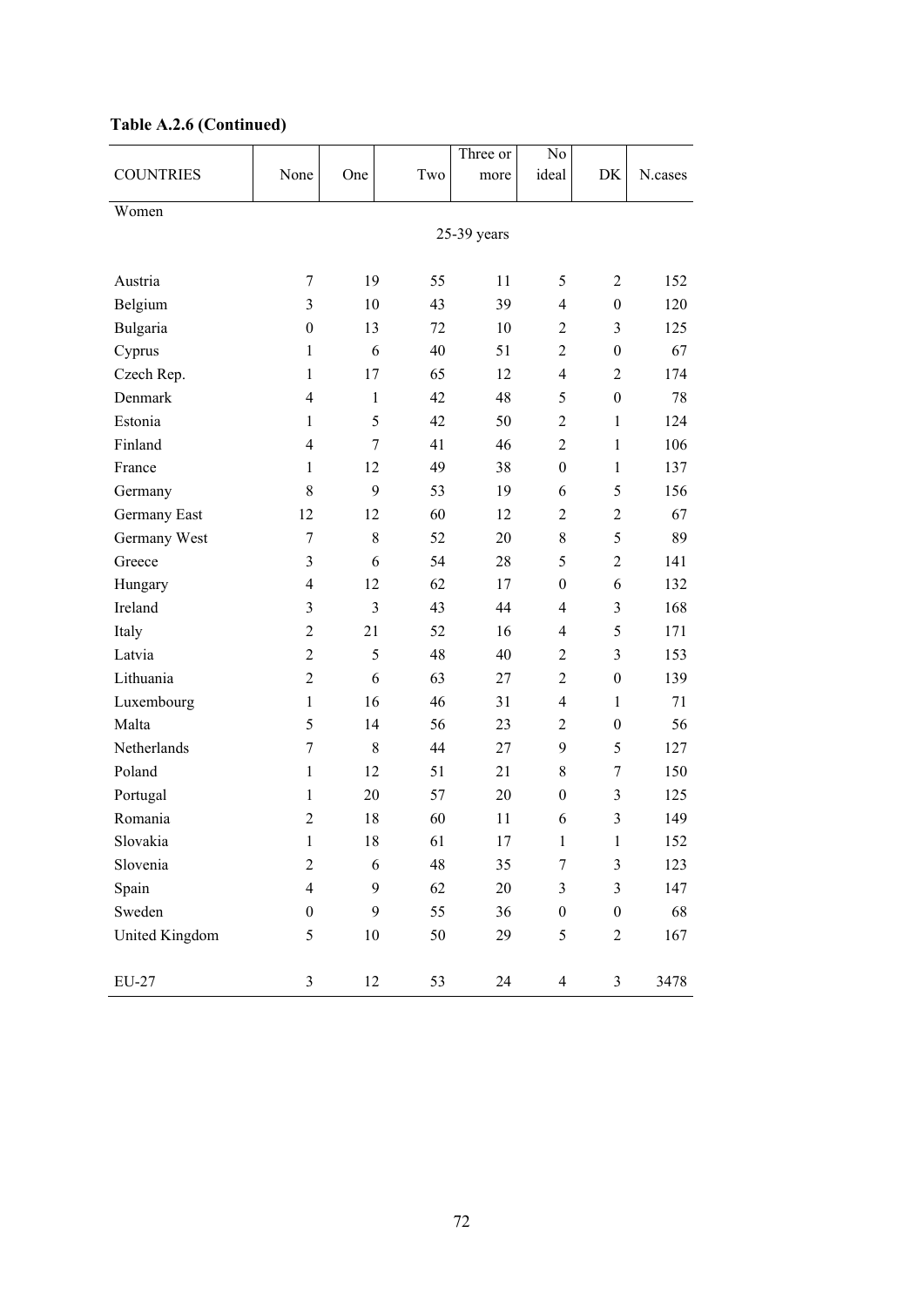|                       |                         |                |     | Three or    | No               |                  |         |
|-----------------------|-------------------------|----------------|-----|-------------|------------------|------------------|---------|
| <b>COUNTRIES</b>      | None                    | One            | Two | more        | ideal            | DK               | N.cases |
| Women                 |                         |                |     |             |                  |                  |         |
|                       |                         |                |     | 40-54 years |                  |                  |         |
|                       |                         |                |     |             |                  |                  |         |
| Austria               | 9                       | 16             | 53  | 14          | 6                | $\overline{2}$   | 166     |
| Belgium               | $\overline{4}$          | $\overline{7}$ | 40  | 45          | 3                | $\boldsymbol{0}$ | 146     |
| Bulgaria              | $\mathbf{1}$            | 17             | 68  | 9           | $\overline{4}$   | $\mathbf{1}$     | 145     |
| Cyprus                | $\boldsymbol{0}$        | 5              | 28  | 66          | $\boldsymbol{0}$ | $\sqrt{2}$       | 65      |
| Czech Rep.            | $\mathbf{1}$            | 9              | 67  | 17          | 3                | 3                | 153     |
| Denmark               | 6                       | $\overline{2}$ | 51  | 41          | $\boldsymbol{0}$ | $\boldsymbol{0}$ | 117     |
| Estonia               | $\mathbf{1}$            | $\overline{2}$ | 47  | 43          | $\overline{4}$   | $\mathfrak{Z}$   | 121     |
| Finland               | 6                       | $\overline{4}$ | 40  | 47          | 3                | $\mathbf{1}$     | 126     |
| France                | $\overline{2}$          | 11             | 45  | 40          | $\overline{2}$   | $\boldsymbol{0}$ | 147     |
| Germany               | $\overline{4}$          | 9              | 55  | 28          | $\overline{3}$   | $\mathbf{1}$     | 247     |
| Germany East          | 3                       | 16             | 58  | 20          | $\overline{2}$   | $\mathbf{1}$     | 87      |
| Germany West          | $\overline{4}$          | $\overline{7}$ | 55  | 30          | 3                | $\mathbf{1}$     | 160     |
| Greece                | $\overline{4}$          | 11             | 51  | 33          | $\mathbf{1}$     | $\boldsymbol{0}$ | 139     |
| Hungary               | $\mathbf{1}$            | 16             | 57  | 20          | $\mathbf{1}$     | 5                | 135     |
| Ireland               | 5                       | $\overline{2}$ | 33  | 48          | 9                | 5                | 151     |
| Italy                 | 6                       | 13             | 56  | 20          | 3                | $\overline{2}$   | 170     |
| Latvia                | $\overline{2}$          | $\overline{7}$ | 58  | 30          | $\boldsymbol{0}$ | 3                | 141     |
| Lithuania             | $\mathbf{1}$            | 11             | 58  | 25          | $\overline{2}$   | 3                | 153     |
| Luxembourg            | $\overline{4}$          | 10             | 53  | 33          | $\boldsymbol{0}$ | $\boldsymbol{0}$ | 95      |
| Malta                 | 5                       | 12             | 61  | 16          | 5                | $\overline{2}$   | 83      |
| Netherlands           | $\overline{7}$          | $\,8\,$        | 45  | 32          | $\overline{7}$   | $\boldsymbol{0}$ | 125     |
| Poland                | $\mathbf{1}$            | $8\,$          | 40  | 39          | 5                | $\overline{7}$   | 141     |
| Portugal              | 6                       | 18             | 57  | 16          | $\overline{2}$   | $\mathbf{1}$     | 132     |
| Romania               | $\overline{2}$          | 16             | 62  | 10          | 5                | 5                | 146     |
| Slovakia              | $\overline{c}$          | 11             | 59  | 23          | 5                | $\overline{c}$   | 158     |
| Slovenia              | $\mathbf{1}$            | 9              | 54  | 32          | $\sqrt{2}$       | $\overline{2}$   | 124     |
| Spain                 | $\overline{\mathbf{3}}$ | 9              | 58  | 29          | $\,1$            | $\mathbf{1}$     | 131     |
| Sweden                | 6                       | $8\,$          | 48  | 34          | $\mathbf{2}$     | $\mathfrak{2}$   | 121     |
| <b>United Kingdom</b> | 6                       | 6              | 48  | 31          | 5                | $\mathfrak{Z}$   | 176     |
| EU-27                 | $\overline{4}$          | $10\,$         | 52  | 29          | $\mathfrak{Z}$   | $\overline{c}$   | 3754    |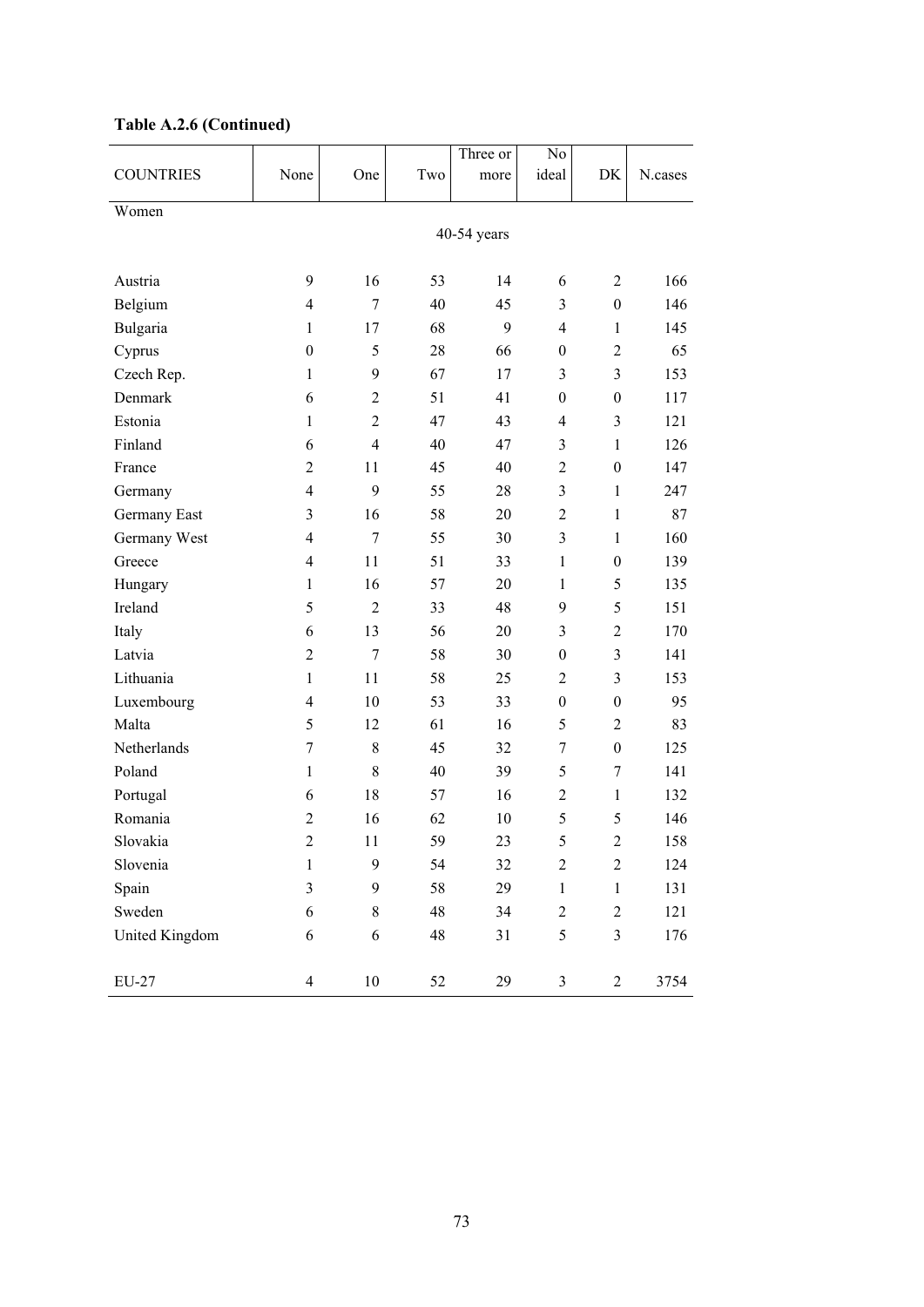|                       |                         |                          |     | Three or    | No                      |                  |         |
|-----------------------|-------------------------|--------------------------|-----|-------------|-------------------------|------------------|---------|
| <b>COUNTRIES</b>      | None                    | One                      | Two | more        | ideal                   | DK               | N.cases |
|                       |                         |                          |     |             |                         |                  |         |
| Women                 |                         |                          |     |             |                         |                  |         |
|                       |                         |                          |     | $55+$ years |                         |                  |         |
| Austria               | $\mathbf{1}$            | 14                       | 47  | 24          | 7                       | 6                | 159     |
| Belgium               | 6                       | 12                       | 42  | 37          | 3                       | $\boldsymbol{0}$ | 197     |
|                       |                         |                          |     |             |                         | $\overline{2}$   | 206     |
| Bulgaria              | $\mathbf{1}$            | 12                       | 71  | 12          | 3                       |                  |         |
| Cyprus                | $\mathbf{1}$            | $\boldsymbol{0}$         | 18  | 78          | $\boldsymbol{0}$        | 3                | 75      |
| Czech Rep.            | $\boldsymbol{0}$        | 7                        | 62  | 24          | 6                       | 1                | 195     |
| Denmark               | $\overline{2}$          | $\overline{4}$           | 45  | 46          | $\overline{2}$          | $\mathbf{1}$     | 261     |
| Estonia               | $\mathbf{1}$            | 7                        | 43  | 42          | 5                       | 1                | 290     |
| Finland               | 6                       | 5                        | 38  | 47          | $\overline{2}$          | $\overline{2}$   | 274     |
| France                | $\overline{4}$          | 10                       | 46  | 38          | $\overline{2}$          | $\boldsymbol{0}$ | 281     |
| Germany               | $\overline{2}$          | 6                        | 56  | 31          | $\overline{4}$          | $\mathbf{1}$     | 321     |
| Germany East          | $\mathbf{1}$            | 7                        | 65  | 24          | $\overline{2}$          | $\boldsymbol{0}$ | 125     |
| Germany West          | $\overline{2}$          | 6                        | 53  | 33          | 5                       | $\overline{2}$   | 196     |
| Greece                | $\mathbf{1}$            | 3                        | 46  | 47          | 3                       | $\boldsymbol{0}$ | 199     |
| Hungary               | $\boldsymbol{0}$        | 12                       | 56  | 28          | $\boldsymbol{0}$        | $\overline{4}$   | 240     |
| Ireland               | $\overline{2}$          | $\overline{2}$           | 15  | 63          | 11                      | 7                | 153     |
| Italy                 | 3                       | 11                       | 55  | 21          | $\,$ 8 $\,$             | $\overline{2}$   | 193     |
| Latvia                | $\mathbf{1}$            | 6                        | 49  | 38          | $\overline{2}$          | $\overline{4}$   | 156     |
| Lithuania             | $\mathbf{1}$            | 6                        | 43  | 39          | 6                       | 5                | 189     |
| Luxembourg            | 3                       | $\overline{4}$           | 51  | 35          | 6                       | 1                | 86      |
| Malta                 | $\overline{4}$          | 5                        | 41  | 34          | 6                       | 10               | 143     |
| Netherlands           | 6                       | $\overline{2}$           | 35  | 52          | $\overline{4}$          | $\overline{2}$   | 171     |
| Poland                | $\boldsymbol{0}$        | 5                        | 40  | 42          | 3                       | 10               | 263     |
| Portugal              | 3                       | 12                       | 48  | 30          | 5                       | $\overline{2}$   | 218     |
| Romania               | $\overline{c}$          | $\overline{7}$           | 59  | 20          | 8                       | $\overline{4}$   | 169     |
| Slovakia              | $\overline{\mathbf{c}}$ | 4                        | 59  | 30          | $\overline{\mathbf{c}}$ | 3                | 188     |
| Slovenia              | $\overline{c}$          | $\boldsymbol{6}$         | 52  | 29          | 5                       | 6                | 262     |
| Spain                 | $\overline{c}$          | $\overline{c}$           | 56  | 32          | 5                       | $\overline{3}$   | 182     |
| Sweden                | $\overline{\mathbf{3}}$ | 6                        | 49  | 39          | $\boldsymbol{2}$        | $\mathbf{1}$     | 290     |
| <b>United Kingdom</b> | $\overline{4}$          | $\overline{\mathcal{L}}$ | 60  | 27          | $\mathfrak{Z}$          | $\mathbf{2}$     | 321     |
|                       |                         |                          |     |             |                         |                  |         |
| EU-27                 | $\mathfrak{Z}$          | $\tau$                   | 52  | 32          | $\overline{4}$          | $\overline{2}$   | 5682    |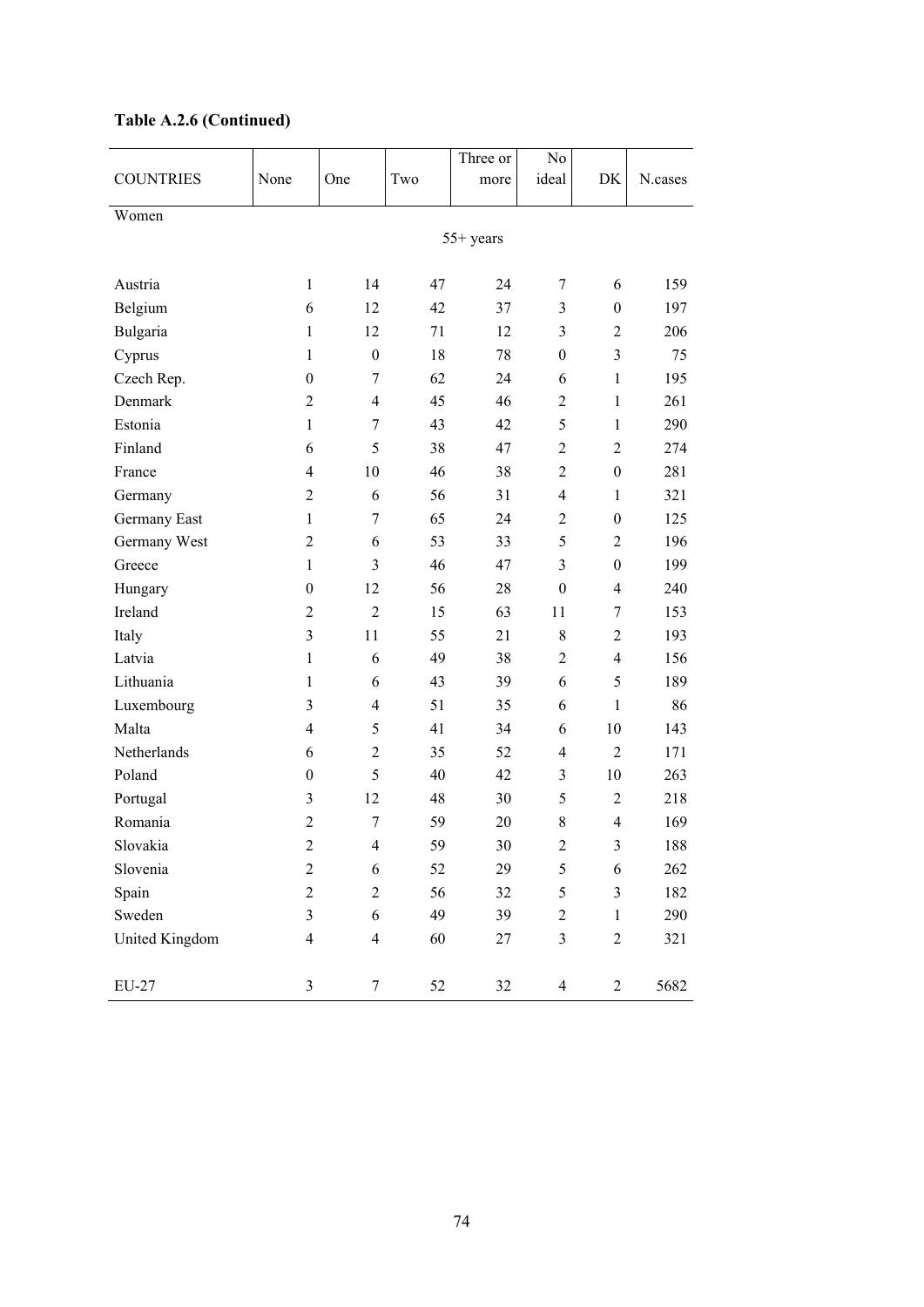|                       |                         |                  |     | Three or | No               |                  |         |
|-----------------------|-------------------------|------------------|-----|----------|------------------|------------------|---------|
| <b>COUNTRIES</b>      | None                    | One              | Two | more     | ideal            | DK               | N.cases |
|                       |                         |                  |     |          |                  |                  |         |
| Women                 |                         |                  |     |          |                  |                  |         |
|                       |                         |                  |     | Total    |                  |                  |         |
|                       |                         |                  |     |          |                  |                  |         |
| Austria               | 6                       | 15               | 50  | 18       | 7                | 5                | 531     |
| Belgium               | 5                       | 9                | 44  | 39       | 3                | $\boldsymbol{0}$ | 521     |
| Bulgaria              | $\mathbf{1}$            | 13               | 71  | 10       | $\overline{c}$   | 3                | 530     |
| Cyprus                | $\mathbf{1}$            | 3                | 35  | 59       | $\mathbf{1}$     | $\mathbf{2}$     | 258     |
| Czech Rep.            | $\mathbf{1}$            | 11               | 63  | 18       | 5                | $\overline{2}$   | 603     |
| Denmark               | $\overline{4}$          | 3                | 46  | 45       | $\overline{c}$   | $\boldsymbol{0}$ | 500     |
| Estonia               | $\mathbf{1}$            | 6                | 46  | 41       | 4                | $\sqrt{2}$       | 601     |
| Finland               | 6                       | 6                | 39  | 45       | $\overline{2}$   | $\mathbf{1}$     | 563     |
| France                | $\overline{2}$          | 10               | 46  | 40       | $\mathbf{1}$     | 1                | 608     |
| Germany               | $\overline{4}$          | $\,8\,$          | 54  | 27       | $\overline{4}$   | 3                | 821     |
| Germany East          | $\overline{4}$          | 11               | 62  | 21       | $\overline{2}$   | $\mathbf{1}$     | 319     |
| Germany West          | $\overline{4}$          | $\overline{7}$   | 52  | 28       | 5                | 3                | 502     |
| Greece                | $\overline{4}$          | 6                | 52  | 35       | $\overline{2}$   | $\mathbf{1}$     | 530     |
| Hungary               | $\overline{2}$          | 12               | 58  | 23       | $\boldsymbol{0}$ | 5                | 556     |
| Ireland               | 3                       | $\overline{4}$   | 30  | 49       | 7                | 7                | 536     |
| Italy                 | $\overline{4}$          | 14               | 54  | 19       | 6                | $\overline{4}$   | 587     |
| Latvia                | $\overline{2}$          | $\,$ 8 $\,$      | 53  | 34       | $\mathbf{1}$     | 3                | 552     |
| Lithuania             | $\overline{2}$          | $\overline{7}$   | 55  | 29       | $\overline{4}$   | 3                | 557     |
| Luxembourg            | $\overline{\mathbf{3}}$ | $\,$ 8 $\,$      | 52  | 32       | $\overline{4}$   | $\mathbf{1}$     | 274     |
| Malta                 | 5                       | 13               | 49  | 24       | 5                | 5                | 310     |
| Netherlands           | 6                       | 6                | 41  | 38       | 6                | $\overline{2}$   | 492     |
| Poland                | $\mathbf{1}$            | $\,8\,$          | 44  | 32       | 5                | 9                | 625     |
| Portugal              | 3                       | 16               | 54  | 21       | 3                | $\overline{2}$   | 546     |
| Romania               | $\overline{2}$          | 13               | 60  | 13       | $\overline{7}$   | 6                | 543     |
| Slovakia              | 2                       | 11               | 59  | 22       | 2                | 3                | 566     |
| Slovenia              | $\overline{2}$          | 7                | 52  | 32       | $\overline{4}$   | $\overline{4}$   | 574     |
| Spain                 | $\mathfrak{Z}$          | 6                | 58  | 27       | $\mathfrak{Z}$   | $\overline{2}$   | 522     |
| Sweden                | 3                       | 6                | 51  | 37       | $\overline{c}$   | $\mathbf{1}$     | 501     |
| <b>United Kingdom</b> | 5                       | $\sqrt{6}$       | 53  | 29       | 5                | $\mathbf{2}$     | 747     |
|                       |                         |                  |     |          |                  |                  |         |
| EU-27                 | 3                       | $\boldsymbol{9}$ | 52  | 28       | $\overline{4}$   | $\mathfrak{Z}$   | 14554   |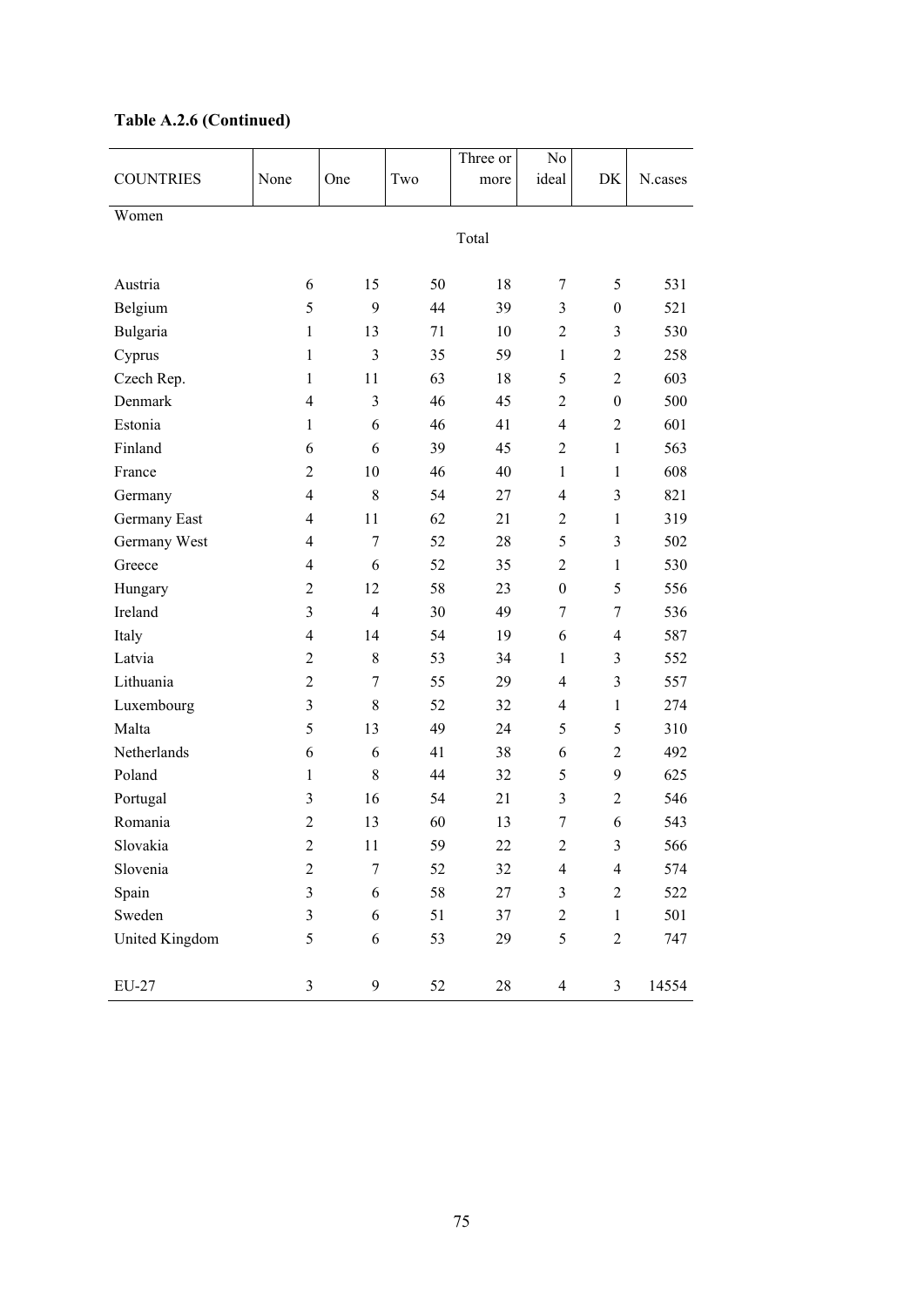|                       |                         |                          |     | Three or         | No               |                  |         |
|-----------------------|-------------------------|--------------------------|-----|------------------|------------------|------------------|---------|
| <b>COUNTRIES</b>      | None                    | One                      | Two | more             | ideal            | DK               | N.cases |
| Men                   |                         |                          |     |                  |                  |                  |         |
|                       |                         |                          |     | 15-24 years      |                  |                  |         |
|                       |                         |                          |     |                  |                  |                  |         |
| Austria               | 9                       | 17                       | 36  | 12               | 11               | 15               | 46      |
| Belgium               | $\overline{4}$          | 16                       | 53  | 23               | 3                | $\overline{2}$   | 67      |
| Bulgaria              | $\boldsymbol{0}$        | $\overline{\mathbf{3}}$  | 69  | 10               | $\,$ 8 $\,$      | 9                | 61      |
| Cyprus                | $\overline{2}$          | $\overline{2}$           | 46  | 44               | $\overline{2}$   | $\overline{4}$   | 48      |
| Czech Rep.            | $\overline{2}$          | 20                       | 57  | 10               | $\overline{7}$   | $\overline{4}$   | 55      |
| Denmark               | $\overline{2}$          | $\boldsymbol{0}$         | 64  | 27               | $\overline{4}$   | $\overline{2}$   | 47      |
| Estonia               | $\mathbf{1}$            | $\boldsymbol{7}$         | 54  | 31               | 3                | 5                | 79      |
| Finland               | 10                      | $\boldsymbol{0}$         | 50  | 30               | $\boldsymbol{0}$ | 10               | 33      |
| France                | $\overline{4}$          | $\overline{\mathbf{3}}$  | 56  | 33               | $\overline{2}$   | $\overline{2}$   | 58      |
| Germany               | $\overline{2}$          | $\,8\,$                  | 45  | 24               | 11               | 10               | 100     |
| Germany East          | $\mathbf{9}$            | 9                        | 61  | 16               | 6                | $\boldsymbol{0}$ | 40      |
| Germany West          | $\mathbf{1}$            | $\boldsymbol{7}$         | 41  | 26               | 12               | 12               | 60      |
| Greece                | $\mathbf{1}$            | 8                        | 48  | 23               | 12               | $\tau$           | 75      |
| Hungary               | $\overline{2}$          | 12                       | 52  | 20               | $\boldsymbol{0}$ | 13               | 81      |
| Ireland               | $\overline{2}$          | $\mathbf{1}$             | 30  | 27               | 22               | 18               | 62      |
| Italy                 | $\sqrt{6}$              | $\overline{7}$           | 41  | 19               | 13               | 15               | 48      |
| Latvia                | $\mathbf{1}$            | 12                       | 52  | 30               | 3                | $\overline{3}$   | 104     |
| Lithuania             | $\overline{2}$          | 12                       | 58  | 17               | $\overline{4}$   | $\tau$           | 92      |
| Luxembourg            | 10                      | 5                        | 60  | 18               | $\boldsymbol{2}$ | 5                | 42      |
| Malta                 | $\boldsymbol{0}$        | 22                       | 54  | 5                | 5                | 13               | 37      |
| Netherlands           | 11                      | 8                        | 55  | 18               | 5                | $\overline{4}$   | 41      |
| Poland                | 6                       | 10                       | 49  | 12               | $\overline{4}$   | 20               | 51      |
| Portugal              | $\overline{4}$          | 12                       | 50  | 15               | $\tau$           | 13               | 76      |
| Romania               | $\mathbf{1}$            | 12                       | 56  | 13               | $\overline{4}$   | 13               | 83      |
| Slovakia              | $\boldsymbol{0}$        | 19                       | 47  | $\boldsymbol{7}$ | 15               | 11               | 48      |
| Slovenia              | $\mathbf{1}$            | $\overline{\mathcal{L}}$ | 60  | 20               | $\sqrt{6}$       | 10               | 84      |
| Spain                 | 6                       | 7                        | 52  | 19               | 7                | 10               | 70      |
| Sweden                | $\overline{\mathbf{4}}$ | 9                        | 39  | 43               | $\boldsymbol{0}$ | $\overline{4}$   | 23      |
| <b>United Kingdom</b> | 9                       | $\overline{\mathcal{L}}$ | 53  | $20\,$           | 6                | $\,$ 8 $\,$      | 64      |
| EU-27                 | 5                       | $\,$ $\,$                | 50  | 21               | $\tau$           | $10\,$           | 1675    |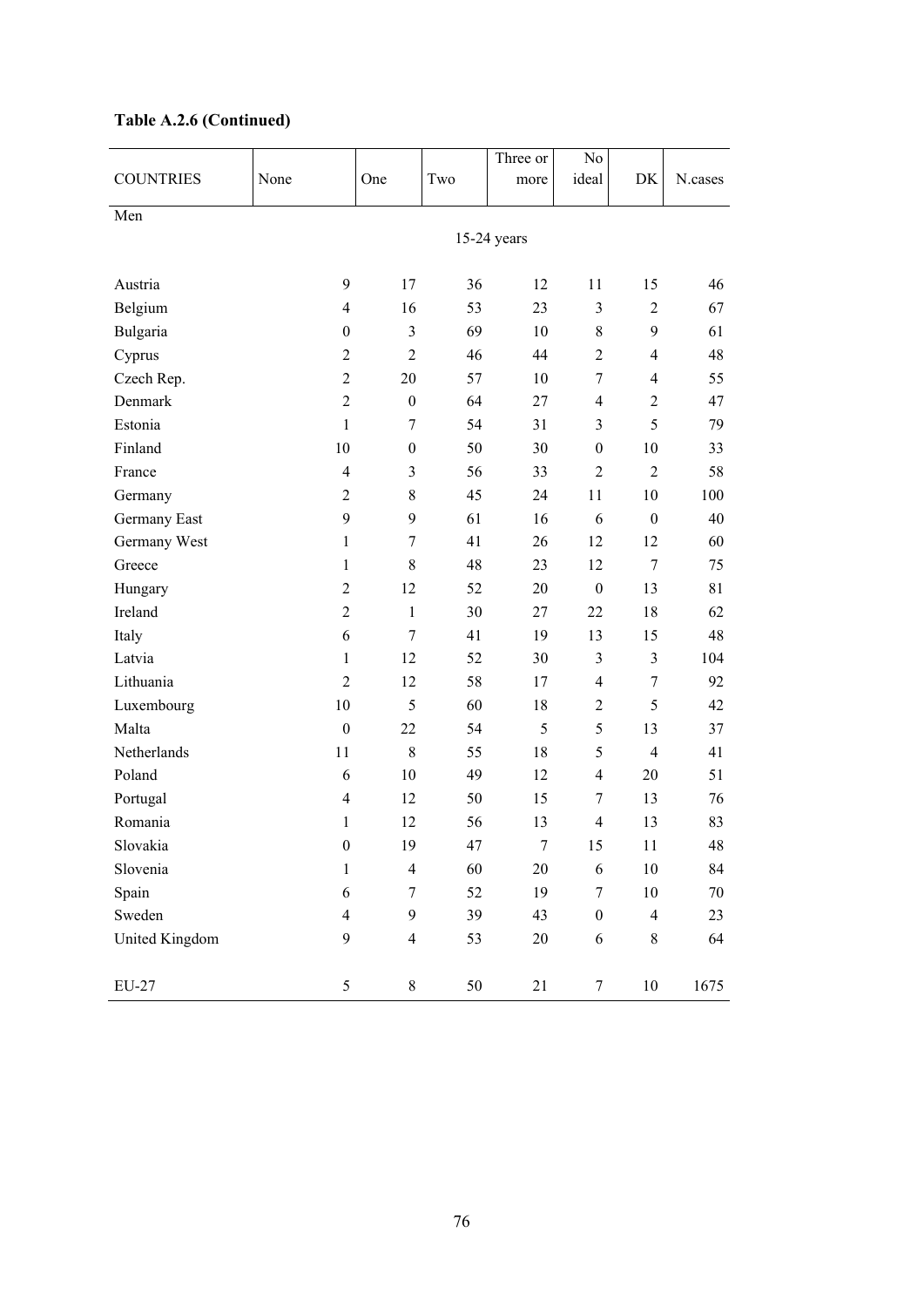|                  |                         |                         |     | Three or    | No               |                  |         |
|------------------|-------------------------|-------------------------|-----|-------------|------------------|------------------|---------|
| <b>COUNTRIES</b> | None                    | One                     | Two | more        | ideal            | DK               | N.cases |
| Men              |                         |                         |     |             |                  |                  |         |
|                  |                         |                         |     | 25-39 years |                  |                  |         |
|                  |                         |                         |     |             |                  |                  |         |
| Austria          | 12                      | 13                      | 44  | 11          | 14               | 6                | 122     |
| Belgium          | 6                       | 11                      | 50  | 30          | 3                | $\mathbf{0}$     | 107     |
| Bulgaria         | $\boldsymbol{0}$        | 15                      | 66  | 11          | 3                | 5                | 120     |
| Cyprus           | $\mathbf{1}$            | $\overline{3}$          | 48  | 46          | $\mathbf{1}$     | $\boldsymbol{0}$ | 71      |
| Czech Rep.       | $\overline{2}$          | 22                      | 51  | 12          | 8                | $\overline{4}$   | 119     |
| Denmark          | $\overline{4}$          | $\overline{4}$          | 60  | 30          | $\overline{2}$   | $\mathbf{0}$     | 101     |
| Estonia          | $\mathfrak{Z}$          | 5                       | 55  | 30          | $\overline{2}$   | 6                | 106     |
| Finland          | $\overline{7}$          | 14                      | 45  | 29          | $\overline{c}$   | $\overline{3}$   | 70      |
| France           | $\overline{2}$          | $\overline{7}$          | 60  | 27          | $\mathbf{1}$     | $\overline{3}$   | 84      |
| Germany          | $\boldsymbol{7}$        | 11                      | 50  | 19          | $\boldsymbol{7}$ | 6                | 134     |
| Germany East     | 9                       | 14                      | 49  | 23          | $\overline{c}$   | $\sqrt{2}$       | 58      |
| Germany West     | $\boldsymbol{7}$        | 10                      | 50  | 18          | 8                | $8\,$            | 76      |
| Greece           | $\overline{\mathbf{4}}$ | $\,8\,$                 | 62  | 21          | $\overline{4}$   | $\mathbf{1}$     | 132     |
| Hungary          | $\overline{\mathbf{3}}$ | 10                      | 57  | 24          | $\mathbf{1}$     | $\overline{4}$   | 142     |
| Ireland          | $\overline{2}$          | $\overline{2}$          | 45  | 39          | $\overline{4}$   | $8\,$            | 137     |
| Italy            | 5                       | 15                      | 56  | 13          | 6                | 6                | 126     |
| Latvia           | $\mathbf{1}$            | $8\,$                   | 51  | 38          | $\mathbf{1}$     | $\mathbf{1}$     | 142     |
| Lithuania        | $\boldsymbol{0}$        | 9                       | 68  | 17          | $\overline{4}$   | $\overline{2}$   | 130     |
| Luxembourg       | $\boldsymbol{7}$        | 9                       | 40  | 35          | $\boldsymbol{0}$ | 9                | 44      |
| Malta            | 6                       | 22                      | 62  | 9           | $\boldsymbol{0}$ | $\overline{2}$   | 37      |
| Netherlands      | 18                      | 8                       | 51  | 16          | 5                | $\overline{3}$   | 104     |
| Poland           | $\overline{\mathbf{3}}$ | 11                      | 54  | 15          | 5                | 12               | 80      |
| Portugal         | $\overline{c}$          | 18                      | 60  | 16          | $\overline{2}$   | $\sqrt{2}$       | 121     |
| Romania          | $\overline{c}$          | 15                      | 61  | 11          | 5                | $\boldsymbol{7}$ | 138     |
| Slovakia         | 5                       | 19                      | 55  | 14          | 6                | $\overline{c}$   | 124     |
| Slovenia         | $\overline{c}$          | 11                      | 46  | 30          | $\overline{7}$   | 5                | 105     |
| Spain            | 5                       | 11                      | 60  | 17          | $\boldsymbol{0}$ | $\tau$           | 141     |
| Sweden           | 6                       | $\overline{\mathbf{3}}$ | 61  | $27\,$      | $\mathbf{1}$     | $\mathfrak{2}$   | 95      |
| United Kingdom   | 6                       | 12                      | 46  | 26          | 3                | 6                | 111     |
|                  |                         |                         |     |             |                  |                  |         |
| EU-27            | $\mathfrak s$           | 11                      | 55  | 19          | $\overline{4}$   | 6                | 2943    |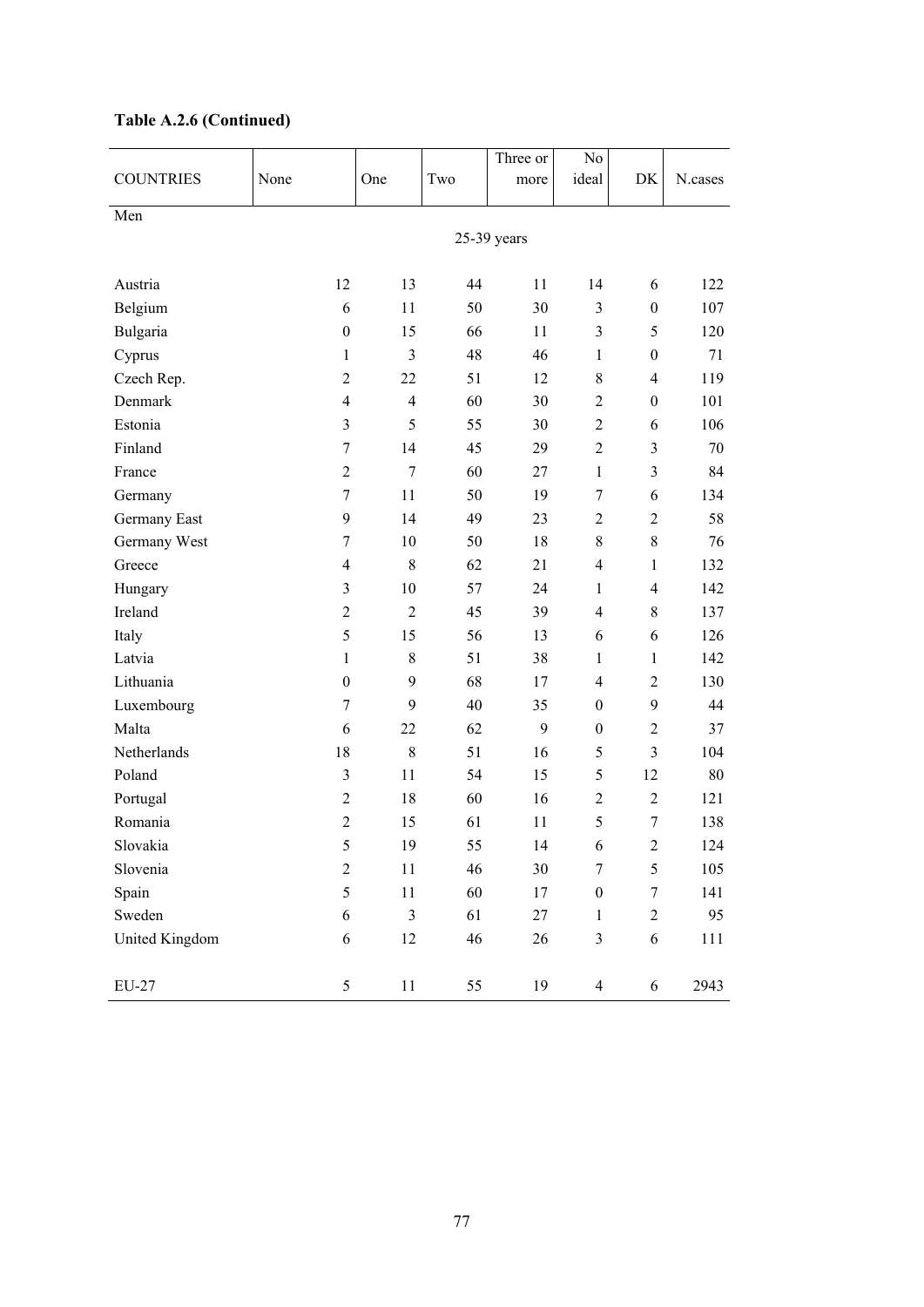| <b>COUNTRIES</b>      |                  |                  |     | Three or       | No               |                         |         |
|-----------------------|------------------|------------------|-----|----------------|------------------|-------------------------|---------|
|                       | None             | One              | Two |                | ideal            | DK                      | N.cases |
| Men                   |                  |                  |     | more           |                  |                         |         |
|                       |                  |                  |     | 40-54 years    |                  |                         |         |
|                       |                  |                  |     |                |                  |                         |         |
| Austria               | 9                | 15               | 47  | 14             | $\,$ 8 $\,$      | $\tau$                  | 175     |
| Belgium               | 10               | $\tau$           | 50  | 31             | $\overline{2}$   | $\boldsymbol{0}$        | 143     |
| Bulgaria              | $\mathbf{1}$     | 11               | 71  | 10             | 5                | $\overline{2}$          | 124     |
| Cyprus                | $\boldsymbol{2}$ | $\overline{3}$   | 28  | 66             | $\boldsymbol{0}$ | $\overline{2}$          | 61      |
| Czech Rep.            | $\sqrt{2}$       | 19               | 65  | 11             | 3                | $\overline{2}$          | 116     |
| Denmark               | 6                | $\overline{2}$   | 54  | 31             | 5                | $\overline{3}$          | 132     |
| Estonia               | $\sqrt{2}$       | 5                | 47  | 35             | $\overline{4}$   | 6                       | 95      |
| Finland               | 5                | 6                | 48  | 39             | $\overline{2}$   | $\mathbf{1}$            | 107     |
| France                | 6                | 9                | 49  | 32             | $\overline{4}$   | $\mathbf{1}$            | 121     |
| Germany               | $\overline{7}$   | 12               | 54  | 20             | 5                | $\overline{2}$          | 164     |
| Germany East          | 11               | 16               | 57  | 12             | $\overline{4}$   | $\boldsymbol{0}$        | 52      |
| Germany West          | 6                | 11               | 53  | 22             | 5                | $\overline{\mathbf{3}}$ | 112     |
| Greece                | $\overline{2}$   | 10               | 56  | 30             | 3                | $\boldsymbol{0}$        | 112     |
| Hungary               | $\sqrt{6}$       | 12               | 55  | 22             | $\boldsymbol{0}$ | 5                       | 91      |
| Ireland               | $\overline{c}$   | 5                | 45  | 33             | 3                | 12                      | 119     |
| Italy                 | $\overline{2}$   | $8\,$            | 61  | 18             | 5                | 5                       | 143     |
| Latvia                | $\overline{3}$   | 5                | 48  | 35             | 7                | $\overline{2}$          | 128     |
| Lithuania             | $\overline{3}$   | $\overline{7}$   | 51  | 33             | $\overline{2}$   | $\overline{4}$          | 131     |
| Luxembourg            | 3                | 17               | 57  | 17             | 6                | $\boldsymbol{0}$        | 69      |
| Malta                 | $\overline{2}$   | 10               | 76  | $\overline{7}$ | 3                | $\overline{2}$          | 42      |
| Netherlands           | 9                | 3                | 48  | 34             | 3                | $\overline{3}$          | 125     |
| Poland                | $\overline{2}$   | 9                | 49  | 25             | 6                | 9                       | 90      |
| Portugal              | 5                | 17               | 61  | 14             | $\mathbf{1}$     | $\sqrt{2}$              | 125     |
| Romania               | $\mathbf{1}$     | 12               | 56  | 21             | $\overline{4}$   | 6                       | 134     |
| Slovakia              | 1                | 16               | 48  | 23             | 7                | 3                       | 131     |
| Slovenia              | $\boldsymbol{0}$ | $\overline{2}$   | 64  | 22             | 6                | 5                       | 94      |
| Spain                 | 5                | $\boldsymbol{7}$ | 61  | 26             | $\mathbf{1}$     | $\mathbf{1}$            | 133     |
| Sweden                | $\boldsymbol{6}$ | 6                | 57  | 29             | $\overline{2}$   | $\mathbf{1}$            | 104     |
| <b>United Kingdom</b> | 9                | 5                | 48  | 24             | $\tau$           | $\tau$                  | 130     |
| EU-27                 | $\sqrt{5}$       | 9                | 54  | 24             | $\overline{4}$   | $\overline{4}$          | 3139    |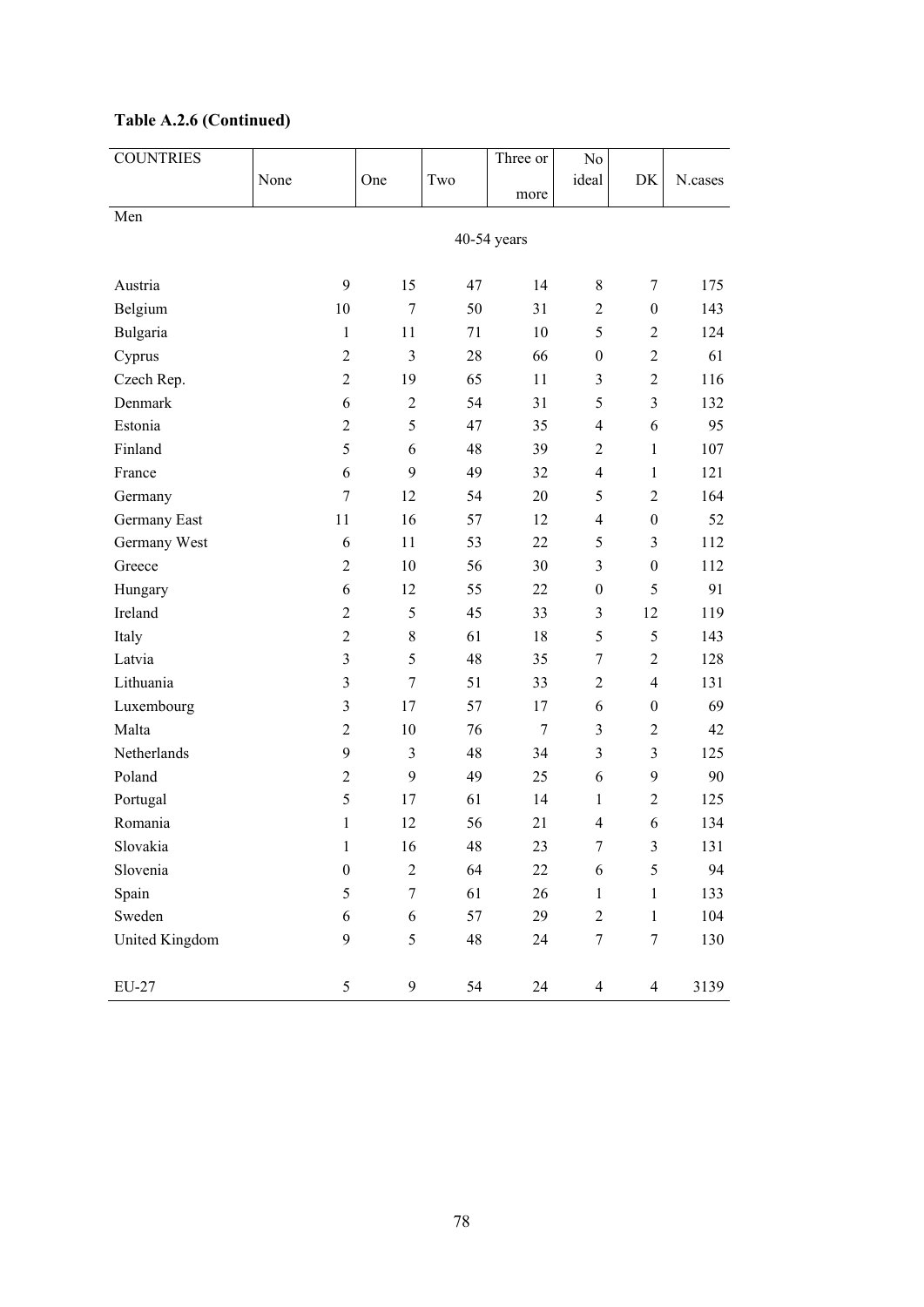| <b>COUNTRIES</b>      | None                    | One              | Two | Three or<br>more | No<br>ideal              | DK                       | N.cases |
|-----------------------|-------------------------|------------------|-----|------------------|--------------------------|--------------------------|---------|
| Men                   |                         |                  |     |                  |                          |                          |         |
|                       |                         |                  |     | $55+ years$      |                          |                          |         |
|                       |                         |                  |     |                  |                          |                          |         |
| Austria               | $\boldsymbol{7}$        | 13               | 36  | 23               | 17                       | $\overline{4}$           | 131     |
| Belgium               | 6                       | 11               | 46  | 30               | 5                        | $\mathbf{1}$             | 187     |
| Bulgaria              | $\boldsymbol{0}$        | 9                | 73  | 10               | $\overline{4}$           | $\overline{4}$           | 167     |
| Cyprus                | $\boldsymbol{0}$        | $\boldsymbol{0}$ | 11  | 90               | $\boldsymbol{0}$         | $\boldsymbol{0}$         | 66      |
| Czech Rep.            | $\overline{4}$          | $\,8\,$          | 66  | 19               | $\mathbf{1}$             | $\overline{2}$           | 126     |
| Denmark               | $\overline{\mathbf{3}}$ | 5                | 46  | 43               | 3                        | $\mathbf{1}$             | 232     |
| Estonia               | $\boldsymbol{0}$        | $\overline{4}$   | 37  | 48               | 6                        | 5                        | 120     |
| Finland               | $\overline{4}$          | 6                | 53  | 32               | 3                        | $\mathbf{1}$             | 235     |
| France                | $\overline{4}$          | $\overline{2}$   | 47  | 40               | $\mathfrak{Z}$           | $\overline{\mathbf{3}}$  | 197     |
| Germany               | $\overline{c}$          | $\overline{7}$   | 64  | 22               | 3                        | $\mathbf{1}$             | 353     |
| Germany East          | $\sqrt{2}$              | 11               | 66  | 18               | $\mathbf{1}$             | $\mathbf{1}$             | 101     |
| Germany West          | $\overline{\mathbf{3}}$ | 6                | 64  | 23               | $\overline{\mathcal{A}}$ | $\mathbf{1}$             | 252     |
| Greece                | $\mathfrak{Z}$          | $\overline{3}$   | 52  | 39               | $\mathbf{1}$             | $\mathbf{1}$             | 151     |
| Hungary               | $\overline{4}$          | $8\,$            | 46  | 36               | $\overline{\mathcal{A}}$ | 3                        | 134     |
| Ireland               | 3                       | $\overline{2}$   | 24  | 52               | 9                        | 10                       | 162     |
| Italy                 | $\overline{2}$          | 10               | 58  | 22               | 6                        | $\overline{2}$           | 140     |
| Latvia                | $\overline{2}$          | 6                | 47  | 37               | 5                        | 3                        | 93      |
| Lithuania             | $\overline{2}$          | $\overline{2}$   | 47  | 38               | 9                        | 3                        | 116     |
| Luxembourg            | 3                       | 9                | 54  | 28               | 6                        | $\boldsymbol{0}$         | 78      |
| Malta                 | $\boldsymbol{0}$        | 7                | 44  | 31               | 10                       | 8                        | 74      |
| Netherlands           | 5                       | $\overline{4}$   | 53  | 34               | $\overline{2}$           | $\overline{3}$           | 239     |
| Poland                | $\mathbf{1}$            | 6                | 53  | 26               | 8                        | 6                        | 154     |
| Portugal              | 1                       | 6                | 56  | 30               | 3                        | $\overline{4}$           | 180     |
| Romania               | $\overline{c}$          | $\sqrt{ }$       | 60  | 23               | 5                        | $\overline{\mathcal{A}}$ | 177     |
| Slovakia              | 3                       | 6                | 48  | 35               | $\overline{4}$           | $\overline{3}$           | 131     |
| Slovenia              | $\sqrt{2}$              | $\overline{4}$   | 59  | 25               | 3                        | 6                        | 162     |
| Spain                 | $\overline{2}$          | $\overline{4}$   | 43  | 40               | 5                        | 5                        | 138     |
| Sweden                | $\overline{2}$          | $\overline{4}$   | 53  | 37               | $\mathbf{1}$             | 3                        | 296     |
| <b>United Kingdom</b> | 5                       | $\mathfrak{Z}$   | 58  | 27               | 5                        | $\overline{\mathbf{3}}$  | 290     |
| EU-27                 | $\mathfrak{Z}$          | $\sqrt{6}$       | 54  | 29               | 5                        | $\mathfrak{Z}$           | 4529    |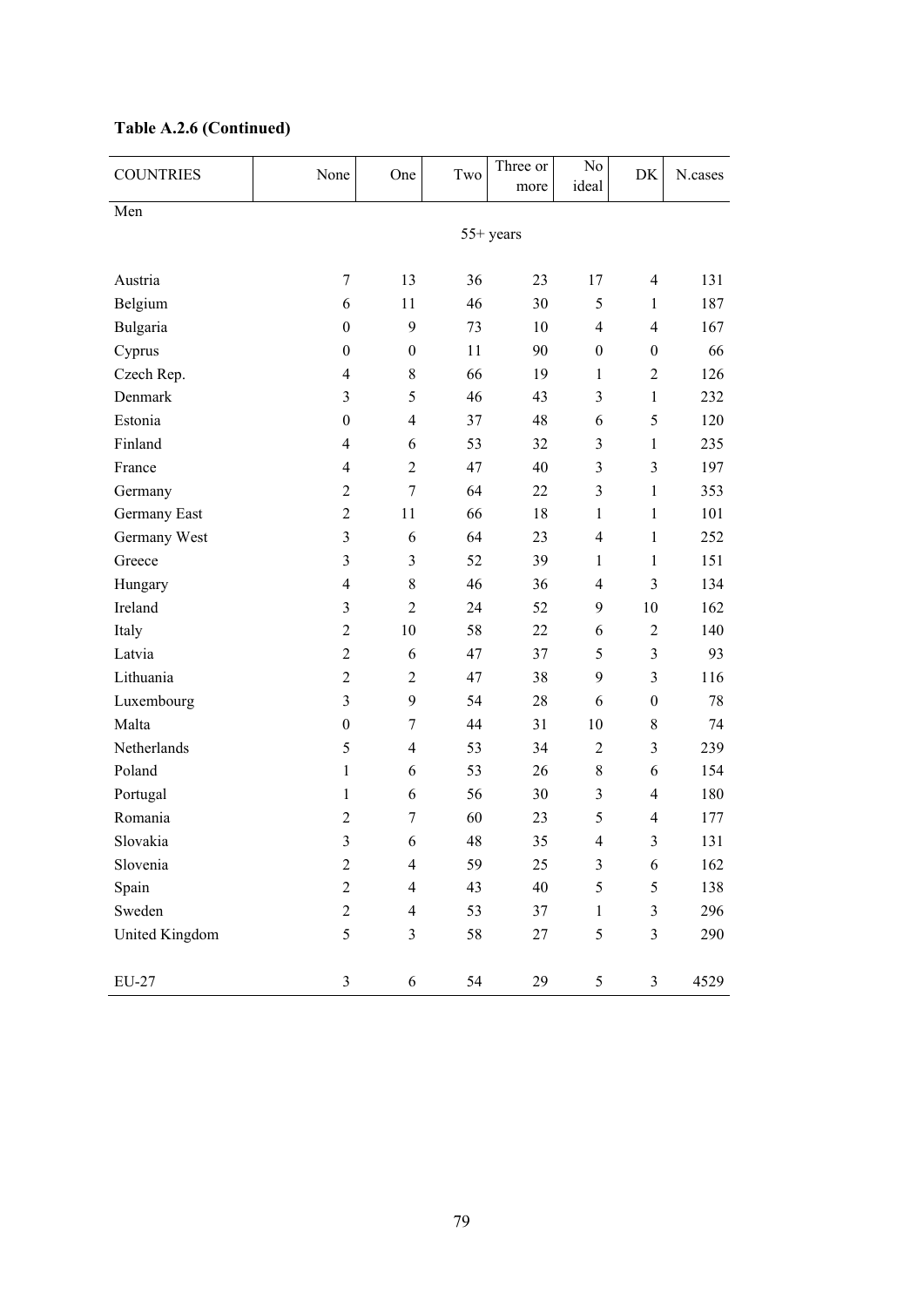| <b>COUNTRIES</b>      | None             | One              | Two | Three or<br>more | No<br>ideal              | DK               | N.cases |
|-----------------------|------------------|------------------|-----|------------------|--------------------------|------------------|---------|
| Men                   |                  |                  |     |                  |                          |                  |         |
|                       |                  |                  |     | Total            |                          |                  |         |
|                       |                  |                  |     |                  |                          |                  |         |
| Austria               | 9                | 14               | 41  | 16               | 13                       | $\tau$           | 474     |
| Belgium               | $\boldsymbol{7}$ | 11               | 49  | 29               | $\overline{4}$           | $\boldsymbol{0}$ | 504     |
| Bulgaria              | $\boldsymbol{0}$ | 10               | 70  | 10               | 5                        | 5                | 472     |
| Cyprus                | $\mathbf{1}$     | $\mathbf 2$      | 32  | 63               | $\mathbf{1}$             | $\mathbf{1}$     | 246     |
| Czech Rep.            | $\mathfrak{Z}$   | 17               | 60  | 13               | $\overline{4}$           | 3                | 416     |
| Denmark               | $\overline{4}$   | $\mathfrak{Z}$   | 54  | 34               | $\mathfrak{Z}$           | $\mathbf{1}$     | 512     |
| Estonia               | $\overline{2}$   | 5                | 48  | 36               | $\overline{4}$           | 5                | 400     |
| Finland               | 6                | $\boldsymbol{7}$ | 50  | 33               | $\overline{2}$           | 3                | 445     |
| France                | $\overline{4}$   | 5                | 52  | 33               | $\mathfrak{Z}$           | $\overline{2}$   | 460     |
| Germany               | 5                | 9                | 56  | 21               | 5                        | $\overline{4}$   | 751     |
| Germany East          | $\boldsymbol{7}$ | 13               | 59  | 17               | 3                        | $\mathbf{1}$     | 251     |
| Germany West          | $\overline{4}$   | $\,8\,$          | 55  | 22               | 6                        | $\overline{4}$   | 500     |
| Greece                | $\mathfrak{Z}$   | $\overline{7}$   | 55  | 29               | $\overline{4}$           | $\overline{2}$   | 470     |
| Hungary               | $\overline{4}$   | 10               | 53  | 26               | $\mathbf{1}$             | 6                | 448     |
| Ireland               | $\overline{2}$   | $\overline{3}$   | 37  | 39               | 8                        | 11               | 480     |
| Italy                 | $\mathfrak{Z}$   | 10               | 56  | 18               | 6                        | 5                | 457     |
| Latvia                | $\overline{2}$   | $\boldsymbol{7}$ | 49  | 35               | $\overline{\mathcal{A}}$ | $\overline{2}$   | 467     |
| Lithuania             | $\overline{c}$   | $\boldsymbol{7}$ | 56  | 27               | 5                        | $\overline{4}$   | 469     |
| Luxembourg            | 5                | 11               | 52  | 25               | $\overline{4}$           | $\overline{3}$   | 233     |
| Malta                 | $\overline{2}$   | 14               | 59  | 14               | 5                        | 6                | 190     |
| Netherlands           | 10               | 5                | 51  | 27               | $\overline{4}$           | 3                | 509     |
| Poland                | $\overline{3}$   | 9                | 52  | 20               | 6                        | 11               | 375     |
| Portugal              | $\mathfrak{Z}$   | 13               | 57  | 19               | 3                        | 5                | 502     |
| Romania               | $\sqrt{2}$       | 12               | 59  | 17               | 5                        | 7                | 532     |
| Slovakia              | 3                | 15               | 50  | 20               | 8                        | $\overline{4}$   | 434     |
| Slovenia              | $\mathbf{1}$     | 5                | 57  | 25               | 5                        | 6                | 445     |
| Spain                 | $\overline{4}$   | $\boldsymbol{7}$ | 54  | 27               | $\mathfrak{Z}$           | 5                | 482     |
| Sweden                | $\overline{4}$   | 5                | 54  | 33               | $\mathbf{1}$             | $\sqrt{2}$       | 518     |
| <b>United Kingdom</b> | 7                | 6                | 51  | 25               | 5                        | 6                | 595     |
| EU-27                 | $\overline{4}$   | $8\,$            | 54  | 24               | 5                        | 5                | 12286   |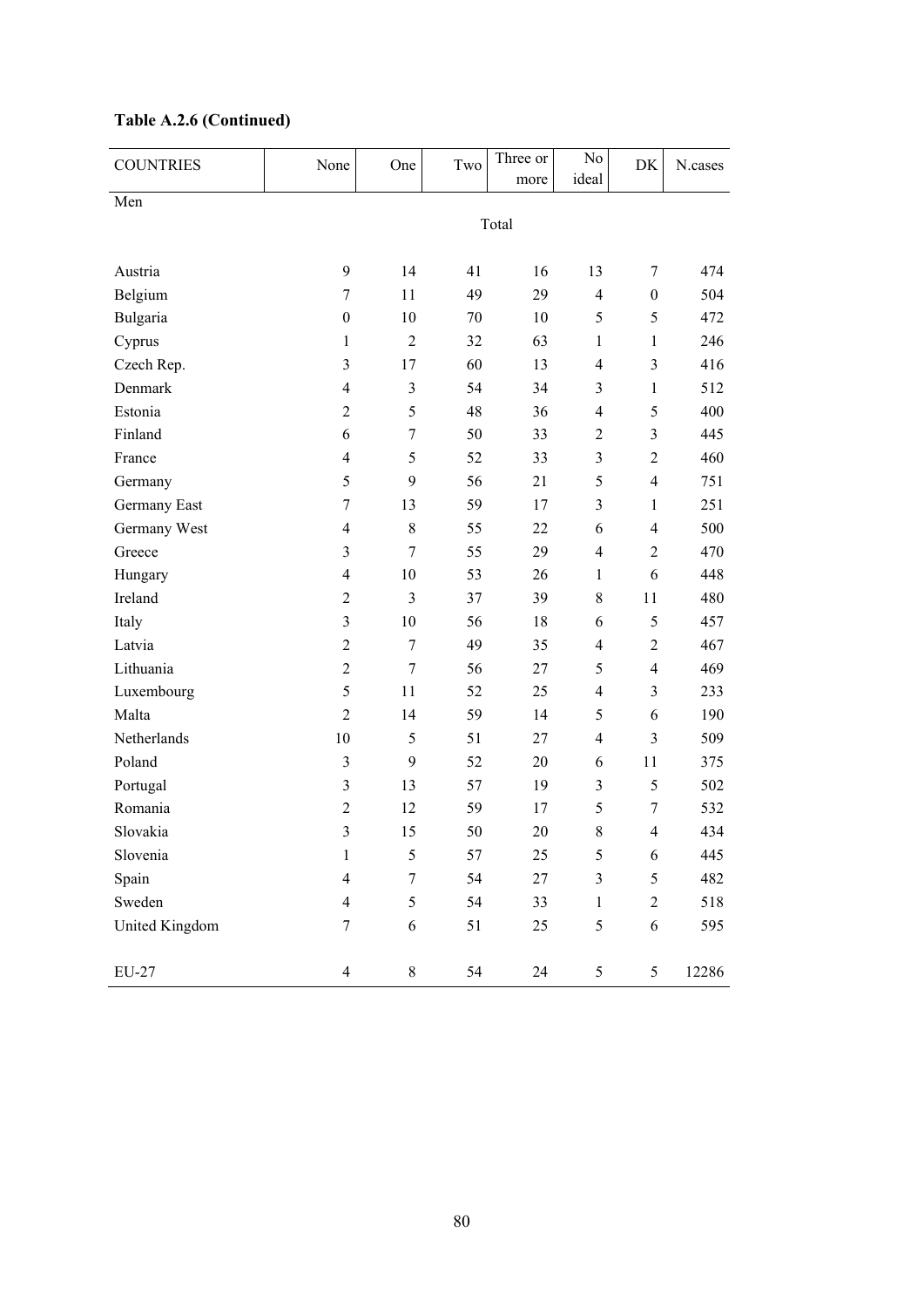|                       | Actual number of children (%) |                  |                  |                  |                  |         |  |  |  |
|-----------------------|-------------------------------|------------------|------------------|------------------|------------------|---------|--|--|--|
|                       | None                          | One              | Two              | Three or<br>more | $\rm DK$         | N.cases |  |  |  |
| Women                 |                               |                  |                  |                  |                  |         |  |  |  |
|                       |                               |                  | 15-24 years      |                  |                  |         |  |  |  |
|                       |                               |                  |                  |                  |                  |         |  |  |  |
| Austria               | 91                            | 5                | $\overline{2}$   | $\overline{2}$   | $\boldsymbol{0}$ | 54      |  |  |  |
| Belgium               | 93                            | 5                | $\mathbf{1}$     | $\mathbf{0}$     | $\boldsymbol{0}$ | 58      |  |  |  |
| Bulgaria              | 81                            | 14               | 5                | $\mathbf{0}$     | $\boldsymbol{0}$ | 54      |  |  |  |
| Cyprus                | 90                            | $\overline{2}$   | $\,$ 8 $\,$      | $\mathbf{0}$     | $\boldsymbol{0}$ | 51      |  |  |  |
| Czech Rep.            | 87                            | 8                | 5                | $\mathbf{0}$     | $\boldsymbol{0}$ | 81      |  |  |  |
| Denmark               | 79                            | 18               | $\overline{2}$   | $\boldsymbol{0}$ | $\boldsymbol{0}$ | 44      |  |  |  |
| Estonia               | 70                            | 21               | 6                | $\mathbf{0}$     | 3                | 66      |  |  |  |
| Finland               | 87                            | 6                | 5                | $\overline{c}$   | $\boldsymbol{0}$ | 57      |  |  |  |
| France                | 90                            | 10               | $\boldsymbol{0}$ | $\boldsymbol{0}$ | $\boldsymbol{0}$ | 43      |  |  |  |
| Germany               | 91                            | $\overline{7}$   | 1                | 1                | $\boldsymbol{0}$ | 97      |  |  |  |
| Germany East          | 80                            | 11               | 3                | 6                | $\boldsymbol{0}$ | 40      |  |  |  |
| Germany West          | 94                            | 6                | $\boldsymbol{0}$ | $\boldsymbol{0}$ | $\boldsymbol{0}$ | 57      |  |  |  |
| Greece                | 96                            | $\overline{4}$   | $\boldsymbol{0}$ | $\mathbf{0}$     | $\boldsymbol{0}$ | 51      |  |  |  |
| Hungary               | 69                            | 23               | 4                | $\overline{4}$   | $\boldsymbol{0}$ | 49      |  |  |  |
| Ireland               | 73                            | 20               | 5                | $\mathbf{0}$     | $\overline{2}$   | 64      |  |  |  |
| Italy                 | 98                            | $\overline{2}$   | $\boldsymbol{0}$ | $\boldsymbol{0}$ | $\boldsymbol{0}$ | 53      |  |  |  |
| Latvia                | 82                            | 16               | $\overline{2}$   | $\boldsymbol{0}$ | $\boldsymbol{0}$ | 102     |  |  |  |
| Lithuania             | 84                            | $\overline{7}$   | 6                | $\mathbf{1}$     | $\mathbf{1}$     | 76      |  |  |  |
| Luxembourg            | 100                           | $\boldsymbol{0}$ | $\boldsymbol{0}$ | $\mathbf{0}$     | $\boldsymbol{0}$ | 22      |  |  |  |
| Malta                 | 83                            | 7                | $\overline{7}$   | $\boldsymbol{0}$ | 3                | 28      |  |  |  |
| Netherlands           | 98                            | $\boldsymbol{0}$ | $\overline{2}$   | $\boldsymbol{0}$ | $\boldsymbol{0}$ | 69      |  |  |  |
| Poland                | 78                            | $\overline{7}$   | 8                | 3                | 3                | 71      |  |  |  |
| Portugal              | 59                            | 18               | 17               | 6                | $\boldsymbol{0}$ | 71      |  |  |  |
| Romania               | 85                            | 12               | $\overline{2}$   | $\boldsymbol{0}$ | $\mathbf{1}$     | 79      |  |  |  |
| Slovakia              | 79                            | 9                | 9                | $\sqrt{2}$       | $\boldsymbol{2}$ | 68      |  |  |  |
| Slovenia              | 100                           | $\boldsymbol{0}$ | $\boldsymbol{0}$ | $\boldsymbol{0}$ | $\boldsymbol{0}$ | 65      |  |  |  |
| Spain                 | 90                            | $\boldsymbol{7}$ | 3                | $\boldsymbol{0}$ | $\boldsymbol{0}$ | 62      |  |  |  |
| Sweden                | 95                            | 5                | $\boldsymbol{0}$ | $\boldsymbol{0}$ | $\boldsymbol{0}$ | $22\,$  |  |  |  |
| <b>United Kingdom</b> | 63                            | $28\,$           | 6                | $\mathfrak{Z}$   | $\boldsymbol{0}$ | 83      |  |  |  |
| EU-27                 | 85                            | 11               | $\mathfrak{Z}$   | $\,1$            | $\boldsymbol{0}$ | 1640    |  |  |  |

# **Table A.2.7** Distribution of women and men by actual number of children, age and country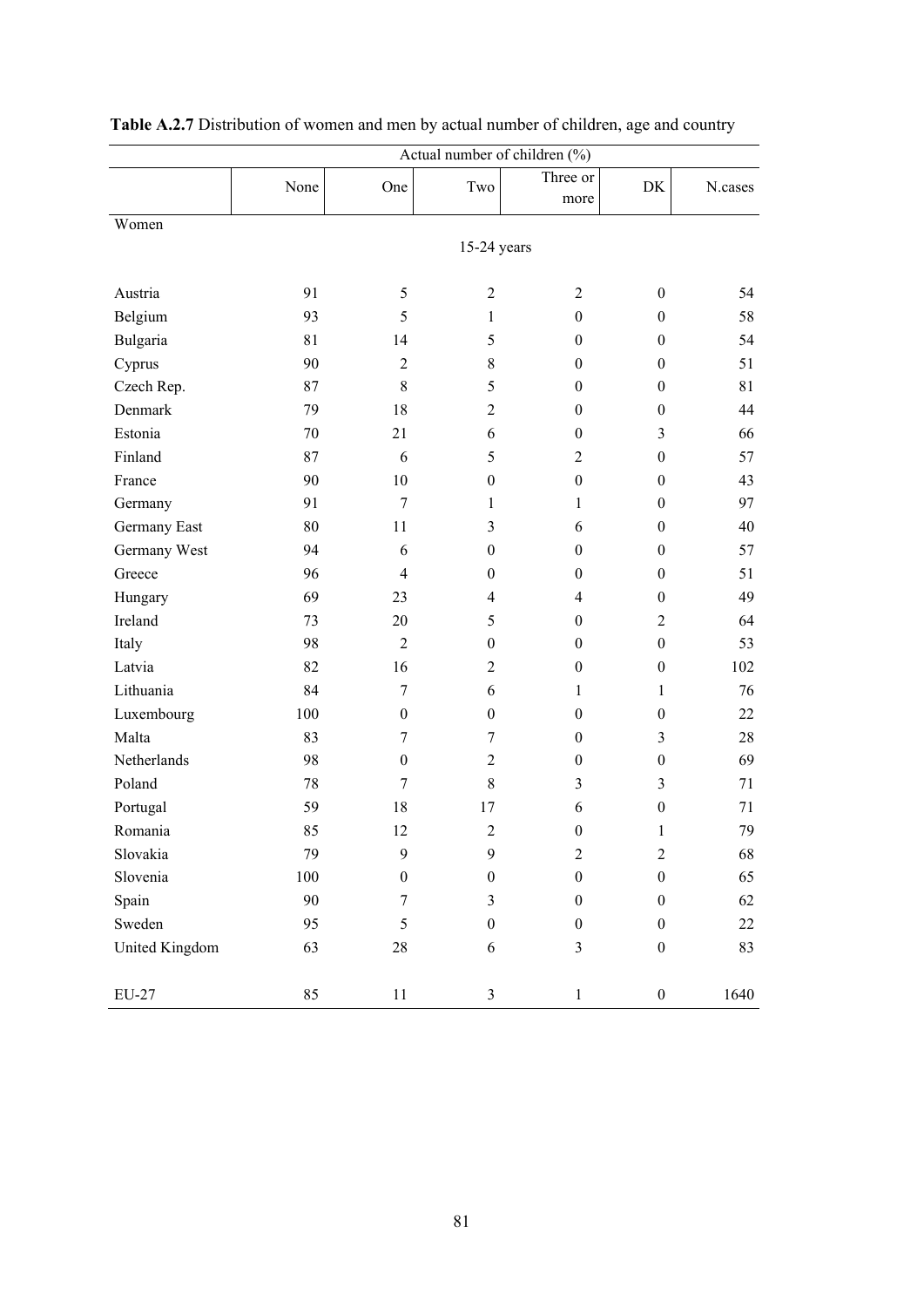| <b>COUNTRIES</b> | None | One | Two           | Three or<br>more | DK               | N.cases |
|------------------|------|-----|---------------|------------------|------------------|---------|
| Women            |      |     |               |                  |                  |         |
|                  |      |     | $25-39$ years |                  |                  |         |
|                  |      |     |               |                  |                  |         |
| Austria          | 40   | 23  | 26            | 10               | $\overline{2}$   | 152     |
| Belgium          | 27   | 25  | 33            | 15               | $\mathbf{1}$     | 120     |
| Bulgaria         | 22   | 40  | 34            | 5                | $\boldsymbol{0}$ | 125     |
| Cyprus           | 51   | 15  | 24            | 10               | $\boldsymbol{0}$ | 67      |
| Czech Rep.       | 24   | 32  | 36            | 8                | $\mathbf{1}$     | 174     |
| Denmark          | 31   | 22  | 31            | 17               | $\boldsymbol{0}$ | 78      |
| Estonia          | 16   | 34  | 36            | 14               | $\boldsymbol{0}$ | 124     |
| Finland          | 28   | 16  | 31            | 23               | $\overline{c}$   | 106     |
| France           | 23   | 26  | 31            | 21               | $\boldsymbol{0}$ | 137     |
| Germany          | 37   | 25  | 28            | 11               | $\boldsymbol{0}$ | 156     |
| Germany East     | 37   | 40  | 14            | 9                | $\boldsymbol{0}$ | 67      |
| Germany West     | 37   | 21  | 31            | 12               | $\boldsymbol{0}$ | 89      |
| Greece           | 42   | 18  | 28            | 10               | $\mathbf{1}$     | 141     |
| Hungary          | 24   | 26  | 34            | 15               | $\mathbf{1}$     | 132     |
| Ireland          | 26   | 25  | 23            | 25               | $\mathbf{1}$     | 168     |
| Italy            | 48   | 27  | 19            | 5                | $\overline{2}$   | 171     |
| Latvia           | 16   | 36  | 34            | 15               | $\boldsymbol{0}$ | 153     |
| Lithuania        | 23   | 32  | 39            | $\tau$           | $\boldsymbol{0}$ | 139     |
| Luxembourg       | 29   | 24  | 29            | 17               | $\mathbf{1}$     | 71      |
| Malta            | 36   | 19  | 35            | 10               | $\boldsymbol{0}$ | 56      |
| Netherlands      | 45   | 20  | 23            | 12               | $\mathbf{1}$     | 127     |
| Poland           | 26   | 33  | 30            | 10               | $\mathbf{1}$     | 150     |
| Portugal         | 24   | 31  | 31            | 14               | $\boldsymbol{0}$ | 125     |
| Romania          | 31   | 36  | 25            | 9                | $\boldsymbol{0}$ | 149     |
| Slovakia         | 25   | 35  | 33            | $\tau$           | $\mathbf{1}$     | 152     |
| Slovenia         | 32   | 29  | 31            | $\,$ 8 $\,$      | $\boldsymbol{0}$ | 123     |
| Spain            | 35   | 29  | 30            | $\overline{4}$   | $\mathbf{1}$     | 147     |
| Sweden           | 31   | 30  | $26\,$        | 14               | $\boldsymbol{0}$ | 68      |
| United Kingdom   | 32   | 23  | 25            | 19               | $\,1$            | 167     |
| EU-27            | 33   | 27  | $28\,$        | 12               | $\,1$            | 3478    |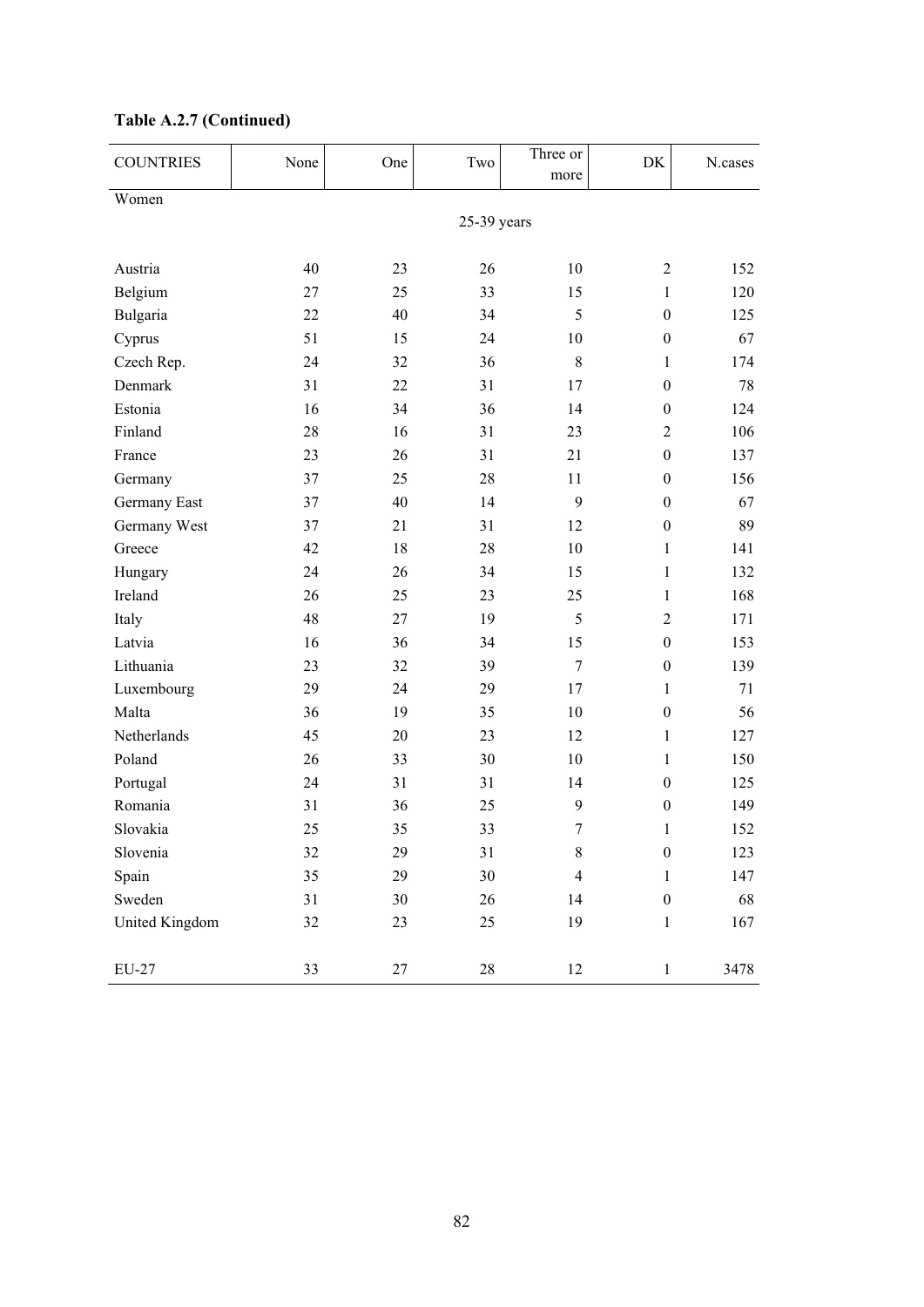| <b>COUNTRIES</b> | None                    | One    | Two         | Three or<br>more | DK               | N.cases |
|------------------|-------------------------|--------|-------------|------------------|------------------|---------|
| Women            |                         |        |             |                  |                  |         |
|                  |                         |        | 40-54 years |                  |                  |         |
|                  |                         |        |             |                  |                  |         |
| Austria          | 21                      | 24     | 39          | 15               | $\mathbf{1}$     | 166     |
| Belgium          | $10\,$                  | 15     | 39          | 37               | $\boldsymbol{0}$ | 146     |
| Bulgaria         | $\overline{\mathbf{3}}$ | 29     | 61          | $\overline{7}$   | $\boldsymbol{0}$ | 145     |
| Cyprus           | 5                       | 12     | 29          | 54               | $\boldsymbol{0}$ | 65      |
| Czech Rep.       | $\overline{\mathbf{3}}$ | 20     | 61          | 15               | $\mathbf{1}$     | 153     |
| Denmark          | 12                      | 15     | 52          | 21               | $\boldsymbol{0}$ | 117     |
| Estonia          | 9                       | 19     | 42          | 29               | $\boldsymbol{0}$ | 121     |
| Finland          | 16                      | 14     | 35          | 35               | $\boldsymbol{0}$ | 126     |
| France           | $8\,$                   | 19     | 47          | 26               | $\boldsymbol{0}$ | 147     |
| Germany          | 8                       | 22     | 48          | 22               | $\boldsymbol{0}$ | 247     |
| Germany East     | 6                       | 31     | 49          | 14               | $\boldsymbol{0}$ | 87      |
| Germany West     | 9                       | 20     | 47          | 24               | $\boldsymbol{0}$ | 160     |
| Greece           | 14                      | 19     | 51          | 15               | $\mathbf{1}$     | 139     |
| Hungary          | 15                      | 26     | 38          | 20               | $\mathbf{1}$     | 135     |
| Ireland          | 16                      | 10     | 26          | 49               | $\boldsymbol{0}$ | 151     |
| Italy            | 25                      | 25     | 40          | 10               | $\mathbf{1}$     | 170     |
| Latvia           | $\tau$                  | 26     | 44          | 23               | $\mathbf{1}$     | 141     |
| Lithuania        | 5                       | 28     | 51          | 17               | $\boldsymbol{0}$ | 153     |
| Luxembourg       | 13                      | 18     | 47          | 22               | $\boldsymbol{0}$ | 95      |
| Malta            | 11                      | 25     | 43          | 21               | $\boldsymbol{0}$ | 83      |
| Netherlands      | $18\,$                  | 13     | 46          | 23               | $\boldsymbol{0}$ | 125     |
| Poland           | $\,8\,$                 | 20     | 30          | 38               | $\overline{4}$   | 141     |
| Portugal         | 15                      | 29     | 40          | 17               | $\boldsymbol{0}$ | 132     |
| Romania          | 12                      | 33     | 45          | 9                | $\mathbf{1}$     | 146     |
| Slovakia         | 10                      | 17     | 49          | 23               | $\boldsymbol{0}$ | 158     |
| Slovenia         | $\sqrt{6}$              | 21     | 53          | 20               | $\boldsymbol{0}$ | 124     |
| Spain            | $10\,$                  | $20\,$ | 48          | 22               | $\boldsymbol{0}$ | 131     |
| Sweden           | 20                      | 25     | 37          | 18               | $\boldsymbol{0}$ | 121     |
| United Kingdom   | 13                      | 17     | 38          | 30               | $\overline{c}$   | 176     |
|                  |                         |        |             |                  |                  |         |
| EU-27            | 12                      | $21\,$ | 43          | 22               | $\,1$            | 3754    |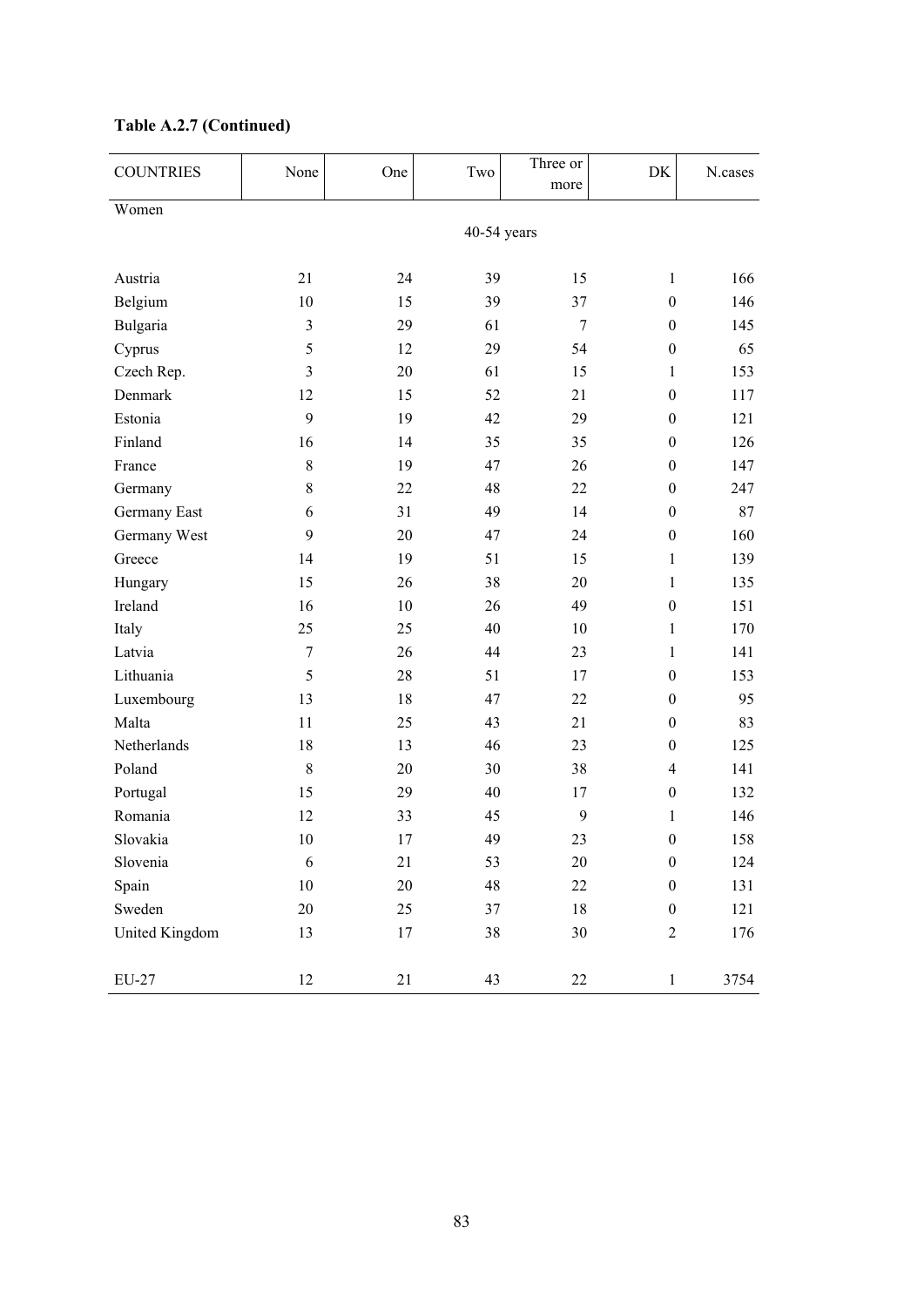| <b>COUNTRIES</b> | None           | One         | Two         | Three or<br>more | DK               | N.cases |
|------------------|----------------|-------------|-------------|------------------|------------------|---------|
| Women            |                |             |             |                  |                  |         |
|                  |                |             | $55+ years$ |                  |                  |         |
|                  |                |             |             |                  |                  |         |
| Austria          | 10             | 27          | 34          | 29               | $\boldsymbol{0}$ | 159     |
| Belgium          | 12             | 16          | 30          | 42               | $\boldsymbol{0}$ | 197     |
| Bulgaria         | $\sqrt{2}$     | 24          | 67          | $8\,$            | $\boldsymbol{0}$ | 206     |
| Cyprus           | 8              | 5           | 27          | 59               | $\boldsymbol{0}$ | 75      |
| Czech Rep.       | $\overline{2}$ | 12          | 56          | 30               | $\boldsymbol{0}$ | 195     |
| Denmark          | 11             | 13          | 42          | 34               | $\boldsymbol{0}$ | 261     |
| Estonia          | 9              | 28          | 39          | 23               | $\boldsymbol{0}$ | 290     |
| Finland          | 14             | 12          | 38          | 37               | $\boldsymbol{0}$ | 274     |
| France           | 15             | 17          | 31          | 37               | $\boldsymbol{0}$ | 281     |
| Germany          | 9              | 18          | 42          | 30               | $\boldsymbol{0}$ | 321     |
| Germany East     | 6              | 28          | 42          | 24               | $\boldsymbol{0}$ | 125     |
| Germany West     | 10             | 15          | 43          | 32               | $\boldsymbol{0}$ | 196     |
| Greece           | 11             | 12          | 58          | 20               | $\boldsymbol{0}$ | 199     |
| Hungary          | 9              | 24          | 50          | 16               | $\mathbf{1}$     | 240     |
| Ireland          | 9              | 6           | 10          | 75               | $\mathbf{1}$     | 153     |
| Italy            | 11             | 16          | 54          | 18               | $\boldsymbol{0}$ | 193     |
| Latvia           | 10             | 28          | 46          | 16               | $\boldsymbol{0}$ | 156     |
| Lithuania        | 15             | 21          | 38          | 25               | $\mathbf{1}$     | 189     |
| Luxembourg       | 11             | 25          | 38          | 26               | $\boldsymbol{0}$ | 86      |
| Malta            | 18             | $\,$ 8 $\,$ | 29          | 44               | $\boldsymbol{0}$ | 143     |
| Netherlands      | 22             | 11          | 32          | 35               | $\boldsymbol{0}$ | 171     |
| Poland           | 9              | 14          | 37          | 39               | $\mathbf{1}$     | 263     |
| Portugal         | 10             | 19          | 33          | 38               | $\boldsymbol{0}$ | 218     |
| Romania          | 9              | 20          | 49          | 22               | $\mathbf{1}$     | 169     |
| Slovakia         | 6              | 16          | 45          | 33               | $\overline{0}$   | 188     |
| Slovenia         | $\sqrt{6}$     | 21          | 52          | 21               | $\boldsymbol{0}$ | 262     |
| Spain            | 13             | 9           | 44          | 34               | $\boldsymbol{0}$ | 182     |
| Sweden           | 13             | 21          | 39          | 26               | $\boldsymbol{0}$ | 290     |
| United Kingdom   | 13             | 10          | 47          | $30\,$           | $\boldsymbol{0}$ | 321     |
| EU-27            | 11             | 15          | 43          | $30\,$           | $\boldsymbol{0}$ | 5682    |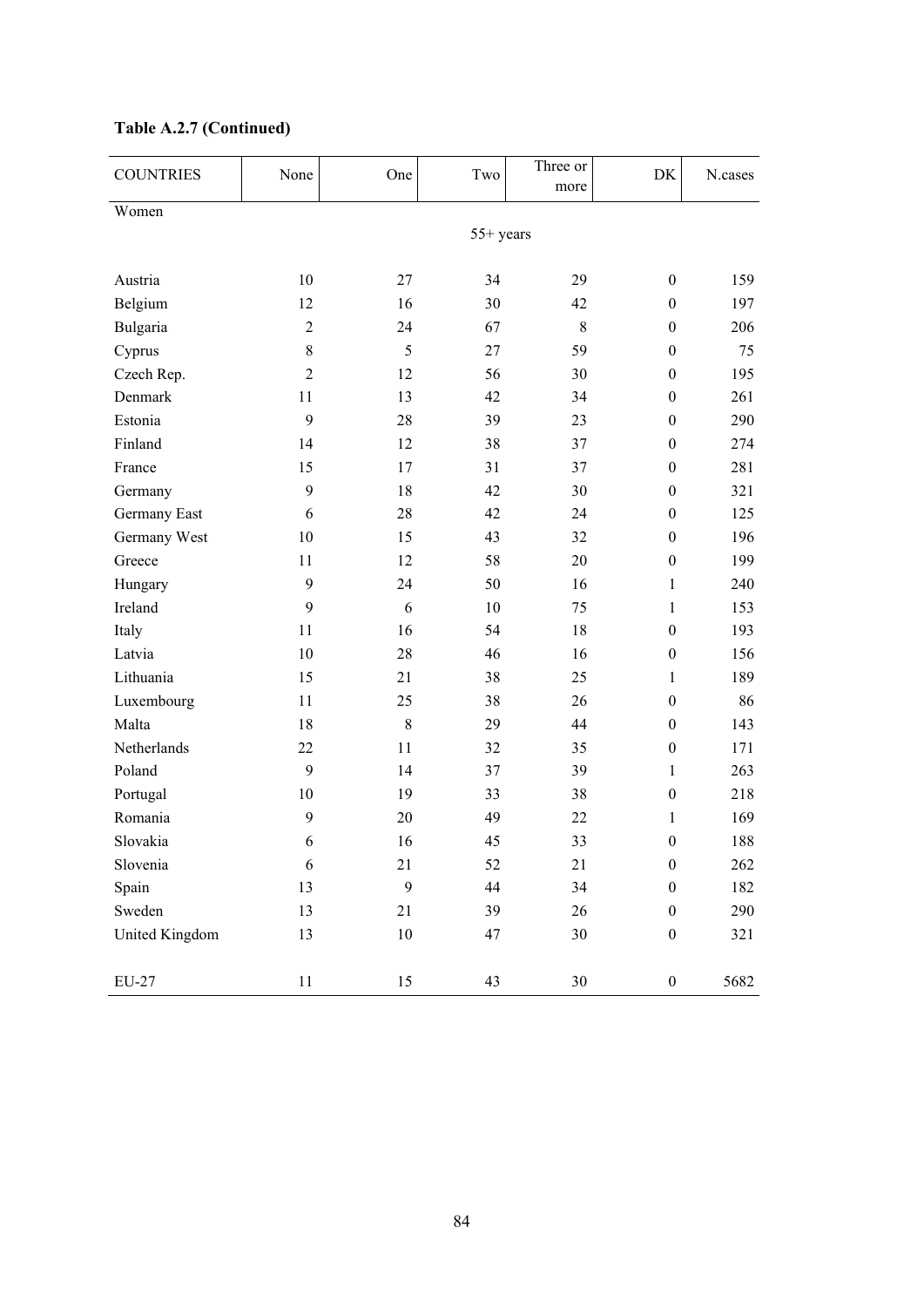| <b>COUNTRIES</b> | None | One    | Two   | Three or more | DK               | N.cases |
|------------------|------|--------|-------|---------------|------------------|---------|
| Women            |      |        |       |               |                  |         |
|                  |      |        | Total |               |                  |         |
|                  |      |        |       |               |                  |         |
| Austria          | 31   | 22     | 29    | 17            | $\mathbf{1}$     | 531     |
| Belgium          | 26   | 16     | 29    | 29            | $\boldsymbol{0}$ | 521     |
| Bulgaria         | 17   | 28     | 49    | 6             | $\boldsymbol{0}$ | 530     |
| Cyprus           | 34   | 9      | 23    | 34            | $\boldsymbol{0}$ | 258     |
| Czech Rep.       | 20   | 19     | 45    | 17            | $\boldsymbol{0}$ | 603     |
| Denmark          | 26   | 16     | 36    | 22            | $\boldsymbol{0}$ | 500     |
| Estonia          | 21   | 26     | 34    | 19            | $\mathbf{1}$     | 601     |
| Finland          | 28   | 13     | 31    | 28            | $\boldsymbol{0}$ | 563     |
| France           | 26   | 18     | 30    | 26            | $\boldsymbol{0}$ | 608     |
| Germany          | 24   | 19     | 36    | 21            | $\boldsymbol{0}$ | 821     |
| Germany East     | 19   | 29     | 35    | 17            | $\boldsymbol{0}$ | 319     |
| Germany West     | 25   | 16     | 36    | 22            | $\boldsymbol{0}$ | 502     |
| Greece           | 33   | 14     | 39    | 13            | $\mathbf{1}$     | 530     |
| Hungary          | 22   | 25     | 37    | 15            | $\mathbf{1}$     | 556     |
| Ireland          | 26   | 15     | 17    | 41            | $\mathbf{1}$     | 536     |
| Italy            | 33   | 19     | 36    | 11            | $\mathbf{1}$     | 587     |
| Latvia           | 25   | 27     | 34    | 14            | $\boldsymbol{0}$ | 552     |
| Lithuania        | 26   | 23     | 36    | 15            | $\boldsymbol{0}$ | 557     |
| Luxembourg       | 29   | 19     | 33    | 19            | $\boldsymbol{0}$ | 274     |
| Malta            | 31   | 15     | 30    | 23            | $\mathbf{1}$     | 310     |
| Netherlands      | 37   | 12     | 29    | 21            | $\boldsymbol{0}$ | 492     |
| Poland           | 24   | 20     | 29    | 26            | $\overline{2}$   | 625     |
| Portugal         | 22   | 24     | 32    | 22            | $\boldsymbol{0}$ | 546     |
| Romania          | 28   | 26     | 33    | 12            | $\mathbf{1}$     | 543     |
| Slovakia         | 25   | 20     | 37    | $18\,$        | $\mathbf{1}$     | 566     |
| Slovenia         | 24   | 20     | 40    | 15            | $\boldsymbol{0}$ | 574     |
| Spain            | 27   | 17     | 37    | 19            | $\boldsymbol{0}$ | 522     |
| Sweden           | 29   | 22     | 31    | 18            | $\boldsymbol{0}$ | 501     |
| United Kingdom   | 25   | $18\,$ | 34    | 23            | $\mathbf{1}$     | 747     |
|                  |      |        |       |               |                  |         |
| EU-27            | 27   | 19     | 34    | $20\,$        | $\boldsymbol{0}$ | 14554   |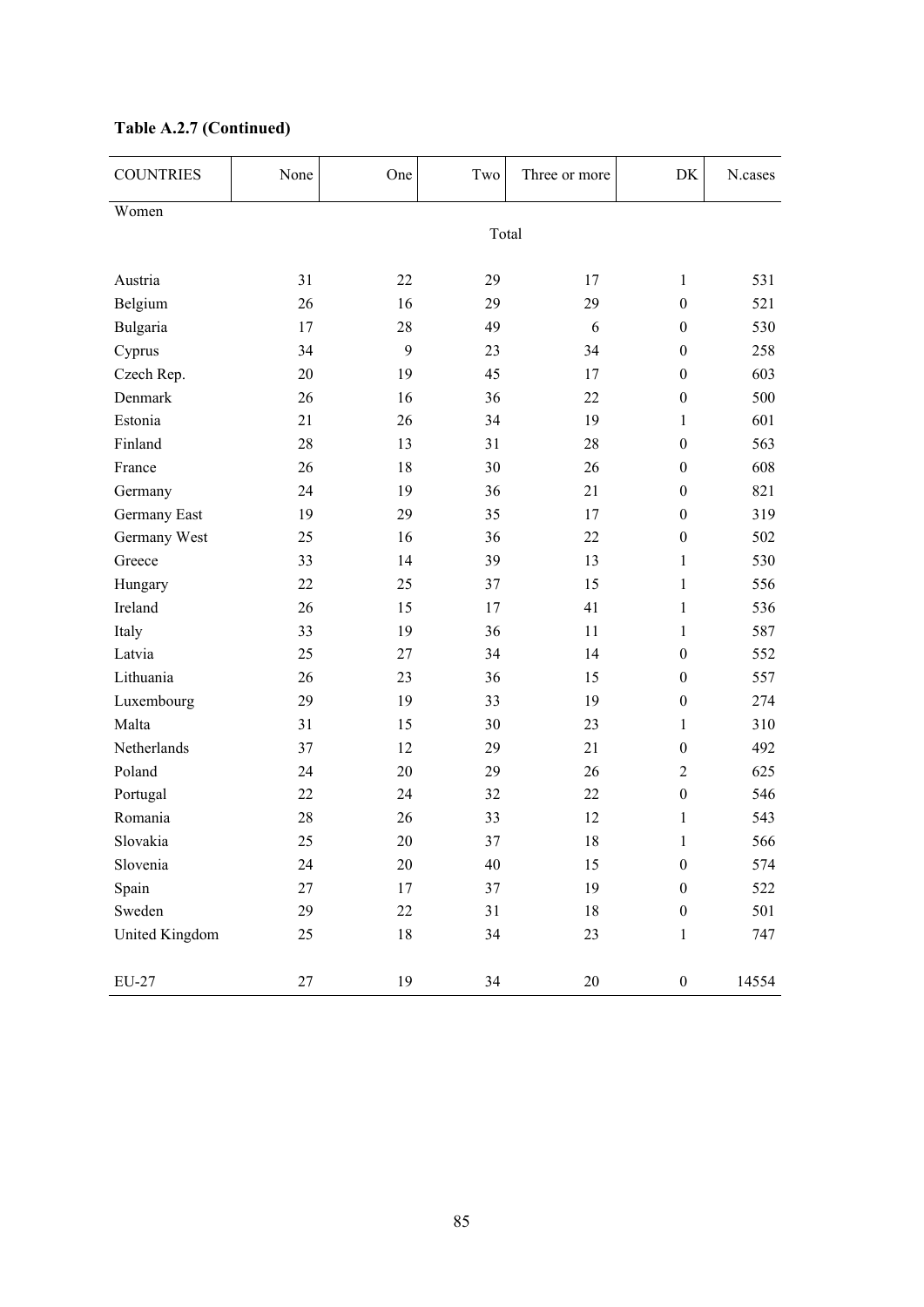| <b>COUNTRIES</b> | None | One              | Two                     | Three or<br>more | DK               | N.cases |
|------------------|------|------------------|-------------------------|------------------|------------------|---------|
| Men              |      |                  |                         |                  |                  |         |
|                  |      |                  |                         | 15-24 years      |                  |         |
| Austria          | 86   | 6                | $\boldsymbol{0}$        | $\overline{2}$   | 6                | 46      |
| Belgium          | 97   | $\mathbf{1}$     | $\mathbf{1}$            | $\boldsymbol{0}$ | $\mathbf{1}$     | 67      |
| Bulgaria         | 95   | $\overline{2}$   | $\boldsymbol{0}$        | $\boldsymbol{0}$ | 3                | 61      |
| Cyprus           | 100  | $\boldsymbol{0}$ | $\boldsymbol{0}$        | $\boldsymbol{0}$ | $\boldsymbol{0}$ | 48      |
| Czech Rep.       | 91   | 5                | $\overline{2}$          | $\overline{2}$   | $\mathbf{0}$     | 55      |
| Denmark          | 100  | $\boldsymbol{0}$ | $\boldsymbol{0}$        | $\boldsymbol{0}$ | $\boldsymbol{0}$ | 47      |
| Estonia          | 90   | 5                | $\overline{\mathbf{3}}$ | $\boldsymbol{0}$ | 3                | 79      |
| Finland          | 87   | 3                | $\overline{4}$          | 3                | 3                | 33      |
| France           | 100  | $\boldsymbol{0}$ | $\boldsymbol{0}$        | $\boldsymbol{0}$ | $\boldsymbol{0}$ | 58      |
| Germany          | 96   | 3                | $\boldsymbol{0}$        | $\mathbf{1}$     | $\boldsymbol{0}$ | 100     |
| Germany East     | 94   | $\overline{2}$   | $\boldsymbol{0}$        | $\overline{4}$   | $\mathbf{0}$     | 40      |
| Germany West     | 96   | $\overline{4}$   | $\boldsymbol{0}$        | $\boldsymbol{0}$ | $\boldsymbol{0}$ | 60      |
| Greece           | 96   | 1                | 1                       | 1                | $\boldsymbol{0}$ | 75      |
| Hungary          | 91   | 5                | 3                       | $\boldsymbol{0}$ | 1                | 81      |
| Ireland          | 97   | 3                | $\boldsymbol{0}$        | $\boldsymbol{0}$ | $\boldsymbol{0}$ | 62      |
| Italy            | 83   | 6                | $\overline{c}$          | $\tau$           | $\overline{2}$   | 48      |
| Latvia           | 91   | 8                | $\boldsymbol{0}$        | $\boldsymbol{0}$ | 1                | 104     |
| Lithuania        | 90   | 6                | $\boldsymbol{0}$        | $\overline{2}$   | $\overline{2}$   | 92      |
| Luxembourg       | 98   | $\overline{2}$   | $\boldsymbol{0}$        | $\boldsymbol{0}$ | $\boldsymbol{0}$ | 42      |
| Malta            | 95   | 3                | $\boldsymbol{0}$        | $\boldsymbol{0}$ | $\overline{2}$   | 37      |
| Netherlands      | 98   | $\overline{2}$   | $\boldsymbol{0}$        | $\boldsymbol{0}$ | $\mathbf{0}$     | 41      |
| Poland           | 94   | $\overline{2}$   | $\overline{2}$          | $\boldsymbol{0}$ | $\overline{2}$   | 51      |
| Portugal         | 67   | 8                | 12                      | 12               | $\mathbf{1}$     | 76      |
| Romania          | 96   | $\boldsymbol{0}$ | $\mathbf{1}$            | $\boldsymbol{0}$ | $\overline{2}$   | 83      |
| Slovakia         | 100  | $\boldsymbol{0}$ | $\boldsymbol{0}$        | $\boldsymbol{0}$ | $\boldsymbol{0}$ | 48      |
| Slovenia         | 97   | $\mathbf{1}$     | $\boldsymbol{0}$        | $\mathbf{1}$     | $\mathbf{1}$     | 84      |
| Spain            | 92   | 6                | $\mathbf{1}$            | $\boldsymbol{0}$ | $\mathbf{1}$     | $70\,$  |
| Sweden           | 100  | $\boldsymbol{0}$ | $\boldsymbol{0}$        | $\boldsymbol{0}$ | $\boldsymbol{0}$ | 23      |
| United Kingdom   | 86   | $8\,$            | $\overline{4}$          | $\sqrt{2}$       | $\boldsymbol{0}$ | 64      |
| EU-27            | 92   | $\overline{4}$   | $\overline{c}$          | $\sqrt{2}$       | $\mathbf{1}$     | 1675    |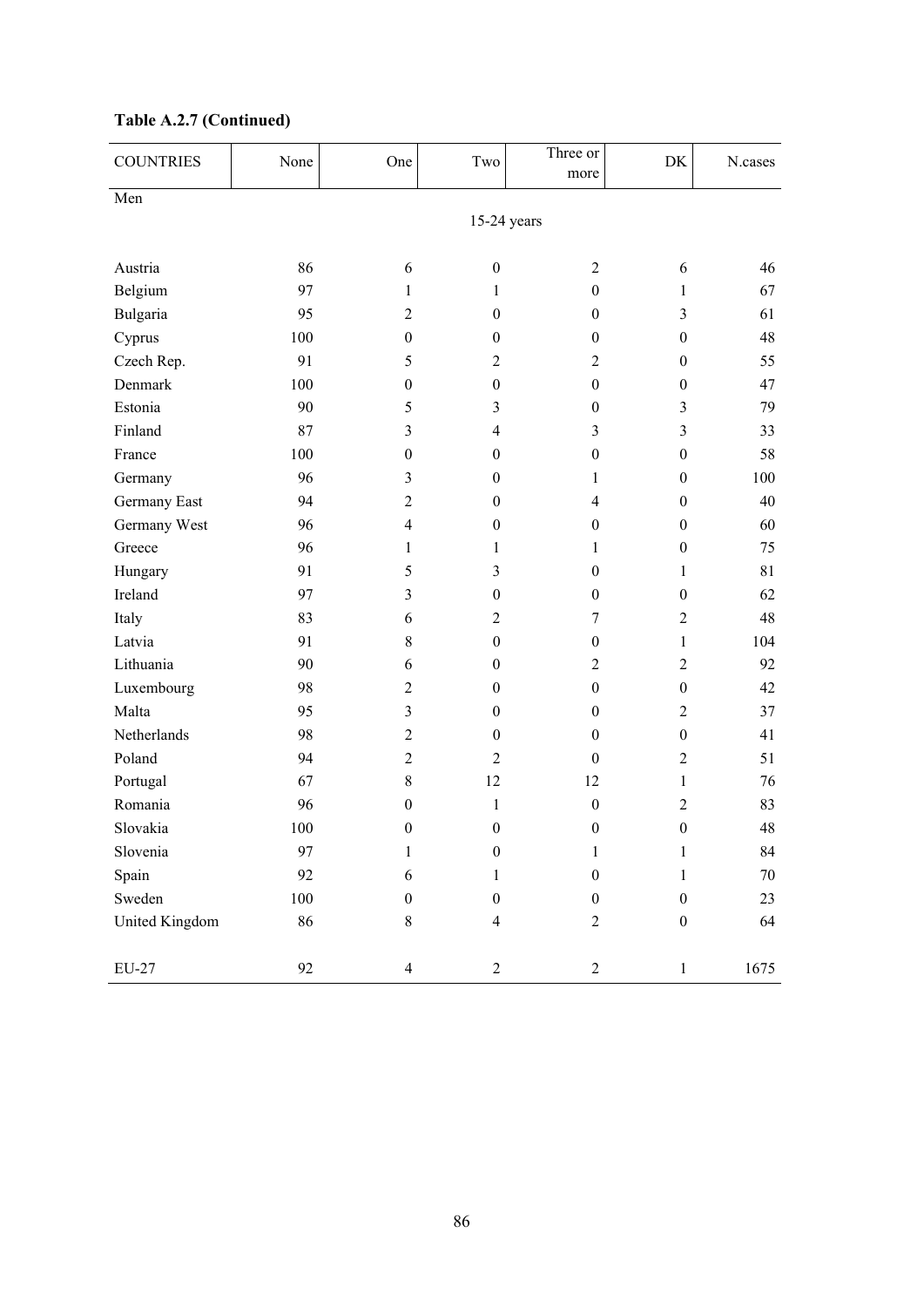| <b>COUNTRIES</b> | None        | One    | Two    | Three or<br>more | DK               | N.cases |  |  |  |
|------------------|-------------|--------|--------|------------------|------------------|---------|--|--|--|
| Men              |             |        |        |                  |                  |         |  |  |  |
|                  | 25-39 years |        |        |                  |                  |         |  |  |  |
| Austria          | 62          | 19     | 13     | 5                | $\mathbf{1}$     | 122     |  |  |  |
| Belgium          | 43          | 20     | 27     | $\,8\,$          | $\mathbf{1}$     | 107     |  |  |  |
| Bulgaria         | 39          | 32     | 24     | 5                | $\boldsymbol{0}$ | 120     |  |  |  |
| Cyprus           | 53          | 13     | 25     | $8\,$            | $\boldsymbol{0}$ | 71      |  |  |  |
| Czech Rep.       | 52          | 19     | 23     | 6                | $\boldsymbol{0}$ | 119     |  |  |  |
| Denmark          | 46          | 22     | 27     | 6                | $\boldsymbol{0}$ | 101     |  |  |  |
| Estonia          | 37          | 35     | 22     | $\overline{4}$   | $\overline{2}$   | 106     |  |  |  |
| Finland          | 43          | 22     | 20     | 13               | $\overline{2}$   | 70      |  |  |  |
| France           | 41          | 21     | 28     | 10               | $\boldsymbol{0}$ | 84      |  |  |  |
| Germany          | 62          | 20     | 11     | 5                | $\overline{2}$   | 134     |  |  |  |
| Germany East     | 56          | 22     | 20     | $\overline{2}$   | $\boldsymbol{0}$ | 58      |  |  |  |
| Germany West     | 64          | 20     | 8      | 6                | 3                | 76      |  |  |  |
| Greece           | 74          | 17     | 8      | $\overline{2}$   | $\boldsymbol{0}$ | 132     |  |  |  |
| Hungary          | 35          | 21     | 26     | 17               | $\mathbf{1}$     | 142     |  |  |  |
| Ireland          | 42          | 13     | 26     | 18               | $\mathbf{1}$     | 137     |  |  |  |
| Italy            | 62          | 19     | 16     | $\mathfrak{Z}$   | $\mathbf{1}$     | 126     |  |  |  |
| Latvia           | 39          | 25     | 24     | 12               | $\boldsymbol{0}$ | 142     |  |  |  |
| Lithuania        | 40          | 24     | 29     | 6                | $\mathbf{1}$     | 130     |  |  |  |
| Luxembourg       | 54          | 21     | 13     | 12               | $\boldsymbol{0}$ | 44      |  |  |  |
| Malta            | 49          | 27     | 24     | $\boldsymbol{0}$ | $\boldsymbol{0}$ | 37      |  |  |  |
| Netherlands      | 60          | 9      | 24     | $8\,$            | $\boldsymbol{0}$ | 104     |  |  |  |
| Poland           | 50          | 21     | 25     | $\overline{4}$   | $\mathbf{1}$     | 80      |  |  |  |
| Portugal         | 40          | 26     | 23     | 11               | $\boldsymbol{0}$ | 121     |  |  |  |
| Romania          | 54          | 27     | 16     | $\overline{2}$   | 1                | 138     |  |  |  |
| Slovakia         | 42          | 23     | 30     | $\mathfrak{Z}$   | $\overline{2}$   | 124     |  |  |  |
| Slovenia         | 52          | $20\,$ | 22     | $\mathfrak s$    | $\sqrt{2}$       | 105     |  |  |  |
| Spain            | 66          | 16     | 15     | $\mathfrak{Z}$   | $\boldsymbol{0}$ | 141     |  |  |  |
| Sweden           | 58          | 17     | 15     | $10\,$           | $\boldsymbol{0}$ | 95      |  |  |  |
| United Kingdom   | 57          | 11     | $20\,$ | 11               | $\boldsymbol{0}$ | 111     |  |  |  |
| EU-27            | 55          | 19     | 19     | $\sqrt{6}$       | $\,1$            | 2943    |  |  |  |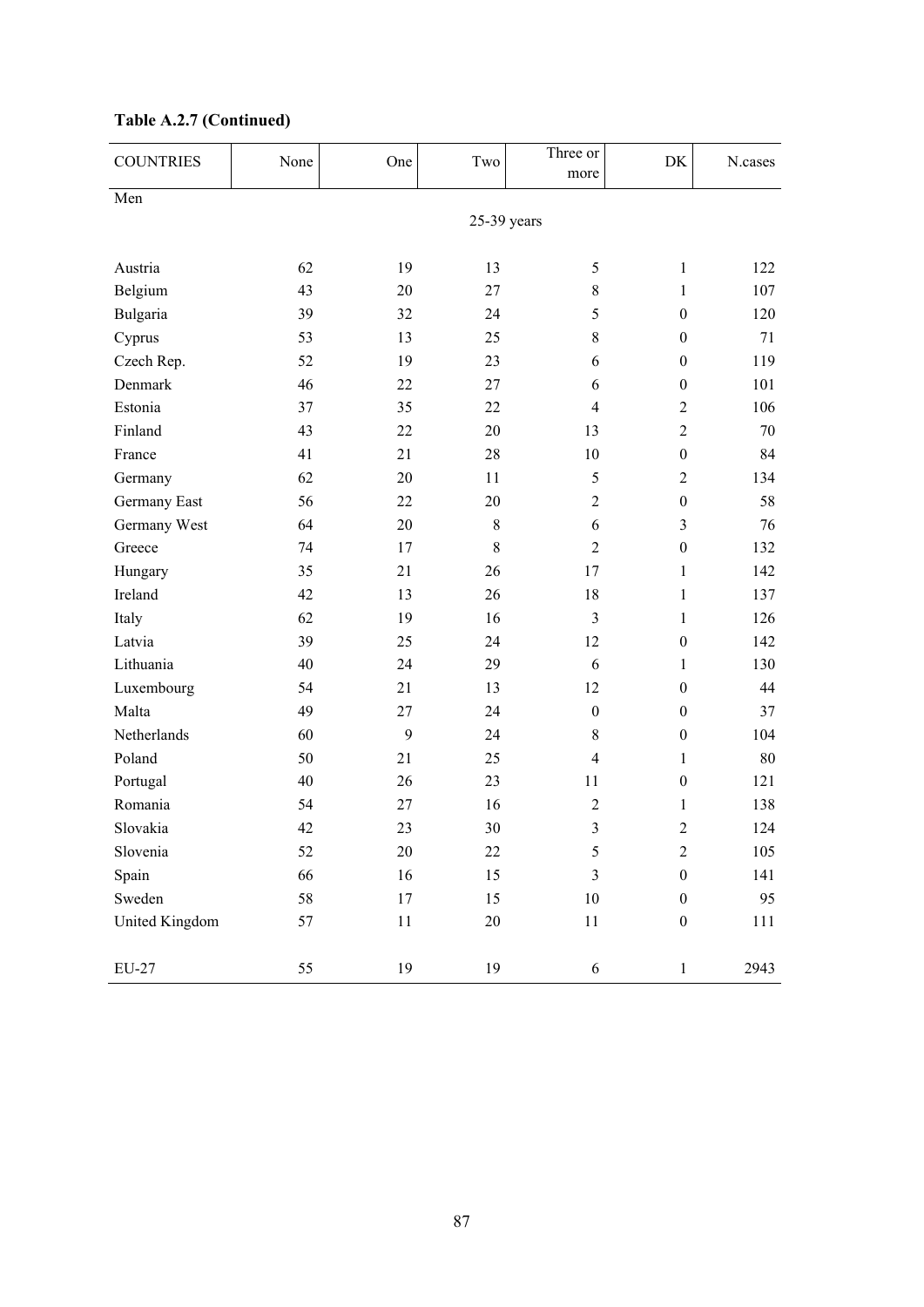| <b>COUNTRIES</b> | None   | One         | Two | Three or<br>more | DK               | N.cases |  |  |  |  |
|------------------|--------|-------------|-----|------------------|------------------|---------|--|--|--|--|
| Men              |        |             |     |                  |                  |         |  |  |  |  |
|                  |        | 40-54 years |     |                  |                  |         |  |  |  |  |
|                  |        |             |     |                  |                  |         |  |  |  |  |
| Austria          | 29     | 24          | 35  | 10               | $\overline{2}$   | 175     |  |  |  |  |
| Belgium          | 16     | 18          | 44  | 22               | $\boldsymbol{0}$ | 143     |  |  |  |  |
| Bulgaria         | 9      | 25          | 58  | $\overline{7}$   | $\boldsymbol{0}$ | 124     |  |  |  |  |
| Cyprus           | 10     | 13          | 33  | 44               | $\boldsymbol{0}$ | 61      |  |  |  |  |
| Czech Rep.       | 9      | 20          | 61  | 9                | $\boldsymbol{0}$ | 116     |  |  |  |  |
| Denmark          | 17     | 15          | 47  | 21               | $\boldsymbol{0}$ | 132     |  |  |  |  |
| Estonia          | 17     | 20          | 43  | 18               | $\overline{2}$   | 95      |  |  |  |  |
| Finland          | 17     | 14          | 38  | 31               | $\boldsymbol{0}$ | 107     |  |  |  |  |
| France           | 23     | 20          | 38  | 18               | $\boldsymbol{0}$ | 121     |  |  |  |  |
| Germany          | 20     | 21          | 47  | 12               | $\boldsymbol{0}$ | 164     |  |  |  |  |
| Germany East     | 23     | 16          | 45  | 16               | $\boldsymbol{0}$ | 52      |  |  |  |  |
| Germany West     | 19     | 22          | 48  | 11               | $\boldsymbol{0}$ | 112     |  |  |  |  |
| Greece           | 32     | 20          | 33  | 14               | $\boldsymbol{0}$ | 112     |  |  |  |  |
| Hungary          | 16     | 24          | 37  | 19               | $\overline{3}$   | 91      |  |  |  |  |
| Ireland          | 22     | 14          | 35  | 28               | $\boldsymbol{0}$ | 119     |  |  |  |  |
| Italy            | 19     | 22          | 54  | 5                | $\boldsymbol{0}$ | 143     |  |  |  |  |
| Latvia           | 12     | 30          | 38  | 19               | $\mathbf{1}$     | 128     |  |  |  |  |
| Lithuania        | 19     | 17          | 45  | 16               | $\boldsymbol{2}$ | 131     |  |  |  |  |
| Luxembourg       | 9      | 32          | 39  | 20               | $\boldsymbol{0}$ | 69      |  |  |  |  |
| Malta            | 12     | 19          | 60  | 9                | $\boldsymbol{0}$ | 42      |  |  |  |  |
| Netherlands      | 19     | 14          | 38  | 29               | $\boldsymbol{0}$ | 125     |  |  |  |  |
| Poland           | 18     | 20          | 44  | 16               | $\overline{2}$   | 90      |  |  |  |  |
| Portugal         | 15     | 37          | 38  | 10               | $\mathbf{1}$     | 125     |  |  |  |  |
| Romania          | 19     | 27          | 38  | 15               | $\mathbf{1}$     | 134     |  |  |  |  |
| Slovakia         | 12     | 20          | 52  | 15               | $\mathbf{1}$     | 131     |  |  |  |  |
| Slovenia         | 17     | 17          | 45  | 20               | 1                | 94      |  |  |  |  |
| Spain            | 21     | 22          | 42  | 15               | $\boldsymbol{0}$ | 133     |  |  |  |  |
| Sweden           | 24     | 9           | 43  | 24               | $\boldsymbol{0}$ | 104     |  |  |  |  |
| United Kingdom   | 25     | 14          | 31  | 25               | 5                | 130     |  |  |  |  |
|                  |        |             |     |                  |                  |         |  |  |  |  |
| EU-27            | $20\,$ | $20\,$      | 43  | 16               | $\mathbf{1}$     | 3139    |  |  |  |  |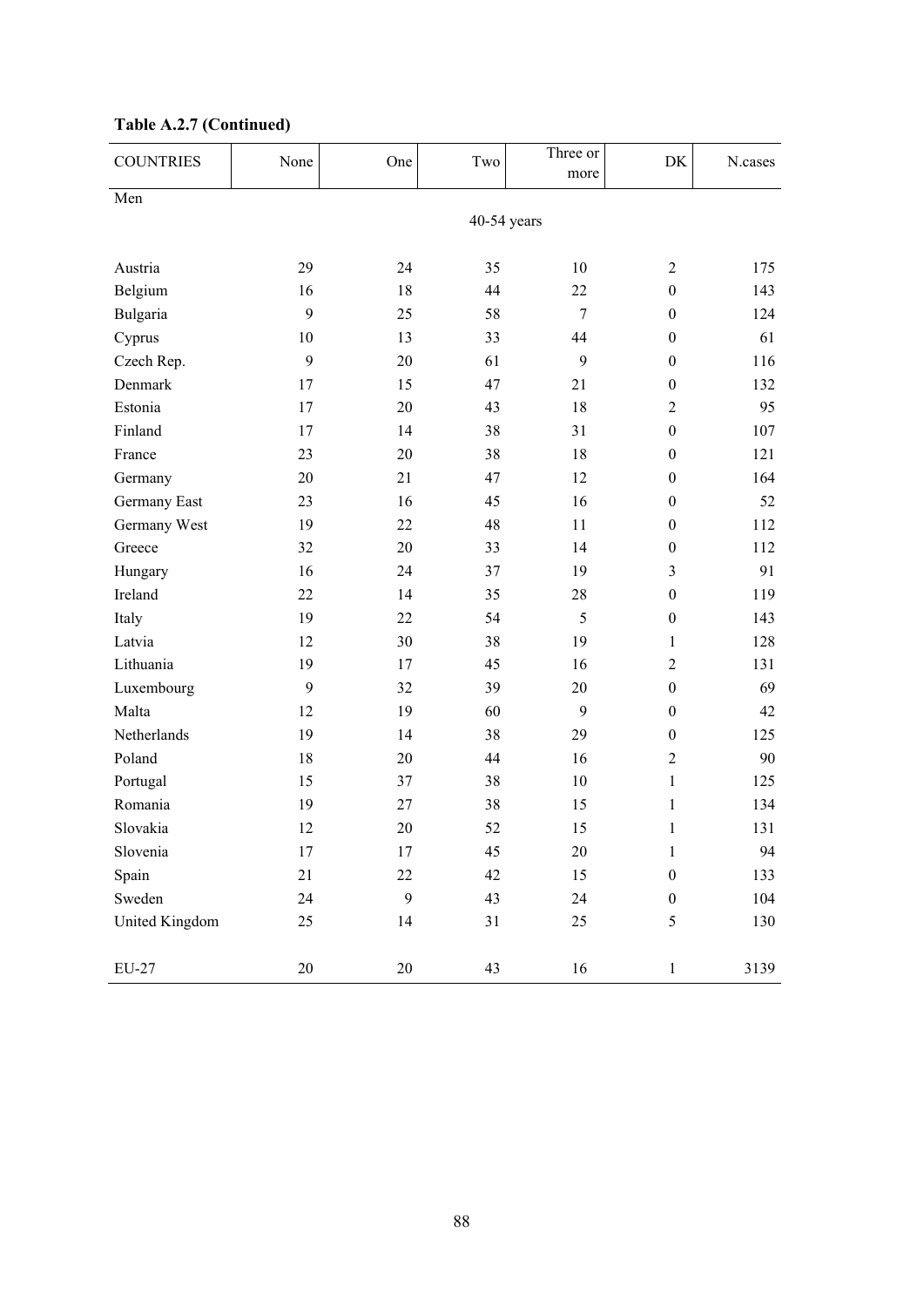| <b>COUNTRIES</b> | None           | One                     | Two | Three or<br>more | DK               | N.cases |  |  |  |  |
|------------------|----------------|-------------------------|-----|------------------|------------------|---------|--|--|--|--|
| Men              |                |                         |     |                  |                  |         |  |  |  |  |
|                  |                | $55+ years$             |     |                  |                  |         |  |  |  |  |
| Austria          | 14             | 25                      | 34  | 27               | $\boldsymbol{0}$ | 131     |  |  |  |  |
| Belgium          | 13             | 20                      | 34  | 33               | $\boldsymbol{0}$ | 187     |  |  |  |  |
| Bulgaria         | 3              | 23                      | 65  | $8\,$            | $\boldsymbol{0}$ | 167     |  |  |  |  |
| Cyprus           | $\mathbf{1}$   | 8                       | 41  | 50               | $\boldsymbol{0}$ | 66      |  |  |  |  |
| Czech Rep.       | $\overline{4}$ | 20                      | 57  | 20               | $\boldsymbol{0}$ | 126     |  |  |  |  |
| Denmark          | 11             | 14                      | 43  | 32               | $\boldsymbol{0}$ | 232     |  |  |  |  |
| Estonia          | 5              | 21                      | 42  | 30               | 3                | 120     |  |  |  |  |
| Finland          | 11             | 14                      | 47  | $28\,$           | $\boldsymbol{0}$ | 235     |  |  |  |  |
| France           | 11             | 19                      | 34  | 35               | 1                | 197     |  |  |  |  |
| Germany          | $\sqrt{ }$     | 21                      | 45  | 27               | $\boldsymbol{0}$ | 353     |  |  |  |  |
| Germany East     | $\overline{4}$ | 27                      | 44  | 24               | $\boldsymbol{0}$ | 101     |  |  |  |  |
| Germany West     | $\,8\,$        | 19                      | 46  | 28               | $\boldsymbol{0}$ | 252     |  |  |  |  |
| Greece           | 10             | 9                       | 57  | 24               | $\mathbf{1}$     | 151     |  |  |  |  |
| Hungary          | $\,8\,$        | 24                      | 50  | 18               | $\mathbf{1}$     | 134     |  |  |  |  |
| Ireland          | 17             | $\overline{\mathbf{3}}$ | 17  | 62               | $\mathbf{1}$     | 162     |  |  |  |  |
| Italy            | 11             | 17                      | 51  | 21               | $\boldsymbol{0}$ | 140     |  |  |  |  |
| Latvia           | 9              | 23                      | 48  | 19               | $\mathbf{1}$     | 93      |  |  |  |  |
| Lithuania        | 9              | 23                      | 45  | 23               | $\mathbf{1}$     | 116     |  |  |  |  |
| Luxembourg       | $\tau$         | 31                      | 38  | 24               | $\mathbf{0}$     | 78      |  |  |  |  |
| Malta            | 12             | 6                       | 31  | 52               | $\mathbf{0}$     | 74      |  |  |  |  |
| Netherlands      | 14             | 9                       | 44  | 33               | $\boldsymbol{0}$ | 239     |  |  |  |  |
| Poland           | 11             | 10                      | 46  | 33               | $\boldsymbol{0}$ | 154     |  |  |  |  |
| Portugal         | $\,8\,$        | 15                      | 40  | 36               | $\mathbf{1}$     | 180     |  |  |  |  |
| Romania          | $\tau$         | 27                      | 46  | 19               | $\mathbf{1}$     | 177     |  |  |  |  |
| Slovakia         | 12             | 9                       | 49  | 30               | $\boldsymbol{0}$ | 131     |  |  |  |  |
| Slovenia         | 13             | 16                      | 54  | 15               | $\mathbf{1}$     | 162     |  |  |  |  |
| Spain            | $11\,$         | $11\,$                  | 30  | $\sqrt{48}$      | $\boldsymbol{0}$ | 138     |  |  |  |  |
| Sweden           | 16             | 13                      | 44  | $27\,$           | $\boldsymbol{0}$ | 296     |  |  |  |  |
| United Kingdom   | 12             | 12                      | 40  | 33               | $\mathfrak{Z}$   | 290     |  |  |  |  |
| EU-27            | $10\,$         | 16                      | 43  | $30\,$           | $\,1$            | 4529    |  |  |  |  |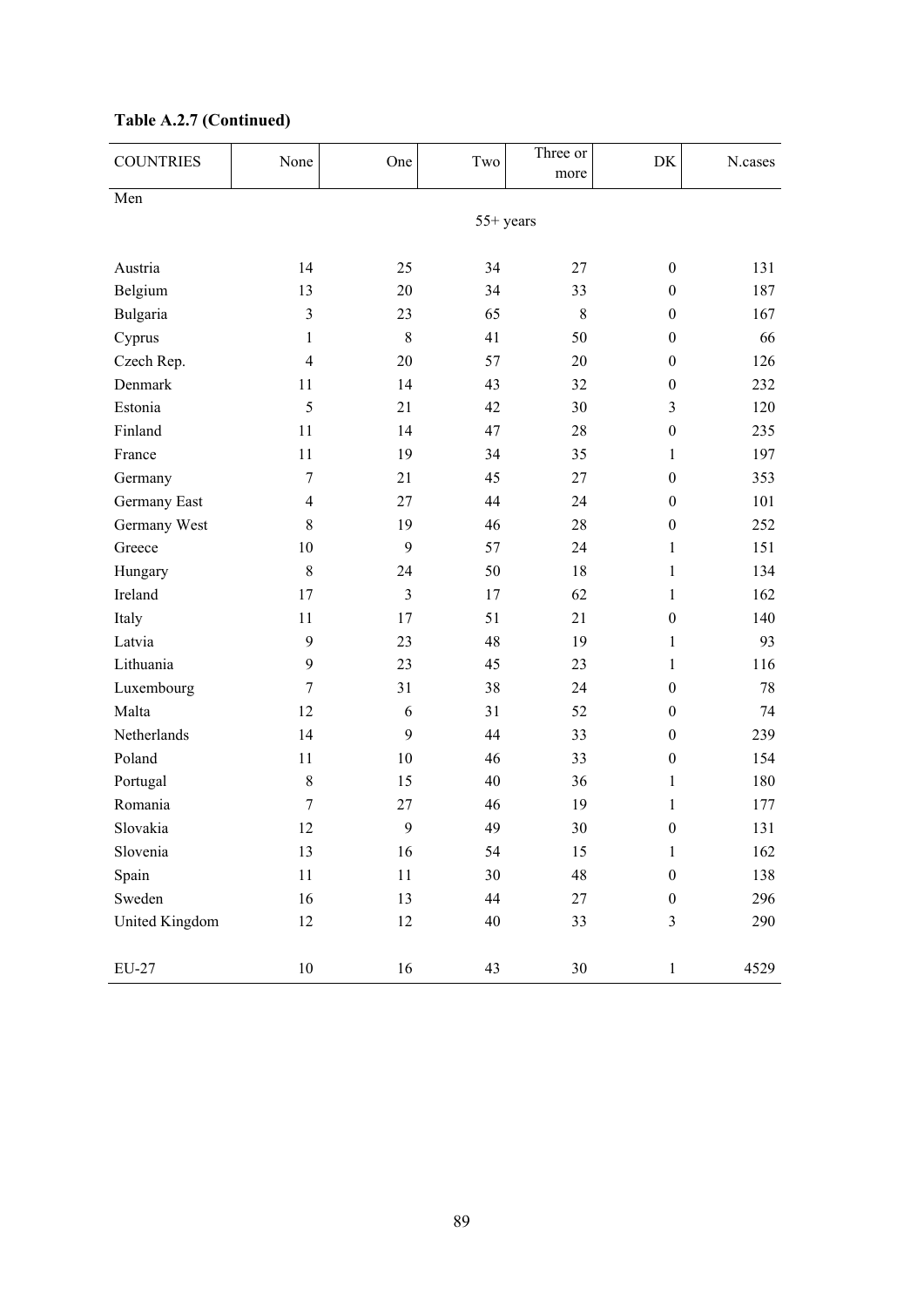| <b>COUNTRIES</b> | None | One | Two    | Three or<br>more | DK               | N.cases |
|------------------|------|-----|--------|------------------|------------------|---------|
| Men              |      |     |        |                  |                  |         |
|                  |      |     |        | Total            |                  |         |
|                  |      |     |        |                  |                  |         |
| Austria          | 41   | 20  | 24     | 13               | $\overline{2}$   | 474     |
| Belgium          | 34   | 17  | 30     | 19               | $\mathbf{1}$     | 504     |
| Bulgaria         | 28   | 23  | 42     | 6                | $\mathbf{1}$     | 472     |
| Cyprus           | 37   | 9   | 27     | 27               | $\boldsymbol{0}$ | 246     |
| Czech Rep.       | 33   | 18  | 39     | 10               | $\boldsymbol{0}$ | 416     |
| Denmark          | 35   | 14  | 33     | 18               | $\boldsymbol{0}$ | 512     |
| Estonia          | 35   | 21  | 28     | 13               | $\overline{2}$   | 400     |
| Finland          | 32   | 14  | 31     | 22               | $\mathbf{1}$     | 445     |
| France           | 36   | 17  | 28     | 19               | $\boldsymbol{0}$ | 460     |
| Germany          | 34   | 18  | 33     | 14               | $\boldsymbol{0}$ | 751     |
| Germany East     | 32   | 20  | 34     | 15               | $\boldsymbol{0}$ | 251     |
| Germany West     | 35   | 18  | 32     | 14               | $\mathbf{1}$     | 500     |
| Greece           | 48   | 12  | 27     | 12               | $\boldsymbol{0}$ | 470     |
| Hungary          | 31   | 20  | 32     | 15               | $\mathbf{1}$     | 448     |
| Ireland          | 39   | 9   | 22     | 29               | $\mathbf{1}$     | 480     |
| Italy            | 35   | 18  | 37     | 10               | $\boldsymbol{0}$ | 457     |
| Latvia           | 38   | 22  | $27\,$ | 13               | $\mathbf{1}$     | 467     |
| Lithuania        | 36   | 18  | 32     | 13               | $\mathbf{1}$     | 469     |
| Luxembourg       | 34   | 24  | 26     | 16               | $\boldsymbol{0}$ | 233     |
| Malta            | 36   | 14  | 31     | 18               | $\boldsymbol{0}$ | 190     |
| Netherlands      | 40   | 9   | 31     | 21               | $\boldsymbol{0}$ | 509     |
| Poland           | 39   | 14  | 32     | 14               | $\mathbf{1}$     | 375     |
| Portugal         | 29   | 22  | 30     | 19               | $\mathbf{1}$     | 502     |
| Romania          | 41   | 22  | 26     | 9                | $\mathbf{1}$     | 532     |
| Slovakia         | 38   | 14  | 35     | 12               | 1                | 434     |
| Slovenia         | 37   | 15  | 35     | 12               | $\mathbf{1}$     | 445     |
| Spain            | 40   | 15  | 25     | 20               | $\boldsymbol{0}$ | 482     |
| Sweden           | 40   | 12  | 30     | 18               | $\boldsymbol{0}$ | 518     |
| United Kingdom   | 39   | 12  | $27\,$ | $20\,$           | $\overline{c}$   | 595     |
| EU-27            | 37   | 16  | $30\,$ | 16               | $\mathbf{1}$     | 12286   |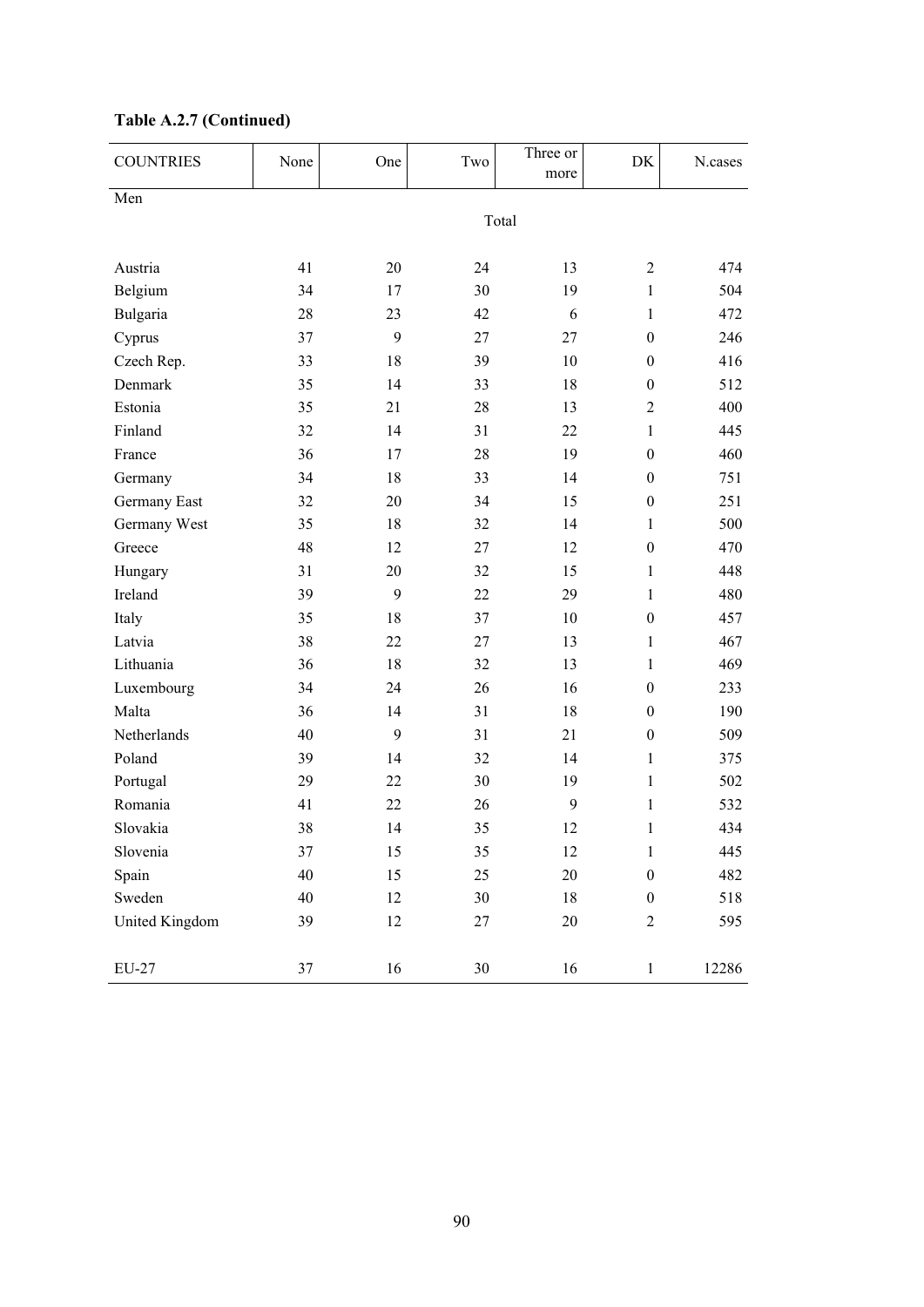| <b>COUNTRIES</b> | None             | One              | Two         | Three or<br>more | DK             | N.cases |
|------------------|------------------|------------------|-------------|------------------|----------------|---------|
| Women            |                  |                  |             |                  |                |         |
|                  |                  |                  | 15-24 years |                  |                |         |
|                  |                  |                  |             |                  |                |         |
| Austria          | 10               | 11               | 35          | 12               | 31             | 54      |
| Belgium          | $10\,$           | 9                | 54          | 25               | $\mathbf{1}$   | 58      |
| Bulgaria         | $8\,$            | 17               | 55          | $\boldsymbol{0}$ | 20             | 54      |
| Cyprus           | $20\,$           | $\boldsymbol{0}$ | 49          | 26               | 6              | 51      |
| Czech Rep.       | 9                | 17               | 52          | 11               | 11             | 81      |
| Denmark          | 9                | 5                | 48          | 34               | $\overline{4}$ | 44      |
| Estonia          | 9                | 15               | 53          | 15               | $\,8\,$        | 66      |
| Finland          | $\boldsymbol{7}$ | 14               | 24          | 33               | 22             | 57      |
| France           | $\boldsymbol{7}$ | 11               | 31          | 33               | 18             | 43      |
| Germany          | $\,8\,$          | 14               | 39          | 15               | 24             | 97      |
| Germany East     | $\overline{2}$   | 18               | 48          | 16               | 16             | 40      |
| Germany West     | 10               | 13               | 37          | 15               | 26             | 57      |
| Greece           | 14               | $10\,$           | 40          | 18               | 19             | 51      |
| Hungary          | 13               | 16               | 48          | 17               | 6              | 49      |
| Ireland          | 16               | 6                | $20\,$      | 15               | 43             | 64      |
| Italy            | 5                | 6                | 32          | 9                | 47             | 53      |
| Latvia           | 16               | 22               | 37          | 14               | 12             | 102     |
| Lithuania        | $\overline{4}$   | 12               | 50          | 13               | 21             | 76      |
| Luxembourg       | 18               | $\boldsymbol{0}$ | 46          | 23               | 13             | 22      |
| Malta            | 11               | 18               | 21          | 17               | 32             | $28\,$  |
| Netherlands      | 9                | $\overline{4}$   | 38          | 36               | 13             | 69      |
| Poland           | 9                | 3                | 45          | 14               | 30             | 71      |
| Portugal         | 34               | 11               | 36          | $\overline{4}$   | 15             | 71      |
| Romania          | 9                | 17               | 25          | $\mathbf{1}$     | 48             | 79      |
| Slovakia         | $\overline{4}$   | 25               | 39          | 11               | $20\,$         | 68      |
| Slovenia         | $\sqrt{2}$       | 6                | 47          | $30\,$           | 16             | 65      |
| Spain            | $10\,$           | 8                | 40          | $20\,$           | $22\,$         | 62      |
| Sweden           | 18               | 5                | 32          | $27\,$           | $18\,$         | 22      |
| United Kingdom   | $18\,$           | 23               | $28\,$      | $20\,$           | 10             | 83      |
|                  |                  |                  |             |                  |                |         |
| EU-27            | 11               | 12               | 36          | $18\,$           | 23             | 1640    |

**Table A.2.8** Distribution of women and men by additionally intended number of children, age and country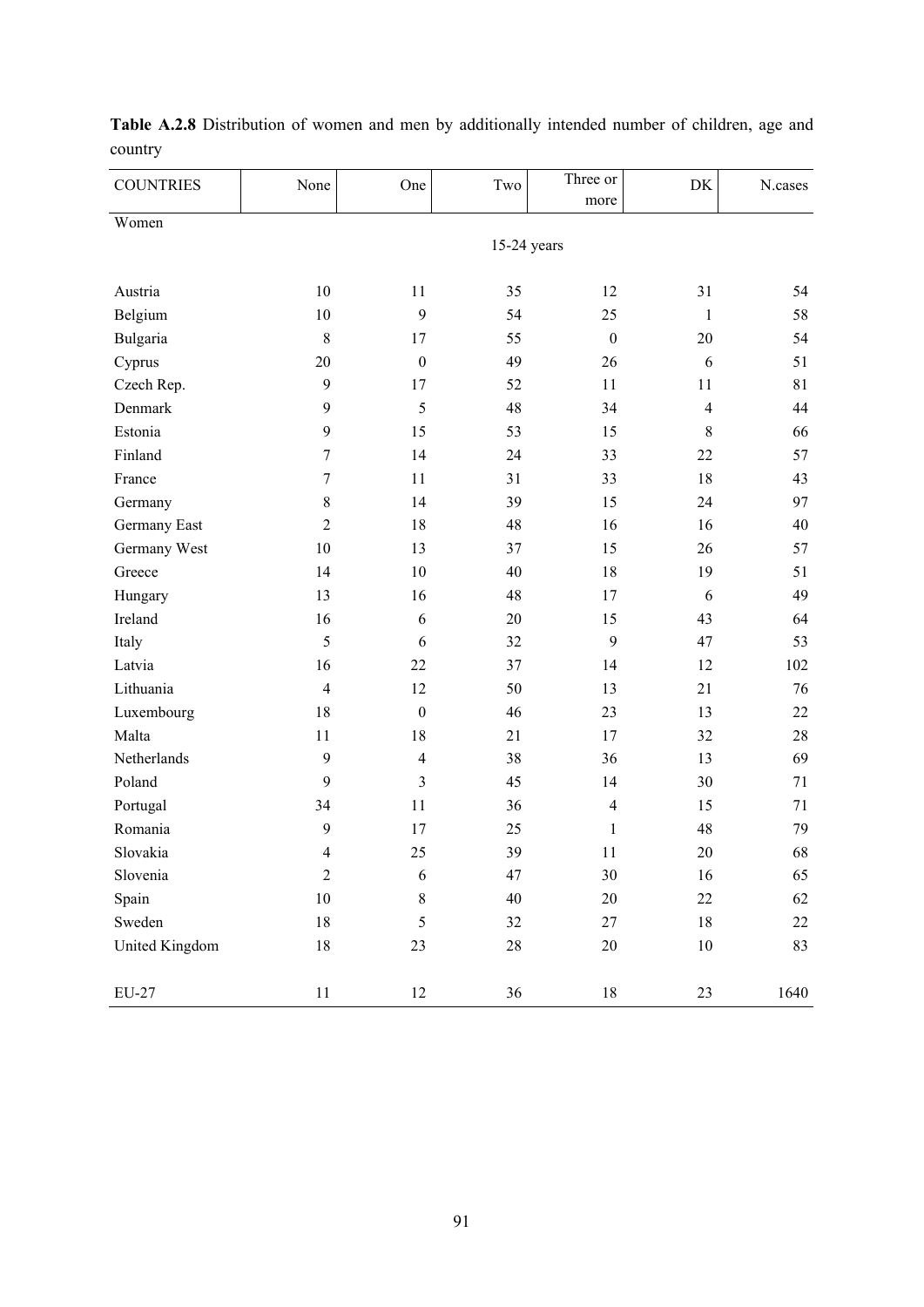| <b>COUNTRIES</b>      | None | One         | Two    | Three or<br>more | DK               | N.cases |  |  |  |  |
|-----------------------|------|-------------|--------|------------------|------------------|---------|--|--|--|--|
| Women                 |      |             |        |                  |                  |         |  |  |  |  |
|                       |      | 25-39 years |        |                  |                  |         |  |  |  |  |
|                       |      |             |        |                  |                  |         |  |  |  |  |
| Austria               | 46   | 23          | 16     | $\mathbf{1}$     | 14               | 152     |  |  |  |  |
| Belgium               | 58   | 19          | 14     | 6                | $\mathfrak{Z}$   | 120     |  |  |  |  |
| Bulgaria              | 54   | 14          | 19     | $\overline{3}$   | 9                | 125     |  |  |  |  |
| Cyprus                | 36   | 13          | 27     | 13               | 11               | 67      |  |  |  |  |
| Czech Rep.            | 52   | 23          | 15     | $\overline{2}$   | $\,8\,$          | 174     |  |  |  |  |
| Denmark               | 50   | 13          | 22     | 9                | 6                | 78      |  |  |  |  |
| Estonia               | 40   | 30          | 18     | $\,8\,$          | $\overline{4}$   | 124     |  |  |  |  |
| Finland               | 43   | 18          | 17     | 6                | 16               | 106     |  |  |  |  |
| France                | 46   | 21          | $20\,$ | 10               | $\overline{4}$   | 137     |  |  |  |  |
| Germany               | 43   | 23          | 17     | $\mathbf{1}$     | 16               | 156     |  |  |  |  |
| Germany East          | 46   | 36          | 8      | $\mathbf 2$      | 8                | 67      |  |  |  |  |
| Germany West          | 42   | 19          | 20     | $\mathbf{1}$     | 18               | 89      |  |  |  |  |
| Greece                | 41   | 16          | 28     | 6                | 9                | 141     |  |  |  |  |
| Hungary               | 51   | 14          | 22     | $\overline{4}$   | 9                | 132     |  |  |  |  |
| Ireland               | 38   | 16          | 16     | 12               | 18               | 168     |  |  |  |  |
| Italy                 | 29   | 25          | 20     | 6                | 20               | 171     |  |  |  |  |
| Latvia                | 54   | 25          | 12     | 6                | $\mathfrak{Z}$   | 153     |  |  |  |  |
| Lithuania             | 42   | 18          | 17     | $\boldsymbol{7}$ | 16               | 139     |  |  |  |  |
| Luxembourg            | 55   | 23          | 18     | $\mathbf{1}$     | $\mathfrak{Z}$   | 71      |  |  |  |  |
| Malta                 | 53   | 21          | 18     | $\overline{2}$   | 6                | 56      |  |  |  |  |
| Netherlands           | 40   | 19          | 20     | $\boldsymbol{7}$ | 13               | 127     |  |  |  |  |
| Poland                | 43   | 12          | 14     | $\overline{4}$   | 27               | 150     |  |  |  |  |
| Portugal              | 59   | 15          | 10     | $\overline{2}$   | 14               | 125     |  |  |  |  |
| Romania               | 52   | 17          | 15     | $\mathbf{1}$     | 15               | 149     |  |  |  |  |
| Slovakia              | 43   | 17          | 15     | 6                | 19               | 152     |  |  |  |  |
| Slovenia              | 39   | 17          | 15     | 6                | $22\,$           | 123     |  |  |  |  |
| Spain                 | 42   | 16          | $21\,$ | 3                | 17               | 147     |  |  |  |  |
| Sweden                | 46   | 16          | 16     | 14               | $\boldsymbol{7}$ | 68      |  |  |  |  |
| <b>United Kingdom</b> | 47   | 14          | $22\,$ | $\sqrt{6}$       | $11\,$           | 167     |  |  |  |  |
| EU-27                 | 44   | $18\,$      | 19     | 5                | 14               | 3478    |  |  |  |  |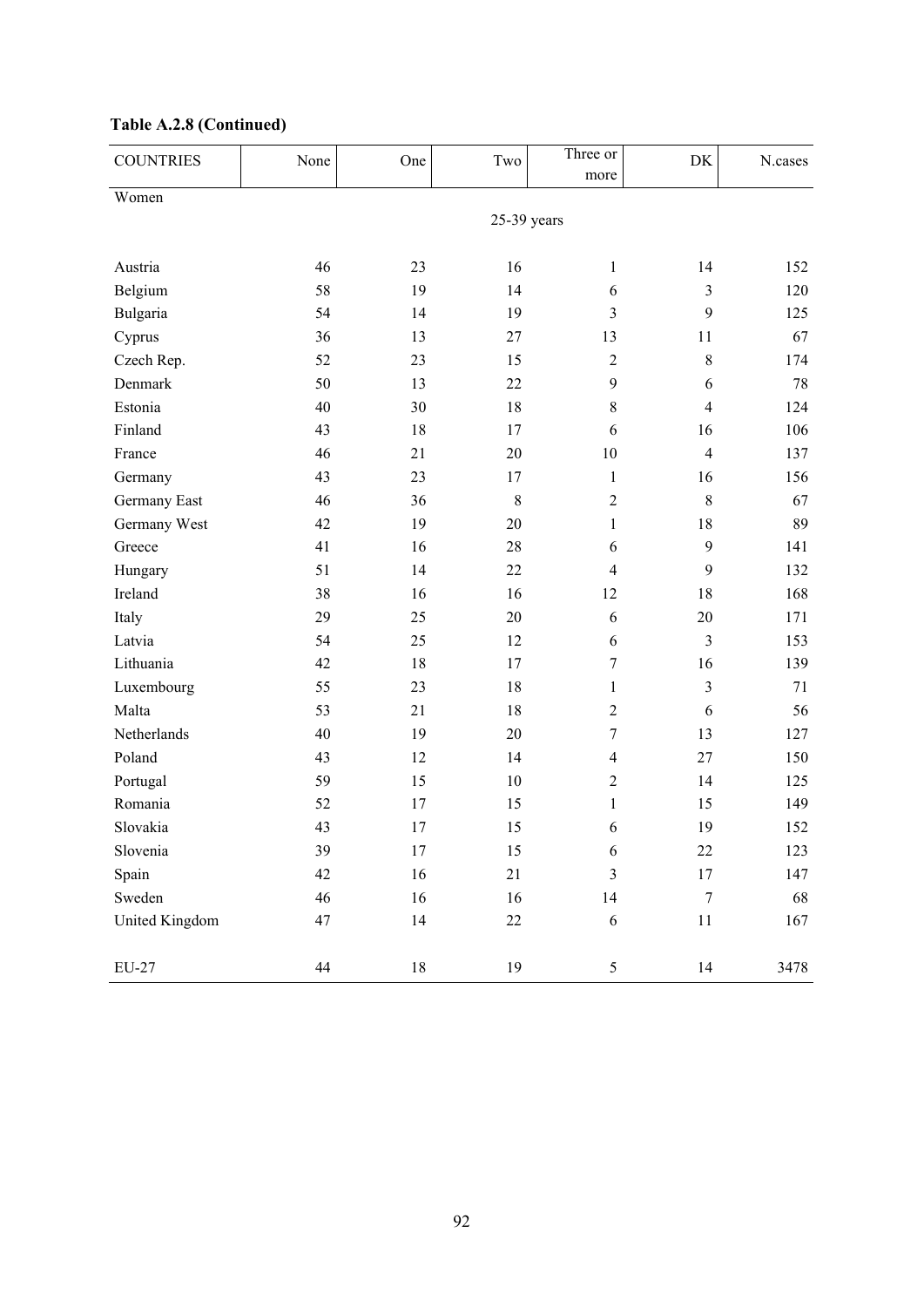| <b>COUNTRIES</b> | None   | One              | Two              | Three or<br>more | DK                       | N.cases |
|------------------|--------|------------------|------------------|------------------|--------------------------|---------|
| Women            |        |                  |                  |                  |                          |         |
|                  |        |                  | 40-54 years      |                  |                          |         |
|                  |        |                  |                  |                  |                          |         |
| Austria          | 94     | $\overline{4}$   | $\mathbf{1}$     | $\boldsymbol{0}$ | $\mathbf{1}$             | 166     |
| Belgium          | 99     | $\boldsymbol{0}$ | $\boldsymbol{0}$ | $\boldsymbol{0}$ | $\boldsymbol{0}$         | 146     |
| Bulgaria         | 86     | $\overline{2}$   | $\mathbf{1}$     | $\mathbf{1}$     | 10                       | 145     |
| Cyprus           | 92     | 3                | $\boldsymbol{0}$ | $\boldsymbol{0}$ | 5                        | 65      |
| Czech Rep.       | 92     | 3                | $\mathbf{1}$     | $\mathbf{1}$     | $\mathfrak{Z}$           | 153     |
| Denmark          | 94     | $\boldsymbol{0}$ | $\overline{2}$   | $\overline{2}$   | $\overline{2}$           | 117     |
| Estonia          | 90     | 3                | $\boldsymbol{0}$ | $\boldsymbol{0}$ | $\boldsymbol{7}$         | 121     |
| Finland          | 96     | $\overline{2}$   | $\mathbf{1}$     | $\mathbf{1}$     | $\boldsymbol{0}$         | 126     |
| France           | 86     | 5                | $\overline{4}$   | $\overline{2}$   | $\mathfrak{Z}$           | 147     |
| Germany          | 95     | 1                | $\overline{2}$   | $\boldsymbol{0}$ | $\overline{2}$           | 247     |
| Germany East     | 94     | $\boldsymbol{0}$ | $\mathbf{1}$     | $\boldsymbol{0}$ | $\overline{4}$           | 87      |
| Germany West     | 95     | 1                | 3                | $\boldsymbol{0}$ | $\mathbf{1}$             | 160     |
| Greece           | 85     | 7                | $\mathbf{1}$     | $\boldsymbol{0}$ | $\overline{7}$           | 139     |
| Hungary          | 85     | 6                | 3                | $\overline{2}$   | $\overline{4}$           | 135     |
| Ireland          | 78     | 1                | $\overline{c}$   | $\mathbf 2$      | 17                       | 151     |
| Italy            | 75     | 6                | $\overline{2}$   | $\mathbf{1}$     | 16                       | 170     |
| Latvia           | 92     | 1                | $\overline{2}$   | $\mathbf{1}$     | $\mathfrak{Z}$           | 141     |
| Lithuania        | 87     | $\boldsymbol{0}$ | $\boldsymbol{0}$ | $\boldsymbol{0}$ | 13                       | 153     |
| Luxembourg       | 98     | $\boldsymbol{0}$ | $\overline{2}$   | $\boldsymbol{0}$ | $\boldsymbol{0}$         | 95      |
| Malta            | 98     | $\boldsymbol{0}$ | $\mathbf{1}$     | $\boldsymbol{0}$ | $\mathbf{1}$             | 83      |
| Netherlands      | 98     | 1                | $\mathbf{1}$     | $\boldsymbol{0}$ | $\boldsymbol{0}$         | 125     |
| Poland           | 83     | 1                | $\boldsymbol{0}$ | $\mathbf{1}$     | 15                       | 141     |
| Portugal         | 93     | $\boldsymbol{0}$ | 1                | 1                | 5                        | 132     |
| Romania          | 87     | 3                | $\boldsymbol{0}$ | $\boldsymbol{0}$ | 10                       | 146     |
| Slovakia         | 91     | 1                | 4                | $\boldsymbol{0}$ | 5                        | 158     |
| Slovenia         | 92     | $\overline{2}$   | $\mathbf{1}$     | $\boldsymbol{0}$ | 6                        | 124     |
| Spain            | 93     | $\overline{2}$   | 1                | $\boldsymbol{0}$ | $\overline{\mathcal{L}}$ | 131     |
| Sweden           | 96     | $\boldsymbol{0}$ | $\boldsymbol{0}$ | $\boldsymbol{0}$ | $\overline{4}$           | 121     |
| United Kingdom   | 88     | $\overline{4}$   | 3                | $\mathbf{1}$     | 5                        | 176     |
| EU-27            | $88\,$ | $\mathfrak{Z}$   | $\boldsymbol{2}$ | $\,1$            | $\sqrt{6}$               | 3754    |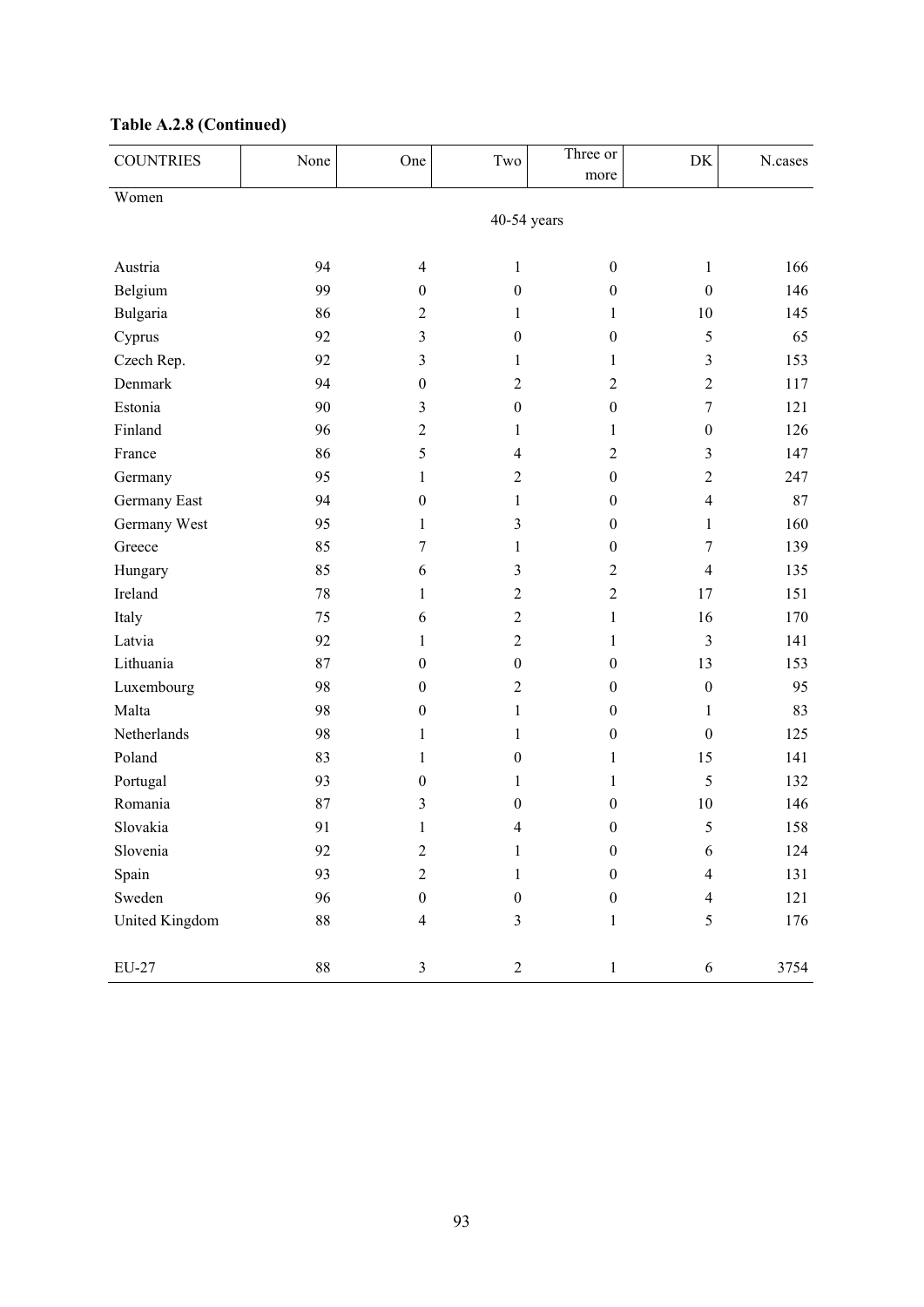| <b>COUNTRIES</b> | None | One              | Two              | Three or<br>more | DK               | N.cases |  |  |  |  |
|------------------|------|------------------|------------------|------------------|------------------|---------|--|--|--|--|
| Women            |      |                  |                  |                  |                  |         |  |  |  |  |
|                  |      | $55+ years$      |                  |                  |                  |         |  |  |  |  |
|                  |      |                  |                  |                  |                  |         |  |  |  |  |
| Austria          | 98   | $\boldsymbol{0}$ | $\boldsymbol{0}$ | $\boldsymbol{0}$ | $\mathbf{1}$     | 159     |  |  |  |  |
| Belgium          | 99   | $\boldsymbol{0}$ | $\mathbf{1}$     | $\boldsymbol{0}$ | $\boldsymbol{0}$ | 197     |  |  |  |  |
| Bulgaria         | 91   | $\boldsymbol{0}$ | $\boldsymbol{0}$ | $\boldsymbol{0}$ | 9                | 206     |  |  |  |  |
| Cyprus           | 97   | $\boldsymbol{0}$ | $\boldsymbol{0}$ | $\boldsymbol{0}$ | $\overline{3}$   | 75      |  |  |  |  |
| Czech Rep.       | 97   | $\boldsymbol{0}$ | $\boldsymbol{0}$ | $\boldsymbol{0}$ | $\overline{3}$   | 195     |  |  |  |  |
| Denmark          | 99   | $\boldsymbol{0}$ | $\boldsymbol{0}$ | $\mathbf{1}$     | $\mathbf{1}$     | 261     |  |  |  |  |
| Estonia          | 80   | $\boldsymbol{0}$ | $\mathbf{1}$     | $\boldsymbol{0}$ | 19               | 290     |  |  |  |  |
| Finland          | 99   | $\boldsymbol{0}$ | $\boldsymbol{0}$ | $\boldsymbol{0}$ | $\mathbf{1}$     | 274     |  |  |  |  |
| France           | 96   | $\boldsymbol{0}$ | $\boldsymbol{0}$ | $\boldsymbol{0}$ | $\mathfrak{Z}$   | 281     |  |  |  |  |
| Germany          | 95   | 1                | $\boldsymbol{0}$ | $\boldsymbol{0}$ | $\overline{4}$   | 321     |  |  |  |  |
| Germany East     | 96   | $\boldsymbol{0}$ | $\mathbf{1}$     | $\boldsymbol{0}$ | $\mathfrak{Z}$   | 125     |  |  |  |  |
| Germany West     | 94   | 1                | $\boldsymbol{0}$ | $\boldsymbol{0}$ | $\overline{4}$   | 196     |  |  |  |  |
| Greece           | 98   | $\boldsymbol{0}$ | $\mathbf{1}$     | $\boldsymbol{0}$ | 1                | 199     |  |  |  |  |
| Hungary          | 86   | $\boldsymbol{0}$ | 5                | $\boldsymbol{0}$ | $\,8\,$          | 240     |  |  |  |  |
| Ireland          | 88   | $\boldsymbol{0}$ | 1                | $\sqrt{2}$       | 9                | 153     |  |  |  |  |
| Italy            | 93   | $\boldsymbol{0}$ | 3                | $\boldsymbol{0}$ | 5                | 193     |  |  |  |  |
| Latvia           | 91   | 1                | $\mathbf{1}$     | $\boldsymbol{0}$ | 8                | 156     |  |  |  |  |
| Lithuania        | 87   | $\boldsymbol{0}$ | $\boldsymbol{0}$ | $\boldsymbol{0}$ | 13               | 189     |  |  |  |  |
| Luxembourg       | 99   | $\boldsymbol{0}$ | $\boldsymbol{0}$ | $\boldsymbol{0}$ | $\mathbf{1}$     | 86      |  |  |  |  |
| Malta            | 96   | $\boldsymbol{0}$ | $\boldsymbol{0}$ | 1                | $\mathfrak{Z}$   | 143     |  |  |  |  |
| Netherlands      | 93   | $\boldsymbol{0}$ | $\mathbf{1}$     | $\boldsymbol{0}$ | 6                | 171     |  |  |  |  |
| Poland           | 95   | $\boldsymbol{0}$ | $\boldsymbol{0}$ | $\boldsymbol{0}$ | 5                | 263     |  |  |  |  |
| Portugal         | 98   | $\boldsymbol{0}$ | $\mathbf{1}$     | $\boldsymbol{0}$ | $\overline{2}$   | 218     |  |  |  |  |
| Romania          | 92   | 1                | $\boldsymbol{0}$ | $\boldsymbol{0}$ | 6                | 169     |  |  |  |  |
| Slovakia         | 96   | 0                | 1                | $\boldsymbol{0}$ | 3                | 188     |  |  |  |  |
| Slovenia         | 97   | $\boldsymbol{0}$ | $\boldsymbol{0}$ | $\boldsymbol{0}$ | $\sqrt{2}$       | 262     |  |  |  |  |
| Spain            | 94   | $\boldsymbol{0}$ | 3                | $\mathbf{2}$     | $\sqrt{2}$       | 182     |  |  |  |  |
| Sweden           | 99   | $\boldsymbol{0}$ | $\mathbf{1}$     | $\boldsymbol{0}$ | $\mathbf 1$      | 290     |  |  |  |  |
| United Kingdom   | 95   | $\boldsymbol{0}$ | 3                | $\boldsymbol{0}$ | $\sqrt{2}$       | 321     |  |  |  |  |
| EU-27            | 95   | $\boldsymbol{0}$ | $\,1$            | $\boldsymbol{0}$ | $\overline{4}$   | 5682    |  |  |  |  |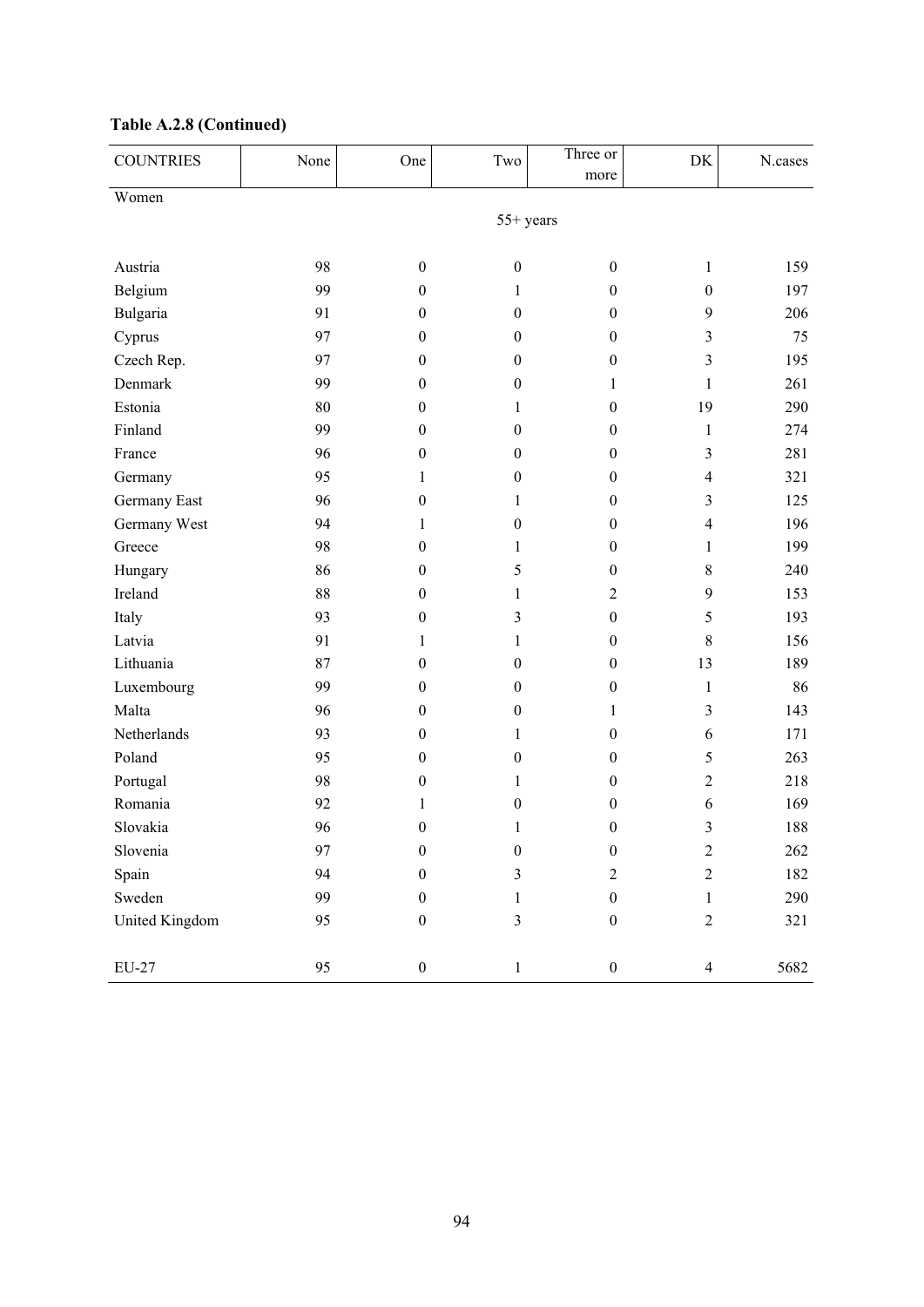| <b>COUNTRIES</b> | None   | One              | Two            | Three or<br>more        | DK               | N.cases |  |  |  |  |
|------------------|--------|------------------|----------------|-------------------------|------------------|---------|--|--|--|--|
| Women            |        |                  |                |                         |                  |         |  |  |  |  |
|                  | Total  |                  |                |                         |                  |         |  |  |  |  |
|                  |        |                  |                |                         |                  |         |  |  |  |  |
| Austria          | 73     | $8\,$            | 9              | $\mathfrak{2}$          | $\,$ 8 $\,$      | 531     |  |  |  |  |
| Belgium          | 77     | 6                | 11             | 5                       | $\mathbf{1}$     | 521     |  |  |  |  |
| Bulgaria         | 70     | 6                | 12             | $\mathbf{1}$            | 11               | 530     |  |  |  |  |
| Cyprus           | 65     | $\overline{4}$   | 16             | $\,8\,$                 | 6                | 258     |  |  |  |  |
| Czech Rep.       | 72     | 9                | 12             | $\overline{2}$          | 5                | 603     |  |  |  |  |
| Denmark          | 73     | $\overline{4}$   | 13             | $\,8\,$                 | $\overline{3}$   | 500     |  |  |  |  |
| Estonia          | 61     | 11               | 13             | $\overline{4}$          | 11               | 601     |  |  |  |  |
| Finland          | 73     | $\tau$           | $\tau$         | 6                       | $\boldsymbol{7}$ | 563     |  |  |  |  |
| France           | 70     | $\,$ $\,$        | 10             | $\overline{7}$          | 5                | 608     |  |  |  |  |
| Germany          | 75     | 6                | 9              | $\overline{2}$          | $\,8\,$          | 821     |  |  |  |  |
| Germany East     | 76     | $\,$ $\,$        | $\overline{7}$ | $\mathbf{2}$            | 6                | 319     |  |  |  |  |
| Germany West     | 74     | 6                | 9              | $\overline{2}$          | 9                | 502     |  |  |  |  |
| Greece           | 67     | $\tau$           | 14             | $\overline{4}$          | 8                | 530     |  |  |  |  |
| Hungary          | 67     | $\boldsymbol{7}$ | 15             | $\overline{4}$          | $\overline{7}$   | 556     |  |  |  |  |
| Ireland          | 58     | 6                | 9              | $\boldsymbol{7}$        | 19               | 536     |  |  |  |  |
| Italy            | 64     | $8\,$            | 10             | 3                       | 16               | 587     |  |  |  |  |
| Latvia           | 66     | 12               | 11             | $\overline{4}$          | 6                | 552     |  |  |  |  |
| Lithuania        | 64     | 6                | 12             | $\overline{4}$          | 15               | 557     |  |  |  |  |
| Luxembourg       | 76     | 6                | 12             | $\overline{4}$          | $\overline{3}$   | 274     |  |  |  |  |
| Malta            | 72     | $\,$ $\,$        | 8              | $\overline{4}$          | $\,8\,$          | 310     |  |  |  |  |
| Netherlands      | $70\,$ | 5                | 11             | 7                       | $\overline{7}$   | 492     |  |  |  |  |
| Poland           | 65     | $\overline{4}$   | 11             | 3                       | 17               | 625     |  |  |  |  |
| Portugal         | 76     | 6                | 9              | $\mathbf{1}$            | 8                | 546     |  |  |  |  |
| Romania          | 66     | $8\,$            | 8              | 1                       | 17               | 543     |  |  |  |  |
| Slovakia         | 65     | 9                | 12             | 4                       | 11               | 566     |  |  |  |  |
| Slovenia         | $70\,$ | 5                | 10             | 6                       | 10               | 574     |  |  |  |  |
| Spain            | 70     | 6                | 12             | $\overline{\mathbf{4}}$ | 9                | 522     |  |  |  |  |
| Sweden           | 76     | $\overline{4}$   | $\,$ $\,$      | $\boldsymbol{7}$        | 5                | 501     |  |  |  |  |
| United Kingdom   | 71     | $\,8\,$          | 11             | 5                       | 6                | 747     |  |  |  |  |
| EU-27            | $70\,$ | $\boldsymbol{7}$ | $10\,$         | $\overline{4}$          | $\mathbf{9}$     | 14554   |  |  |  |  |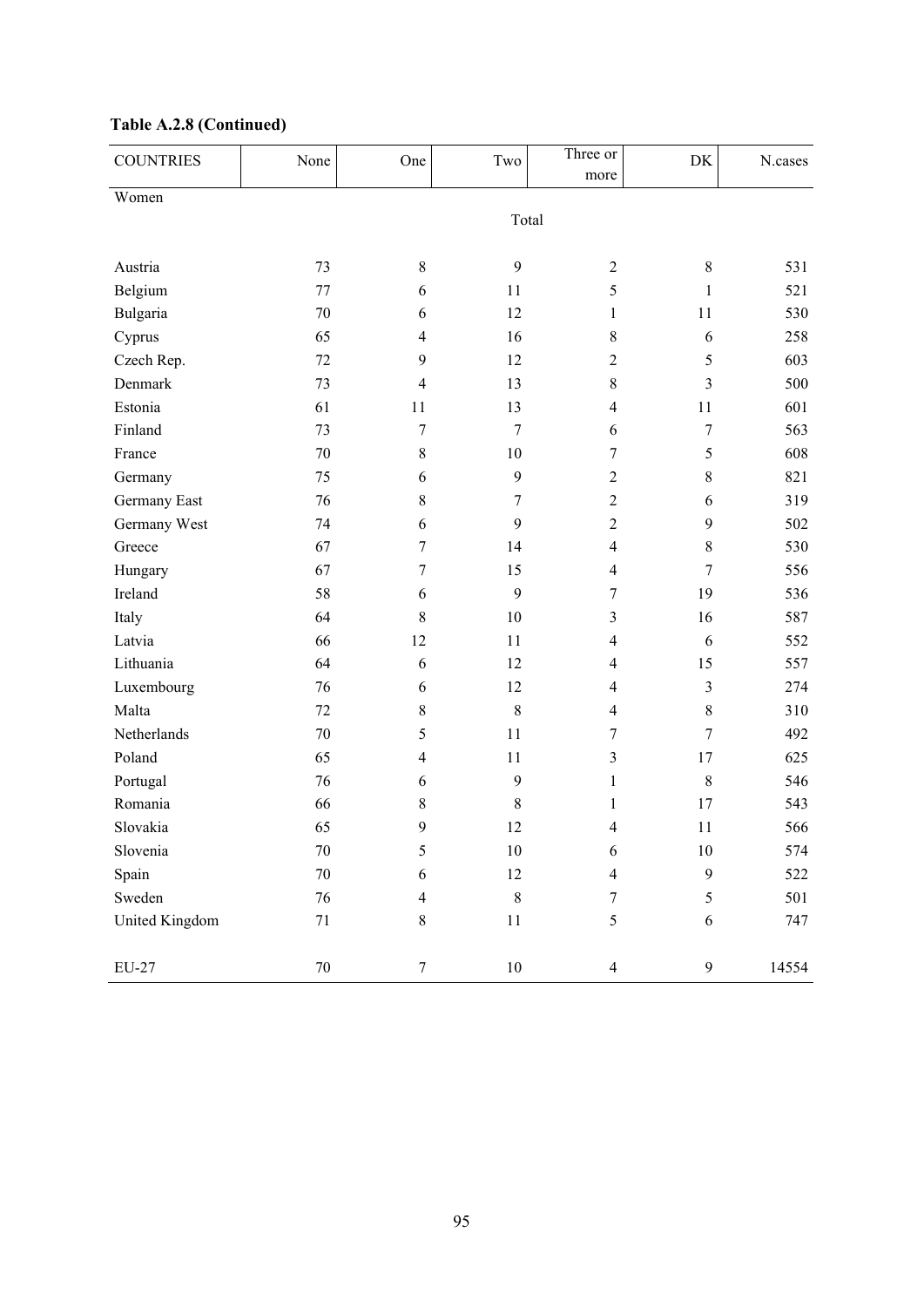| <b>COUNTRIES</b> | None             | One              | Two    | Three or<br>more        | $\rm DK$ | N.cases |  |  |  |  |
|------------------|------------------|------------------|--------|-------------------------|----------|---------|--|--|--|--|
| Men              |                  |                  |        |                         |          |         |  |  |  |  |
|                  |                  | 15-24 years      |        |                         |          |         |  |  |  |  |
| Austria          | 9                | 13               | 30     | 11                      | 36       | 46      |  |  |  |  |
| Belgium          | $8\,$            | 16               | 54     | 16                      | $\tau$   | 67      |  |  |  |  |
| Bulgaria         | 5                | $8\,$            | 48     | 9                       | 30       | 61      |  |  |  |  |
| Cyprus           | $\overline{2}$   | $\overline{2}$   | 40     | 38                      | 19       | 48      |  |  |  |  |
| Czech Rep.       | $\overline{7}$   | 15               | 54     | 8                       | 17       | 55      |  |  |  |  |
| Denmark          | $\,8\,$          | $\boldsymbol{0}$ | 58     | 25                      | $\,8\,$  | 47      |  |  |  |  |
| Estonia          | $\overline{4}$   | $10\,$           | 40     | 22                      | 24       | 79      |  |  |  |  |
| Finland          | $\,8\,$          | $\overline{4}$   | 48     | 14                      | 25       | 33      |  |  |  |  |
| France           | $8\,$            | 5                | 46     | 30                      | 11       | 58      |  |  |  |  |
| Germany          | $\overline{4}$   | $\,8\,$          | 35     | 22                      | 31       | 100     |  |  |  |  |
| Germany East     | 9                | $\,8\,$          | 58     | 16                      | 10       | 40      |  |  |  |  |
| Germany West     | 3                | $\,8\,$          | 30     | 24                      | 36       | 60      |  |  |  |  |
| Greece           | 5                | 10               | 37     | 21                      | 27       | 75      |  |  |  |  |
| Hungary          | $\mathfrak{Z}$   | 16               | 48     | 19                      | 14       | 81      |  |  |  |  |
| Ireland          | $\overline{3}$   | 3                | 26     | 16                      | 52       | 62      |  |  |  |  |
| Italy            | 27               | $\overline{2}$   | 24     | $\,8\,$                 | 38       | 48      |  |  |  |  |
| Latvia           | 12               | 11               | 37     | 24                      | 16       | 104     |  |  |  |  |
| Lithuania        | 8                | 12               | 40     | 14                      | 26       | 92      |  |  |  |  |
| Luxembourg       | 24               | $\overline{7}$   | 44     | 11                      | 13       | 42      |  |  |  |  |
| Malta            | 5                | 19               | 18     | $\overline{\mathbf{3}}$ | 54       | 37      |  |  |  |  |
| Netherlands      | $8\,$            | $\overline{7}$   | 43     | 12                      | 30       | 41      |  |  |  |  |
| Poland           | $\overline{7}$   | 9                | 42     | 9                       | 32       | 51      |  |  |  |  |
| Portugal         | 41               | 11               | 31     | $\overline{2}$          | 15       | 76      |  |  |  |  |
| Romania          | 7                | 11               | 35     | 9                       | 39       | 83      |  |  |  |  |
| Slovakia         | $\boldsymbol{0}$ | 15               | 38     | $\overline{2}$          | 44       | 48      |  |  |  |  |
| Slovenia         | $\overline{4}$   | $\overline{2}$   | 53     | 18                      | 23       | 84      |  |  |  |  |
| Spain            | 10               | 6                | 50     | $10\,$                  | 24       | $70\,$  |  |  |  |  |
| Sweden           | 22               | $\overline{4}$   | $22\,$ | 35                      | 17       | 23      |  |  |  |  |
| United Kingdom   | 19               | $10\,$           | 34     | 14                      | 24       | 64      |  |  |  |  |
| EU-27            | 12               | $8\,$            | 39     | 16                      | 26       | 1675    |  |  |  |  |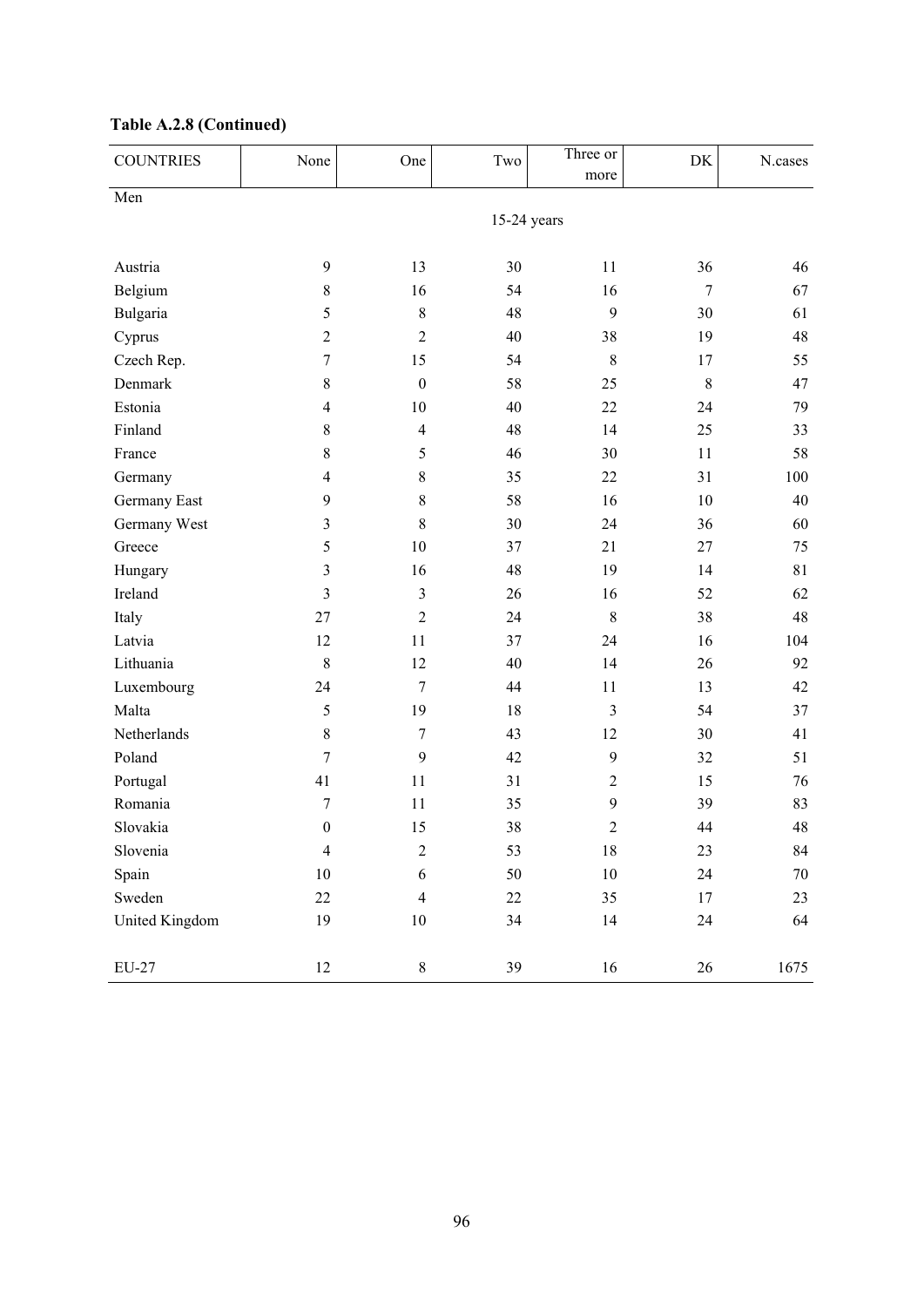| <b>COUNTRIES</b> | None   | One         | Two    | Three or<br>more        | DK             | N.cases |  |
|------------------|--------|-------------|--------|-------------------------|----------------|---------|--|
| Men              |        |             |        |                         |                |         |  |
|                  |        | 25-39 years |        |                         |                |         |  |
| Austria          | 33     | 17          | 16     | $\mathfrak{Z}$          | 31             | 122     |  |
| Belgium          | 42     | 23          | 21     | 11                      | 3              | 107     |  |
| Bulgaria         | 40     | 19          | 22     | $\overline{3}$          | 16             | 120     |  |
| Cyprus           | 17     | $20\,$      | 25     | 15                      | 23             | 71      |  |
| Czech Rep.       | 30     | 25          | 25     | 5                       | 15             | 119     |  |
| Denmark          | 33     | 25          | 30     | 11                      | $\overline{2}$ | 101     |  |
| Estonia          | 23     | 23          | 28     | 6                       | 21             | 106     |  |
| Finland          | 36     | 21          | 19     | $\boldsymbol{7}$        | 17             | 70      |  |
| France           | 30     | 22          | 31     | 11                      | 6              | 84      |  |
| Germany          | 29     | 16          | 27     | 6                       | 22             | 134     |  |
| Germany East     | 36     | 22          | 25     | $\overline{4}$          | 13             | 58      |  |
| Germany West     | 27     | 14          | 27     | $\overline{7}$          | 25             | 76      |  |
| Greece           | 17     | $20\,$      | 43     | $\overline{7}$          | 13             | 132     |  |
| Hungary          | 42     | 17          | 24     | 9                       | $\,8\,$        | 142     |  |
| Ireland          | 32     | 10          | 11     | 10                      | 37             | 137     |  |
| Italy            | 28     | 16          | 26     | $\overline{4}$          | 26             | 126     |  |
| Latvia           | 36     | 19          | 23     | 8                       | 14             | 142     |  |
| Lithuania        | 26     | 17          | 32     | $\overline{4}$          | 21             | 130     |  |
| Luxembourg       | 39     | 13          | 21     | 14                      | 14             | 44      |  |
| Malta            | 40     | 14          | 27     | 6                       | 14             | 37      |  |
| Netherlands      | 50     | 13          | 21     | $\overline{7}$          | 9              | 104     |  |
| Poland           | 23     | 24          | 17     | $\overline{4}$          | 33             | 80      |  |
| Portugal         | 42     | 23          | 22     | $\mathbf{1}$            | 13             | 121     |  |
| Romania          | 31     | 18          | 19     | $\overline{\mathbf{4}}$ | 29             | 138     |  |
| Slovakia         | 36     | 22          | 20     | 3                       | 19             | 124     |  |
| Slovenia         | 19     | $20\,$      | 16     | 16                      | 29             | 105     |  |
| Spain            | 26     | 15          | 31     | 9                       | 19             | 141     |  |
| Sweden           | 32     | 19          | 25     | $\sqrt{6}$              | 17             | 95      |  |
| United Kingdom   | 31     | 14          | 29     | $10\,$                  | 16             | 111     |  |
| EU-27            | $30\,$ | $18\,$      | $26\,$ | $\boldsymbol{7}$        | 19             | 2943    |  |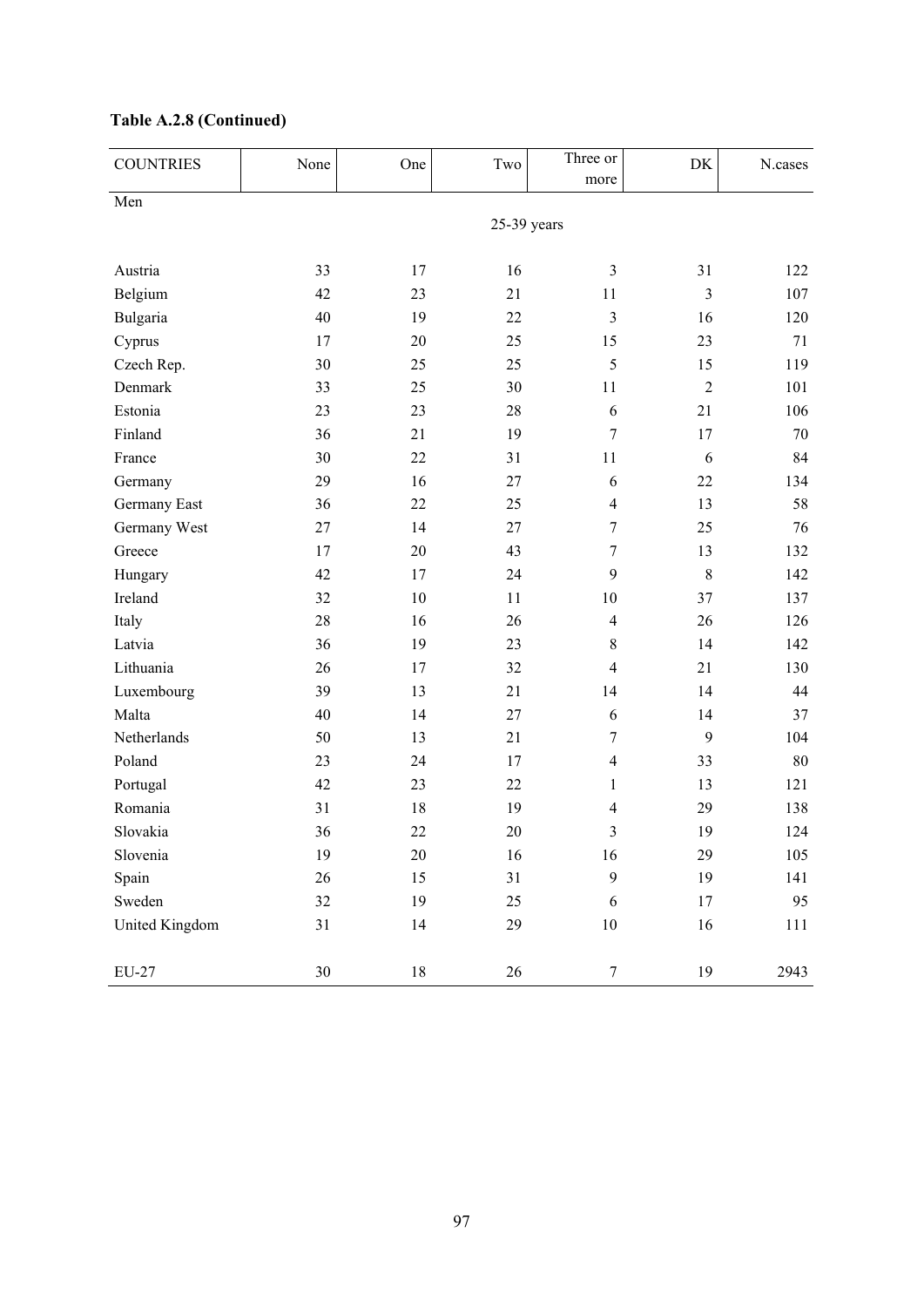| <b>COUNTRIES</b> | None | One              | Two              | Three or<br>more        | $\rm DK$         | N.cases |  |
|------------------|------|------------------|------------------|-------------------------|------------------|---------|--|
| Men              |      |                  |                  |                         |                  |         |  |
|                  |      | 40-54 years      |                  |                         |                  |         |  |
| Austria          | 81   | $\overline{4}$   | $\mathfrak{Z}$   | $\boldsymbol{0}$        | 12               | 175     |  |
| Belgium          | 92   | $\overline{4}$   | 3                | $\mathbf{1}$            | $\boldsymbol{0}$ | 143     |  |
| Bulgaria         | 87   | $\overline{2}$   | $\overline{2}$   | $\boldsymbol{0}$        | 10               | 124     |  |
| Cyprus           | 77   | $\overline{2}$   | $\overline{2}$   | $\overline{\mathbf{3}}$ | 17               | 61      |  |
| Czech Rep.       | 88   | 6                | 3                | $\boldsymbol{0}$        | $\overline{3}$   | 116     |  |
| Denmark          | 92   | $\overline{2}$   | 5                | $\boldsymbol{0}$        | $\overline{2}$   | 132     |  |
| Estonia          | 76   | $\overline{4}$   | $\overline{4}$   | $\overline{2}$          | 13               | 95      |  |
| Finland          | 87   | $\overline{4}$   | $\overline{4}$   | $\mathbf{1}$            | $\overline{4}$   | 107     |  |
| France           | 74   | 8                | $\overline{7}$   | $\overline{4}$          | $\overline{7}$   | 121     |  |
| Germany          | 89   | 5                | $\mathbf{1}$     | $\boldsymbol{0}$        | 5                | 164     |  |
| Germany East     | 98   | $\mathbf{1}$     | $\boldsymbol{0}$ | $\boldsymbol{0}$        | $\mathbf{1}$     | 52      |  |
| Germany West     | 86   | 6                | $\mathbf{1}$     | $\boldsymbol{0}$        | 6                | 112     |  |
| Greece           | 70   | $8\,$            | 10               | $\sqrt{2}$              | 10               | 112     |  |
| Hungary          | 70   | 11               | 9                | $\mathbf{1}$            | 9                | 91      |  |
| Ireland          | 73   | $\overline{4}$   | 7                | $\mathfrak{Z}$          | 14               | 119     |  |
| Italy            | 76   | 5                | $\overline{4}$   | $\sqrt{2}$              | 13               | 143     |  |
| Latvia           | 88   | 5                | $\mathbf{1}$     | $\boldsymbol{0}$        | 6                | 128     |  |
| Lithuania        | 78   | 5                | $\overline{2}$   | $\mathbf{1}$            | 14               | 131     |  |
| Luxembourg       | 94   | 3                | $\mathbf{1}$     | $\boldsymbol{0}$        | $\overline{2}$   | 69      |  |
| Malta            | 86   | $\overline{c}$   | $\mathfrak{Z}$   | $\mathfrak{Z}$          | $\boldsymbol{7}$ | 42      |  |
| Netherlands      | 90   | $\overline{2}$   | $\overline{2}$   | $\overline{2}$          | $\overline{4}$   | 125     |  |
| Poland           | 76   | $\overline{4}$   | $\sqrt{2}$       | $\boldsymbol{0}$        | 17               | 90      |  |
| Portugal         | 84   | 5                | $\boldsymbol{0}$ | $\mathbf{1}$            | 9                | 125     |  |
| Romania          | 80   | 3                | 6                | 1                       | 10               | 134     |  |
| Slovakia         | 83   | 5                | 1                | $\boldsymbol{0}$        | 10               | 131     |  |
| Slovenia         | 79   | $\overline{4}$   | $\boldsymbol{0}$ | $\,1$                   | 16               | 94      |  |
| Spain            | 72   | 6                | $\overline{7}$   | $\mathbf{1}$            | 14               | 133     |  |
| Sweden           | 82   | 5                | $\sqrt{2}$       | $\mathfrak{Z}$          | 8                | 104     |  |
| United Kingdom   | 86   | $\boldsymbol{0}$ | $\overline{4}$   | $\,1$                   | 10               | 130     |  |
| EU-27            | 81   | 5                | $\overline{4}$   | $\,1\,$                 | $\mathbf{9}$     | 3139    |  |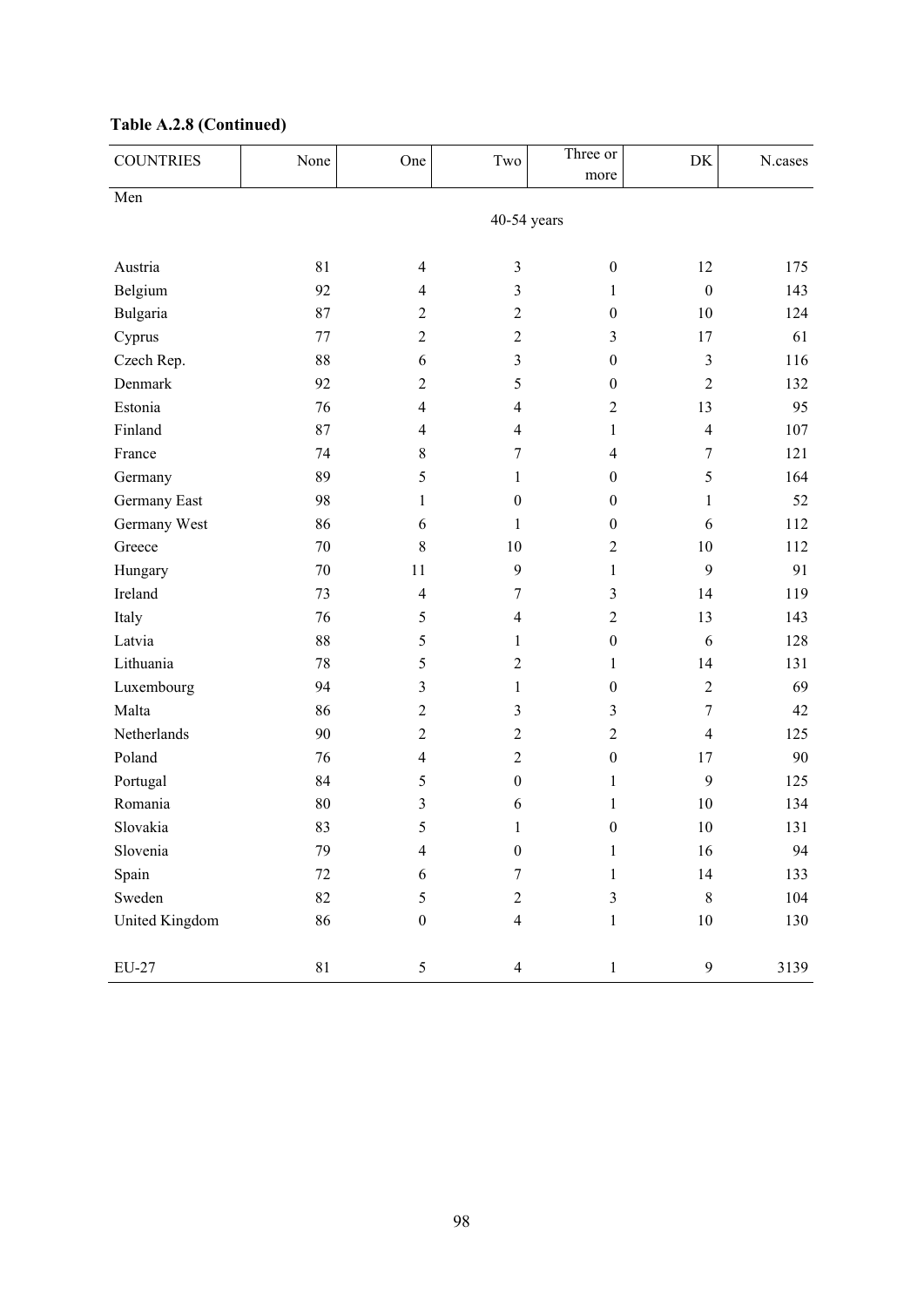| <b>COUNTRIES</b> | None        | One              | Two              | Three or<br>more | DK               | N.cases |  |
|------------------|-------------|------------------|------------------|------------------|------------------|---------|--|
| Men              |             |                  |                  |                  |                  |         |  |
|                  | $55+ years$ |                  |                  |                  |                  |         |  |
| Austria          | 96          | $\boldsymbol{0}$ | $\boldsymbol{0}$ | $\boldsymbol{0}$ | $\overline{4}$   | 131     |  |
| Belgium          | 98          | $\boldsymbol{0}$ | $\overline{2}$   | $\boldsymbol{0}$ | $\mathbf{1}$     | 187     |  |
| Bulgaria         | 90          | 1                | $\boldsymbol{0}$ | $\boldsymbol{0}$ | 10               | 167     |  |
| Cyprus           | 100         | $\boldsymbol{0}$ | $\boldsymbol{0}$ | $\boldsymbol{0}$ | $\boldsymbol{0}$ | 66      |  |
| Czech Rep.       | 96          | $\boldsymbol{0}$ | 3                | $\boldsymbol{0}$ | $\mathbf{1}$     | 126     |  |
| Denmark          | 98          | $\boldsymbol{0}$ | $\boldsymbol{0}$ | $\mathbf{1}$     | $\mathbf{1}$     | 232     |  |
| Estonia          | 73          | 1                | $\overline{2}$   | $\boldsymbol{0}$ | 24               | 120     |  |
| Finland          | 98          | $\boldsymbol{0}$ | $\overline{c}$   | $\boldsymbol{0}$ | $\mathbf{1}$     | 235     |  |
| France           | 92          | $\boldsymbol{0}$ | 3                | $\mathbf{1}$     | $\overline{4}$   | 197     |  |
| Germany          | 95          | $\boldsymbol{0}$ | $\mathbf{1}$     | $\boldsymbol{0}$ | $\overline{4}$   | 353     |  |
| Germany East     | 92          | $\boldsymbol{0}$ | $\overline{2}$   | $\boldsymbol{0}$ | 6                | 101     |  |
| Germany West     | 96          | $\boldsymbol{0}$ | $\boldsymbol{0}$ | $\boldsymbol{0}$ | $\mathfrak{Z}$   | 252     |  |
| Greece           | 98          | $\boldsymbol{0}$ | $\boldsymbol{0}$ | $\boldsymbol{0}$ | $\overline{2}$   | 151     |  |
| Hungary          | 90          | 1                | $\overline{2}$   | $\overline{2}$   | $\overline{4}$   | 134     |  |
| Ireland          | 89          | $\boldsymbol{0}$ | 1                | $\mathbf{1}$     | 9                | 162     |  |
| Italy            | 95          | $\boldsymbol{0}$ | 3                | $\boldsymbol{0}$ | $\sqrt{2}$       | 140     |  |
| Latvia           | 96          | $\boldsymbol{0}$ | $\boldsymbol{0}$ | $\boldsymbol{0}$ | $\overline{4}$   | 93      |  |
| Lithuania        | 92          | $\boldsymbol{0}$ | $\boldsymbol{0}$ | $\boldsymbol{0}$ | 8                | 116     |  |
| Luxembourg       | 97          | 1                | 1                | $\boldsymbol{0}$ | $\boldsymbol{0}$ | 78      |  |
| Malta            | 99          | $\boldsymbol{0}$ | $\boldsymbol{0}$ | 1                | $\boldsymbol{0}$ | 74      |  |
| Netherlands      | 98          | $\boldsymbol{0}$ | $\boldsymbol{0}$ | $\boldsymbol{0}$ | $\sqrt{2}$       | 239     |  |
| Poland           | 95          | $\boldsymbol{0}$ | $\mathbf{1}$     | $\boldsymbol{0}$ | $\overline{4}$   | 154     |  |
| Portugal         | 96          | $\boldsymbol{0}$ | $\boldsymbol{0}$ | $\mathbf{1}$     | $\mathfrak{Z}$   | 180     |  |
| Romania          | 95          | $\boldsymbol{0}$ | $\boldsymbol{0}$ | 1                | 5                | 177     |  |
| Slovakia         | 97          | 0                | 0                | $\boldsymbol{0}$ | 3                | 131     |  |
| Slovenia         | 96          | $\boldsymbol{0}$ | $\boldsymbol{0}$ | $\boldsymbol{0}$ | $\overline{4}$   | 162     |  |
| Spain            | 96          | $\boldsymbol{0}$ | $\mathbf{1}$     | $\mathbf{1}$     | $\sqrt{2}$       | 138     |  |
| Sweden           | 97          | $\boldsymbol{0}$ | $\mathbf{1}$     | $\boldsymbol{0}$ | $\sqrt{2}$       | 296     |  |
| United Kingdom   | 93          | $\boldsymbol{0}$ | $\mathbf{1}$     | $\,1$            | $\sqrt{5}$       | 290     |  |
| EU-27            | 94          | $\boldsymbol{0}$ | $\,1$            | $\,1\,$          | $\mathfrak{Z}$   | 4529    |  |